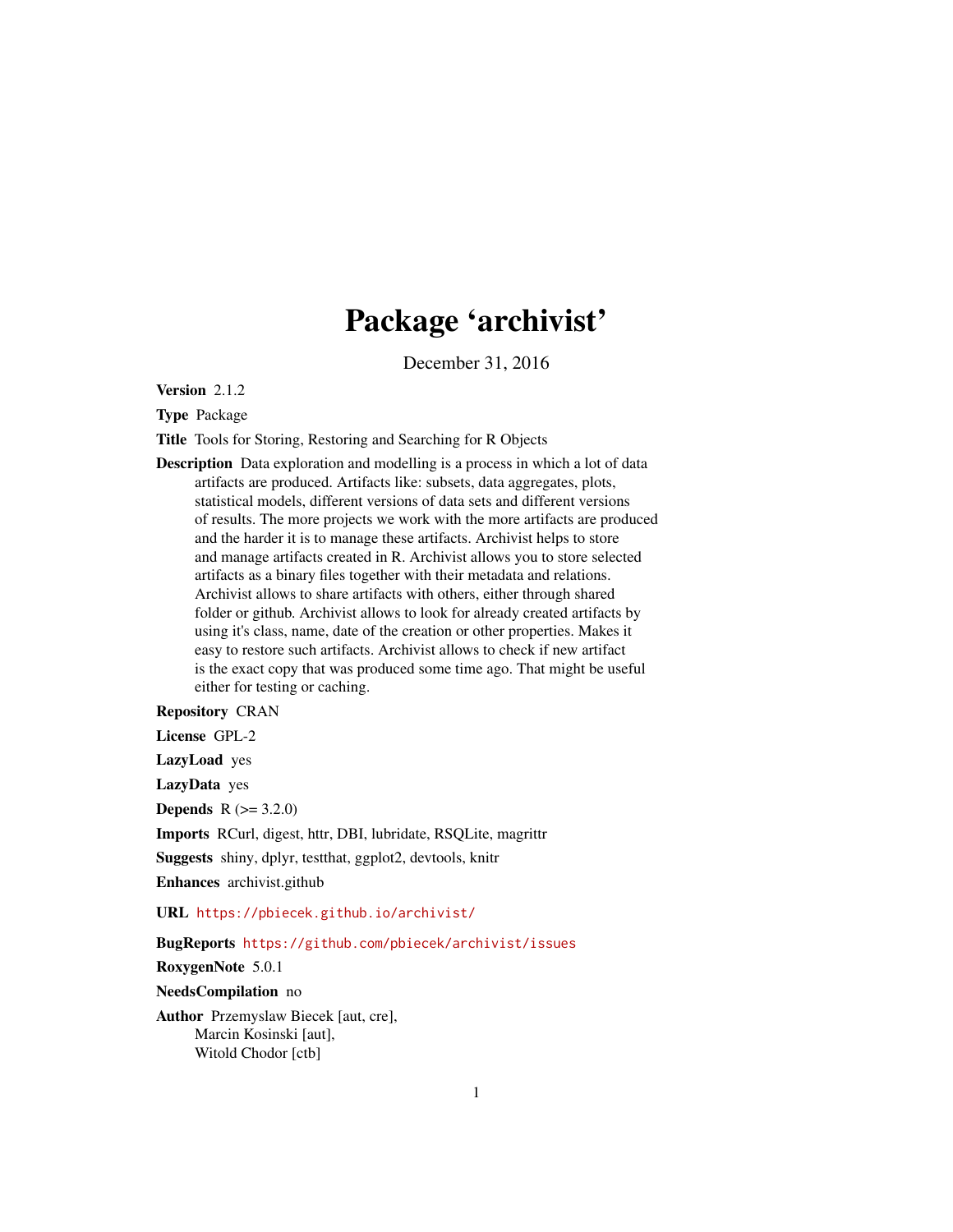Maintainer Przemyslaw Biecek <przemyslaw.biecek@gmail.com>

**Date/Publication** 2016-12-31 18:45:14

# R topics documented:

# **Index**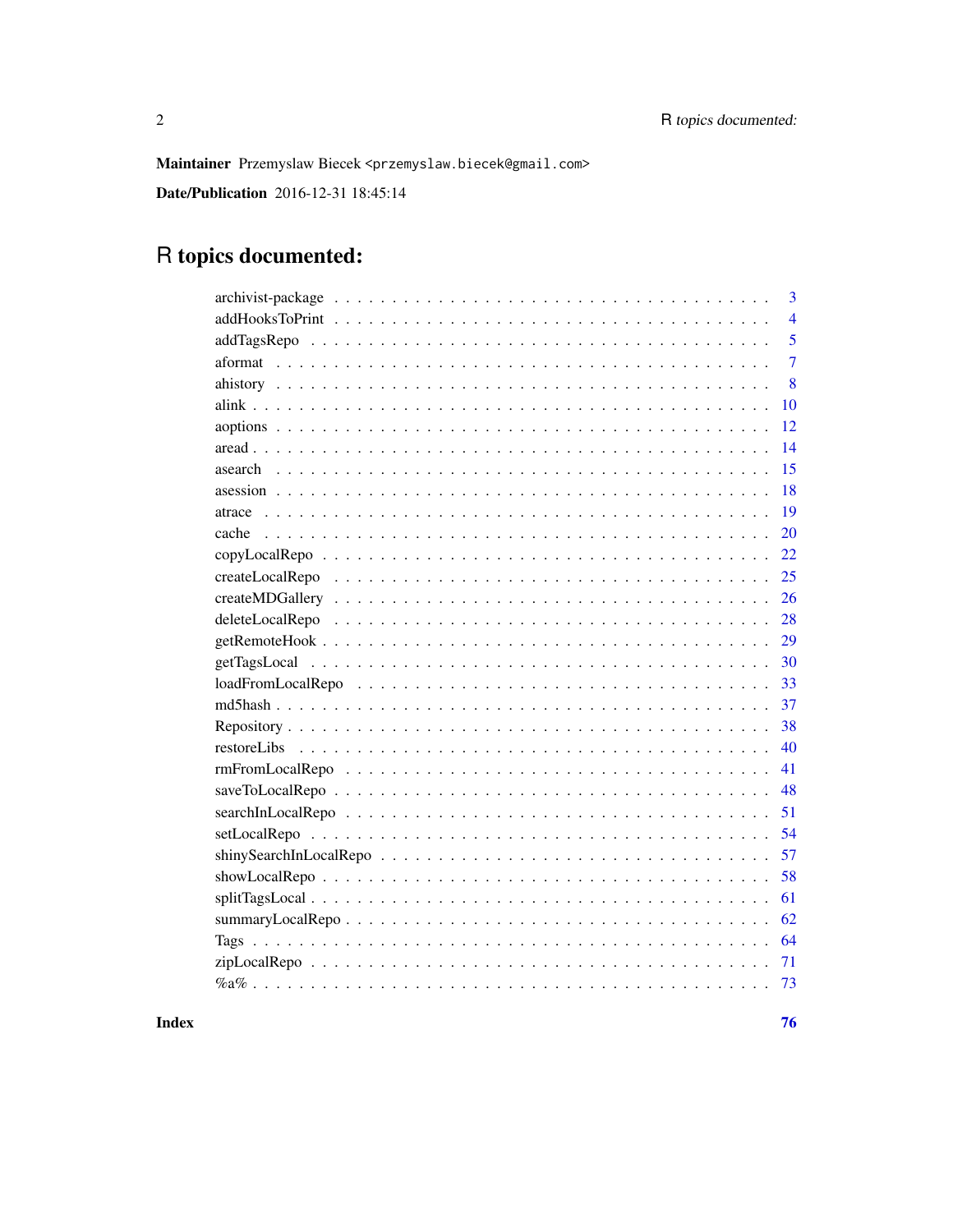<span id="page-2-1"></span><span id="page-2-0"></span>archivist-package *Tools for Storing, Restoring and Searching for R Objects*

# Description

Data exploration and modelling is a process in which a lot of data artifacts are produced. Artifacts like: subsets, data aggregates, plots, statistical models, different versions of data sets and different versions of results. The more projects we work on, the more artifacts are produced and the harder it is to manage these artifacts.

Archivist helps to store and manage artifacts created in R.

Archivist allows you to store selected artifacts as binary files along with their metadata and relations. Archivist allows you to share artifacts with others, either through a shared folder or github. Archivist allows you to look for artifacts by using its class, name, date of creation or other properties. It also facilitates restoring such artifacts. Archivist allows you to check if a new artifact is the exact copy of the one that was produced some time ago. This might be useful either for testing or caching.

The list of main use cases is available here [https://github.com/pbiecek/archivist.](https://github.com/pbiecek/archivist)

# Extensions of archivist are

• Tools for Archiving, Managing and Sharing R Objects via GitHub: [archive](#page-0-0) [marcinkosin](#page-0-0)[ski.github.io/archivist.github/](#page-0-0)

## Details

For more detailed information visit archivist wiki on [Github.](https://github.com/pbiecek/archivist/wiki)

#### Blogging

We have prepared history of blog posts and conference talks about archivist under this link http://pbiecek.github.io/archivist/F

#### **Note**

Bug reports and feature requests can be sent to <https://github.com/pbiecek/archivist/issues>

#### Author(s)

Przemyslaw Biecek [aut, cre] <przemyslaw.biecek@gmail.com> Marcin Kosinski [aut] <m.p.kosinski@gmail.com> Witold Chodor [ctb] <witold.chodor@gmail.com>

# See Also

Other archivist: [Repository](#page-37-1), [Tags](#page-63-1), [%a%](#page-72-1), [addHooksToPrint](#page-3-1), [addTagsRepo](#page-4-1), [aformat](#page-6-1), [ahistory](#page-7-1), [alink](#page-9-1), [aoptions](#page-11-1), [aread](#page-13-1), [asearch](#page-14-1), [asession](#page-17-1), [atrace](#page-18-1), [cache](#page-19-1), [copyLocalRepo](#page-21-1), [createLocalRepo](#page-24-1), [createMDGallery](#page-25-1), [deleteLocalRepo](#page-27-1), [getRemoteHook](#page-28-1), [getTagsLocal](#page-29-1), [loadFromLocalRepo](#page-32-1), [md5hash](#page-36-1), [restoreLibs](#page-39-1), [rmFromLocalRepo](#page-40-1), [saveToLocalRepo](#page-47-1), [searchInLocalRepo](#page-50-1), [setLocalRepo](#page-53-1), [shinySearchInLocalRepo](#page-56-1), [showLocalRepo](#page-57-1), [splitTagsLocal](#page-60-1), [summaryLocalRepo](#page-61-1), [zipLocalRepo](#page-70-1)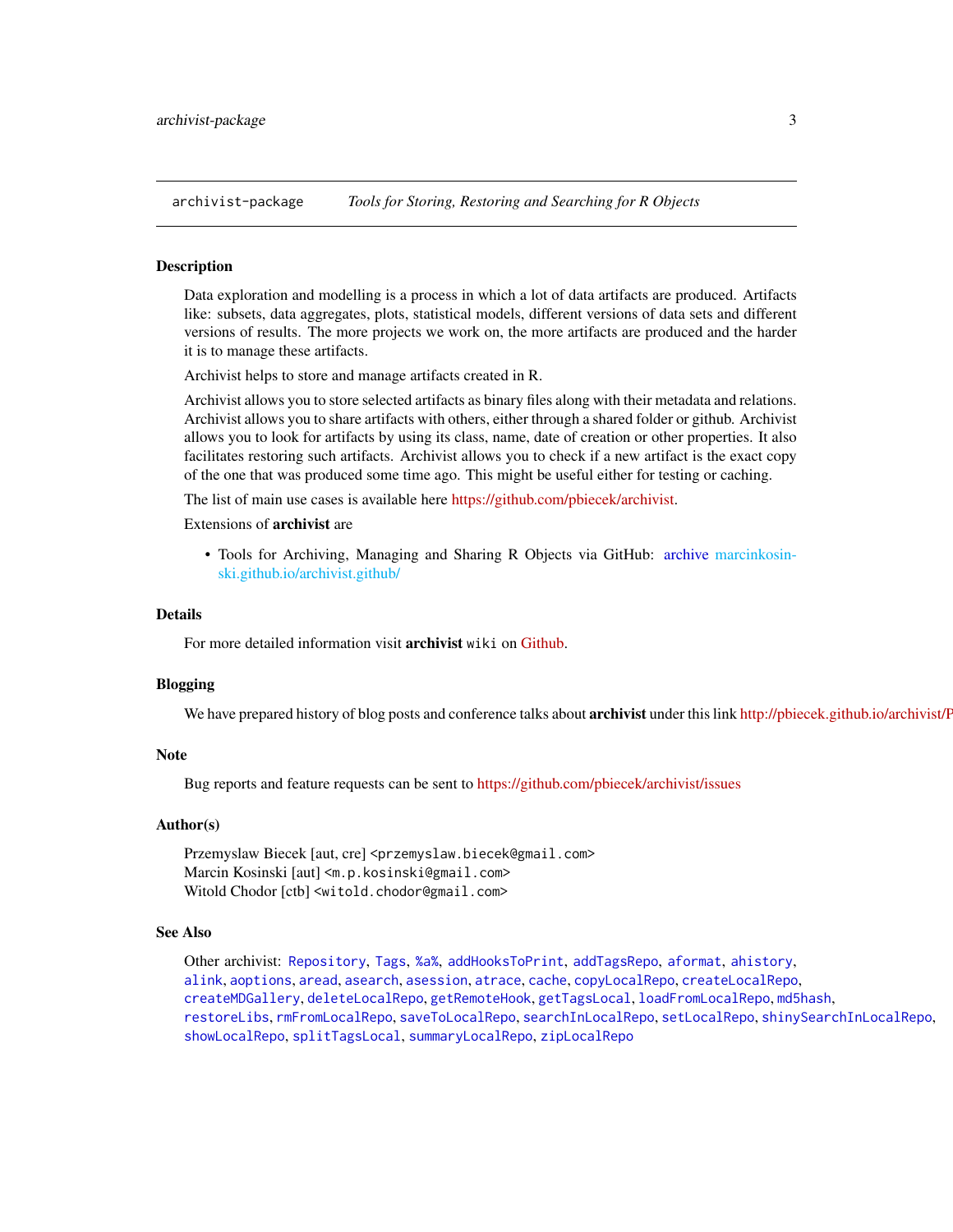# Description

addHooksToPrint adds an overloaded version of the print function for objects of selected class. The overloaded function will add all objects of selected class to the [Repository](#page-37-1) and then will add hooks (to the Remote or Local Repository) to the HTML report (generated in **rmarkdown**) for these objects (artifacts - [archivist-package\)](#page-2-1). The great example can be seen in this blogpost [http://www.r-bloggers.com/why-should-you-backup-your-r-objects/.](http://www.r-bloggers.com/why-should-you-backup-your-r-objects/)

# Usage

```
addHooksToPrint(class = "ggplot", repoDir = aoptions("repoDir"),
  repo = aoptions("repo"), user = aoptions("user"), branch = "master",
  subdir = aoptions("subdir"), format = "markdown")
```
# Arguments

| class   | A character with a name of class (one or more) that should be archived.                                                                                                                                                       |
|---------|-------------------------------------------------------------------------------------------------------------------------------------------------------------------------------------------------------------------------------|
| repoDir | A character containing a name of a Local Repository.                                                                                                                                                                          |
| repo    | A character with a name of a Remote repository on which the Repository is<br>archived. If repo = NULL then hooks will be added to files in local directories.                                                                 |
| user    | A character with a name of a Remote-repository user on whose account the repo<br>is created.                                                                                                                                  |
| branch  | A character with a name of Remote-repository's branch on which the Repository<br>is archived. Default branch is master.                                                                                                       |
| subdir  | A character with a name of a subdirectory on a Remote repository on which the<br>Repository is stored. If the Repository is stored in main folder on a Remote<br>repository, this should be set to subdir $=$ "/" as default. |
| format  | A character denoting format as in alink.                                                                                                                                                                                      |

# Note

One can specify userTags as in [saveToLocalRepo](#page-47-1) for artifacts by adding "tags" attribute. See note secion about that in [saveToLocalRepo.](#page-47-1)

Bug reports and feature requests can be sent to <https://github.com/pbiecek/archivist/issues>

# Author(s)

Przemyslaw Biecek, <przemyslaw.biecek@gmail.com>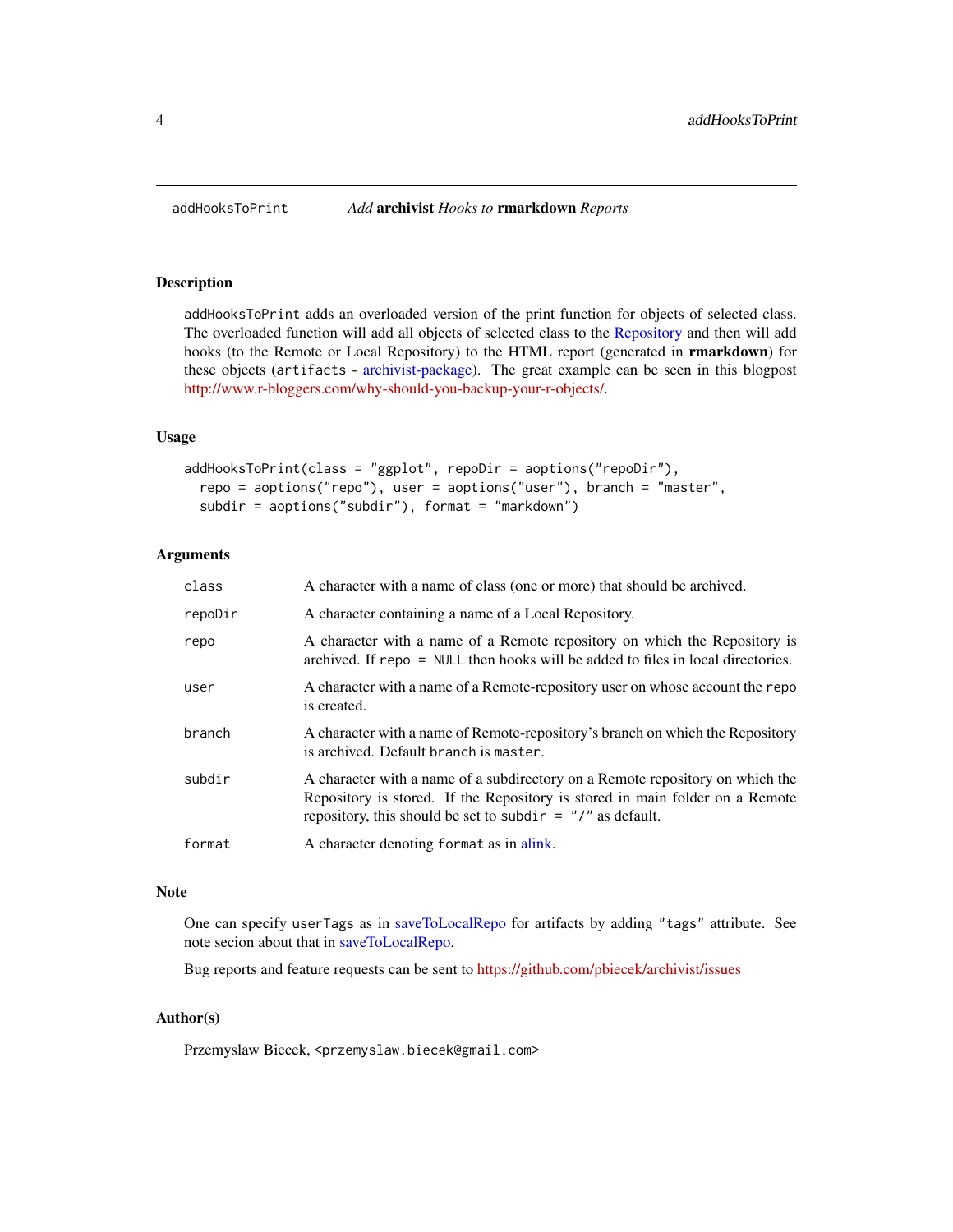# <span id="page-4-0"></span>addTagsRepo 5

# See Also

Other archivist: [Repository](#page-37-1), [Tags](#page-63-1), [%a%](#page-72-1), [addTagsRepo](#page-4-1), [aformat](#page-6-1), [ahistory](#page-7-1), [alink](#page-9-1), [aoptions](#page-11-1), [archivist-package](#page-2-1), [aread](#page-13-1), [asearch](#page-14-1), [asession](#page-17-1), [atrace](#page-18-1), [cache](#page-19-1), [copyLocalRepo](#page-21-1), [createLocalRepo](#page-24-1), [createMDGallery](#page-25-1), [deleteLocalRepo](#page-27-1), [getRemoteHook](#page-28-1), [getTagsLocal](#page-29-1), [loadFromLocalRepo](#page-32-1), [md5hash](#page-36-1), [restoreLibs](#page-39-1), [rmFromLocalRepo](#page-40-1), [saveToLocalRepo](#page-47-1), [searchInLocalRepo](#page-50-1), [setLocalRepo](#page-53-1), [shinySearchInLocalRepo](#page-56-1), [showLocalRepo](#page-57-1), [splitTagsLocal](#page-60-1), [summaryLocalRepo](#page-61-1), [zipLocalRepo](#page-70-1)

# Examples

```
## Not run:
# only in Rmd report, links to github repository
addHooksToPrint(class="ggplot", repoDir = "arepo",
repo="graphGallery", user="pbiecek")
# only in Rmd report, links to local files
addHooksToPrint(class="ggplot", repoDir = "arepo",
repo=NULL)
```
## End(Not run)

<span id="page-4-1"></span>addTagsRepo *Add new Tags to the Existing Repository*

#### Description

addTagsRepo adds new [Tags](#page-63-1) to the existing [Repository.](#page-37-1)

# Usage

```
addTagsRepo(md5hashes, repoDir = NULL, FUN = NULL, tags = NULL, ...)
```
## Arguments

| md5hashes  | a character vector of md5hashes specifying to which corresponding artifacts<br>new Tags should be added. See Note to get to know about the length of tags<br>and md5hashes parameters.                                                   |
|------------|------------------------------------------------------------------------------------------------------------------------------------------------------------------------------------------------------------------------------------------|
| repoDir    | A character that specifies the directory of the Repository to which new Tags<br>will be added. If it is set to NULL (by default), it uses the repodir specified in<br>setLocalRepo.                                                      |
| <b>FUN</b> | A function which is evaluated on the artifacts for which md5hashes are given.<br>The result of this function evaluation are Tags which will be added to the local<br>Repository.                                                         |
| tags       | A character vector which specifies what kind of Tags should be added to artifacts<br>corresponding to given md5hashes. See Note to get to know about the length of<br>tags and md5hashes parameters. One can specify either FUN or tags. |
|            | Other arguments that will be passed to FUN.                                                                                                                                                                                              |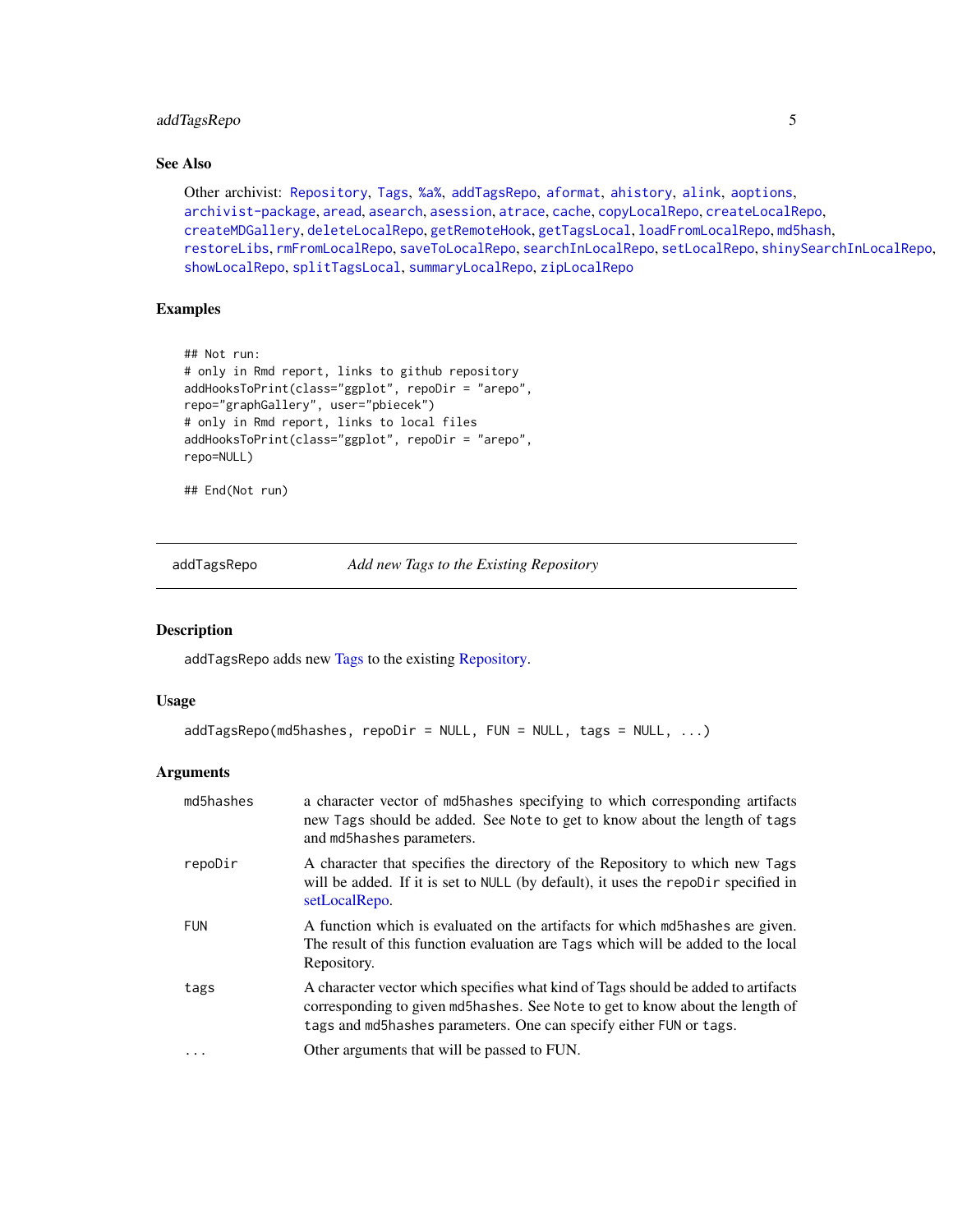#### Details

addTagsRepo function adds new Tags to artifacts that are already stored in the repository. One can add new Tags either explicitly with tags parameter or by passing a function which extracts Tags from selected artifacts corresponding to md5hashes. To learn more about artifacts visit [archivist](#page-2-1)[package.](#page-2-1)

#### Note

One should remember that length(tags) modulo length(md5hashes) must be equal to 0 or length(md5hashes) modulo length(tags) must be equal to 0.

Bug reports and feature requests can be sent to <https://github.com/pbiecek/archivist/issues>

# Author(s)

Marcin Kosinski, <m.p.kosinski@gmail.com>, Przemyslaw Biecek, <przemyslaw.biecek@gmail.com>

# See Also

Other archivist: [Repository](#page-37-1), [Tags](#page-63-1), [%a%](#page-72-1), [addHooksToPrint](#page-3-1), [aformat](#page-6-1), [ahistory](#page-7-1), [alink](#page-9-1), [aoptions](#page-11-1), [archivist-package](#page-2-1), [aread](#page-13-1), [asearch](#page-14-1), [asession](#page-17-1), [atrace](#page-18-1), [cache](#page-19-1), [copyLocalRepo](#page-21-1), [createLocalRepo](#page-24-1), [createMDGallery](#page-25-1), [deleteLocalRepo](#page-27-1), [getRemoteHook](#page-28-1), [getTagsLocal](#page-29-1), [loadFromLocalRepo](#page-32-1), [md5hash](#page-36-1), [restoreLibs](#page-39-1), [rmFromLocalRepo](#page-40-1), [saveToLocalRepo](#page-47-1), [searchInLocalRepo](#page-50-1), [setLocalRepo](#page-53-1), [shinySearchInLocalRepo](#page-56-1), [showLocalRepo](#page-57-1), [splitTagsLocal](#page-60-1), [summaryLocalRepo](#page-61-1), [zipLocalRepo](#page-70-1)

## Examples

## Not run:

## We Take all artifacts of lm class from repository, ## extract R^2 for them and store as R^2:number Tags

```
# Creating empty repository
exampleRepoDir <- tempfile()
createLocalRepo(exampleRepoDir, force=TRUE)
```

```
# Saving lm artifacts into repository
m1 <- lm(Sepal.Length~Species, iris)
saveToLocalRepo(m1, exampleRepoDir)
m2 <- lm(Sepal.Width~Species, iris)
saveToLocalRepo(m2, exampleRepoDir)
```

```
# We may see what kind of Tags are related to "m1" artifact corresponding to
# "9e66edd297c2f291446f3503c01d443a" md5hash
getTagsLocal("9e66edd297c2f291446f3503c01d443a", exampleRepoDir, "")
```

```
# We may see what kind of Tags are related to "m2" artifact corresponding to
# "da1bcaf68752c146903f700c1a458438" md5hash
getTagsLocal("da1bcaf68752c146903f700c1a458438", exampleRepoDir, "")
```

```
# We Take all objects of lm class from repository
md5hashes <- searchInLocalRepo(repoDir=exampleRepoDir, "class:lm")
```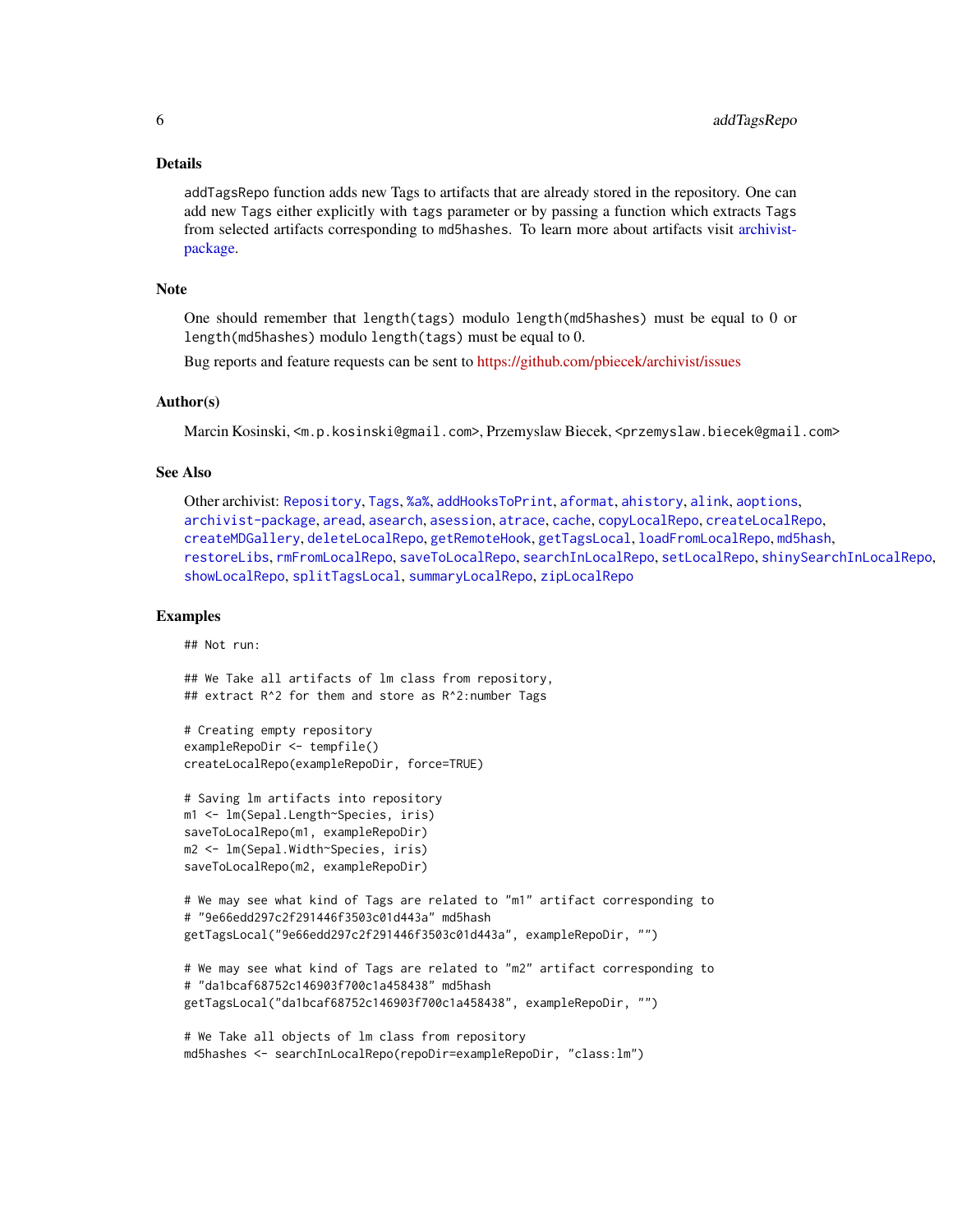#### <span id="page-6-0"></span>aformat  $\overline{7}$

```
# Adding new tag "test" explicitly
addTagsRepo(md5hashes, exampleRepoDir, tags = "test")
# Adding new tag "R^2: " using FUN parameter
addTagsRepo(md5hashes, exampleRepoDir, function(x) paste0("R^2:",summary(x)$r.square))
# And now: Tags related to "m1" artifact are
getTagsLocal("9e66edd297c2f291446f3503c01d443a", exampleRepoDir, "")
# And now: Tags related to "m2" artifact are
getTagsLocal("da1bcaf68752c146903f700c1a458438", exampleRepoDir, "")
# One more look at our Repo
showLocalRepo(exampleRepoDir, method = "tags")
# Deleting example repository
deleteLocalRepo(exampleRepoDir, deleteRoot=TRUE)
rm(exampleRepoDir)
## End(Not run)
```
<span id="page-6-1"></span>

#### aformat *Show Artifact's List of Foramts*

#### Description

aformat extracts artifact's formats. Having formats one may decide which should he read. Currently only rda format is supported for artifact and txt/png for miniatures.

# Usage

aformat(md5hash = NULL)

# **Arguments**

| One of the following (see aread):                                                |
|----------------------------------------------------------------------------------|
| A character vector which elements are consisting of at least three components    |
| separated with '/': Remote user name, Remote repository and name of the arti-    |
| fact (MD5 hash) or it's abbreviation.                                            |
| MD5 hashes of artifacts in current local default directory or its abbreviations. |
|                                                                                  |

# Value

A vector of characters.

#### Note

Bug reports and feature requests can be sent to <https://github.com/pbiecek/archivist/issues>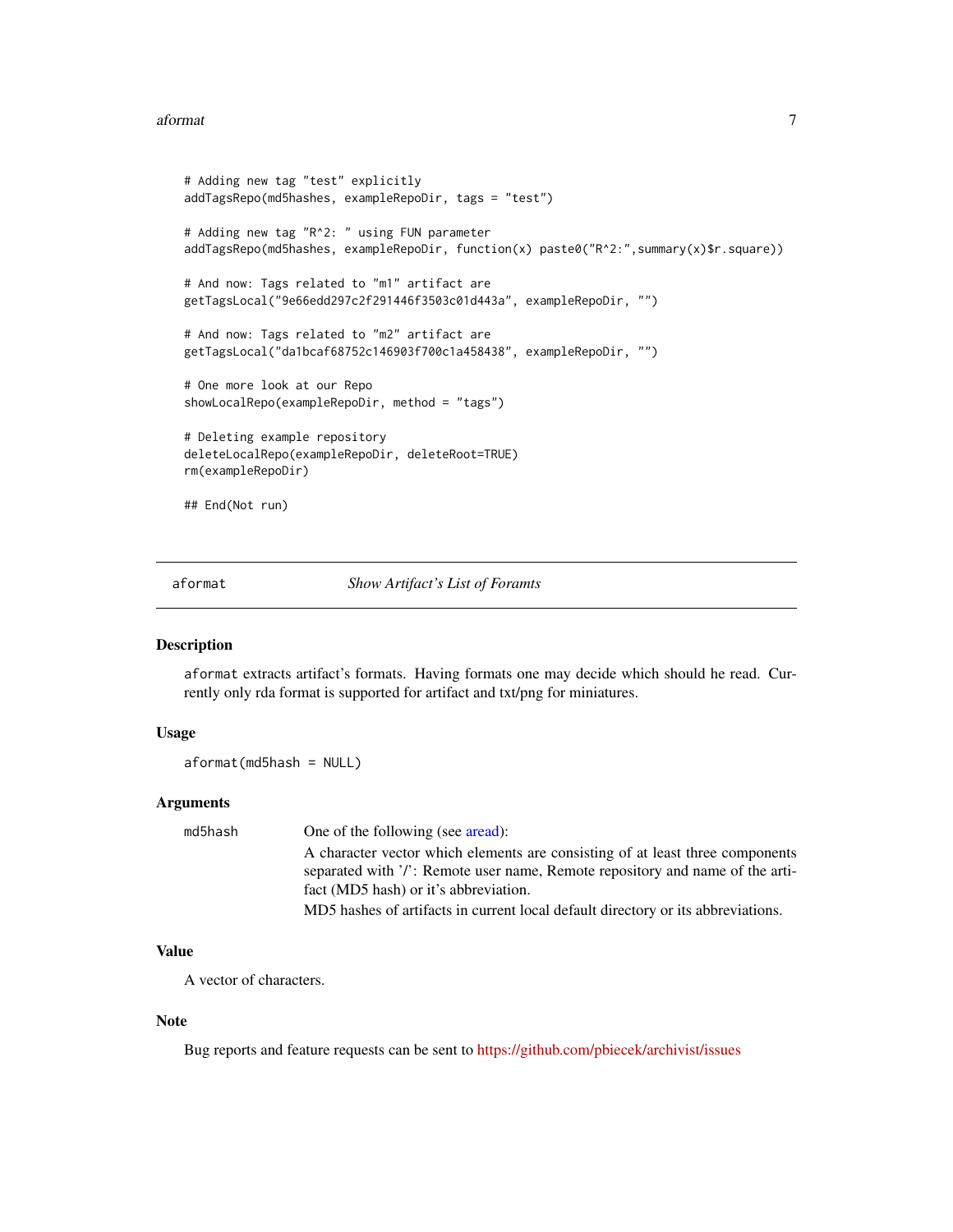<span id="page-7-0"></span>8 ahistory and the contract of the contract of the contract of the contract of the contract of the contract of the contract of the contract of the contract of the contract of the contract of the contract of the contract of

## Author(s)

Przemyslaw Biecek, <przemyslaw.biecek@gmail.com>

# See Also

Other archivist: [Repository](#page-37-1), [Tags](#page-63-1), [%a%](#page-72-1), [addHooksToPrint](#page-3-1), [addTagsRepo](#page-4-1), [ahistory](#page-7-1), [alink](#page-9-1), [aoptions](#page-11-1), [archivist-package](#page-2-1), [aread](#page-13-1), [asearch](#page-14-1), [asession](#page-17-1), [atrace](#page-18-1), [cache](#page-19-1), [copyLocalRepo](#page-21-1), [createLocalRepo](#page-24-1), [createMDGallery](#page-25-1), [deleteLocalRepo](#page-27-1), [getRemoteHook](#page-28-1), [getTagsLocal](#page-29-1), [loadFromLocalRepo](#page-32-1), [md5hash](#page-36-1), [restoreLibs](#page-39-1), [rmFromLocalRepo](#page-40-1), [saveToLocalRepo](#page-47-1), [searchInLocalRepo](#page-50-1), [setLocalRepo](#page-53-1), [shinySearchInLocalRepo](#page-56-1), [showLocalRepo](#page-57-1), [splitTagsLocal](#page-60-1), [summaryLocalRepo](#page-61-1), [zipLocalRepo](#page-70-1)

# Examples

```
## Not run:
setLocalRepo(system.file("graphGallery", package = "archivist"))
aformat("2a6e492cb6982f230e48cf46023e2e4f")
# old
aformat("pbiecek/graphGallery/2a6e492cb6982f230e48cf46023e2e4f")
# png
aformat("pbiecek/graphGallery/7f3453331910e3f321ef97d87adb5bad")
```
## End(Not run)

<span id="page-7-1"></span>ahistory *Show Artifact's History*

#### **Description**

ahistory extracts artifact's history and creates a data frame with history of calls and md5hashes of partial results. The overloaded print.ahistory function prints this history in a concise way. The overloaded print.ahistoryKable function prints this history in the same way as [kable.](#page-0-0) When alink=TRUE one can create history table/kable with hooks to partial results (artifacts) as in the [alink](#page-9-1) function.

#### Usage

```
ahistory(artifact = NULL, md5hash = NULL, repoDir = aoptions("repoDir"),
  format = "regular", alink = FALSE, ...)
```
# Arguments

| artifact | An artifact which history is supposed to be reconstructed. It will be converted<br>into md5hash. |
|----------|--------------------------------------------------------------------------------------------------|
| md5hash  | If artifact is not specified then md5hash is used.                                               |
| repoDir  | A character denoting an existing directory in which an artifact will be saved.                   |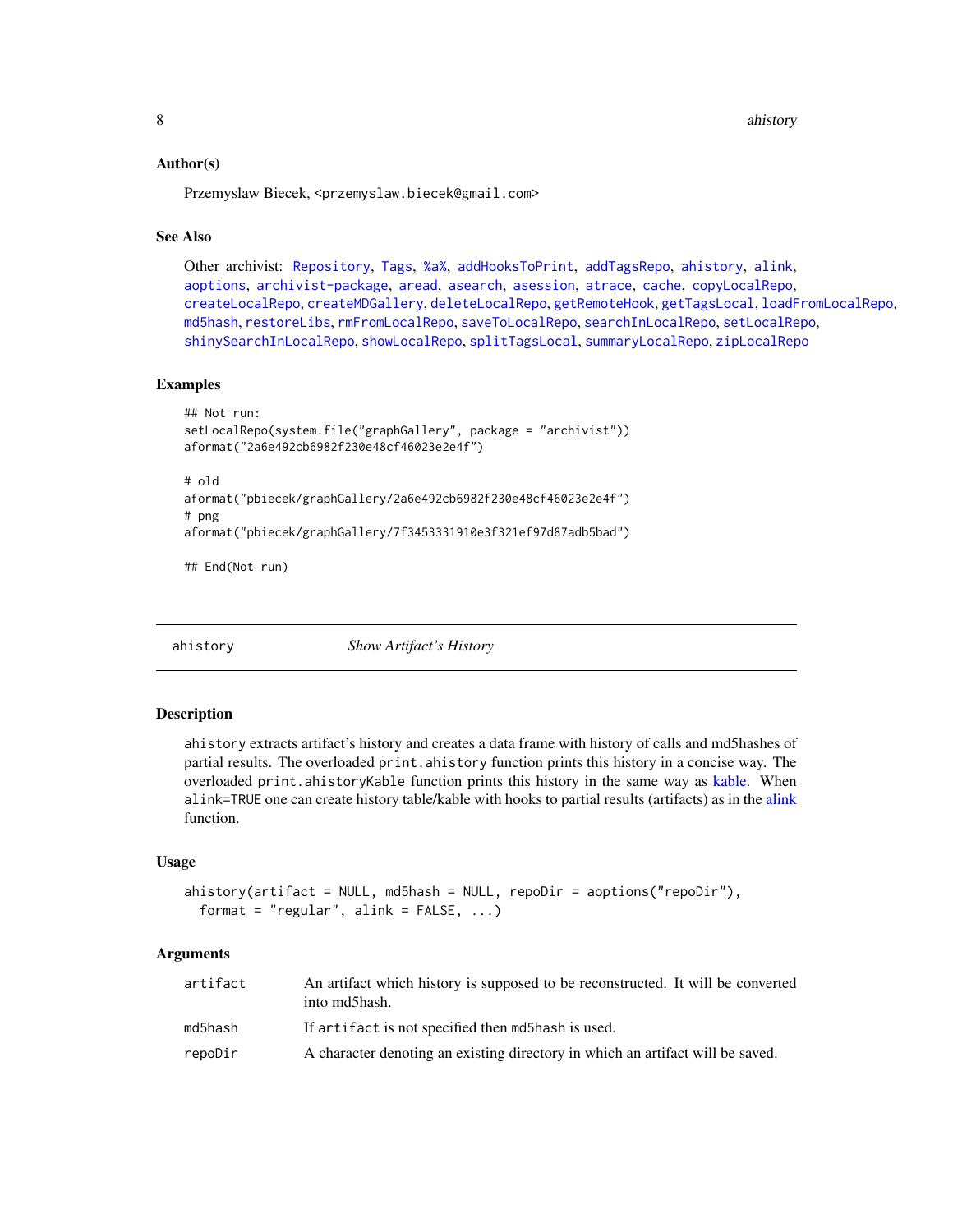#### ahistory 90 and 200 and 200 and 200 and 200 and 200 and 200 and 200 and 200 and 200 and 200 and 200 and 200 and 200 and 200 and 200 and 200 and 200 and 200 and 200 and 200 and 200 and 200 and 200 and 200 and 200 and 200 an

| format | A character denoting whether to print history in either a "regular" (default)<br>way or like in a "kable" function. See Notes. |
|--------|--------------------------------------------------------------------------------------------------------------------------------|
| alink  | Whether to provide hooks to objects like in a link. See examples.                                                              |
| .      | Further parameters passed to alink function. Used when format = "kable"<br>and $\alpha$ link = TRUE.                           |

# Details

All artifacts created with [%a%](#page-72-1) operator are archivised with detailed information about it's source (both call and md5hash of the input). The function ahistory reads all artifacts that precede artifact and create a description of the input flow. The generic print.ahistory function plots the history in a human readable way.

#### Value

A data frame with two columns - names of calls and md5hashes of partial results.

# Demonstration

This function is well explained on this [http://r-bloggers.com/r-hero-saves-backup-city-with-archivist](http://r-bloggers.com/r-hero-saves-backup-city-with-archivist-and-github)[and-github](http://r-bloggers.com/r-hero-saves-backup-city-with-archivist-and-github) blog post.

#### Note

There are provided functions (print.ahistory and print.ahistoryKable) to print the artifact's history. History can be printed either in a regular way which is friendy for the console output or in a kable format which prints the artifact's history in a way [kable](#page-0-0) function would. This is convenient when one prints history in . Rmd files using [rmarkdown.](#page-0-0)

Moreover when user passes format = 'kable' and alink = TRUE then one can use links for remote Repository. Then mdhashes are taken from Local Repository, so user has to specify repo, user and repoDir even though they are set globally, because repo is a substring of repoDir and during evalutation of ... R treats repo as repoDir.

Bug reports and feature requests can be sent to <https://github.com/pbiecek/archivist/issues>

## Author(s)

Przemyslaw Biecek, <przemyslaw.biecek@gmail.com>

Marcin Kosinski, <m.p.kosinski@gmail.com>

## See Also

Other archivist: [Repository](#page-37-1), [Tags](#page-63-1), [%a%](#page-72-1), [addHooksToPrint](#page-3-1), [addTagsRepo](#page-4-1), [aformat](#page-6-1), [alink](#page-9-1), [aoptions](#page-11-1), [archivist-package](#page-2-1), [aread](#page-13-1), [asearch](#page-14-1), [asession](#page-17-1), [atrace](#page-18-1), [cache](#page-19-1), [copyLocalRepo](#page-21-1), [createLocalRepo](#page-24-1), [createMDGallery](#page-25-1), [deleteLocalRepo](#page-27-1), [getRemoteHook](#page-28-1), [getTagsLocal](#page-29-1), [loadFromLocalRepo](#page-32-1), [md5hash](#page-36-1), [restoreLibs](#page-39-1), [rmFromLocalRepo](#page-40-1), [saveToLocalRepo](#page-47-1), [searchInLocalRepo](#page-50-1), [setLocalRepo](#page-53-1), [shinySearchInLocalRepo](#page-56-1), [showLocalRepo](#page-57-1), [splitTagsLocal](#page-60-1), [summaryLocalRepo](#page-61-1), [zipLocalRepo](#page-70-1)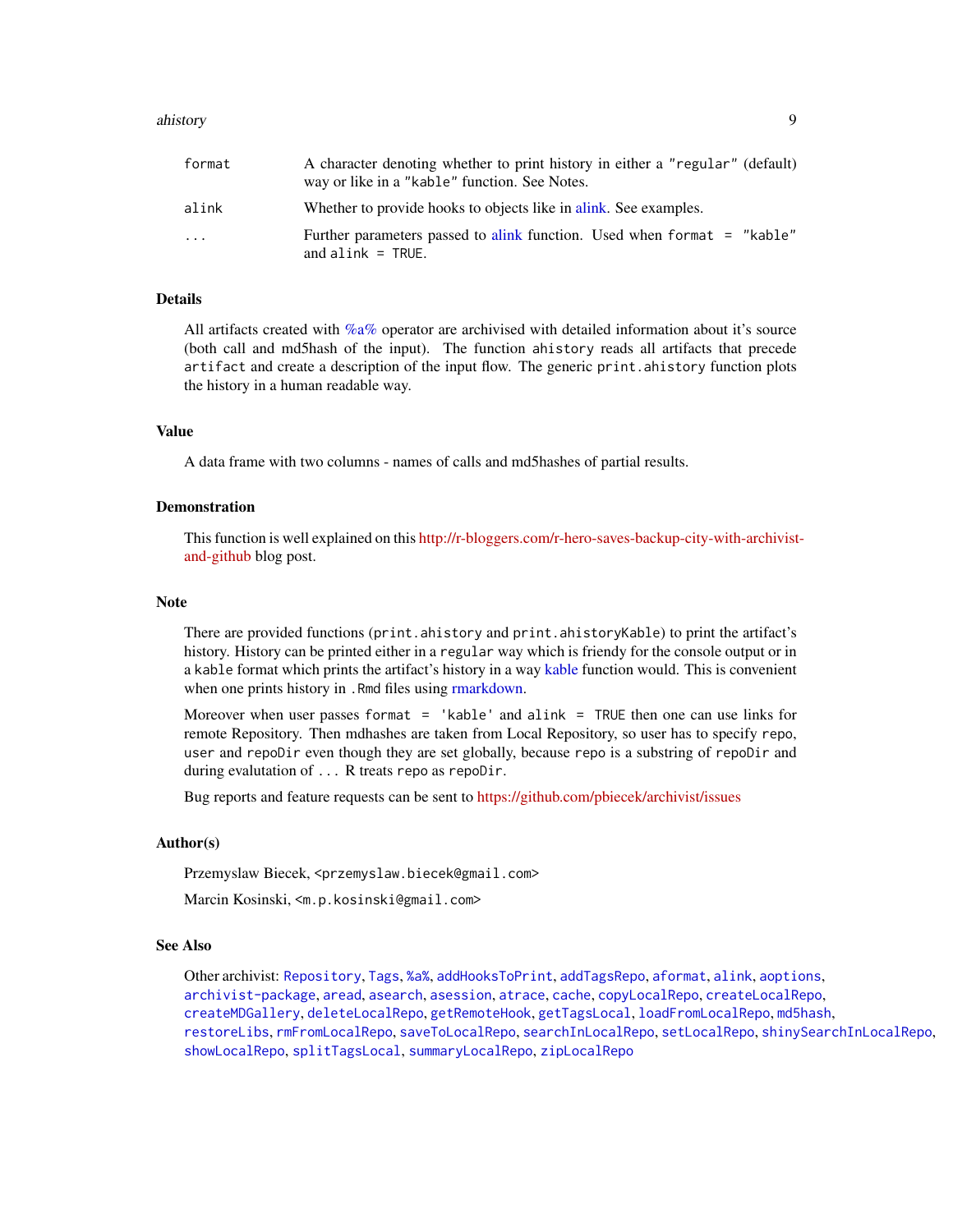# Examples

```
createLocalRepo("ahistory_check", default = TRUE)
library(dplyr)
iris %a%
filter(Sepal.Length < 6) %a%
lm(Petal.Length~Species, data=.) %a%
 summary() -> artifact
ahistory(artifact)
ahistory(artifact, format = "kable")
print(ahistory(artifact, format = "kable"), format = "latex")
ahistory(artifact, format = "kable", alink = TRUE, repoDir = "ahistory_check",
repo = "repo", user = "user")
repoDir <- file.path(getwd(), "ahistory_check")
deleteLocalRepo(repoDir, deleteRoot = TRUE)
aoptions('repoDir', NULL, unset = TRUE)
```
<span id="page-9-1"></span>alink *Return a Link To Download an Artifact Stored on Remote Repository*

# Description

alink returns a link to download an artifact from the Remote [Repository.](#page-37-1) Artifact has to be already archived on GitHub, e.g with archivist.github::archive function (recommended) or [saveToRepo](#page-47-2) function and traditional Git manual synchronization. To learn more about artifacts visit [archivist-package.](#page-2-1)

#### Usage

```
alink(md5hash, repo = aoptions("repo"), user = aoptions("user"),
  subdir = aoptions("subdir"), branch = "master",
  repoType = aoptions("repoType"), format = "markdown", rawLink = FALSE)
```
# Arguments

| md5hash | A character assigned to the artifact through the use of a cryptographical hash<br>function with MD5 algorithm. If it is specified in a format of 'repo/user/md5hash'<br>then user and repo parameters are omitted. |
|---------|--------------------------------------------------------------------------------------------------------------------------------------------------------------------------------------------------------------------|
| repo    | The Remote Repository on which the artifact that we want to download is<br>stored.                                                                                                                                 |
| user    | The name of a user on whose Repository the the artifact that we want to down-<br>load is stored.                                                                                                                   |

<span id="page-9-0"></span>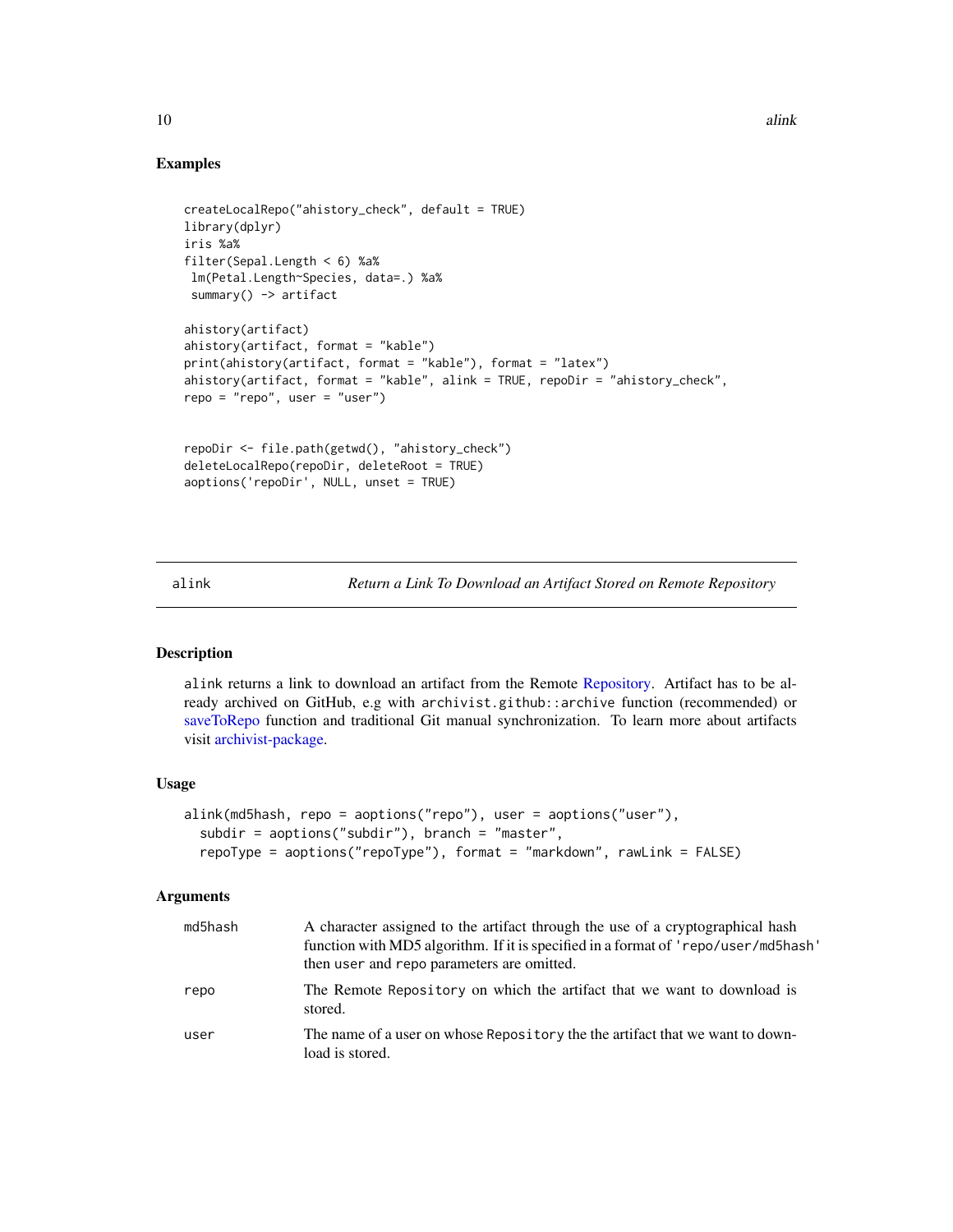| subdir   | A character containing a name of a directory on the Remote repository on which<br>the Repository is stored. If the Repository is stored in the main folder on the |
|----------|-------------------------------------------------------------------------------------------------------------------------------------------------------------------|
|          | Remote repository, this should be set to subdir $=$ "/" as default.                                                                                               |
| branch   | A character containing a name of the Remote Repository's branch on which the<br>Repository is archived. Default branch is master.                                 |
| repoType | A character containing a type of the remote repository. Currently it can be<br>'github' or 'bitbucket'.                                                           |
| format   | In which format the link should be returned. Possibilites are markdown (default)<br>or latex.                                                                     |
| rawLink  | A logical denoting whether to return raw link or a link in the format convention.<br>Default value is FALSE.                                                      |

# Details

For more information about md5hash see [md5hash.](#page-36-1)

# Value

This function returns a link to download artifact that is archived on GitHub.

## **Note**

Bug reports and feature requests can be sent to <https://github.com/pbiecek/archivist/issues>

## Author(s)

Marcin Kosinski, <m.p.kosinski@gmail.com>

#### See Also

Other archivist: [Repository](#page-37-1), [Tags](#page-63-1), [%a%](#page-72-1), [addHooksToPrint](#page-3-1), [addTagsRepo](#page-4-1), [aformat](#page-6-1), [ahistory](#page-7-1), [aoptions](#page-11-1), [archivist-package](#page-2-1), [aread](#page-13-1), [asearch](#page-14-1), [asession](#page-17-1), [atrace](#page-18-1), [cache](#page-19-1), [copyLocalRepo](#page-21-1), [createLocalRepo](#page-24-1), [createMDGallery](#page-25-1), [deleteLocalRepo](#page-27-1), [getRemoteHook](#page-28-1), [getTagsLocal](#page-29-1), [loadFromLocalRepo](#page-32-1), [md5hash](#page-36-1), [restoreLibs](#page-39-1), [rmFromLocalRepo](#page-40-1), [saveToLocalRepo](#page-47-1), [searchInLocalRepo](#page-50-1), [setLocalRepo](#page-53-1), [shinySearchInLocalRepo](#page-56-1), [showLocalRepo](#page-57-1), [splitTagsLocal](#page-60-1), [summaryLocalRepo](#page-61-1), [zipLocalRepo](#page-70-1)

## Examples

```
# link in markdown format
alink('pbiecek/archivist/134ecbbe2a8814d98f0c2758000c408e')
# link in markdown format with additional subdir
alink(user='BetaAndBit',repo='PieczaraPietraszki',
    md5hash = '1569cc44e8450439ac52c11ccac35138',
     subdir = 'UniwersytetDzieci/arepo')
# link in latex format
alink(user = 'MarcinKosinski', repo = 'Museum',
     md5hash = '1651caa499a2b07a3bdad3896a2fc717', format = 'latex')
# link in raw format
alink('pbiecek/graphGallery/f5185c458bff721f0faa8e1332f01e0f', rawLink = TRUE)
alink('pbiecek/graphgallerygit/02af4f99e440324b9e329faa293a9394', repoType='bitbucket')
```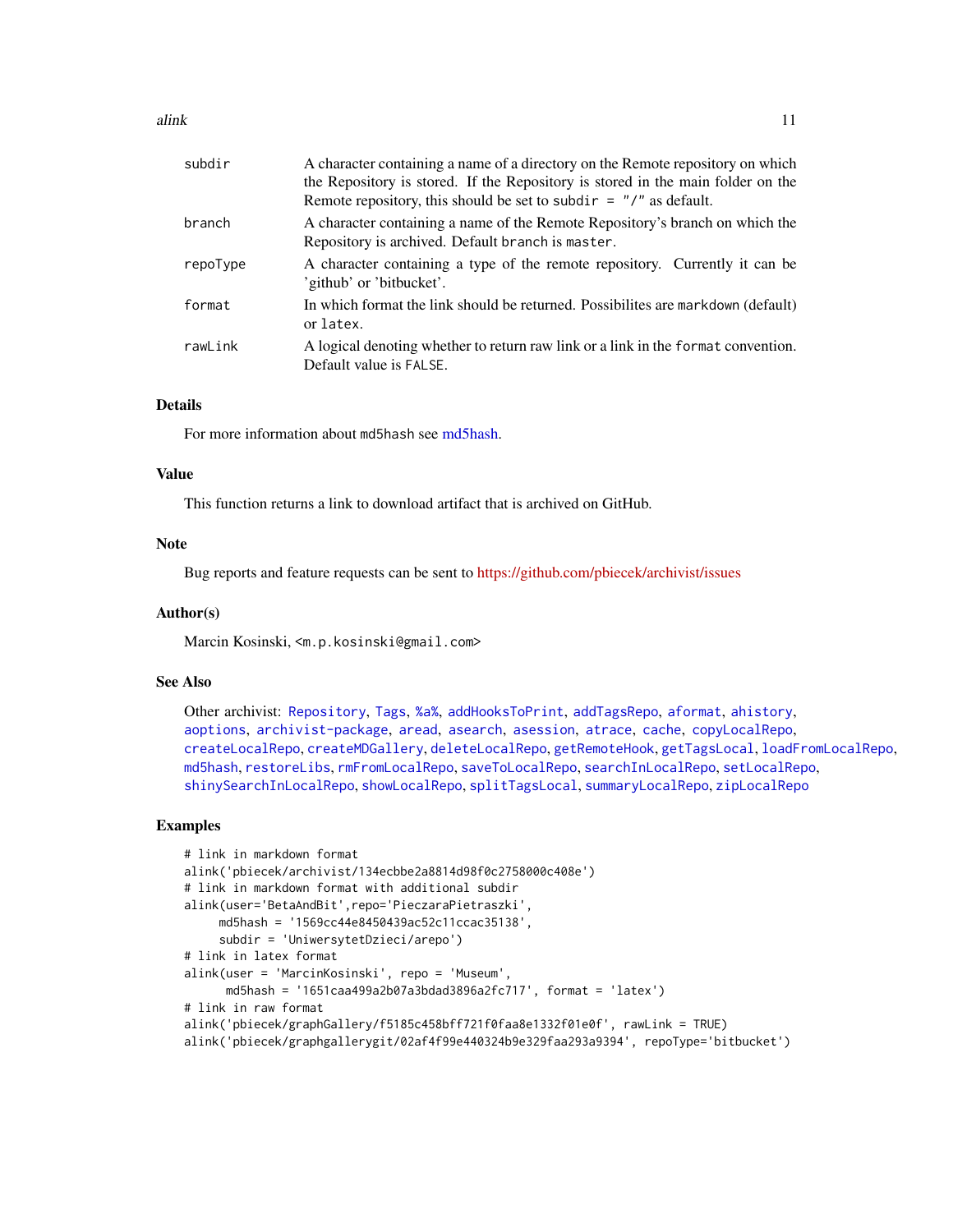<span id="page-11-1"></span><span id="page-11-0"></span>

# Description

The function aoptions sets and gets default options for other archivist functions.

#### Usage

aoptions(key, value = NULL, unset = FALSE)

#### Arguments

| kev   | A character denoting name of the parameter.                                                                   |
|-------|---------------------------------------------------------------------------------------------------------------|
| value | New value for the 'key' parameter.                                                                            |
| unset | Set to TRUE if want to set parameter to NULL, i.e. when unsetting Repository<br>aoptions('repoDir', NULL, T). |

# Details

The function aoptions with two parameters sets default value of key parameter for other archivist functions. The function aoptions with one parameter returns value (stored in an internal environment)) of the given key parameter.

# Value

The function returns value that corresponds to a selected key.

# Note

Bug reports and feature requests can be sent to <https://github.com/pbiecek/archivist/issues>

# Author(s)

Przemyslaw Biecek, <przemyslaw.biecek@gmail.com>

#### See Also

Other archivist: [Repository](#page-37-1), [Tags](#page-63-1), [%a%](#page-72-1), [addHooksToPrint](#page-3-1), [addTagsRepo](#page-4-1), [aformat](#page-6-1), [ahistory](#page-7-1), [alink](#page-9-1), [archivist-package](#page-2-1), [aread](#page-13-1), [asearch](#page-14-1), [asession](#page-17-1), [atrace](#page-18-1), [cache](#page-19-1), [copyLocalRepo](#page-21-1), [createLocalRepo](#page-24-1), [createMDGallery](#page-25-1), [deleteLocalRepo](#page-27-1), [getRemoteHook](#page-28-1), [getTagsLocal](#page-29-1), [loadFromLocalRepo](#page-32-1), [md5hash](#page-36-1), [restoreLibs](#page-39-1), [rmFromLocalRepo](#page-40-1), [saveToLocalRepo](#page-47-1), [searchInLocalRepo](#page-50-1), [setLocalRepo](#page-53-1), [shinySearchInLocalRepo](#page-56-1), [showLocalRepo](#page-57-1), [splitTagsLocal](#page-60-1), [summaryLocalRepo](#page-61-1), [zipLocalRepo](#page-70-1)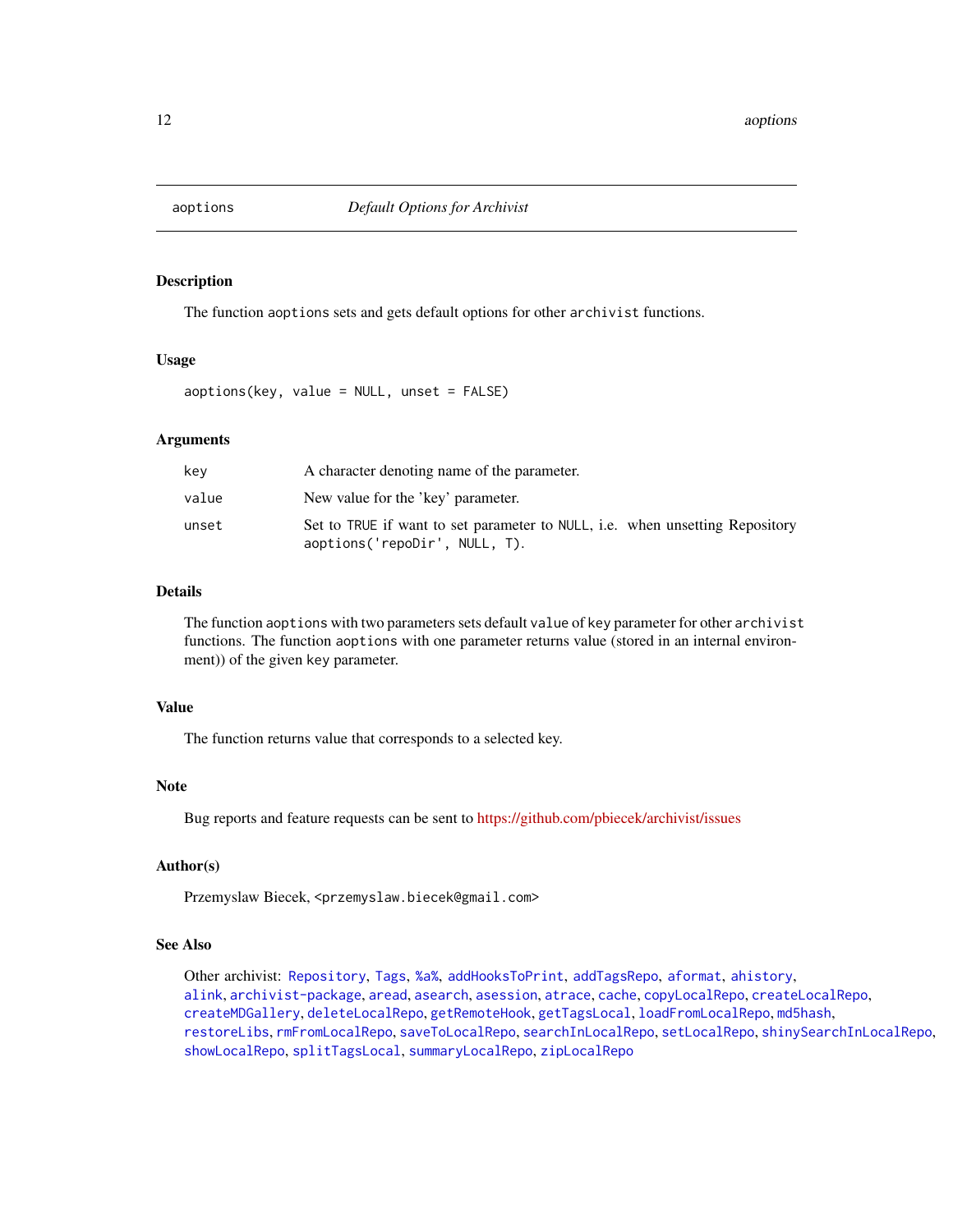#### aoptions and the contract of the contract of the contract of the contract of the contract of the contract of the contract of the contract of the contract of the contract of the contract of the contract of the contract of t

#### Examples

```
## Not run:
# data.frame object
# data(iris)
## EXAMPLE 1 : SET default local repository using aoptions() function.
# creating example repository
exampleRepoDir <- tempfile()
createLocalRepo(exampleRepoDir)
# "repodDir" parameter in each archivist function will be default and set to exampleRepoDir.
aoptions(key = "repoDir", value = exampleRepoDir)
data(iris)
data(swiss)
# From this moment repoDir parameter may be ommitted in the following functions
saveToLocalRepo(iris)
saveToLocalRepo(swiss)
showLocalRepo()
showLocalRepo(method = "tags")
zipLocalRepo()
file.remove(file.path(getwd(), "repository.zip"))
iris2 <- loadFromLocalRepo( "ff575c2" , value = TRUE)
searchInLocalRepo("name:i", fixed = F)
getTagsLocal("ff575c261c949d073b2895b05d1097c3")
rmFromLocalRepo("4c43f")
showLocalRepo()
summaryLocalRepo()
# REMEMBER that in deleteRepo you MUST specify repoDir parameter!
# deleteLocalRepo doesn't take setLocalRepo's settings into consideration
deleteLocalRepo( exampleRepoDir, deleteRoot = TRUE)
rm( exampleRepoDir )
## EXAMPLE 2 : SET default Github repository using aoptions() function.
aoptions(key = "user", value = "pbiecek")
aoptions(key = "repo", value = "archivist")
# From this moment user and repo parameters may be ommitted in the following functions:
showRemoteRepo()
loadFromRemoteRepo( "ff575c261c949d073b2895b05d1097c3")
this <- loadFromRemoteRepo( "ff", value = T)
file.remove(file.path(getwd(), "repository.zip")) # We can remove this zip file
searchInRemoteRepo( "name:", fixed= FALSE)
getTagsGithub("ff575c261c949d073b2895b05d1097c3")
summaryRemoteRepo( )
searchInRemoteRepo( pattern=c("varname:Sepal.Width", "class:lm", "name:myplot123"),
                         intersect = FALSE )
## EXAMPLE 3 : SET default Github repository using aoptions() function.
showRemoteRepo('Museum', 'MarcinKosinski', subdir = 'ex1')
```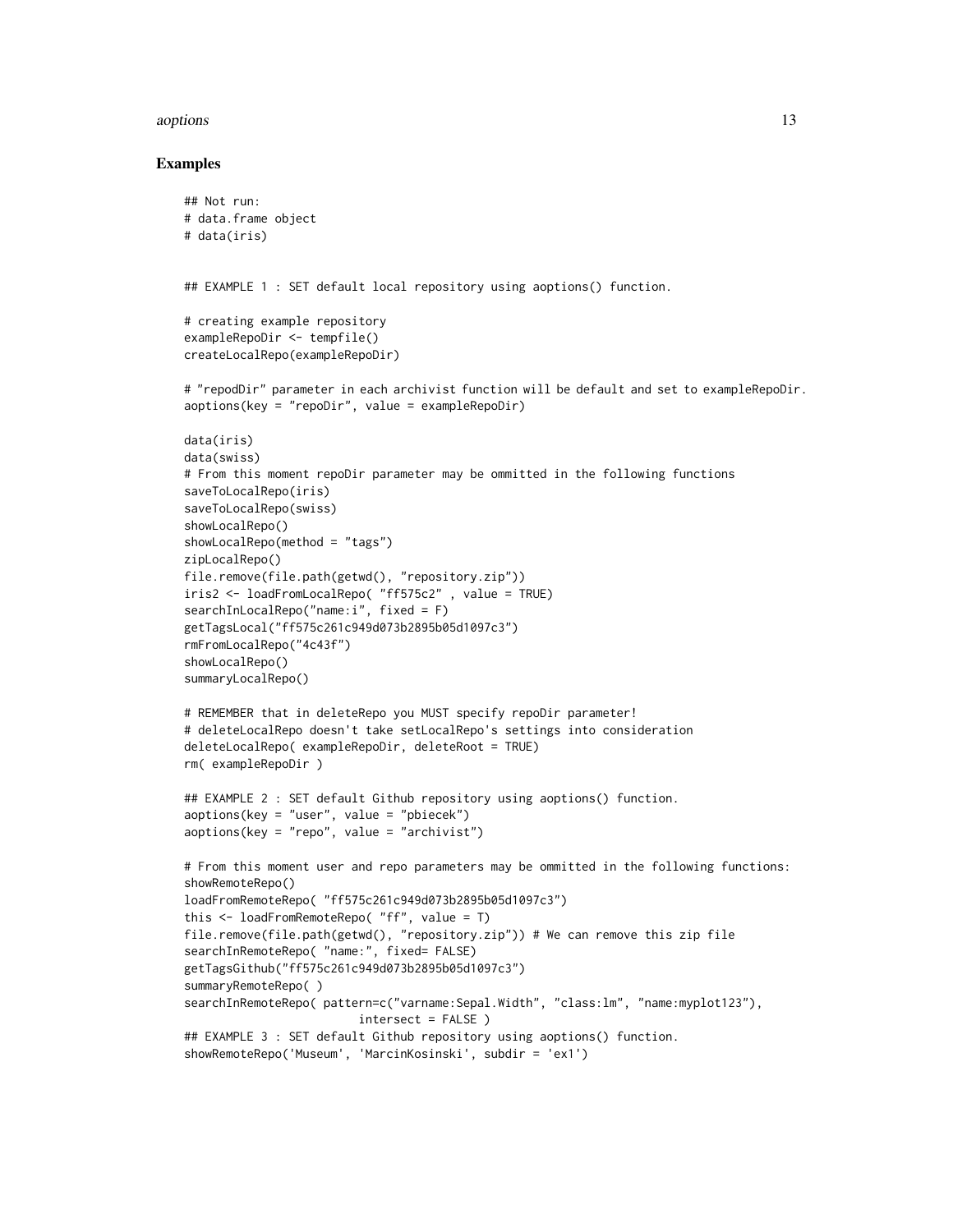```
aoptions('repo', 'Museum')
aoptions('user', 'MarcinKosinski')
aoptions('subdir', 'ex1')
aoptions('branch', 'master')
showRemoteRepo()
showRemoteRepo(subdir = 'ex2')
aoptions('subdir')
## End(Not run)
```
<span id="page-13-1"></span>aread *Read Artifacts Given as md5hashes from the Repository*

# Description

aread reads the artifact from the [Repository.](#page-37-1) It's a wrapper around [loadFromLocalRepo](#page-32-1) and [load-](#page-32-2)[FromRemoteRepo.](#page-32-2)

#### Usage

aread(md5hash)

#### Arguments

| md5hash | One of the following:                                                                                                                                                                                   |
|---------|---------------------------------------------------------------------------------------------------------------------------------------------------------------------------------------------------------|
|         | A character vector which elements are consisting of at least three components<br>separated with '/': Remote user name, Remote repository and name of the arti-<br>fact (MD5 hash) or it's abbreviation. |
|         | MD5 hashes of artifacts in current local default directory or its abbreviations.                                                                                                                        |

#### Details

Function aread reads artifacts (by md5hashes) from Remote Repository. It uses [loadFromLocal-](#page-32-1)[Repo](#page-32-1) and [loadFromRemoteRepo](#page-32-2) functions with different parameter's specification.

# Note

Before you start using this function, remember to set local or Remote repository to default by using setLocalRepo() or setRemoteRepo functions.

Bug reports and feature requests can be sent to <https://github.com/pbiecek/archivist/issues>

# Author(s)

Przemyslaw Biecek, <przemyslaw.biecek@gmail.com>

<span id="page-13-0"></span>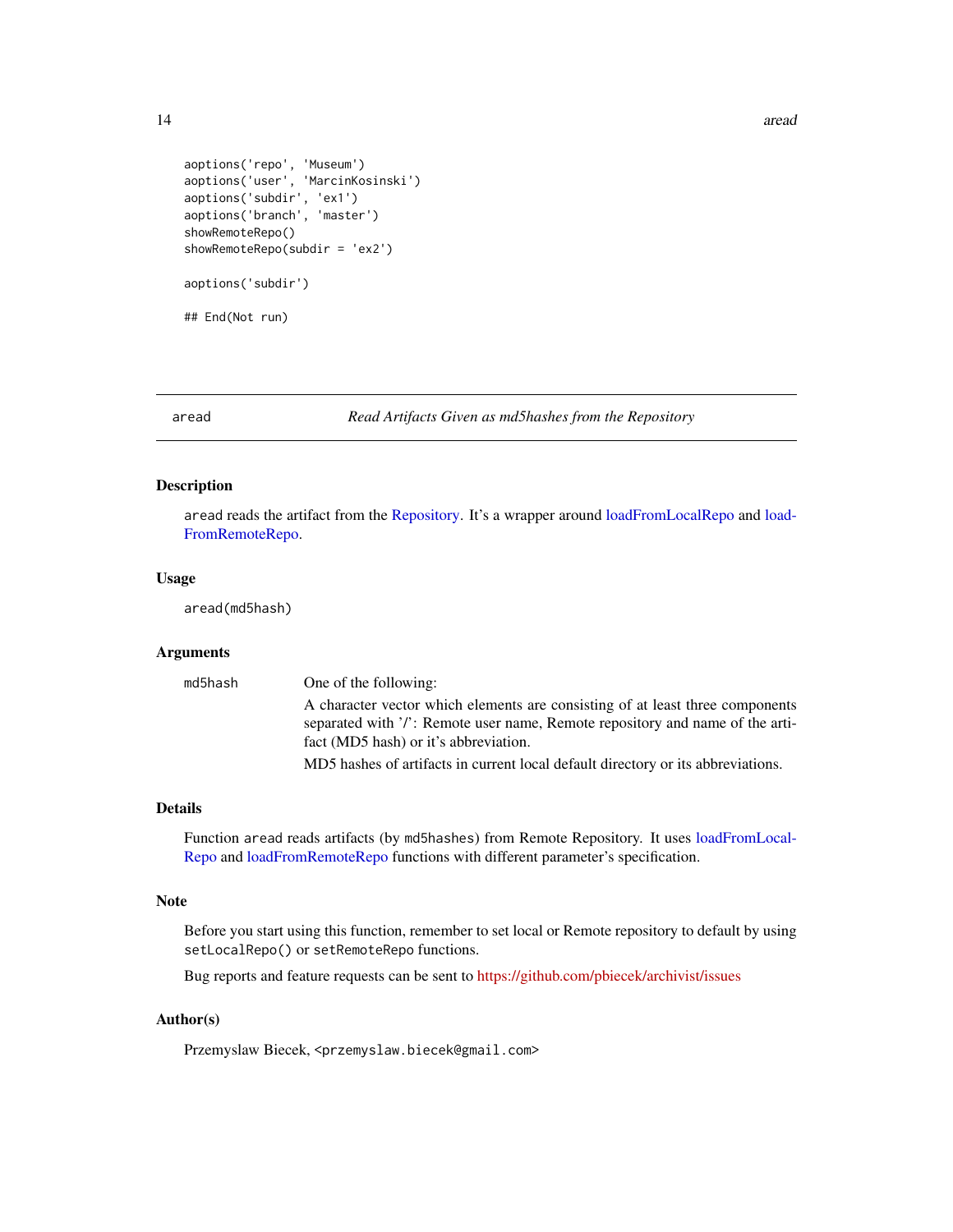#### <span id="page-14-0"></span>asearch 15

## See Also

Other archivist: [Repository](#page-37-1), [Tags](#page-63-1), [%a%](#page-72-1), [addHooksToPrint](#page-3-1), [addTagsRepo](#page-4-1), [aformat](#page-6-1), [ahistory](#page-7-1), [alink](#page-9-1), [aoptions](#page-11-1), [archivist-package](#page-2-1), [asearch](#page-14-1), [asession](#page-17-1), [atrace](#page-18-1), [cache](#page-19-1), [copyLocalRepo](#page-21-1), [createLocalRepo](#page-24-1), [createMDGallery](#page-25-1), [deleteLocalRepo](#page-27-1), [getRemoteHook](#page-28-1), [getTagsLocal](#page-29-1), [loadFromLocalRepo](#page-32-1), [md5hash](#page-36-1), [restoreLibs](#page-39-1), [rmFromLocalRepo](#page-40-1), [saveToLocalRepo](#page-47-1), [searchInLocalRepo](#page-50-1), [setLocalRepo](#page-53-1), [shinySearchInLocalRepo](#page-56-1), [showLocalRepo](#page-57-1), [splitTagsLocal](#page-60-1), [summaryLocalRepo](#page-61-1), [zipLocalRepo](#page-70-1)

# Examples

```
# read the object from local directory
setLocalRepo(system.file("graphGallery", package = "archivist"))
pl <- aread("7f3453331910e3f321ef97d87adb5bad")
# To plot it remember to have ggplot2 in version 2.1.0
# as this is stated in asession("7f3453331910e3f321ef97d87adb5bad") .
# The state of R libraries can be restored to the same state in
# which 7f3453331910e3f321ef97d87adb5bad was created with the restoreLibs function.
# read the object from Remote
pl <- aread("pbiecek/graphGallery/7f3453331910e3f321ef97d87adb5bad")
# To plot it remember to have ggplot2 in version 2.1.0
# as this is stated in asession("pbiecek/graphGallery/7f3453331910e3f321ef97d87adb5bad") .
# The state of R libraries can be restored to the same state in
```
# which 7f3453331910e3f321ef97d87adb5bad was created with the restoreLibs function.

<span id="page-14-1"></span>asearch *Read Artifacts Given as a List of Tags*

#### Description

asearch searches for artifacts that contain all specified [Tags](#page-63-1) and reads all of them from a default or Remote [Repository.](#page-37-1) It's a wrapper around [searchInLocalRepo](#page-50-1) and [loadFromLocalRepo](#page-32-1) and their Remote versions.

#### Usage

```
asearch(patterns, repo = NULL)
```
#### Arguments

| patterns | A character vector of Tags. Only artifacts that contain all Tags are returned.                 |
|----------|------------------------------------------------------------------------------------------------|
| repo     | One of following:                                                                              |
|          | A character with Remote user name and Remote repository name separated by<br>$\cdot$ / $\cdot$ |
|          | NULL in this case search will be performed in the default repo, either local or<br>Remote      |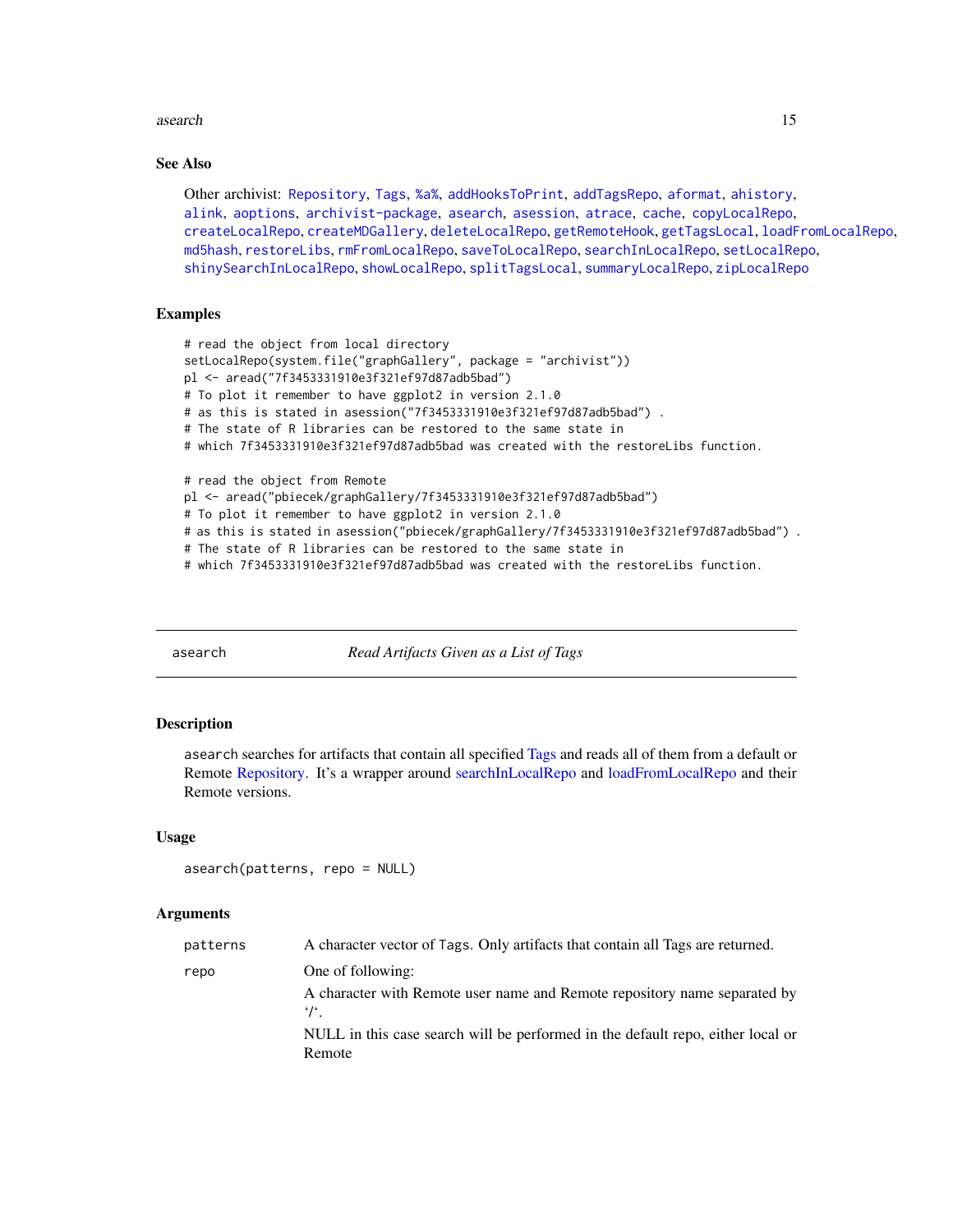#### Details

Function asearch reads all artifacts that contain given list of Tags from default or Remote Repository. It uses both [loadFromLocalRepo](#page-32-1) and [searchInLocalRepo](#page-50-1) functions (or their Remote versions) but has shorter name and different parameter's specification.

#### Value

This function returns a list of artifacts (by their values).

# Note

Remember that if you want to use local repository you should set it to default.

Bug reports and feature requests can be sent to <https://github.com/pbiecek/archivist/issues>

## Author(s)

Przemyslaw Biecek, <przemyslaw.biecek@gmail.com>

# See Also

Other archivist: [Repository](#page-37-1), [Tags](#page-63-1), [%a%](#page-72-1), [addHooksToPrint](#page-3-1), [addTagsRepo](#page-4-1), [aformat](#page-6-1), [ahistory](#page-7-1), [alink](#page-9-1), [aoptions](#page-11-1), [archivist-package](#page-2-1), [aread](#page-13-1), [asession](#page-17-1), [atrace](#page-18-1), [cache](#page-19-1), [copyLocalRepo](#page-21-1), [createLocalRepo](#page-24-1), [createMDGallery](#page-25-1), [deleteLocalRepo](#page-27-1), [getRemoteHook](#page-28-1), [getTagsLocal](#page-29-1), [loadFromLocalRepo](#page-32-1), [md5hash](#page-36-1), [restoreLibs](#page-39-1), [rmFromLocalRepo](#page-40-1), [saveToLocalRepo](#page-47-1), [searchInLocalRepo](#page-50-1), [setLocalRepo](#page-53-1), [shinySearchInLocalRepo](#page-56-1), [showLocalRepo](#page-57-1), [splitTagsLocal](#page-60-1), [summaryLocalRepo](#page-61-1), [zipLocalRepo](#page-70-1)

# Examples

```
## Not run:
### default LOCAL version
## objects preparation
# data.frame object
data(iris)
# ggplot/gg object
library(ggplot2)
df <- data.frame(gp = factor(rep(letters[1:3], each = 10)),y = rnorm(30))
library(plyr)
ds \leq ddply(df, .(gp), summarise, mean = mean(y), sd = sd(y))
myplot123 <- gplot(df, aes(x = gp, y = y)) +
 geom\_point() + geom\_point(data = ds, aes(y = mean),color = 'red', size = 3)# lm object
model <- lm(Sepal.Length~ Sepal.Width + Petal.Length + Petal.Width, data= iris)
model2 <- lm(Sepal.Length~ Sepal.Width + Petal.Width, data= iris)
model3 <- lm(Sepal.Length~ Sepal.Width, data= iris)
## creating example default local repository
exampleRepoDir <- tempfile()
```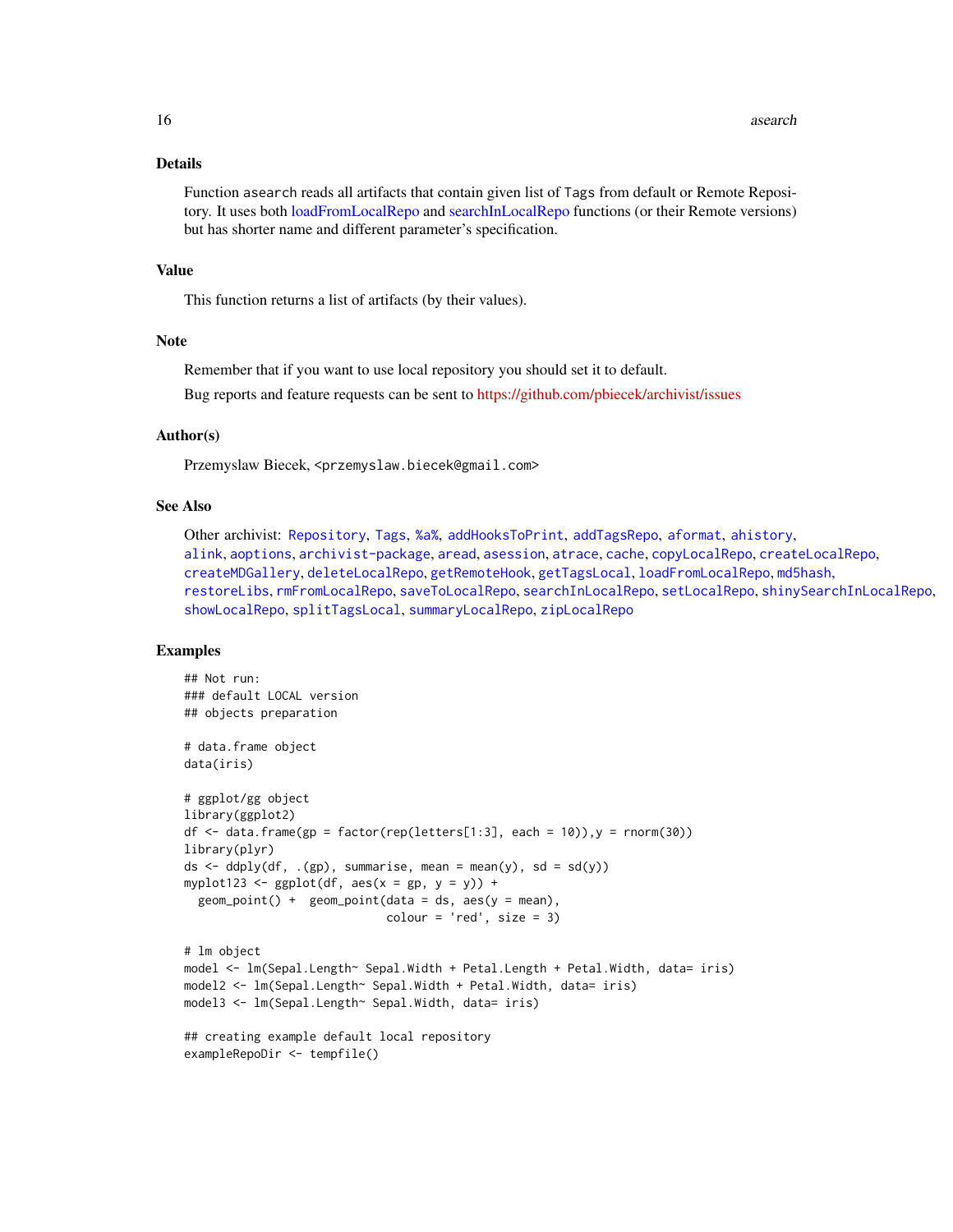#### asearch 17

```
createLocalRepo(repoDir = exampleRepoDir)
## setting default local repository
setLocalRepo( repoDir = exampleRepoDir )
saveToLocalRepo(myplot123)
saveToLocalRepo(iris)
saveToLocalRepo(model)
saveToLocalRepo(model2)
saveToLocalRepo(model3)
## Searching for objects of class:lm
lm <- asearch(patterns = "class:lm")
## Searching for objects of class:lm with coefname:Petal.Width
lm_c_PW <- asearch(patterns = c("class:lm","coefname:Petal.Width"))
# Note that we searched for objects. Then loaded them from repository by their value.
## deleting example repository
deleteLocalRepo(repoDir = exampleRepoDir, deleteRoot = TRUE)
rm(exampleRepoDir)
### default GitHub version
## Setting default github repository
setRemoteRepo( user = "pbiecek", repo = "archivist")
showRemoteRepo(method = "tags")$tag
searchInRemoteRepo(pattern = "class:lm")
searchInRemoteRepo(pattern = "class:gg")
getTagsRemote(md5hash = "cd6557c6163a6f9800f308f343e75e72", tag = "")
## Searching for objects of class:lm
asearch(patterns = c("class:lm"))
## Searching for objects of class:gg
ggplot_objects <- asearch(patterns = c("class:gg"))
# names(ggplot_objects)
# To plot them remember to have ggplot2 in version 2.1.0
# as this is stated in asession("pbiecek/archivist/13b2724139eb2c62578b4dab0d7b2cea") or
asession("pbiecek/archivist/7f3453331910e3f321ef97d87adb5bad") .
# The state of R libraries can be restored to the same state in
# which those objects were created with the restoreLibs function.
### Remote version
## Note that repo argument is passed in the following way to asearch:
## repo = "GitHub user name/GitHub repository name"
## Searching for objects of class:gg
asearch("pbiecek/graphGallery",
       patterns = c("class:gg",
                     "labelx:Sepal.Length")) -> ggplots_objects_v2
```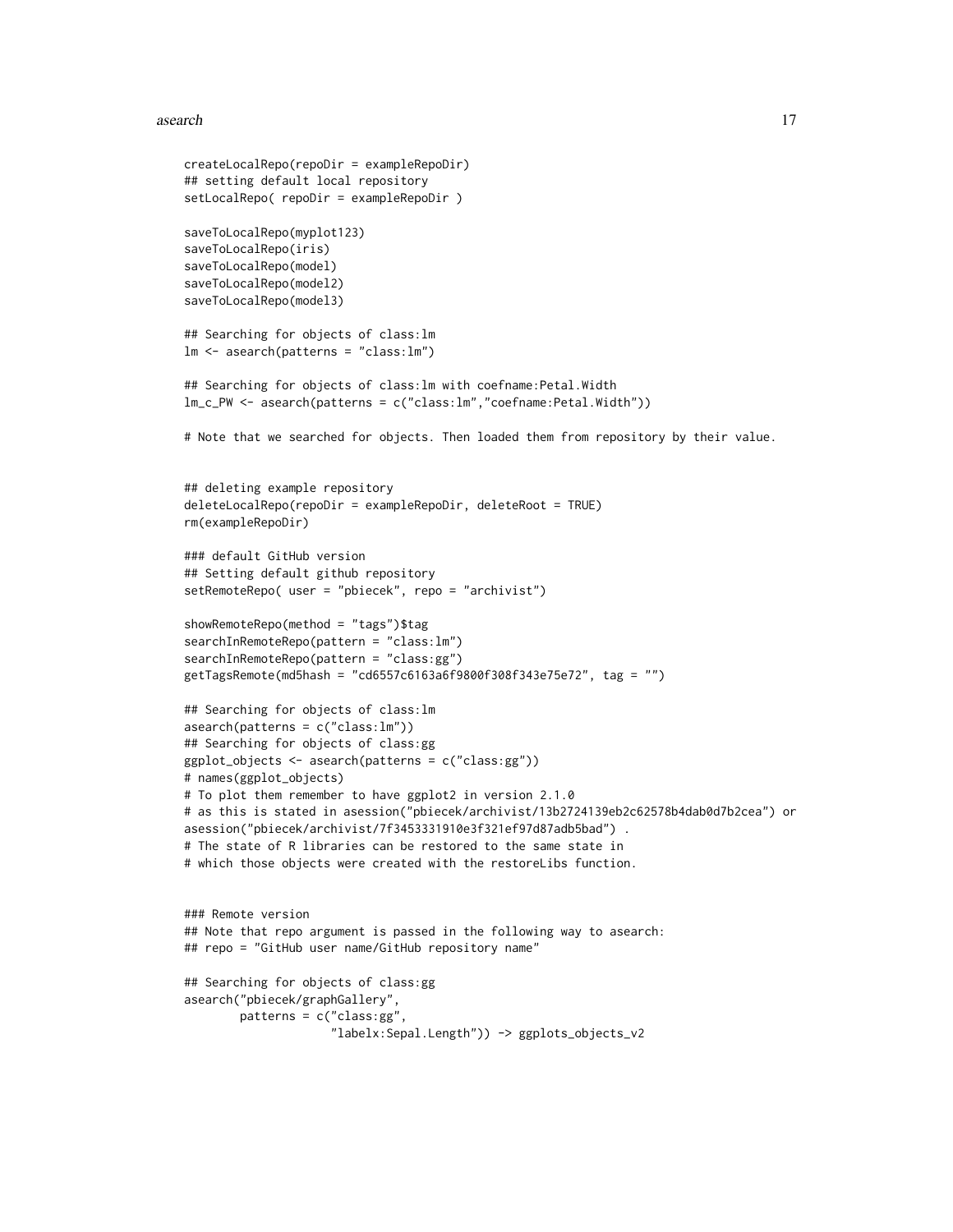<span id="page-17-0"></span>18 associated a series of the series of the series of the series of the series of the series of the series of the series of the series of the series of the series of the series of the series of the series of the series of

## End(Not run)

#### <span id="page-17-1"></span>asession *Show Artifact's Session Info*

# Description

asession extracts artifact's session info. This allows to check in what conditions the artifact was created.

#### Usage

asession(md5hash = NULL)

# Arguments

| md5hash | One of the following (see aread):                                                                                                                                                                       |
|---------|---------------------------------------------------------------------------------------------------------------------------------------------------------------------------------------------------------|
|         | A character vector which elements are consisting of at least three components<br>separated with '/': Remote user name, Remote repository and name of the arti-<br>fact (MD5 hash) or it's abbreviation. |
|         | MD5 hashes of artifacts in current local default directory or its abbreviations.                                                                                                                        |

# Value

An object of the class session\_info.

# Note

Bug reports and feature requests can be sent to <https://github.com/pbiecek/archivist/issues>

#### Author(s)

Przemyslaw Biecek, <przemyslaw.biecek@gmail.com>

# See Also

Other archivist: [Repository](#page-37-1), [Tags](#page-63-1), [%a%](#page-72-1), [addHooksToPrint](#page-3-1), [addTagsRepo](#page-4-1), [aformat](#page-6-1), [ahistory](#page-7-1), [alink](#page-9-1), [aoptions](#page-11-1), [archivist-package](#page-2-1), [aread](#page-13-1), [asearch](#page-14-1), [atrace](#page-18-1), [cache](#page-19-1), [copyLocalRepo](#page-21-1), [createLocalRepo](#page-24-1), [createMDGallery](#page-25-1), [deleteLocalRepo](#page-27-1), [getRemoteHook](#page-28-1), [getTagsLocal](#page-29-1), [loadFromLocalRepo](#page-32-1), [md5hash](#page-36-1), [restoreLibs](#page-39-1), [rmFromLocalRepo](#page-40-1), [saveToLocalRepo](#page-47-1), [searchInLocalRepo](#page-50-1), [setLocalRepo](#page-53-1), [shinySearchInLocalRepo](#page-56-1), [showLocalRepo](#page-57-1), [splitTagsLocal](#page-60-1), [summaryLocalRepo](#page-61-1), [zipLocalRepo](#page-70-1)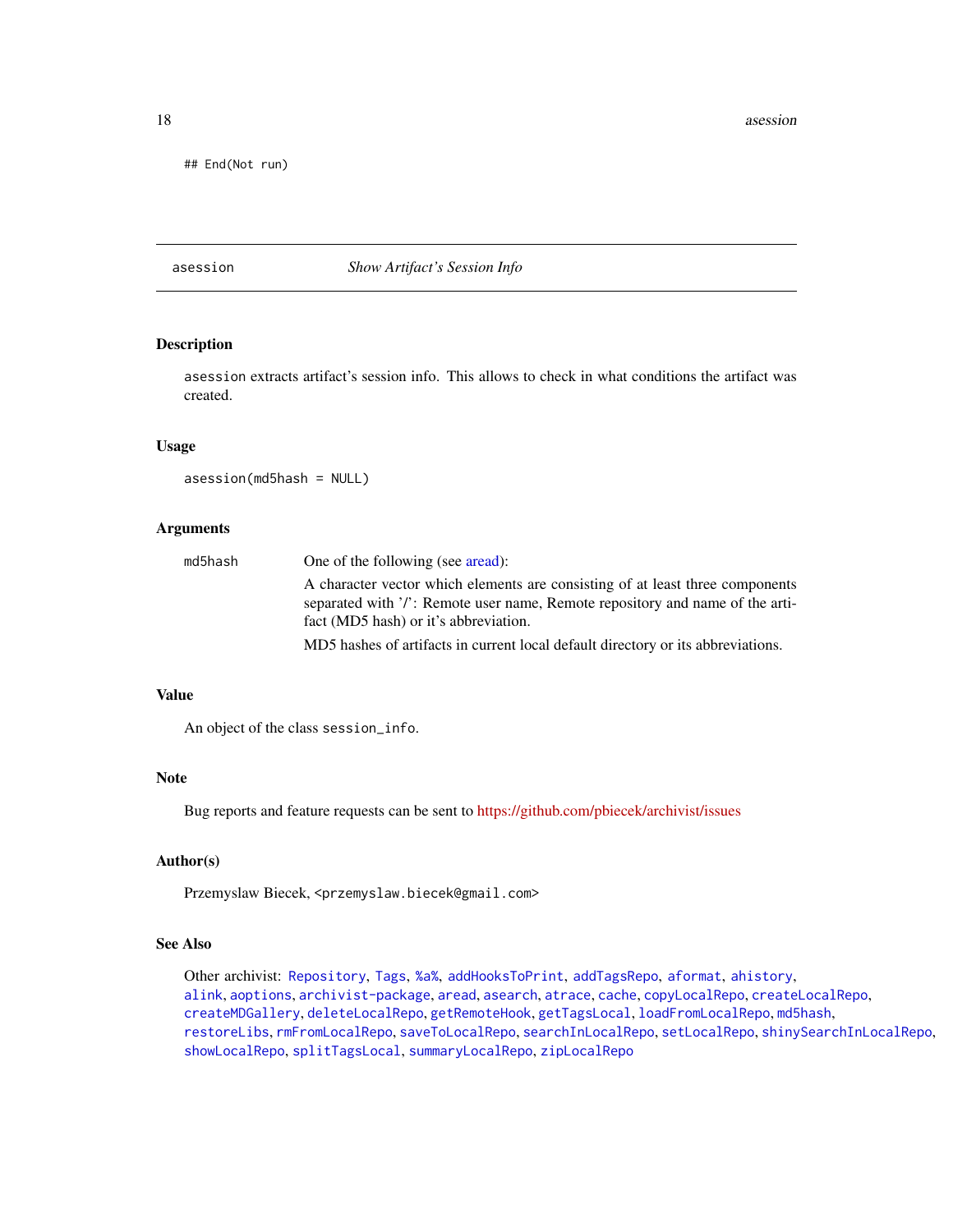#### <span id="page-18-0"></span>atrace and the set of the set of the set of the set of the set of the set of the set of the set of the set of the set of the set of the set of the set of the set of the set of the set of the set of the set of the set of th

## Examples

```
## Not run:
setLocalRepo(system.file("graphGallery", package = "archivist"))
asession("2a6e492cb6982f230e48cf46023e2e4f")
# no session info
asession("pbiecek/graphGallery/2a6e492cb6982f230e48cf46023e2e4f")
# nice session info
asession("pbiecek/graphGallery/7f3453331910e3f321ef97d87adb5bad")
```
## End(Not run)

<span id="page-18-1"></span>atrace *Add Tracing For All Objects Created By Given Function*

# Description

atrace add call to [saveToLocalRepo](#page-47-1) at the end of a given function.

# Usage

 $\text{atrace}(\text{FUN} = "lm", \text{ object} = "z")$ 

## Arguments

| <b>FUN</b> | name of a function to be traced (character)         |
|------------|-----------------------------------------------------|
| object     | name of an object that should be traced (character) |

#### Details

Function atrace calls the [trace](#page-0-0) function.

# Author(s)

Przemyslaw Biecek, <przemyslaw.biecek@gmail.com>

## See Also

Other archivist: [Repository](#page-37-1), [Tags](#page-63-1), [%a%](#page-72-1), [addHooksToPrint](#page-3-1), [addTagsRepo](#page-4-1), [aformat](#page-6-1), [ahistory](#page-7-1), [alink](#page-9-1), [aoptions](#page-11-1), [archivist-package](#page-2-1), [aread](#page-13-1), [asearch](#page-14-1), [asession](#page-17-1), [cache](#page-19-1), [copyLocalRepo](#page-21-1), [createLocalRepo](#page-24-1), [createMDGallery](#page-25-1), [deleteLocalRepo](#page-27-1), [getRemoteHook](#page-28-1), [getTagsLocal](#page-29-1), [loadFromLocalRepo](#page-32-1), [md5hash](#page-36-1), [restoreLibs](#page-39-1), [rmFromLocalRepo](#page-40-1), [saveToLocalRepo](#page-47-1), [searchInLocalRepo](#page-50-1), [setLocalRepo](#page-53-1), [shinySearchInLocalRepo](#page-56-1), [showLocalRepo](#page-57-1), [splitTagsLocal](#page-60-1), [summaryLocalRepo](#page-61-1), [zipLocalRepo](#page-70-1)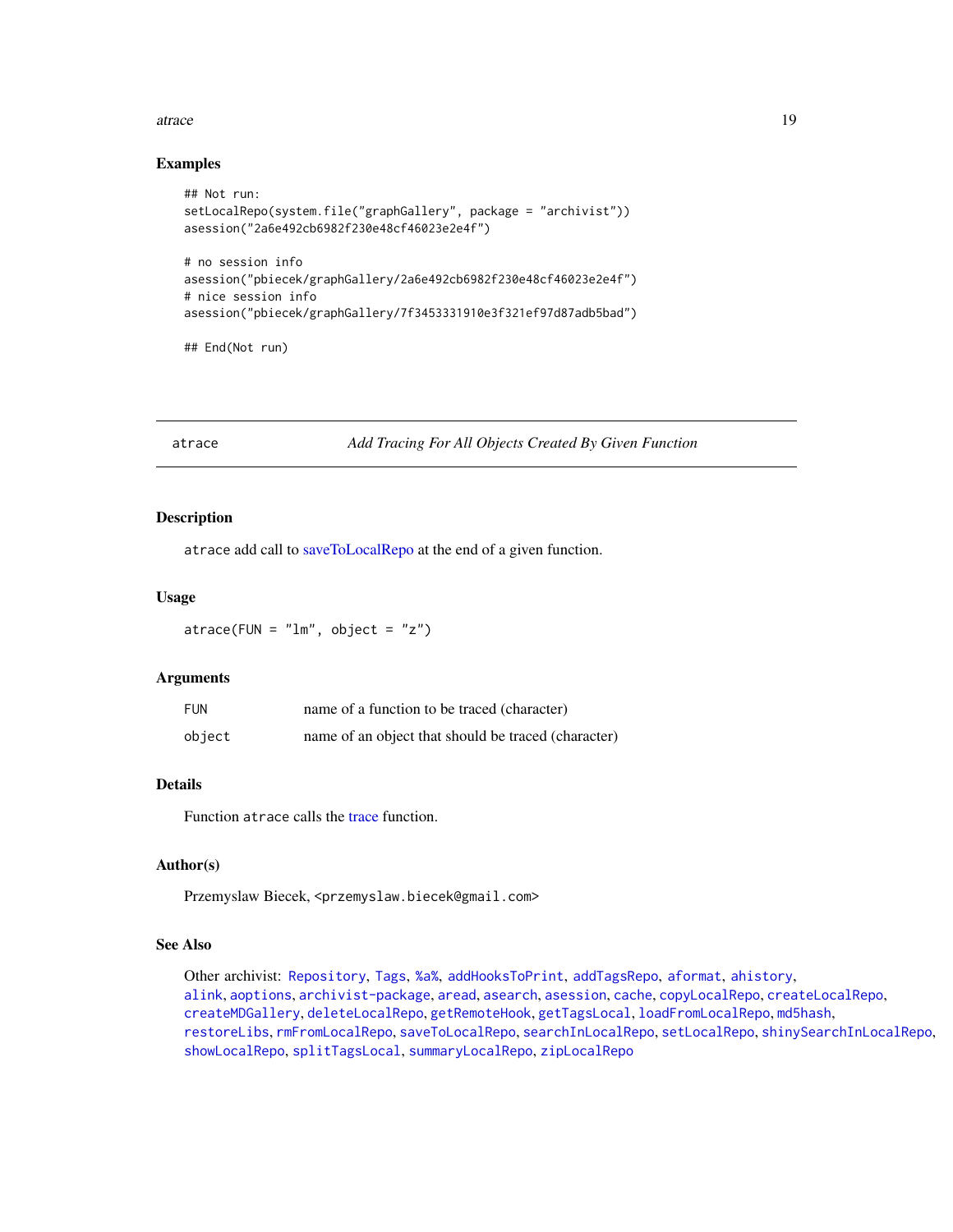20 cache and 20 cases and 20 cases and 20 cases and 20 cases and 20 cases and 20 cases and 20 cases and 20 cases and 20 cases and 20 cases and 20 cases and 20 cases and 20 cases and 20 cases and 20 cases and 20 cases and 2

# Examples

```
# read the object from local directory
createLocalRepo("arepo_test", default=TRUE)
atrace("lm", "z")
lm(Sepal.Length~Sepal.Width, data=iris)
asearch("class:lm")
untrace("lm")
```
<span id="page-19-1"></span>cache *Enable Caching of the Function Results with the use of Archivist*

## Description

cache function stores all results of function calls in local [Repository.](#page-37-1) All results are stored together with md5 hashes of the function calls. If a function is called with the same arguments, then its results can be loaded from the repository.

One may specify expiration date for live objects. It may be useful for objects that can be changed externally (like queries to database).

# Usage

cache(cacheRepo = NULL, FUN, ..., notOlderThan = NULL)

## Arguments

| cacheRepo    | A repository used for storing cached objects.                                 |
|--------------|-------------------------------------------------------------------------------|
| FUN          | A function to be called.                                                      |
| $\ddotsc$    | Arguments of FUN function.                                                    |
| notOlderThan | load an artifact from the database only if it was created after notOlderThan. |

# Details

cache function stores all results of function calls in local [Repository](#page-37-1) specified by the cacheRepo argument. The md5 hash of FUN and it's arguments is added as a Tag to the repository. This Tag has the following structure "cacheId:md5hash". Note that cache is a good solution if objects are not that big but calculations are time consuming (see Examples). If objects are big and calculations are easy, then disk input-output operations may take more time than calculations itself.

# Value

Result of the function call with additional attributes: tags - md5 hash of the function call and call - "".

# Note

Bug reports and feature requests can be sent to <https://github.com/pbiecek/archivist/issues>

<span id="page-19-0"></span>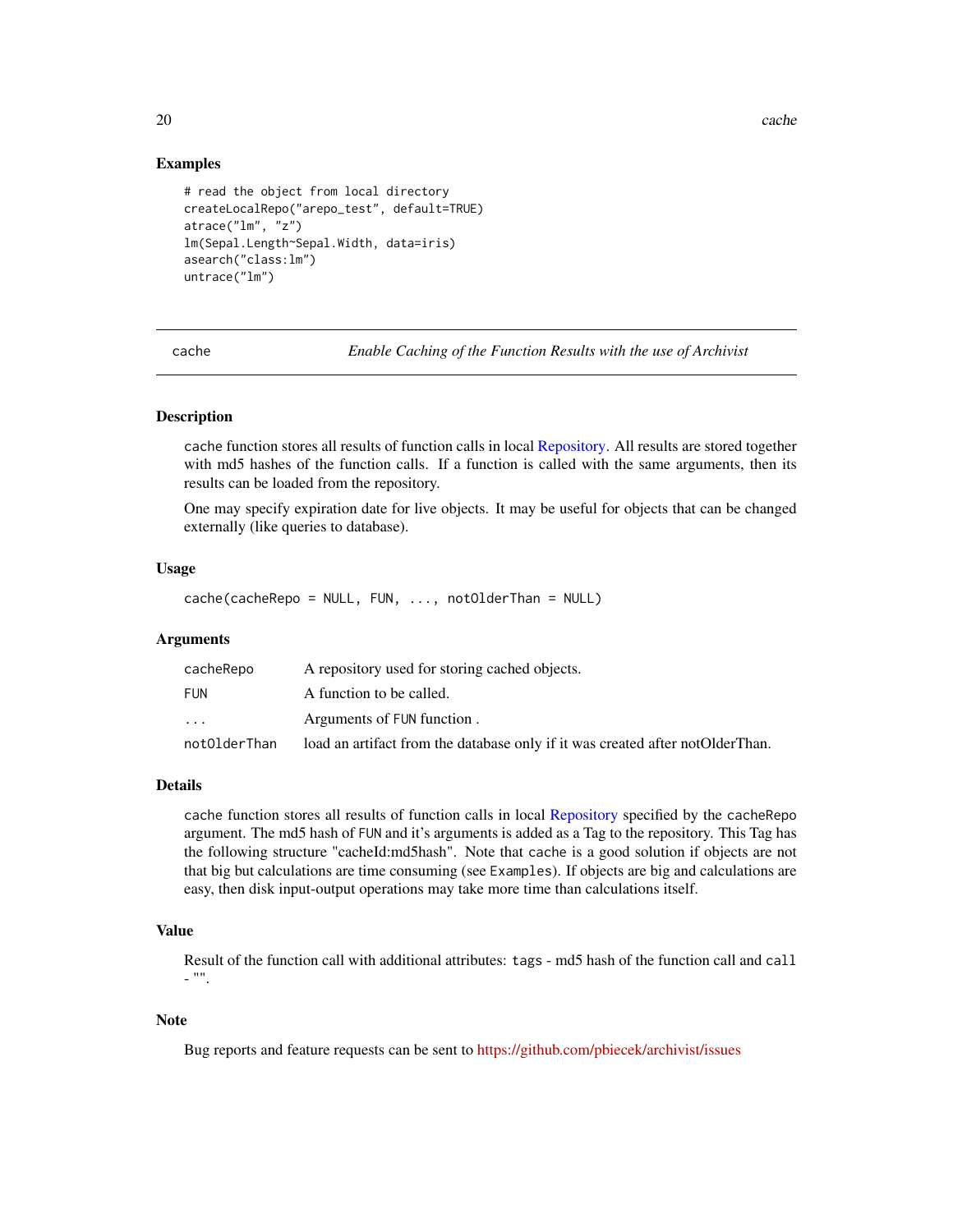#### cache 21

#### Author(s)

Przemyslaw Biecek, <Przemyslaw.Biecek@gmail.com>

# See Also

For more detailed information, check the archivist package [Use Cases.](https://github.com/pbiecek/archivist#-the-list-of-use-cases-)

Other archivist: [Repository](#page-37-1), [Tags](#page-63-1), [%a%](#page-72-1), [addHooksToPrint](#page-3-1), [addTagsRepo](#page-4-1), [aformat](#page-6-1), [ahistory](#page-7-1), [alink](#page-9-1), [aoptions](#page-11-1), [archivist-package](#page-2-1), [aread](#page-13-1), [asearch](#page-14-1), [asession](#page-17-1), [atrace](#page-18-1), [copyLocalRepo](#page-21-1), [createLocalRepo](#page-24-1), [createMDGallery](#page-25-1), [deleteLocalRepo](#page-27-1), [getRemoteHook](#page-28-1), [getTagsLocal](#page-29-1), [loadFromLocalRepo](#page-32-1), [md5hash](#page-36-1), [restoreLibs](#page-39-1), [rmFromLocalRepo](#page-40-1), [saveToLocalRepo](#page-47-1), [searchInLocalRepo](#page-50-1), [setLocalRepo](#page-53-1), [shinySearchInLocalRepo](#page-56-1), [showLocalRepo](#page-57-1), [splitTagsLocal](#page-60-1), [summaryLocalRepo](#page-61-1), [zipLocalRepo](#page-70-1)

# Examples

```
# objects preparation
library(lubridate)
cacheRepo <- tempfile()
createLocalRepo( cacheRepo )
## Example 1:
# cache is useful when objects used by FUN are not that big but calculations
# are time-comsuming. Take a look at this example:
fun <- function(n) {replicate(n, summary(lm(Sepal.Length~Species, iris))$r.squared)}
# let's check time of two evaluations of cache function
system.time( res <- cache(cacheRepo, fun, 1000) )
system.time( res <- cache(cacheRepo, fun, 1000) )
# The second call is much faster. Why is it so? Because the result of fun
# function evaluation has been stored in local cacheRepo during the first evaluation
# of cache. In the second call of cache we are simply loading the result of fun
# from local cacheRepo Repository.
## Example 2:
testFun \left\{ - \text{function}(x) \right\} {cat(x); x}
# testFun will be executed and saved to cacheRepo
tmp <- cache(cacheRepo, testFun, "Say hallo!")
# testFun execution will be loaded from repository
tmp <- cache(cacheRepo, testFun, "Say hallo!")
# testFun will be executed once again as it fails with expiration date. It will
# be saved to cacheRepo.
tmp <- cache(cacheRepo, testFun, "Say hallo!", notOlderThan = now())
# testFun execution will be loaded from repository as it
# passes with expiration date [within hour]
tmp <- cache(cacheRepo, testFun, "Say hallo!", notOlderThan = now() - hours(1))
deleteLocalRepo( cacheRepo, TRUE)
```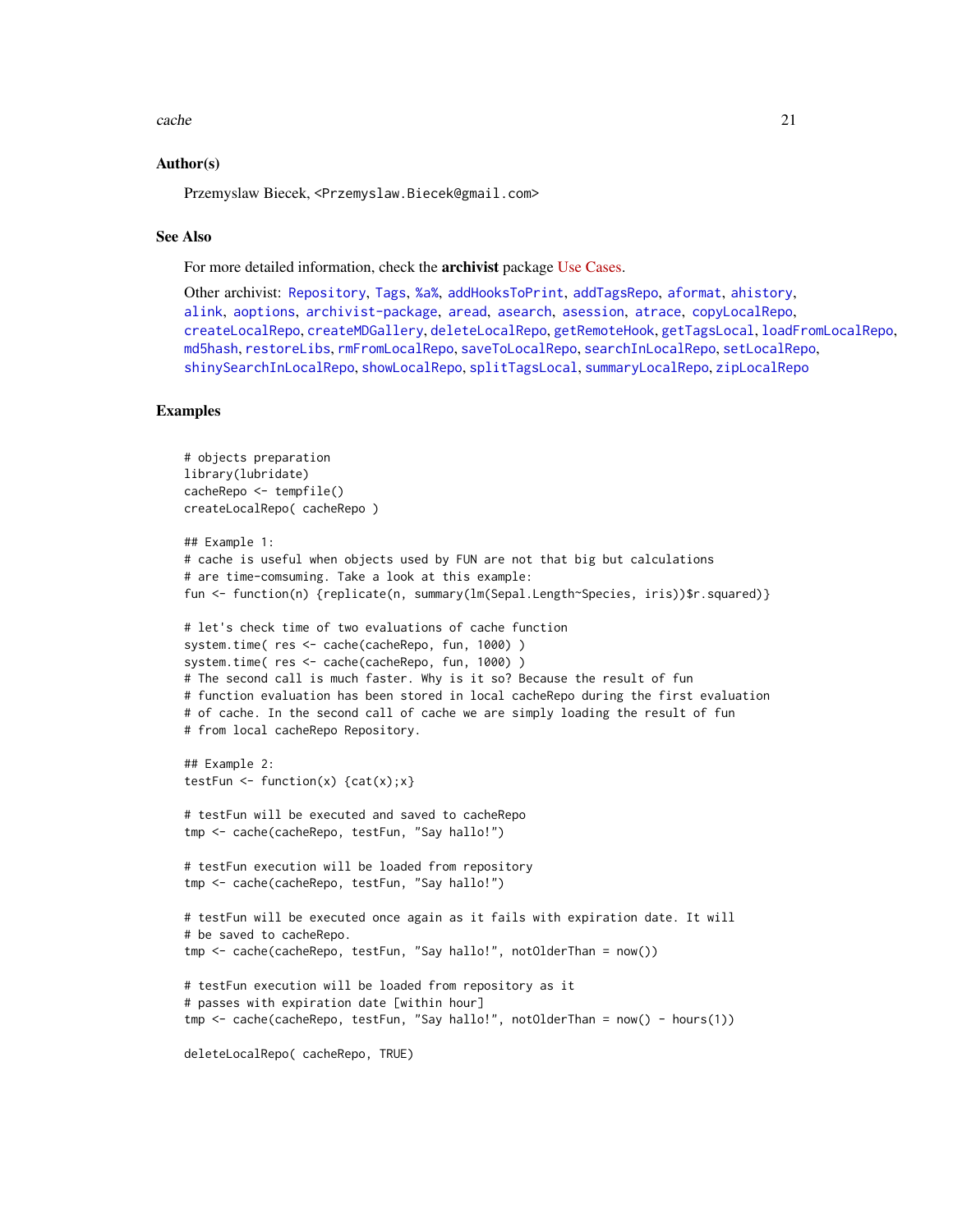<span id="page-21-0"></span>rm( cacheRepo )

<span id="page-21-1"></span>copyLocalRepo *Copy an Existing Repository into Another Repository*

# Description

copy\*Repo copies artifacts from one Repository into another Repository. It adds new files to existing gallery folder in repoTo Repository. copyLocalRepo copies local Repository while copyRemoteRepo copies remote Repository.

# Usage

copyLocalRepo(repoFrom = NULL, repoTo, md5hashes)

```
copyRemoteRepo(repoTo, md5hashes, repo = aoptions("repo"),
 user = aoptions("user"), branch = aoptions("branch"),
  subdir = aoptions("subdir"), repoType = aoptions("repoType"))
```
# Arguments

| repoFrom  | While copying local repository. A character that specifies the directory of the<br>Repository from which artifacts will be copied. If it is set to NULL (by default),<br>it will use the repoDir specified in setLocalRepo.                                                               |
|-----------|-------------------------------------------------------------------------------------------------------------------------------------------------------------------------------------------------------------------------------------------------------------------------------------------|
| repoTo    | A character that specifies the directory of the Repository into which artifacts<br>will be copied.                                                                                                                                                                                        |
| md5hashes | A character vector containing md5hashes of artifacts to be copied.                                                                                                                                                                                                                        |
| repo      | While coping the remote repository. A character containing a name of the re-<br>mote repository on which the "repoFrom" - Repository is archived. By default<br>set to NULL - see Note.                                                                                                   |
| user      | While coping the remote repository. A character containing a name of the re-<br>mote user on whose account the "repoFrom" - Repository is created. By default<br>set to NULL - see Note.                                                                                                  |
| branch    | While coping with the remote repository. A character containing a name of<br>Remote Repository's branch on which the "repoFrom" - Repository is archived.<br>Default branch is master.                                                                                                    |
| subdir    | While working with the remote repository. A character containing a name of<br>a directory on the remote repository on which the "repoFrom" - Repository is<br>stored. If the Repository is stored in the main folder on the remote repository,<br>this should be set to FALSE as default. |
| repoType  | A character containing a type of the remote repository. Currently it can be 'Re-<br>mote' or 'bitbucket'.                                                                                                                                                                                 |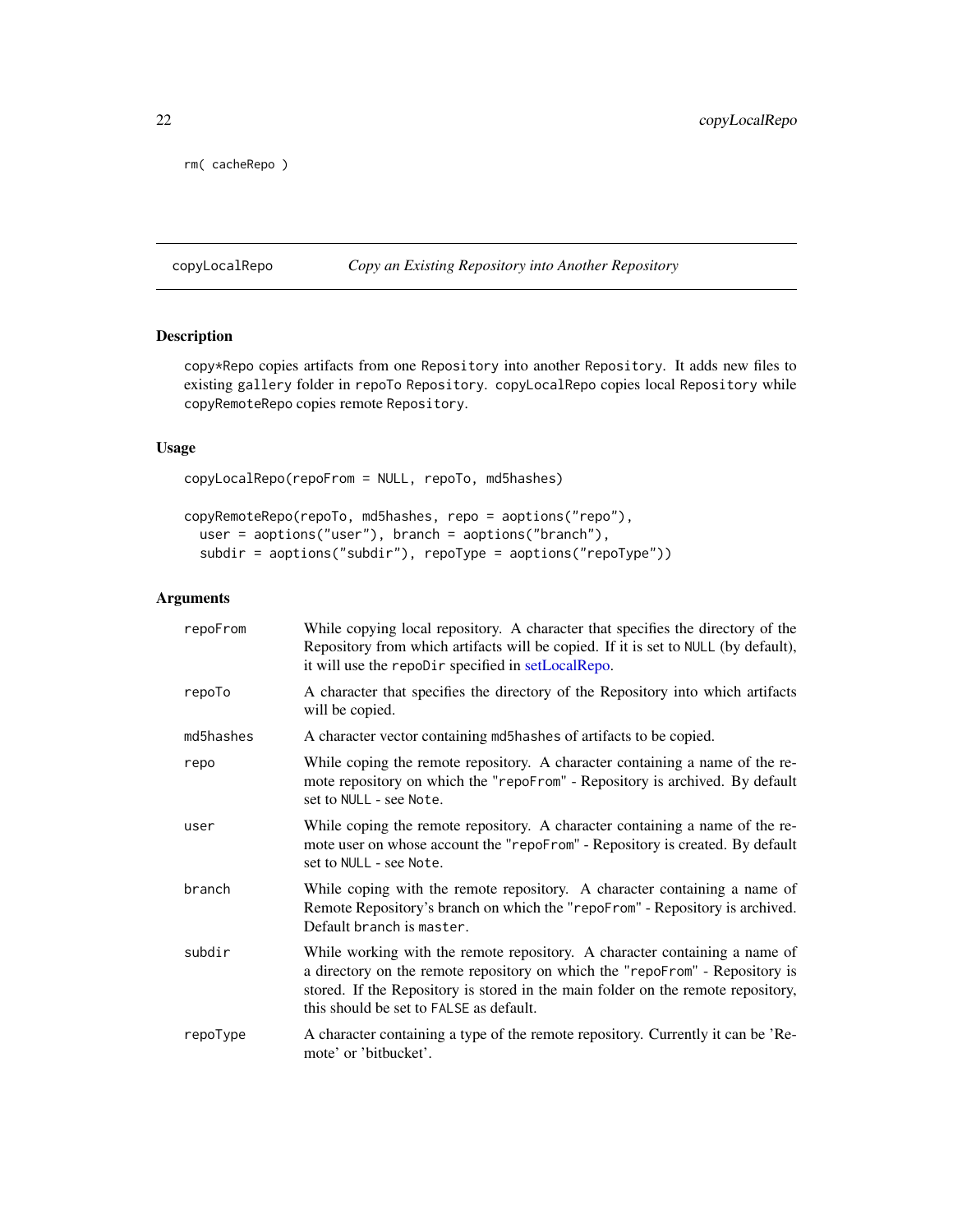# copyLocalRepo 23

# Details

Functions copyLocalRepo and copyRemoteRepo copy artifacts from the archivist's Repositories stored in a local folder or on the Remote. Both of them use md5hashes of artifacts which are to be copied in md5hashes parameter. For more information about md5hash see [md5hash.](#page-36-1)

#### Note

If repo and user are set to NULL (as default) in remote mode then global parameters set in [se](#page-53-2)[tRemoteRepo](#page-53-2) function are used. If one would like to copy whole Repository we suggest to extract all md5hashes in this way unique(showLocalRepo(repoDir)[,1]).

Bug reports and feature requests can be sent to <https://github.com/pbiecek/archivist/issues>

## Author(s)

Marcin Kosinski, <m.p.kosinski@gmail.com>

# See Also

Other archivist: [Repository](#page-37-1), [Tags](#page-63-1), [%a%](#page-72-1), [addHooksToPrint](#page-3-1), [addTagsRepo](#page-4-1), [aformat](#page-6-1), [ahistory](#page-7-1), [alink](#page-9-1), [aoptions](#page-11-1), [archivist-package](#page-2-1), [aread](#page-13-1), [asearch](#page-14-1), [asession](#page-17-1), [atrace](#page-18-1), [cache](#page-19-1), [createLocalRepo](#page-24-1), [createMDGallery](#page-25-1), [deleteLocalRepo](#page-27-1), [getRemoteHook](#page-28-1), [getTagsLocal](#page-29-1), [loadFromLocalRepo](#page-32-1), [md5hash](#page-36-1), [restoreLibs](#page-39-1), [rmFromLocalRepo](#page-40-1), [saveToLocalRepo](#page-47-1), [searchInLocalRepo](#page-50-1), [setLocalRepo](#page-53-1), [shinySearchInLocalRepo](#page-56-1), [showLocalRepo](#page-57-1), [splitTagsLocal](#page-60-1), [summaryLocalRepo](#page-61-1), [zipLocalRepo](#page-70-1)

# Examples

## Not run:

## Using archivist remote Repository to copy artifacts # creating example Repository

```
exampleRepoDir <- tempfile()
createLocalRepo( exampleRepoDir )
```

```
# Searching for md5hashes of artifacts (without data related to them)
# in the archivist remote Repository
hashes <- searchInRemoteRepo( pattern="name", user="pbiecek", repo="archivist", fixed=FALSE)
```

```
# Copying selected artifacts from archivist Remote Repository into exampleRepoDir Repository
```
copyRemoteRepo( repoTo = exampleRepoDir , md5hashes= hashes, user="pbiecek", repo="archivist" )

```
# See how the gallery folder in our exampleRepoDir Repository
# with copies of artifacts from archivist Remote Repository looks like
list.files( path = file.path( exampleRepoDir, "gallery" ) )
```

```
# See how the backpack database in our exampleRepoDir Repository looks like
showLocalRepo( repoDir = exampleRepoDir )
```
# removing an example Repository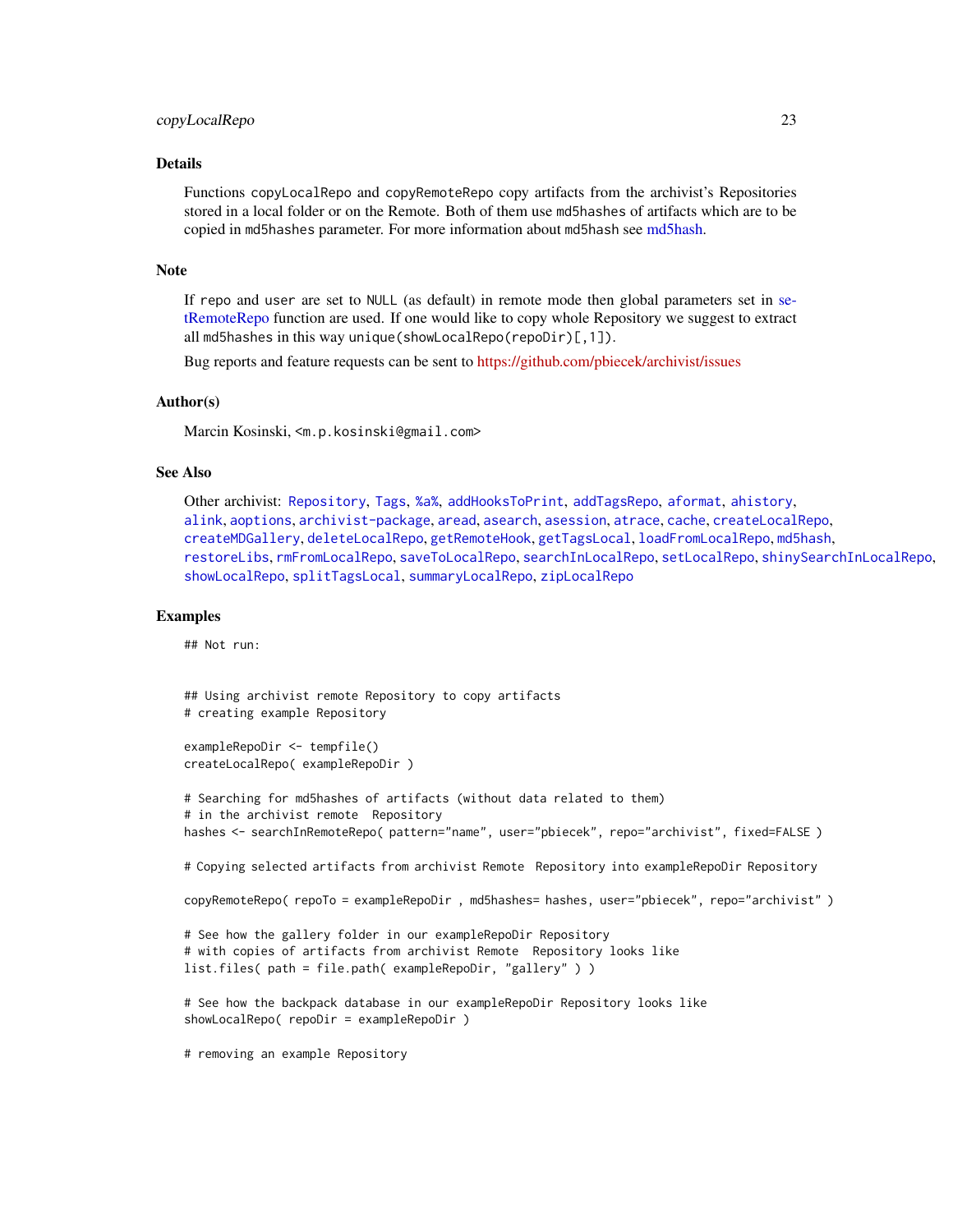```
deleteLocalRepo( exampleRepoDir, deleteRoot=TRUE )
rm( exampleRepoDir )
# many archivist-like Repositories on one Remote repository
dir <- paste0(getwd(), "/ex1")
createLocalRepo( dir )
copyRemoteRepo( repoTo = dir , md5hashes = "ff575c261c949d073b2895b05d1097c3",
                user="MarcinKosinski", repo="Museum",
                branch="master", subdir="ex2")
# Check if the copied artifact is on our dir Repository
showLocalRepo( repoDir = dir) # It is in backpack database indeed
list.files( path = file.path( dir, "gallery" ) ) # it is also in gallery folder
# removing an example Repository
deleteLocalRepo( dir, TRUE)
rm(dir)
## Using graphGallery Repository attached to the archivist package to copy artifacts
# creating example Repository
exampleRepoDir <- tempfile()
createLocalRepo( exampleRepoDir )
# Searching for md5hashes of artifacts (without data related to them)
# in the graphGallery Repository
archivistRepo <- system.file( "graphGallery", package = "archivist")
# You may use:
# hashes <- unique(showLocalRepo(repoDir)[,1])
# to extract all artifacts from repository
hashes <- searchInLocalRepo( pattern="name",
                            repoDir = archivistRepo,
                             fixed=FALSE )
# Copying selected artifacts from archivist Remote Repository into exampleRepoDir Repository
copyLocalRepo( repoFrom = archivistRepo, repoTo = exampleRepoDir , md5hashes= hashes )
# See how the backpack database in our exampleRepoDir Repository looks like
showLocalRepo( repoDir = exampleRepoDir )
# removing an example Repository
deleteLocalRepo( exampleRepoDir, deleteRoot=TRUE )
rm( exampleRepoDir )
rm( archivistRepo )
```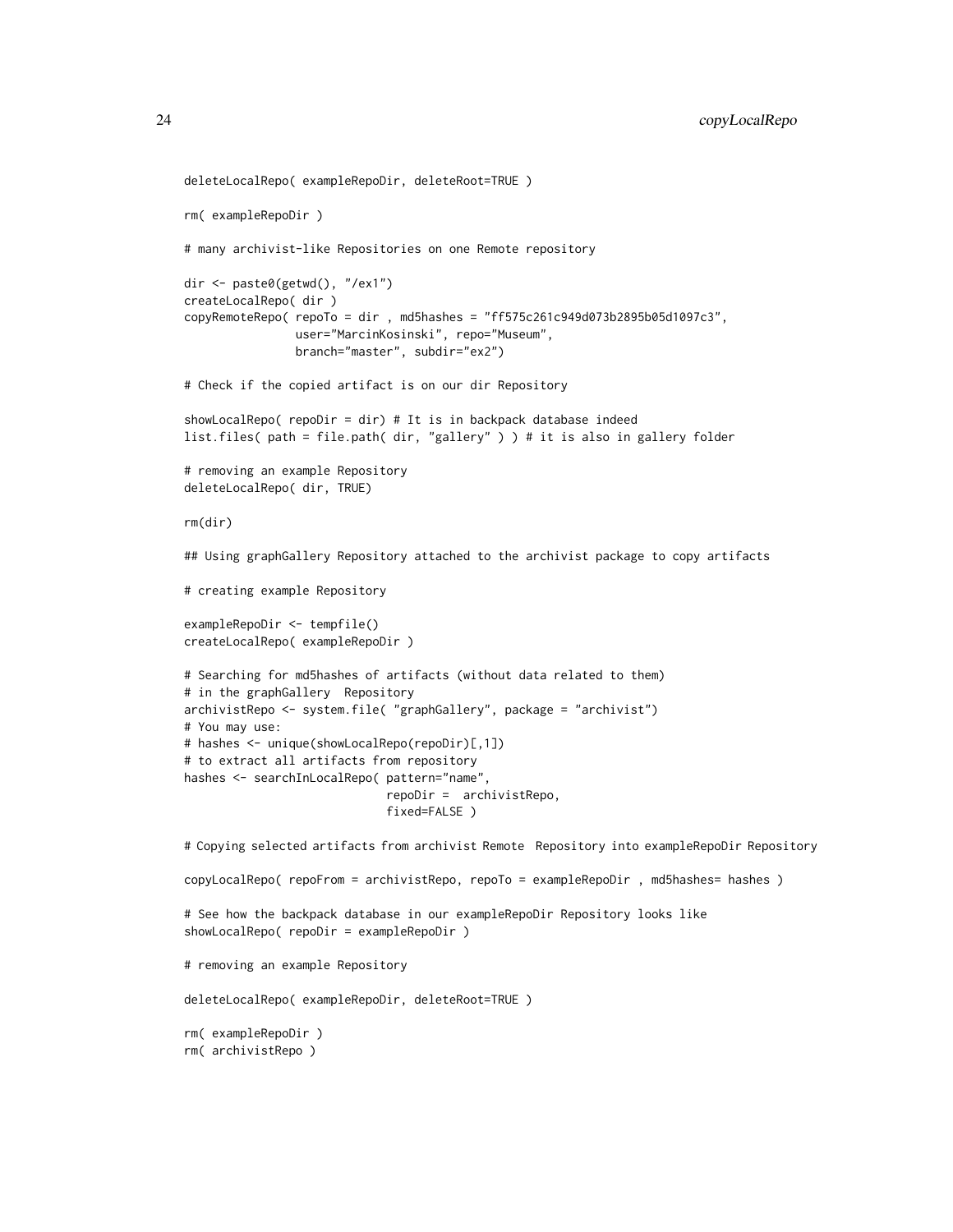<span id="page-24-0"></span>## End(Not run)

<span id="page-24-1"></span>createLocalRepo *Create an Empty Repository*

#### **Description**

createLocalRepo creates an empty [Repository](#page-37-1) in the given directory in which archived artifacts will be stored.

# Usage

```
createLocalRepo(repoDir, force = TRUE, default = FALSE)
```

```
createEmptyRepo(...)
```
# Arguments

| repoDir | A character that specifies the directory for the Repository which is to be made.                                                                                                       |
|---------|----------------------------------------------------------------------------------------------------------------------------------------------------------------------------------------|
| force   | If force = TRUE and repoDir parameter specifies the directory that doesn't<br>exist, then function call will force to create new repobler directory. Default set<br>to force $=$ TRUE. |
| default | If default $=$ TRUE then repoltic is set as default Local Repository.                                                                                                                  |
| $\cdot$ | All arguments are being passed to create Local Repo.                                                                                                                                   |

## Details

At least one Repository must be initialized before using other functions from the **archivist** package. While working in groups, it is highly recommended to create a Repository on a shared Dropbox/GitHub folder.

All artifacts which are desired to be archived are going to be saved in the local Repository, which is an SQLite database stored in a file named backpack. After calling saveToRepo function, each artifact will be archived in a md5hash.rda file. This file will be saved in a folder (under repoDir directory) named gallery. For every artifact, md5hash is a unique string of length 32 that is produced by [digest](#page-0-0) function, which uses a cryptographical MD5 hash algorithm.

To learn more about artifacts visit [archivist-package.](#page-2-1)

Created backpack database is a useful and fundamental tool for remembering artifact's name, class, archiving date etc. (the so called [Tags\)](#page-63-1) or for keeping artifact's md5hash.

Besides the backpack database, gallery folder is created in which all artifacts will be archived.

After every saveToRepo call the database is refreshed. As a result, the artifact is available immediately in backpack.db database for other collaborators.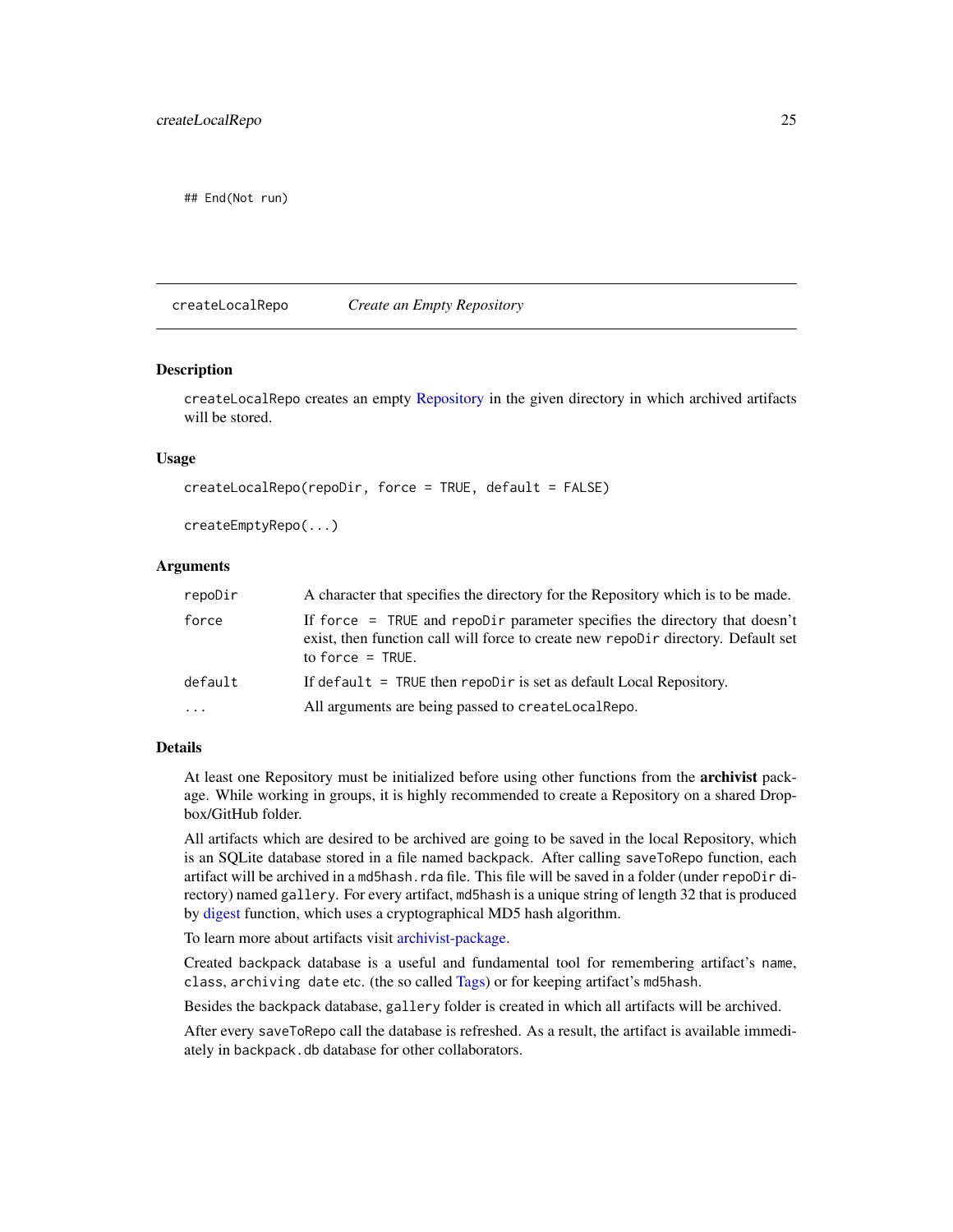# <span id="page-25-0"></span>**Note**

Bug reports and feature requests can be sent to <https://github.com/pbiecek/archivist/issues>

#### Author(s)

Marcin Kosinski, <m.p.kosinski@gmail.com>

# See Also

Other archivist: [Repository](#page-37-1), [Tags](#page-63-1), [%a%](#page-72-1), [addHooksToPrint](#page-3-1), [addTagsRepo](#page-4-1), [aformat](#page-6-1), [ahistory](#page-7-1), [alink](#page-9-1), [aoptions](#page-11-1), [archivist-package](#page-2-1), [aread](#page-13-1), [asearch](#page-14-1), [asession](#page-17-1), [atrace](#page-18-1), [cache](#page-19-1), [copyLocalRepo](#page-21-1), [createMDGallery](#page-25-1), [deleteLocalRepo](#page-27-1), [getRemoteHook](#page-28-1), [getTagsLocal](#page-29-1), [loadFromLocalRepo](#page-32-1), [md5hash](#page-36-1), [restoreLibs](#page-39-1), [rmFromLocalRepo](#page-40-1), [saveToLocalRepo](#page-47-1), [searchInLocalRepo](#page-50-1), [setLocalRepo](#page-53-1), [shinySearchInLocalRepo](#page-56-1), [showLocalRepo](#page-57-1), [splitTagsLocal](#page-60-1), [summaryLocalRepo](#page-61-1), [zipLocalRepo](#page-70-1)

Other archivist: [Repository](#page-37-1), [Tags](#page-63-1), [%a%](#page-72-1), [addHooksToPrint](#page-3-1), [addTagsRepo](#page-4-1), [aformat](#page-6-1), [ahistory](#page-7-1), [alink](#page-9-1), [aoptions](#page-11-1), [archivist-package](#page-2-1), [aread](#page-13-1), [asearch](#page-14-1), [asession](#page-17-1), [atrace](#page-18-1), [cache](#page-19-1), [copyLocalRepo](#page-21-1), [createMDGallery](#page-25-1), [deleteLocalRepo](#page-27-1), [getRemoteHook](#page-28-1), [getTagsLocal](#page-29-1), [loadFromLocalRepo](#page-32-1), [md5hash](#page-36-1), [restoreLibs](#page-39-1), [rmFromLocalRepo](#page-40-1), [saveToLocalRepo](#page-47-1), [searchInLocalRepo](#page-50-1), [setLocalRepo](#page-53-1), [shinySearchInLocalRepo](#page-56-1), [showLocalRepo](#page-57-1), [splitTagsLocal](#page-60-1), [summaryLocalRepo](#page-61-1), [zipLocalRepo](#page-70-1)

## Examples

```
## Not run:
exampleRepoDir <- tempfile()
createLocalRepo( repoDir = exampleRepoDir, default = TRUE )
data(iris)
saveToLocalRepo(iris)
showLocalRepo()
showLocalRepo(method = "tags")
deleteLocalRepo( repoDir = exampleRepoDir, unset = TRUE, deleteRoot = TRUE)
```
## End(Not run)

<span id="page-25-1"></span>createMDGallery *Create the Summary for Each Artifact in a Markdown Format*

#### **Description**

createMDGallery creates a summary for each artifact from [Repository](#page-37-1) stored on a GitHub. For each artifact tihd function creates a markdown file with: the download link, artifact's [Tags](#page-63-1) (when addTags = TRUE) and miniature (addMiniature = TRUE) if the artifact was archived with it's miniature and Tags. The miniature is a [print](#page-0-0) or [head](#page-0-0) over an artifact or it's png when it was a plot. But this function only supports png miniatures.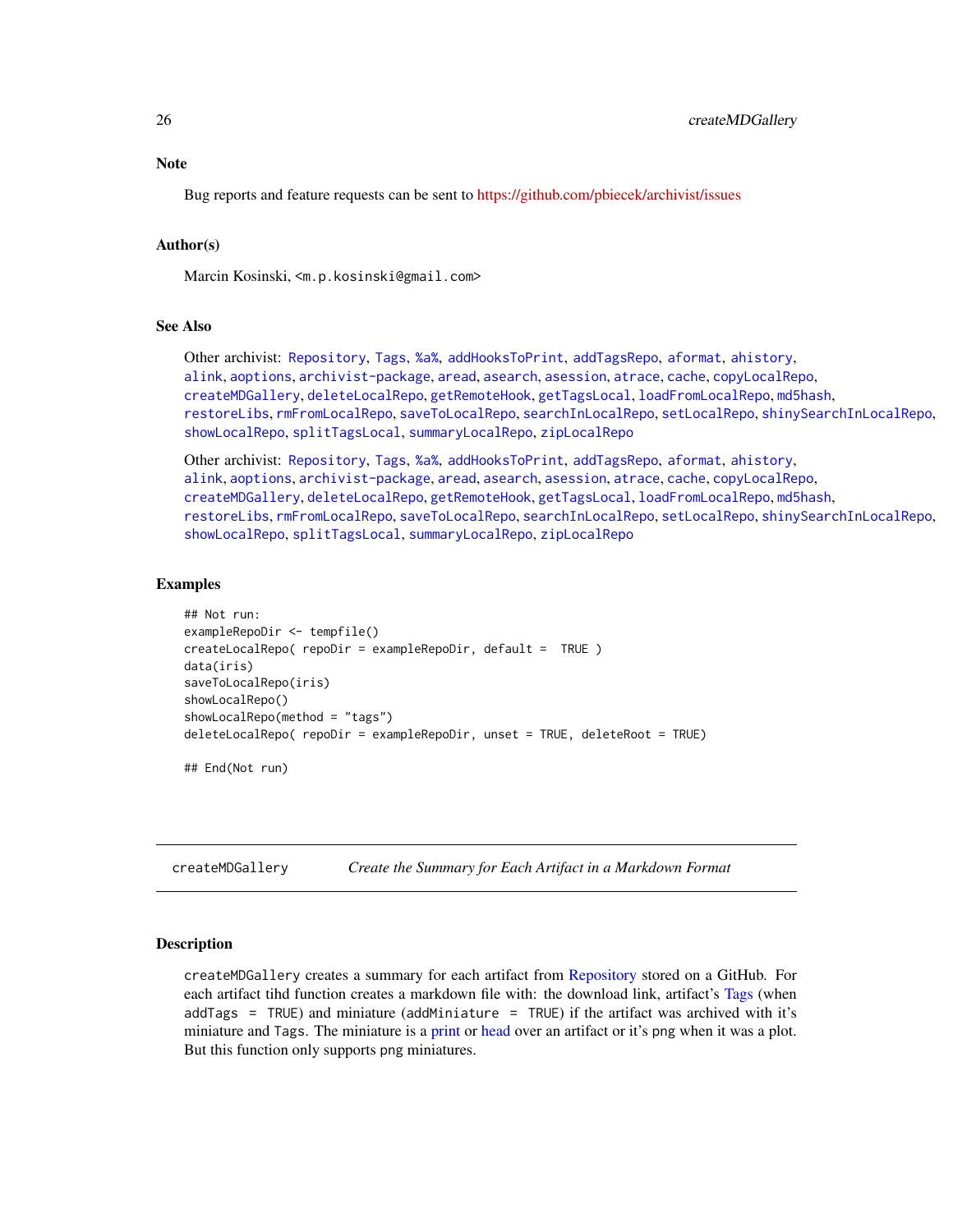# createMDGallery 27

# Usage

```
createMDGallery(output, repo = aoptions("repo"), user = aoptions("user"),
 branch = aoptions("branch"), subdir = aoptions("subdir"),
  repoType = aoptions("repoType"), addTags = FALSE, addMiniature = FALSE,
 maxTags = 100
```
# **Arguments**

| output       | A name of the file in which artifacts should be summarized.                                                                                                                                                                              |
|--------------|------------------------------------------------------------------------------------------------------------------------------------------------------------------------------------------------------------------------------------------|
| repo         | A character containing a name of the Remote repository on which the Repository<br>is stored. By default set to NULL - see Note.                                                                                                          |
| user         | A character containing a name of the Github user on whose account the repo is<br>created. By default set to NULL - see Note.                                                                                                             |
| branch       | A character containing a name of the Remote Repository's branch on which the<br>Repository is stored. Default branch is master.                                                                                                          |
| subdir       | A character containing a name of a directory on the Remote repository on which<br>the Repository is stored. If the Repository is stored in the main folder of the<br>Remote repository, this should be set to subdir $=$ "/" as default. |
| repoType     | A character containing a type of the remote repository. Currently it can be<br>'github' or 'bitbucket'.                                                                                                                                  |
| addTags      | Logical, whether to add artflact's Tags to the output.                                                                                                                                                                                   |
| addMiniature | Logical, whether to add artifact's miniature/plots to the output.                                                                                                                                                                        |
| maxTags      | Integer. The maximal length of chunks output when describing Tags of artifact.                                                                                                                                                           |
|              |                                                                                                                                                                                                                                          |

# Details

To learn more about artifacts visit [archivist-package.](#page-2-1)

# Note

If repo and user are set to NULL (as default) in the Remote mode then global parameters set in [setRemoteRepo](#page-53-2) (or via [aoptions\)](#page-11-1) function are used.

Bug reports and feature requests can be sent to <https://github.com/pbiecek/archivist/issues>

#### Author(s)

Marcin Kosinski, <m.p.kosinski@gmail.com>

# See Also

Markdown example: <https://github.com/pbiecek/archivist/issues/144#issuecomment-174192366>

Other archivist: [Repository](#page-37-1), [Tags](#page-63-1), [%a%](#page-72-1), [addHooksToPrint](#page-3-1), [addTagsRepo](#page-4-1), [aformat](#page-6-1), [ahistory](#page-7-1), [alink](#page-9-1), [aoptions](#page-11-1), [archivist-package](#page-2-1), [aread](#page-13-1), [asearch](#page-14-1), [asession](#page-17-1), [atrace](#page-18-1), [cache](#page-19-1), [copyLocalRepo](#page-21-1), [createLocalRepo](#page-24-1), [deleteLocalRepo](#page-27-1), [getRemoteHook](#page-28-1), [getTagsLocal](#page-29-1), [loadFromLocalRepo](#page-32-1), [md5hash](#page-36-1), [restoreLibs](#page-39-1), [rmFromLocalRepo](#page-40-1), [saveToLocalRepo](#page-47-1), [searchInLocalRepo](#page-50-1), [setLocalRepo](#page-53-1), [shinySearchInLocalRepo](#page-56-1), [showLocalRepo](#page-57-1), [splitTagsLocal](#page-60-1), [summaryLocalRepo](#page-61-1), [zipLocalRepo](#page-70-1)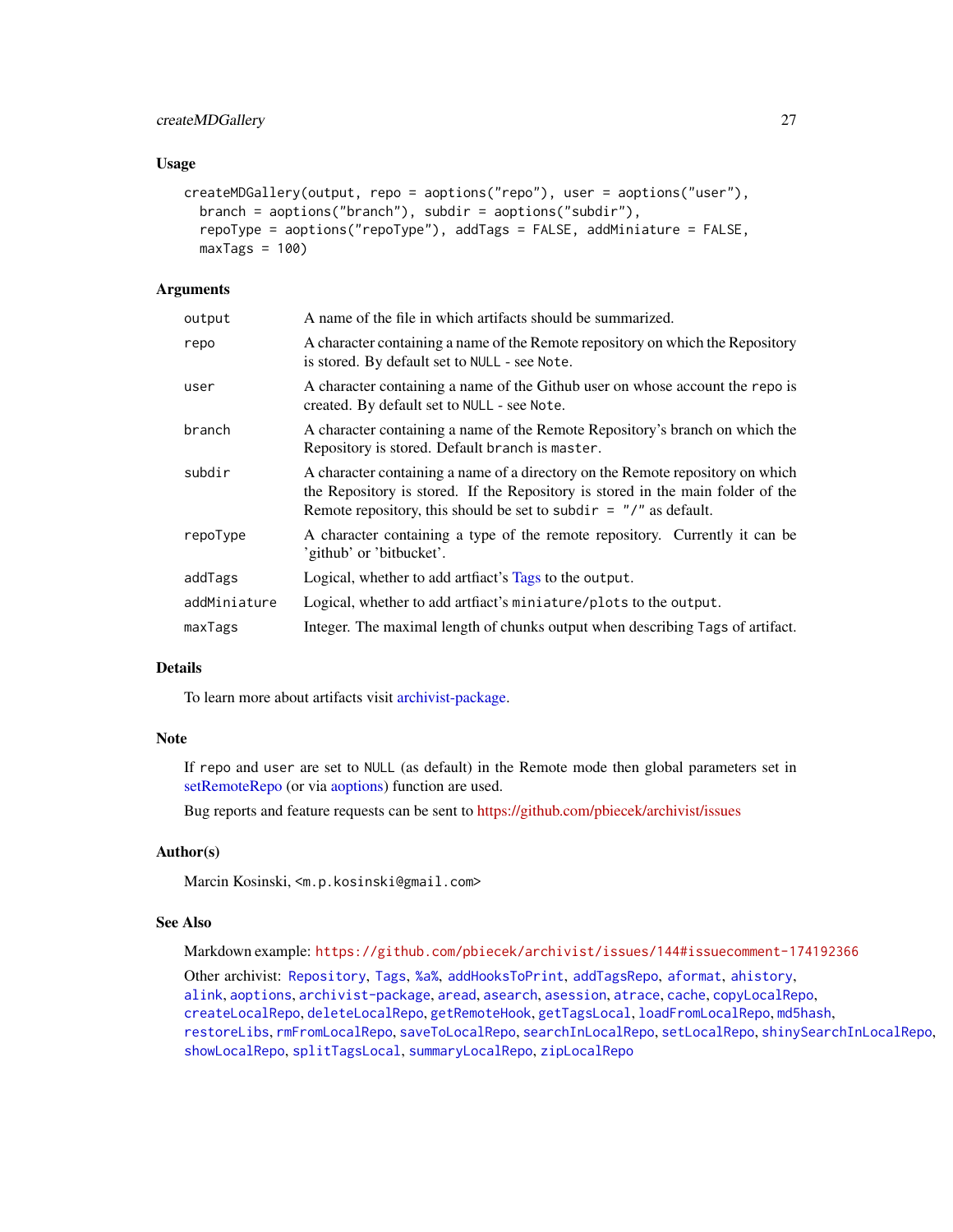# Examples

## Not run:

```
createMDGallery(user = 'MarcinKosinski', repo = 'Museum',
 'README_test1.md', addTags = TRUE)
createMDGallery('graphGallery', 'pbiecek', addMiniature = TRUE,
 'README_test2.md', addTags = TRUE)
```
## End(Not run)

<span id="page-27-1"></span>deleteLocalRepo *Delete the Existing Repository from the Given Directory*

# Description

deleteLocalRepo deletes the existing [Repository](#page-37-1) from the given directory. As a result all artifacts from gallery folder are removed and database backpack.db is deleted.

# Usage

```
deleteLocalRepo(repoDir, deleteRoot = FALSE, unset = FALSE)
```
deleteRepo(...)

#### Arguments

| repoDir    | A character that specifies the directory for the Repository which is to be deleted.                                                                                                  |
|------------|--------------------------------------------------------------------------------------------------------------------------------------------------------------------------------------|
| deleteRoot | A logical value that specifies if the repository root directory should be deleted<br>for Local Repository.                                                                           |
| unset      | A logical. If deleted repobir was set to be default Local Repository and unset<br>is TRUE, then repoDir is unset as a default Local Repository (aoptions ('repoDir/repo', NULL, T)). |
| $\cdots$   | All arguments are being passed to deleteLocalRepo.                                                                                                                                   |

# Note

Remember that using tempfile() instead of tempdir() in examples section is crucial. tempdir() is existing directory in which R works so calling deleteLocalRepo(exampleRepoDir, deleteRoot=TRUE) removes important R files. You can find out more information about this problem at [stackoverflow](http://stackoverflow.com/questions/22325820/unlink-function-causing-an-error-for-consequent-and-plot-functions) webpage.

Bug reports and feature requests can be sent to <https://github.com/pbiecek/archivist/issues>

## Author(s)

Marcin Kosinski, <m.p.kosinski@gmail.com>

<span id="page-27-0"></span>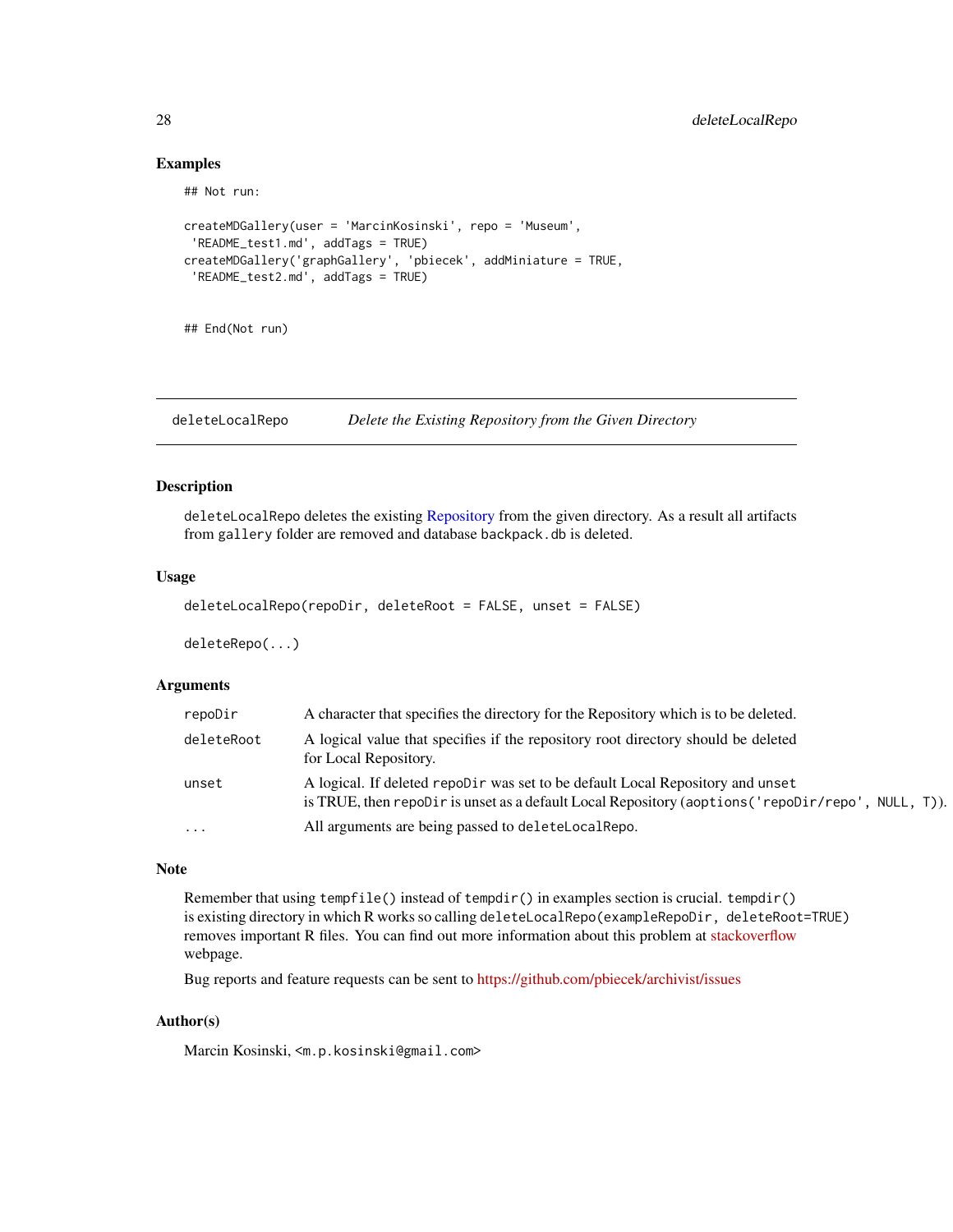# <span id="page-28-0"></span>getRemoteHook 29

## See Also

Other archivist: [Repository](#page-37-1), [Tags](#page-63-1), [%a%](#page-72-1), [addHooksToPrint](#page-3-1), [addTagsRepo](#page-4-1), [aformat](#page-6-1), [ahistory](#page-7-1), [alink](#page-9-1), [aoptions](#page-11-1), [archivist-package](#page-2-1), [aread](#page-13-1), [asearch](#page-14-1), [asession](#page-17-1), [atrace](#page-18-1), [cache](#page-19-1), [copyLocalRepo](#page-21-1), [createLocalRepo](#page-24-1), [createMDGallery](#page-25-1), [getRemoteHook](#page-28-1), [getTagsLocal](#page-29-1), [loadFromLocalRepo](#page-32-1), [md5hash](#page-36-1), [restoreLibs](#page-39-1), [rmFromLocalRepo](#page-40-1), [saveToLocalRepo](#page-47-1), [searchInLocalRepo](#page-50-1), [setLocalRepo](#page-53-1), [shinySearchInLocalRepo](#page-56-1), [showLocalRepo](#page-57-1), [splitTagsLocal](#page-60-1), [summaryLocalRepo](#page-61-1), [zipLocalRepo](#page-70-1)

Other archivist: [Repository](#page-37-1), [Tags](#page-63-1), [%a%](#page-72-1), [addHooksToPrint](#page-3-1), [addTagsRepo](#page-4-1), [aformat](#page-6-1), [ahistory](#page-7-1), [alink](#page-9-1), [aoptions](#page-11-1), [archivist-package](#page-2-1), [aread](#page-13-1), [asearch](#page-14-1), [asession](#page-17-1), [atrace](#page-18-1), [cache](#page-19-1), [copyLocalRepo](#page-21-1), [createLocalRepo](#page-24-1), [createMDGallery](#page-25-1), [getRemoteHook](#page-28-1), [getTagsLocal](#page-29-1), [loadFromLocalRepo](#page-32-1), [md5hash](#page-36-1), [restoreLibs](#page-39-1), [rmFromLocalRepo](#page-40-1), [saveToLocalRepo](#page-47-1), [searchInLocalRepo](#page-50-1), [setLocalRepo](#page-53-1), [shinySearchInLocalRepo](#page-56-1), [showLocalRepo](#page-57-1), [splitTagsLocal](#page-60-1), [summaryLocalRepo](#page-61-1), [zipLocalRepo](#page-70-1)

# Examples

```
exampleRepoDir <- tempfile()
createLocalRepo( repoDir = exampleRepoDir, default = TRUE )
data(iris)
saveToLocalRepo(iris)
deleteLocalRepo( repoDir = exampleRepoDir, unset = TRUE, deleteRoot = TRUE)
```
<span id="page-28-1"></span>getRemoteHook *Get http Hook for Remote Repo*

#### **Description**

getRemoteHook returns http adress of the remote [Repository.](#page-37-1) Then it can be used to download artifacts from the remote [Repository.](#page-37-1)

# Usage

```
getRemoteHook(repo = aoptions("repo"), user = aoptions("user"),
 branch = aoptions("branch"), subdir = aoptions("subdir"),
  repoType = aoptions("repoType"))
```
# Arguments

| repo   | A character containing a name of a Git repository on which the Repository is<br>archived.                                                                                                                              |
|--------|------------------------------------------------------------------------------------------------------------------------------------------------------------------------------------------------------------------------|
| user   | A character containing a name of a Git user on whose account the repo is cre-<br>ated.                                                                                                                                 |
| branch | A character containing a name of Git Repository's branch on which the Reposi-<br>tory is archived. Default branch is master.                                                                                           |
| subdir | A character containing a name of a directory on Git repository on which the<br>Repository is stored. If the Repository is stored in main folder on Git repository,<br>this should be set to subdir $=$ "/" as default. |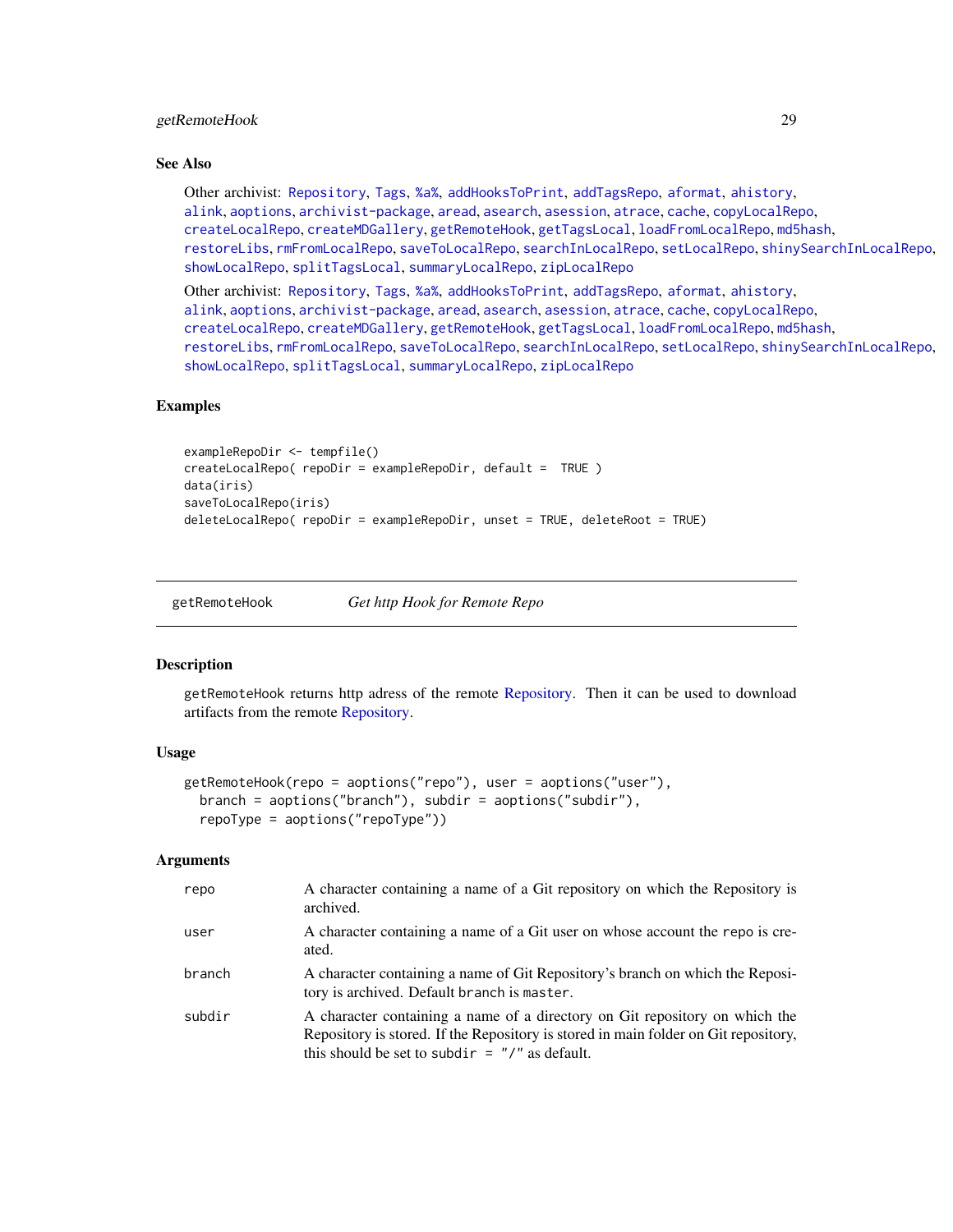<span id="page-29-0"></span>repoType A character containing a type of the remote repository. Currently it can be 'github' or 'bitbucket'.

# Note

Bug reports and feature requests can be sent to <https://github.com/pbiecek/archivist/issues>

# Author(s)

Przemyslaw Biecek, <przemyslaw.biecek@gmail.com>

# See Also

```
Other archivist: Repository, Tags, %a%, addHooksToPrint, addTagsRepo, aformat, ahistory,
alink, aoptions, archivist-package, aread, asearch, asession, atrace, cache, copyLocalRepo,
createLocalRepo, createMDGallery, deleteLocalRepo, getTagsLocal, loadFromLocalRepo,
md5hash, restoreLibs, rmFromLocalRepo, saveToLocalRepo, searchInLocalRepo, setLocalRepo,
shinySearchInLocalRepo, showLocalRepo, splitTagsLocal, summaryLocalRepo, zipLocalRepo
```
## Examples

```
## Not run:
# objects preparation
getRemoteHook("graphGallery", "pbiecek")
```
## End(Not run)

<span id="page-29-1"></span>getTagsLocal *Return Tags Corresponding to md5hash*

## Description

getTagsLocal and getTagsRemote return Tags (see [Tags\)](#page-63-1) related to [md5hash](#page-36-1) of an artifact. To learn more about artifacts visit [archivist-package.](#page-2-1)

# Usage

```
getTagsLocal(md5hash, repoDir = aoptions("repoDir"), tag = "name")
getTagsRemote(md5hash, repo = aoptions("repo"), user = aoptions("user"),
 branch = aoptions("branch"), subdir = aoptions("subdir"),
  repoType = aoptions("repoType"), tag = "name")
```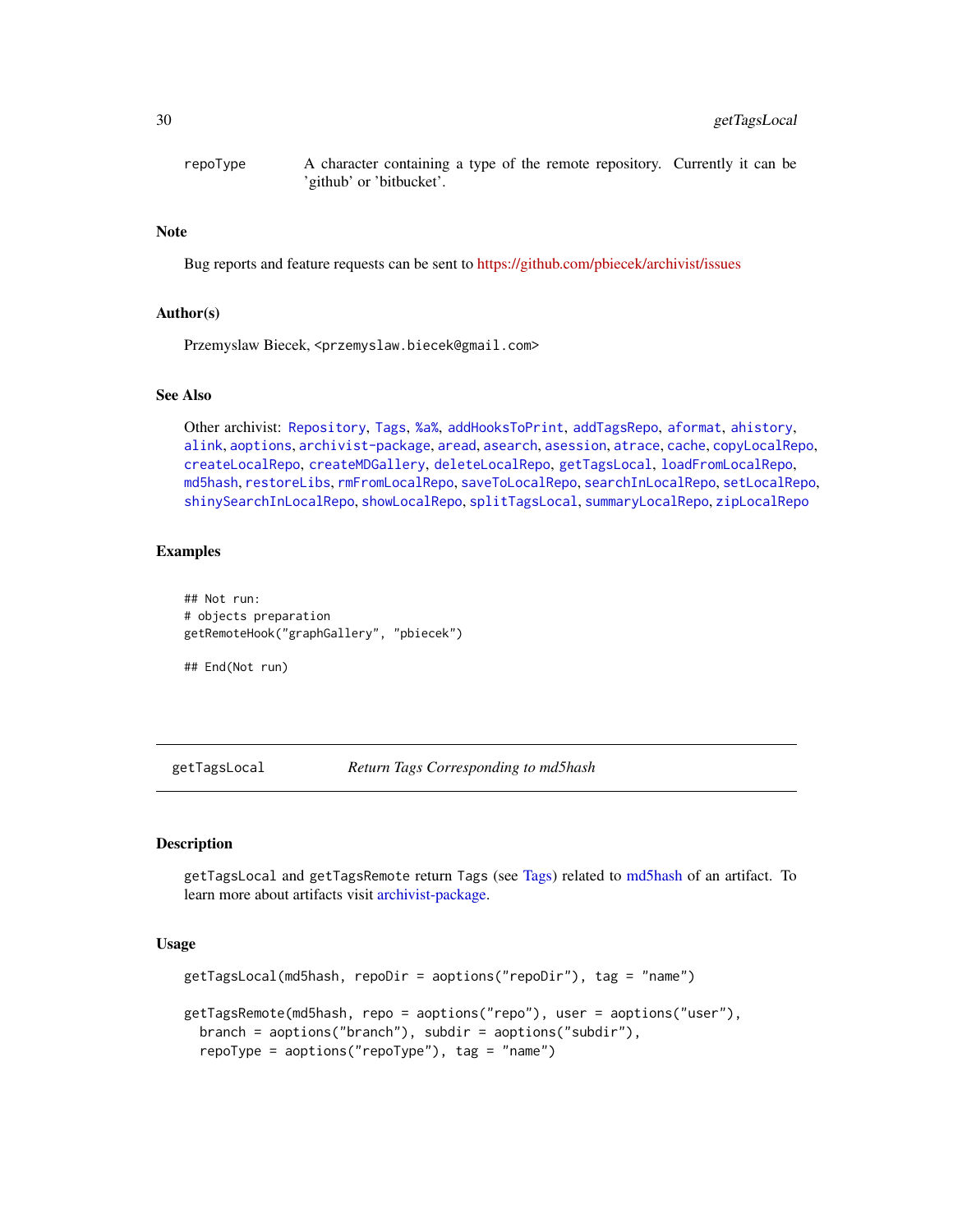# getTagsLocal 31

# Arguments

| md5hash  | A character containing md5hash of artifacts which Tags are desired to be re-<br>turned.                                                                                                                                                                                             |
|----------|-------------------------------------------------------------------------------------------------------------------------------------------------------------------------------------------------------------------------------------------------------------------------------------|
| repoDir  | A character denoting an existing directory in which artifacts are stored.                                                                                                                                                                                                           |
| tag      | A regular expression denoting type of a Tag that we search for (see Examples).<br>Default tag = $"name".$                                                                                                                                                                           |
| repo     | While working with the Remote repository. A character containing a name of<br>the Remote repository on which the Repository is stored. By default set to NULL<br>- see Note.                                                                                                        |
| user     | While working with the Remote repository. A character containing a name of<br>the Remote user on whose account the repo is created. By default set to NULL -<br>see Note.                                                                                                           |
| branch   | While working with the Remote repository. A character containing a name of the<br>Remote repository's branch on which the Repository is stored. Default branch<br>is master.                                                                                                        |
| subdir   | While working with the Remote repository. A character containing a name of<br>a directory on the Remote repository on which the Repository is stored. If the<br>Repository is stored in main folder on the Remote repository, this should be set<br>to subdir = $''/''$ as default. |
| repoType | A character containing a type of the remote repository. Currently it can be<br>'github' or 'bitbucket'.                                                                                                                                                                             |

# Details

getTagsLocal and getTagsRemote return Tags, of a specific type described by tag parameter, related to [md5hash](#page-36-1) of an artifact. To learn more about artifacts visit [archivist-package.](#page-2-1)

# Value

The character vector of Tags (see [Tags\)](#page-63-1) related to [md5hash](#page-36-1) of an artifact.

# Note

If repo and user are set to NULL (as default) in Remote mode then global parameters set in [se](#page-53-2)[tRemoteRepo](#page-53-2) function are used.

Bug reports and feature requests can be sent to <https://github.com/pbiecek/archivist/issues>

# Author(s)

Marcin Kosinski, <m.p.kosinski@gmail.com>

# See Also

Other archivist: [Repository](#page-37-1), [Tags](#page-63-1), [%a%](#page-72-1), [addHooksToPrint](#page-3-1), [addTagsRepo](#page-4-1), [aformat](#page-6-1), [ahistory](#page-7-1), [alink](#page-9-1), [aoptions](#page-11-1), [archivist-package](#page-2-1), [aread](#page-13-1), [asearch](#page-14-1), [asession](#page-17-1), [atrace](#page-18-1), [cache](#page-19-1), [copyLocalRepo](#page-21-1), [createLocalRepo](#page-24-1), [createMDGallery](#page-25-1), [deleteLocalRepo](#page-27-1), [getRemoteHook](#page-28-1), [loadFromLocalRepo](#page-32-1),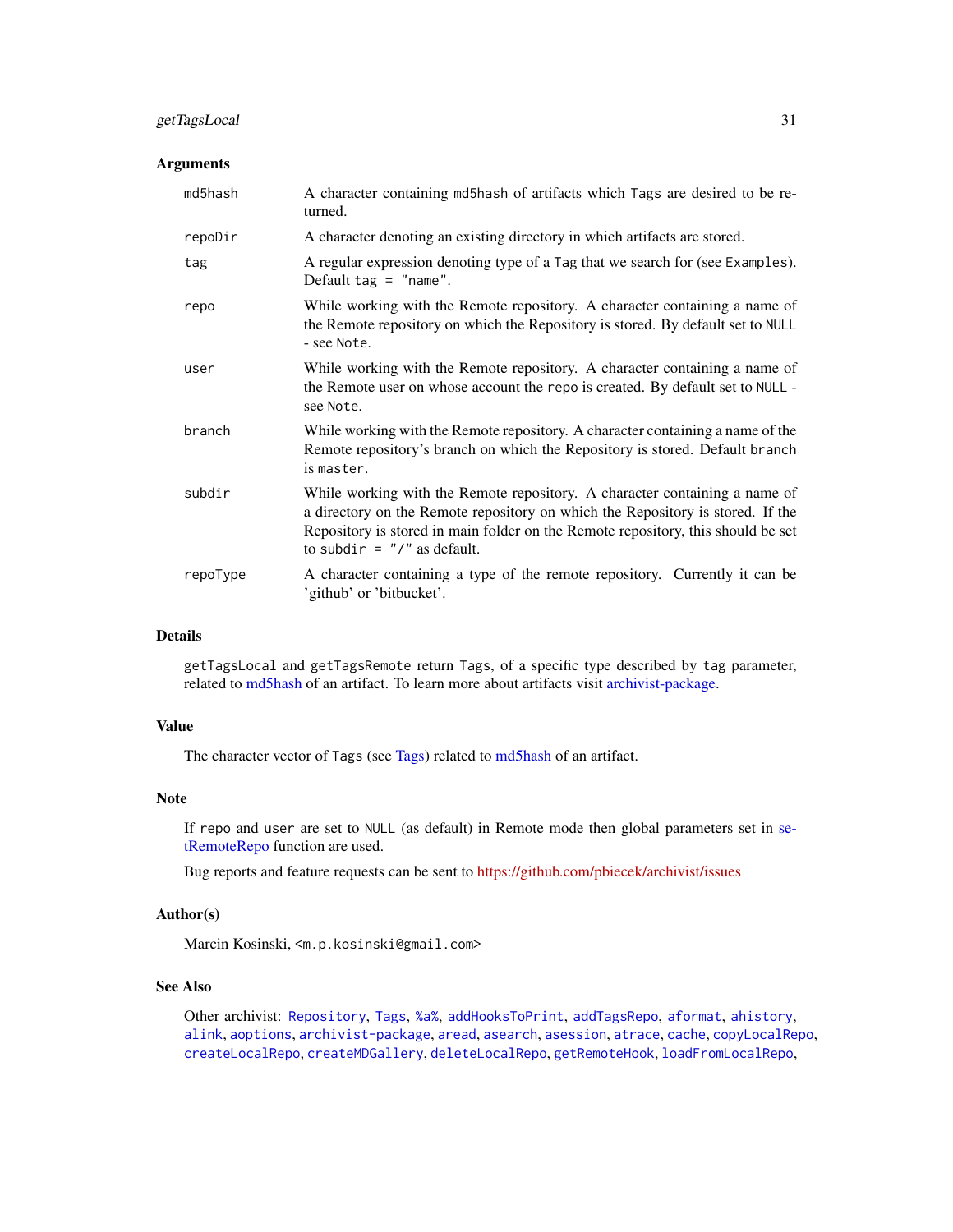[md5hash](#page-36-1), [restoreLibs](#page-39-1), [rmFromLocalRepo](#page-40-1), [saveToLocalRepo](#page-47-1), [searchInLocalRepo](#page-50-1), [setLocalRepo](#page-53-1), [shinySearchInLocalRepo](#page-56-1), [showLocalRepo](#page-57-1), [splitTagsLocal](#page-60-1), [summaryLocalRepo](#page-61-1), [zipLocalRepo](#page-70-1)

Other archivist: [Repository](#page-37-1), [Tags](#page-63-1), [%a%](#page-72-1), [addHooksToPrint](#page-3-1), [addTagsRepo](#page-4-1), [aformat](#page-6-1), [ahistory](#page-7-1), [alink](#page-9-1), [aoptions](#page-11-1), [archivist-package](#page-2-1), [aread](#page-13-1), [asearch](#page-14-1), [asession](#page-17-1), [atrace](#page-18-1), [cache](#page-19-1), [copyLocalRepo](#page-21-1), [createLocalRepo](#page-24-1), [createMDGallery](#page-25-1), [deleteLocalRepo](#page-27-1), [getRemoteHook](#page-28-1), [loadFromLocalRepo](#page-32-1), [md5hash](#page-36-1), [restoreLibs](#page-39-1), [rmFromLocalRepo](#page-40-1), [saveToLocalRepo](#page-47-1), [searchInLocalRepo](#page-50-1), [setLocalRepo](#page-53-1), [shinySearchInLocalRepo](#page-56-1), [showLocalRepo](#page-57-1), [splitTagsLocal](#page-60-1), [summaryLocalRepo](#page-61-1), [zipLocalRepo](#page-70-1)

## Examples

```
### Local version
## EXAMPLE with pipe operator %a%
# Creating empty repository
exampleRepoDir <- tempfile()
createLocalRepo( exampleRepoDir )
library(dplyr)
data(mtcars)
setLocalRepo(repoDir = exampleRepoDir)
hash <- mtcars %a%
 group_by(cyl, am) %a%
   select(mpg, cyl, wt, am) %a%
     summarise(avgmpg = mean(mpg), avgwt = mean(wt)) %a%
       filter(avgmpg > 20) %a%
       saveToRepo( exampleRepoDir )
showLocalRepo(exampleRepoDir)
showLocalRepo(exampleRepoDir, method = "tags")
# We search for a Tag with default "name" regular expression corresponding to
# hash md5hash.
getTagsLocal( md5hash = hash, exampleRepoDir )
# Deleting example respository
deleteLocalRepo( exampleRepoDir, TRUE)
rm( exampleRepoDir )
## EXAMPLE with data iris
exampleRepoDir <- tempfile()
createLocalRepo( exampleRepoDir )
data(iris)
saveToRepo(iris, repoDir = exampleRepoDir )
showLocalRepo(exampleRepoDir)
showLocalRepo(exampleRepoDir, method = "tags")
# We can notice that there is only one md5hash
# (and second for archiveSessionInfo) in repo so we will use it
hash <- showLocalRepo(exampleRepoDir)[1,1]
```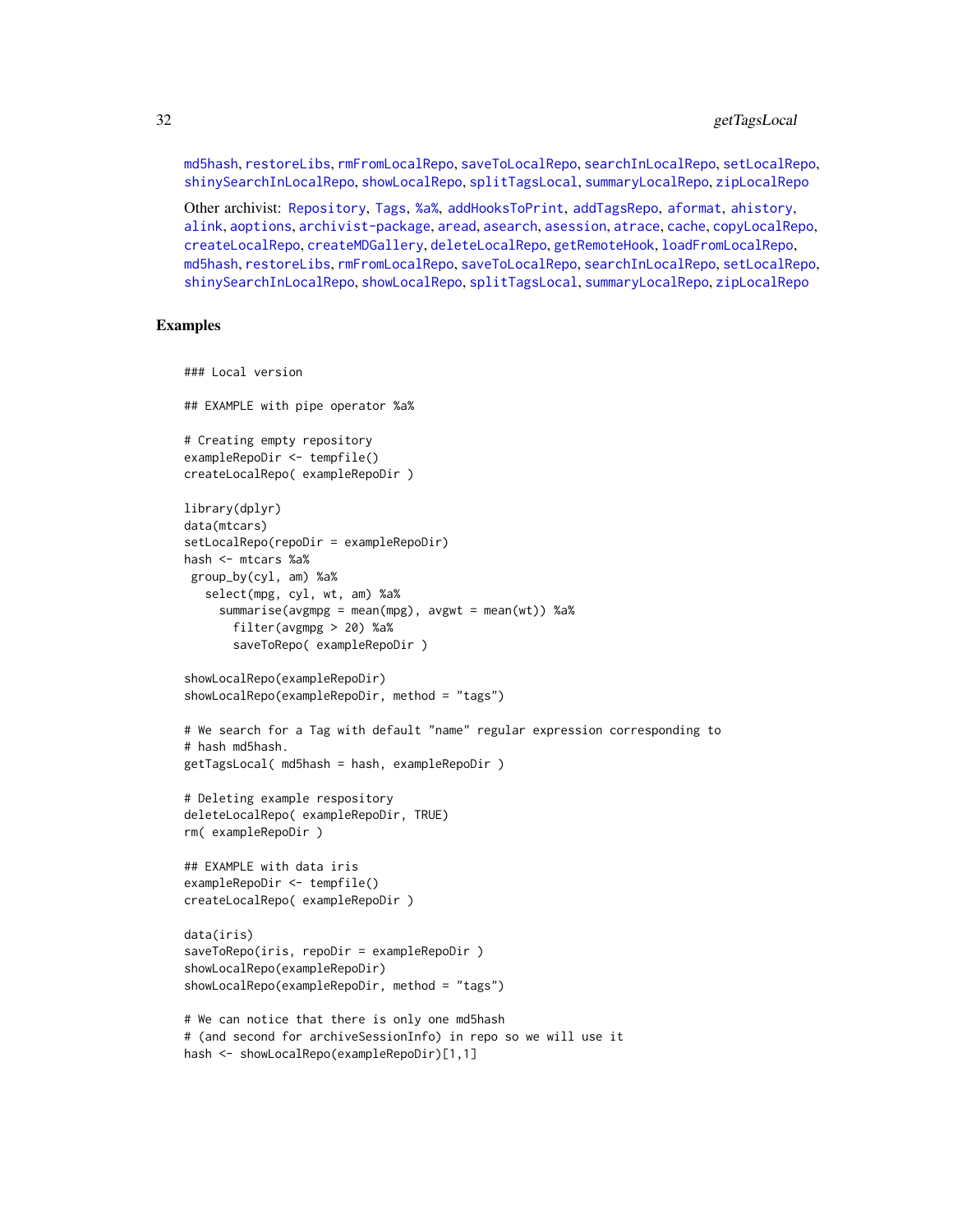#### <span id="page-32-0"></span>loadFromLocalRepo 33

```
# We search for a Tag with "varname" regular expression corresponding to
# hash md5hash.
getTagsLocal( md5hash = hash, exampleRepoDir, tag = "varname" )
# There are 5 different Tags with "varname" regular expression
# We needn't use the whole expression "varname". We may use its abbreviation
# and get the same result.
getTagsLocal( md5hash = hash, exampleRepoDir, tag = "varna" )
deleteLocalRepo( exampleRepoDir, TRUE)
rm( exampleRepoDir )
### Remote version
## EXAMPLE: pbiecek archivist repository on GitHub
showRemoteRepo(user="pbiecek", repo="archivist")
# We search for a Tag with default "name" regular expression corresponding to
# "cd6557c6163a6f9800f308f343e75e72" md5hash.
getTagsRemote( "cd6557c6163a6f9800f308f343e75e72",
                user="pbiecek", repo="archivist")
## EXAMPLE: many archivist-like Repositories on one Github repository
# We search for a Tag with default "name" regular expression corresponding to
# "ff575c261c949d073b2895b05d1097c3" md5hash.
getTagsRemote("ff575c261c949d073b2895b05d1097c3", user="MarcinKosinski",
               repo="Museum", branch="master", subdir="ex1")
```
<span id="page-32-1"></span>loadFromLocalRepo *Load Artifact Given as a md5hash from a Repository*

## <span id="page-32-2"></span>**Description**

loadFromLocalRepo loads an artifact from a local [Repository](#page-37-1) into the workspace. loadFromRemoteRepo loads an artifact from a github / git / mercurial [Repository](#page-37-1) into the workspace. To learn more about artifacts visit [archivist-package.](#page-2-1)

## Usage

```
loadFromLocalRepo(md5hash, repoDir = aoptions("repoDir"), value = FALSE)
loadFromRemoteRepo(md5hash, repo = aoptions("repo"),
  user = aoptions("user"), branch = aoptions("branch"),
  subdir = aoptions("subdir"), repoType = aoptions("repoType"),
  value = FALSE)
```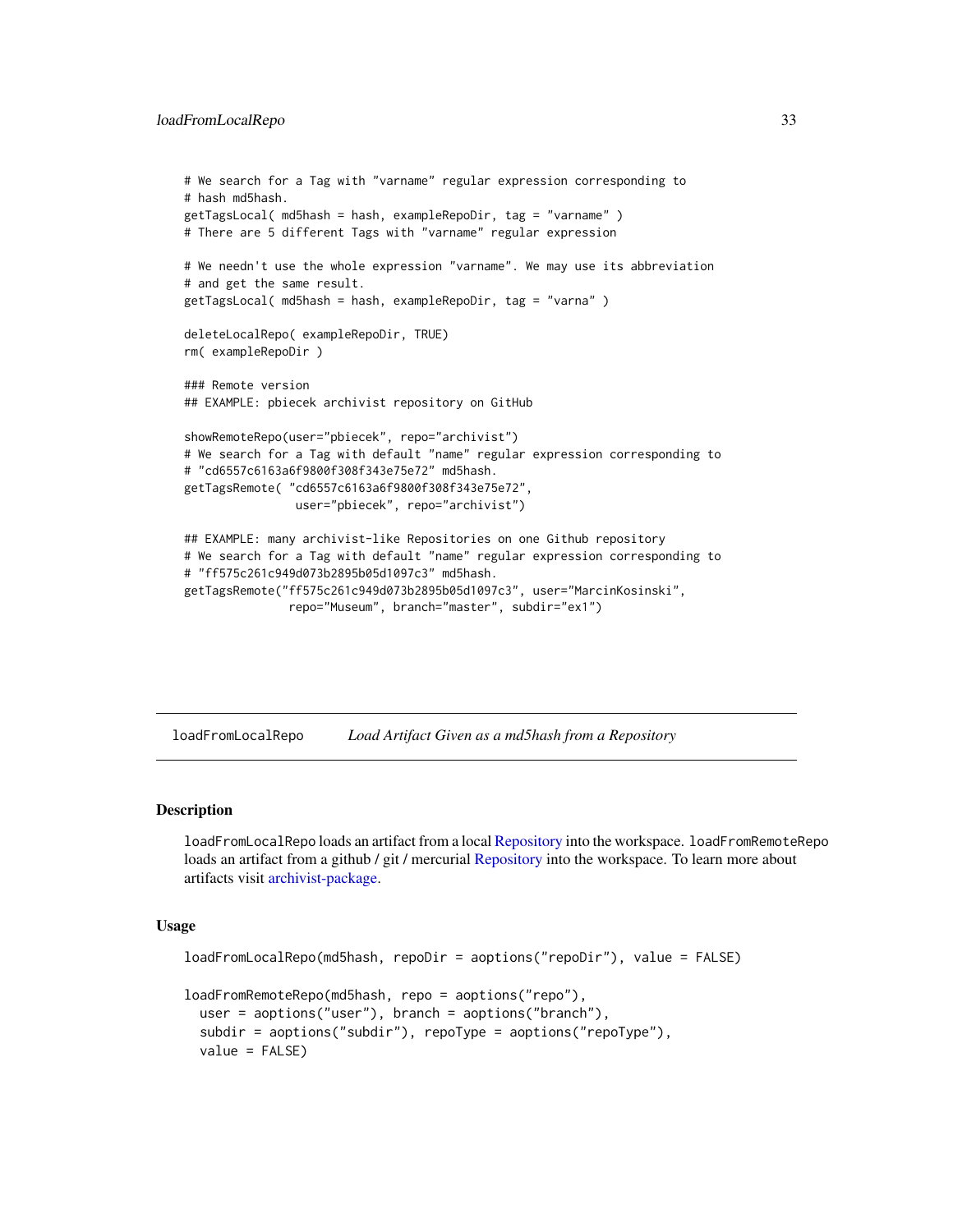## **Arguments**

| md5hash  | A character assigned to the artifact through the use of a cryptographical hash<br>function with MD5 algorithm, or it's abbreviation.                                                                                                                                                 |
|----------|--------------------------------------------------------------------------------------------------------------------------------------------------------------------------------------------------------------------------------------------------------------------------------------|
| repoDir  | A character denoting an existing directory from which an artifact will be loaded.                                                                                                                                                                                                    |
| value    | If FALSE (default) then artifacts are loaded into the Global Environment with<br>their original names, if TRUE then artifacts are returned as a list of values (if<br>there is more than one artifact) or as a single value (if there is only one artifact<br>that matches md5hash). |
| repo     | While working with a Remote repository. A character containing a name of a<br>Remote repository on which the Repository is archived. By default set to NULL<br>- see Note.                                                                                                           |
| user     | While working with a Remote repository. A character containing a name of a<br>Remote user on whose account the repo is created. By default set to NULL - see<br>Note.                                                                                                                |
| branch   | While working with a Remote repository. A character containing a name of Re-<br>mote Repository's branch on which the Repository is archived. Default branch<br>is master.                                                                                                           |
| subdir   | While working with a Remote repository. A character containing a name of<br>a directory on Remote repository on which the Repository is stored. If the<br>Repository is stored in main folder on Remote repository, this should be set<br>to subdir = $''/''$ as default.            |
| repoType | A character containing a type of the remote repository. Currently it can be 'Re-<br>mote' or 'bitbucket'.                                                                                                                                                                            |

# Details

Functions loadFromLocalRepo and loadFromRemoteRepo load artifacts from the archivist Repositories stored in a local folder or on git. Both of them take md5hash as a parameter, which is a result of [saveToRepo](#page-47-2) function. For each artifact, md5hash is a unique string of length 32 that is produced by [digest](#page-0-0) function, which uses a cryptographical MD5 hash algorithm. For more information see [md5hash.](#page-36-1)

Important: instead of giving the whole md5hash character, the user can simply give first few characters of the md5hash. For example, a09dd instead of a09ddjdkf9kj33dcjdnfjgos9jd9jkcv. All artifacts with the same md5hash abbreviation will be loaded from [Repository.](#page-37-1)

Note that user and repo should be used only when working with a git repository and should be omitted in the local mode. repoDir should only be used when working on a local Repository and should be omitted in the git mode.

One may notice that loadFromRemoteRepo and loadFromLocalRepo load artifacts to the Global Environment with their original names. Alternatively, a parameter value = TRUE can be specified so that these functions may return artifacts as a value. As a result loaded artifacts can be attributed to new names. Note that, when an abbreviation of md5hash was given then a list of artifacts corresponding to this abbreviation will be loaded.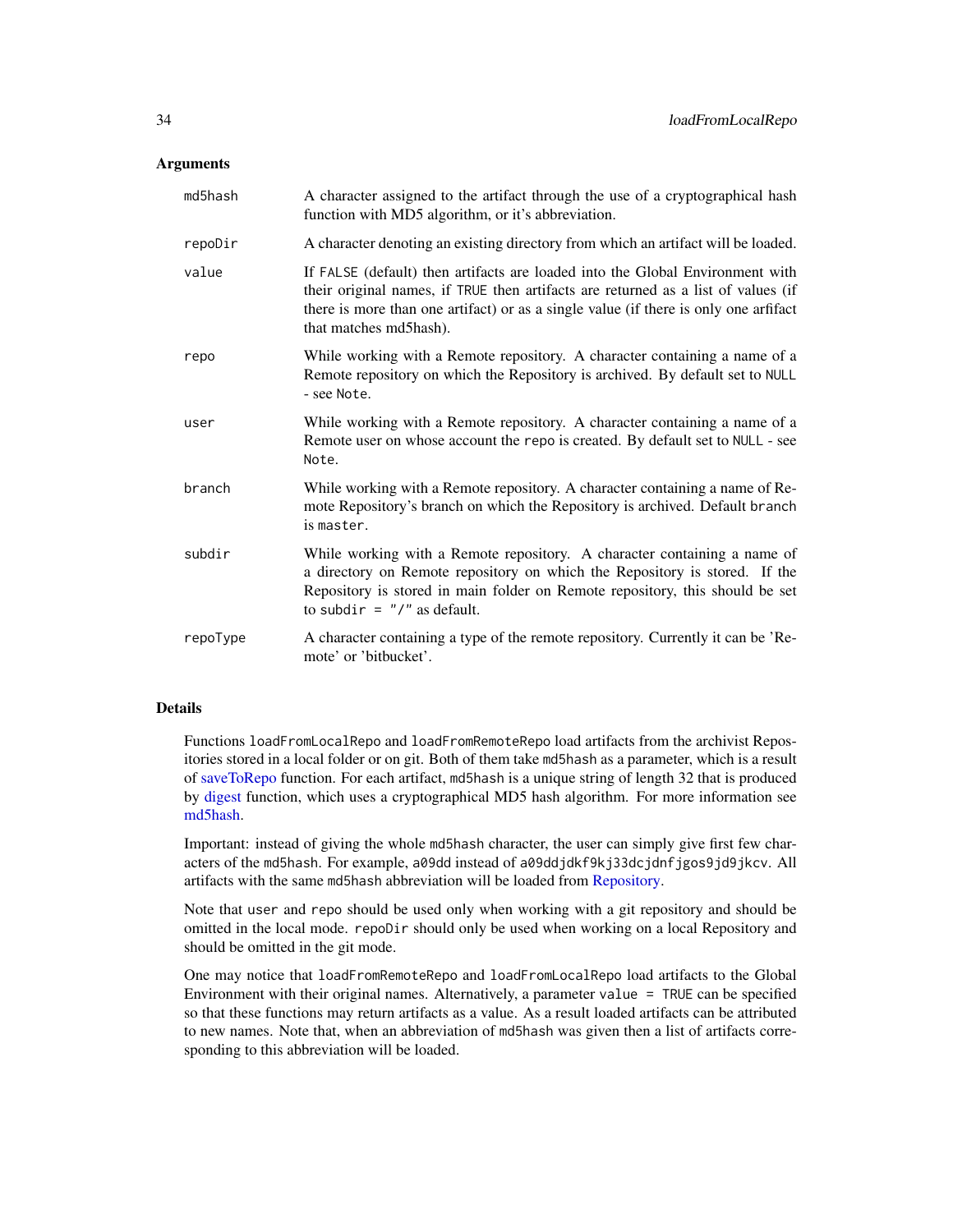# **Note**

You can specify one md5hash (or its abbreviation) per function call.

If repo and user are set to NULL (as default) in Remote mode then global parameters set in [se](#page-53-2)[tRemoteRepo](#page-53-2) function are used.

You should remember while using loadFromRepo wrapper that repoDir is a parameter used only in loadFromLocalRepo while repo, user, branch and subdir are used only in loadFromRemoteRepo. When you mix those parameters you will receive an error message.

Bug reports and feature requests can be sent to <https://github.com/pbiecek/archivist/issues>

# Author(s)

Marcin Kosinski , <m.p.kosinski@gmail.com>

# See Also

Other archivist: [Repository](#page-37-1), [Tags](#page-63-1), [%a%](#page-72-1), [addHooksToPrint](#page-3-1), [addTagsRepo](#page-4-1), [aformat](#page-6-1), [ahistory](#page-7-1), [alink](#page-9-1), [aoptions](#page-11-1), [archivist-package](#page-2-1), [aread](#page-13-1), [asearch](#page-14-1), [asession](#page-17-1), [atrace](#page-18-1), [cache](#page-19-1), [copyLocalRepo](#page-21-1), [createLocalRepo](#page-24-1), [createMDGallery](#page-25-1), [deleteLocalRepo](#page-27-1), [getRemoteHook](#page-28-1), [getTagsLocal](#page-29-1), [md5hash](#page-36-1), [restoreLibs](#page-39-1), [rmFromLocalRepo](#page-40-1), [saveToLocalRepo](#page-47-1), [searchInLocalRepo](#page-50-1), [setLocalRepo](#page-53-1), [shinySearchInLocalRepo](#page-56-1), [showLocalRepo](#page-57-1), [splitTagsLocal](#page-60-1), [summaryLocalRepo](#page-61-1), [zipLocalRepo](#page-70-1)

## Examples

```
## Not run:
# objects preparation
#' exampleRepoDir <- tempfile()
createLocalRepo(repoDir = exampleRepoDir)
data(iris)
saveToLocalRepo(iris, repoDir=exampleRepoDir, archiveSessionInfo = TRUE)
showLocalRepo(method = "md5hashes", repoDir = exampleRepoDir)
showLocalRepo(method = "tags", repoDir = exampleRepoDir)
loadFromLocalRepo(md5hash = '7f3453331910e3f321ef97d87adb5bad',
  repoDir = system.file("graphGallery", package = "archivist"), value = TRUE) -> pl
deleteLocalRepo(exampleRepoDir, TRUE)
rm(exampleRepoDir)
#
#Remote Version
#
# check the state of the Repository
summaryRemoteRepo( user="pbiecek", repo="archivist" )
showRemoteRepo( user="pbiecek", repo="archivist" )
showRemoteRepo( user="pbiecek", repo="archivist", method = "tags" )
rm( model )
```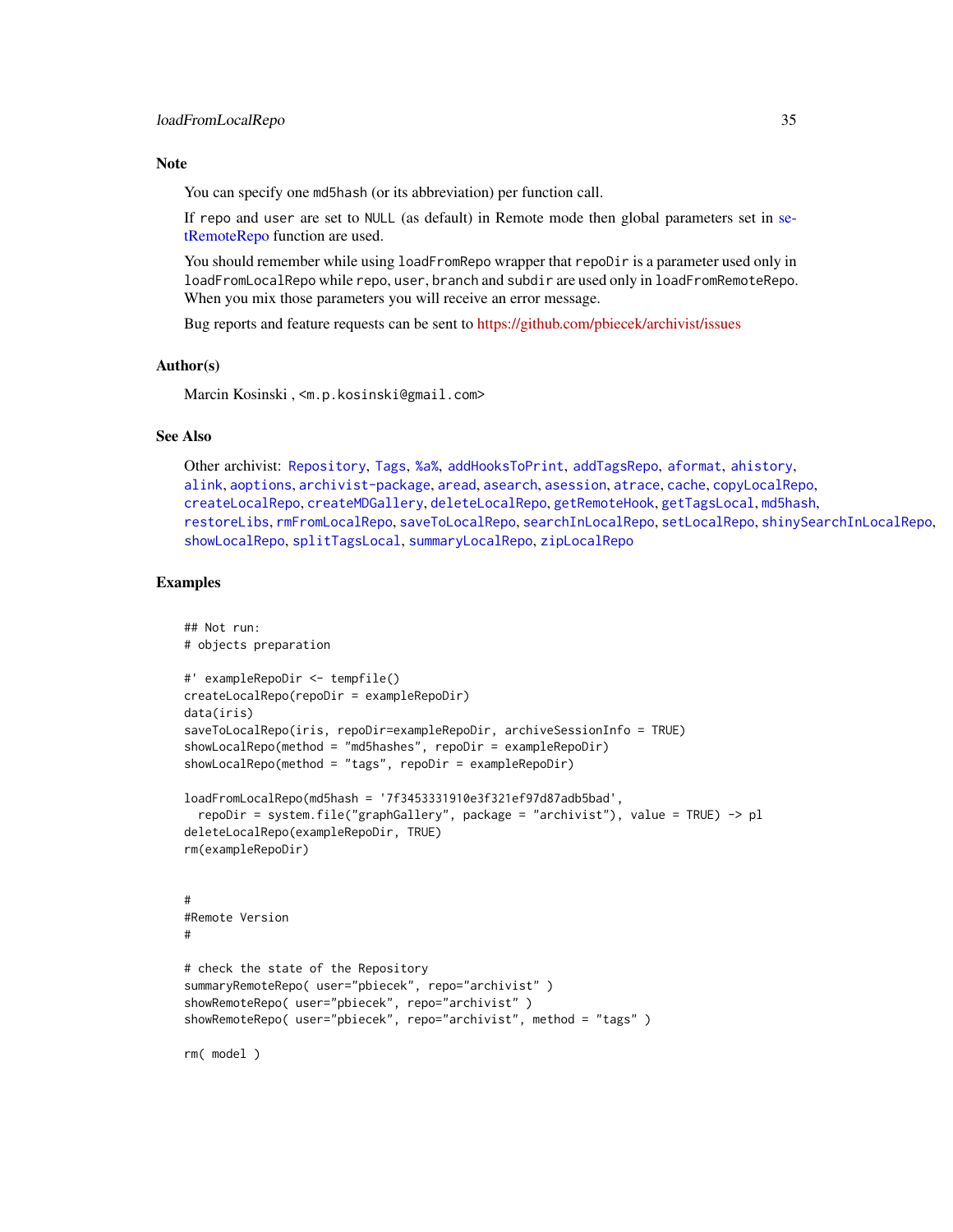```
rm( myplot123 )
rm( qda1 )
(VARmd5hash <- searchInRemoteRepo( "varname:Sepal.Width",
                  user="pbiecek", repo="archivist" ))
(NAMEmd5hash <- searchInRemoteRepo( "name:qda1",
                  user="pbiecek", repo="archivist", branch="master" ))
(CLASSmd5hash <- searchInRemoteRepo( "class:ggplot",
                   user="pbiecek", repo="archivist", branch="master" ))
loadFromRemoteRepo( "ff575c261c", user="pbiecek", repo="archivist")
NewObjects <- loadFromRemoteRepo( NAMEmd5hash, user="pbiecek", repo="archivist", value = TRUE )
loadFromRemoteRepo( CLASSmd5hash, user="pbiecek", repo="archivist")
## Loading artifacts from the repository which is built in the archivist package
## and saving them on the example repository
# Creating an example Repository - on which artifacts loaded from the
# archivist package repository will be saved
exampleRepoDir <- tempfile()
createLocalRepo(repoDir = exampleRepoDir)
# Directory of the archivist package repository
repo_archivist <- system.file("graphGallery", package = "archivist")
# We are checking what kind of objects
# are stored in the archivist package repository
summaryLocalRepo(repoDir = repo_archivist)
# Let's say that we are interested in
# an artifact of class ggplot.
GGPLOTmd5hash <- searchInLocalRepo(pattern = "class:ggplot",
                                   repoDir = repo_archivist)
# There are eight of them.
# We load the first one by its value (parameter value = TRUE)
# and assign it to the p variable.
p <- loadFromLocalRepo(GGPLOTmd5hash[1], repoDir = repo_archivist,
                       value = TRUE)
# Finally, we may save the artifact on the example Repository.
# Note that md5hash is different from the one which is stored in
# the archivist package repository.
saveToRepo(p, repoDir = exampleRepoDir)
# Making sure that the artifact is stored on the example repository
showLocalRepo(repoDir = exampleRepoDir, method = "tags")
# removing an example Repository
deleteLocalRepo( exampleRepoDir, TRUE)
rm( exampleRepoDir )
```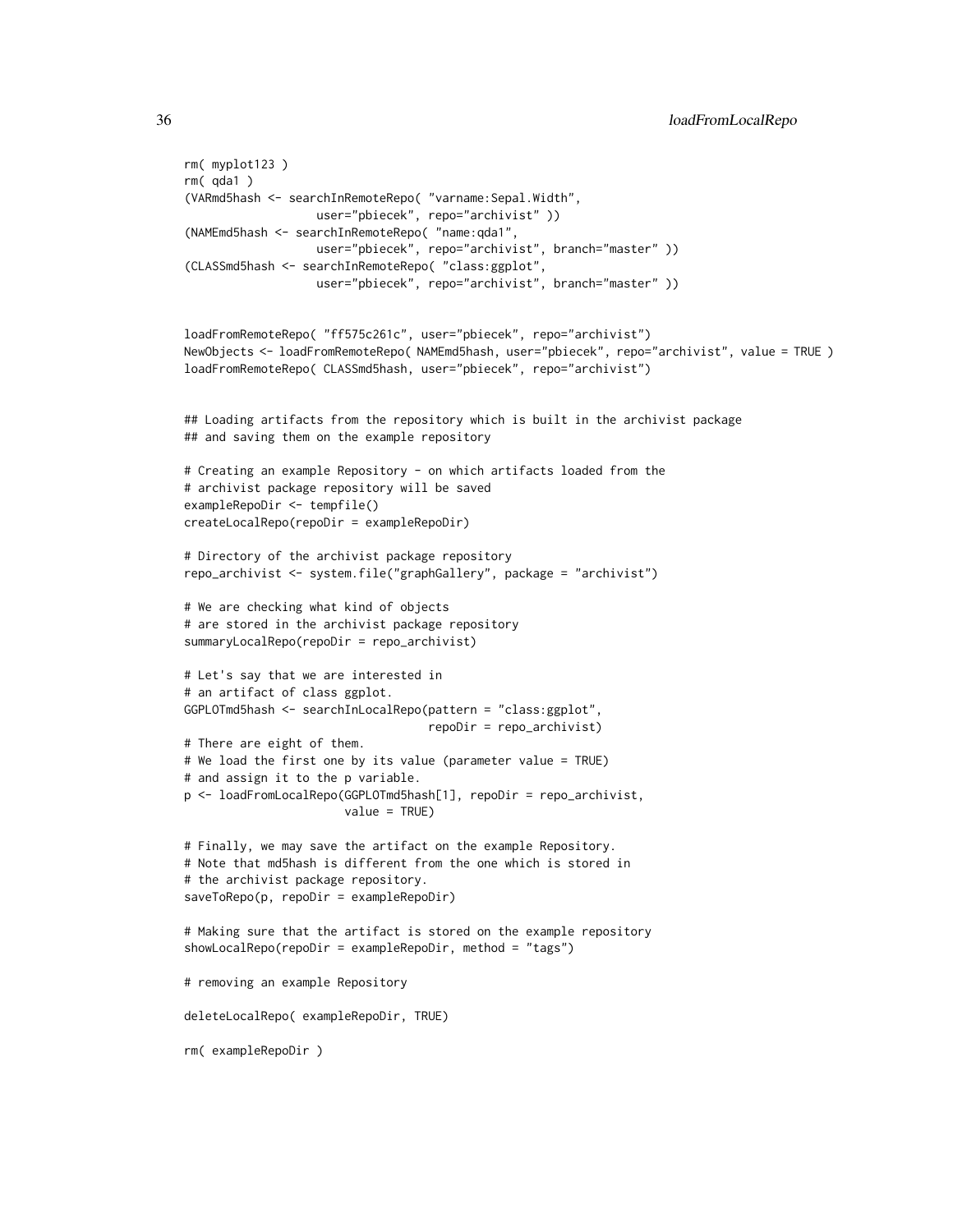```
# many archivist-like Repositories on one Remote repository
loadFromRemoteRepo( "ff575c261c949d073b2895b05d1097c3",
user="MarcinKosinski", repo="Museum", branch="master", subdir="ex2")
loadFromRemoteRepo( "ff575c261c949d073b2895b05d1097c3",
                    user="MarcinKosinski", repo="Museum", branch="master",
                    subdir="ex1")
#github
loadFromRemoteRepo(md5hash = "08dc0b66975cded92b5cd8291ebdc955",
               repo = "graphGallery", user = "pbiecek",
               repoType = "github", value = TRUE)
#git
loadFromRemoteRepo(md5hash = "08dc0b66975cded92b5cd8291ebdc955",
               repo = "graphGalleryGit", user = "pbiecek",
               repoType = "bitbucket", value = TRUE)
# mercurial
loadFromRemoteRepo(md5hash = "08dc0b66975cded92b5cd8291ebdc955",
               repo = "graphGalleryM", user = "pbiecek",
               repoType = "bitbucket", value = TRUE)
## End(Not run)
```
<span id="page-36-0"></span>md5hash *md5hash*

## **Description**

Repository stores specific values of an artifact, different for various artifact's classes, and artifact themselves. Artifacts are archived with a special attribute named md5hash. To learn more about artifacts visit [archivist-package.](#page-2-0)

# Details

For each artifact, md5hash is a unique string of length 32 that is produced by [digest](#page-0-0) function which uses a cryptographical MD5 hash algorithm. The md5hash of each artifact that is archived in the [Repository](#page-37-0) is also saved on the Repository along with the artifact's Tags - see [Tags.](#page-63-0) It enables to distinguish artifacts in the Repository and facilitates searching and loading them.

# **Note**

Bug reports and feature requests can be sent to <https://github.com/pbiecek/archivist/issues>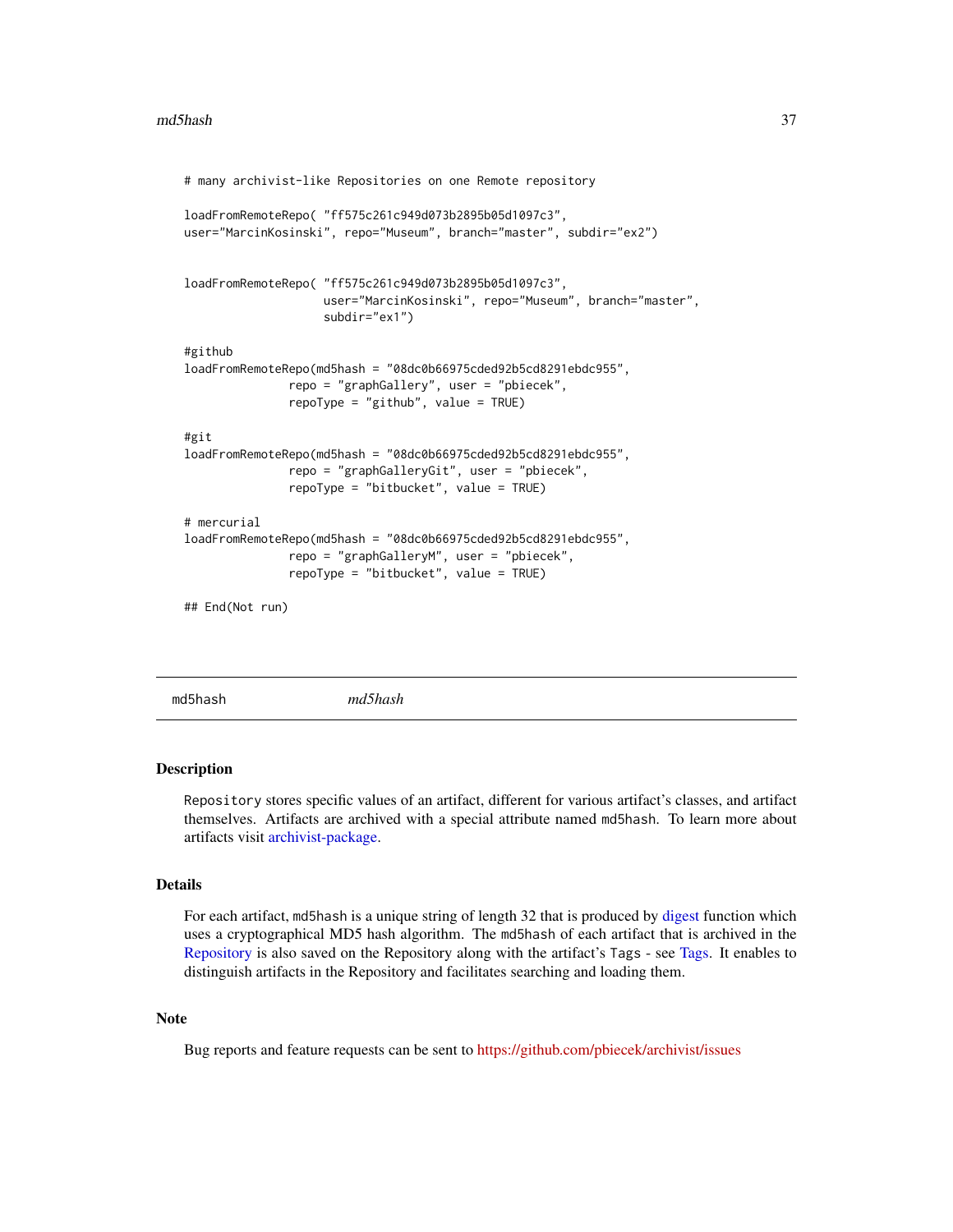# 38 Repository

# See Also

Functions that take md5hash as a parameter are:

- [addTagsRepo,](#page-4-0)
- [copyLocalRepo,](#page-21-0)
- [copyRemoteRepo,](#page-21-1)
- [loadFromLocalRepo,](#page-32-0)
- [loadFromRemoteRepo,](#page-32-1)
- [getTagsRemote,](#page-29-0)
- [getTagsLocal,](#page-29-1)
- [rmFromLocalRepo.](#page-40-0)

Functions returning md5hash as a value are:

- [saveToLocalRepo,](#page-47-0)
- [searchInLocalRepo,](#page-50-0)
- [searchInRemoteRepo,](#page-50-1)
- [shinySearchInLocalRepo.](#page-56-0)

Functions returning md5hashes as a data.frame are:

- [showLocalRepo,](#page-57-0)
- [showRemoteRepo.](#page-57-1)

Learn more about md5hashes at archivist wiki webpage on [Github.](https://github.com/pbiecek/archivist/wiki/archivist-package-md5hash)

Other archivist: [Repository](#page-37-0), [Tags](#page-63-0), [%a%](#page-72-0), [addHooksToPrint](#page-3-0), [addTagsRepo](#page-4-0), [aformat](#page-6-0), [ahistory](#page-7-0), [alink](#page-9-0), [aoptions](#page-11-0), [archivist-package](#page-2-0), [aread](#page-13-0), [asearch](#page-14-0), [asession](#page-17-0), [atrace](#page-18-0), [cache](#page-19-0), [copyLocalRepo](#page-21-0), [createLocalRepo](#page-24-0), [createMDGallery](#page-25-0), [deleteLocalRepo](#page-27-0), [getRemoteHook](#page-28-0), [getTagsLocal](#page-29-1), [loadFromLocalRepo](#page-32-0), [restoreLibs](#page-39-0), [rmFromLocalRepo](#page-40-0), [saveToLocalRepo](#page-47-0), [searchInLocalRepo](#page-50-0), [setLocalRepo](#page-53-0), [shinySearchInLocalRepo](#page-56-0), [showLocalRepo](#page-57-0), [splitTagsLocal](#page-60-0), [summaryLocalRepo](#page-61-0), [zipLocalRepo](#page-70-0)

<span id="page-37-0"></span>Repository *Repository*

# Description

Repository stores specific values of an artifact, different for various artifact's classes and artifacts themselves. To learn more about artifacts visit [archivist-package.](#page-2-0)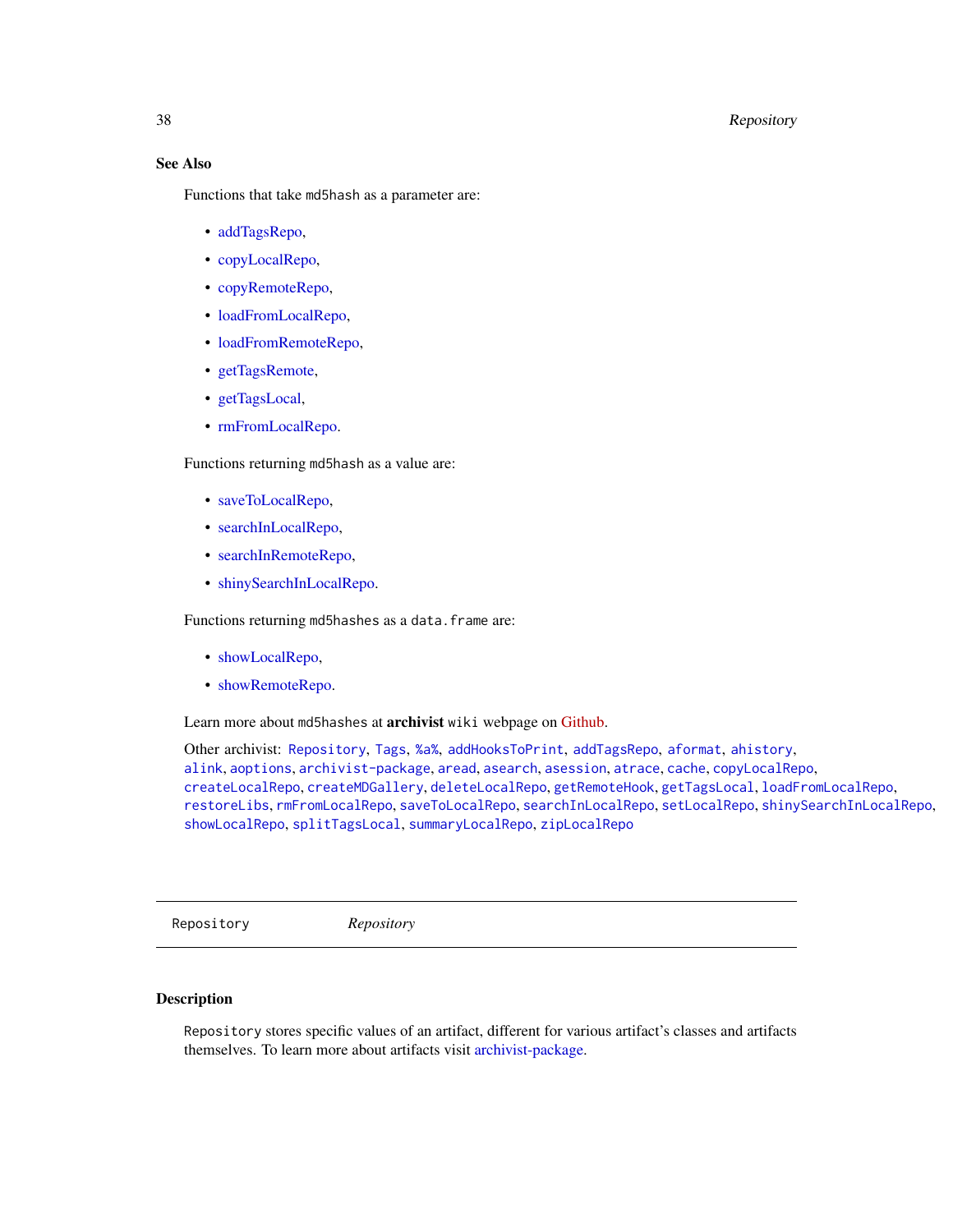# Repository 39

# Details

Repository is a folder with an SQLite database stored in a file named backpack and a subdirectory named gallery.

backpack contains two tables:*artifact* and *tag*. *artifact* table consists of three columns:

- md5hash,
- name,
- createdDate,

while *tag* table consists of the following three columns:

- artifact,
- tag,
- createdDate.

gallery collects the following objects:

- artifacts and artifacts' data saved as .rda files,
- artifacts' miniatures saved as .txt and .png files.

#### Note

Bug reports and feature requests can be sent to <https://github.com/pbiecek/archivist/issues>

# See Also

Functions using Repository are:

- [addTagsRepo,](#page-4-0)
- [ahistory,](#page-7-0)
- [aread,](#page-13-0)
- [asearch,](#page-14-0)
- [cache,](#page-19-0)
- [getTagsLocal,](#page-29-1)
- [getTagsRemote,](#page-29-0)
- [splitTagsLocal,](#page-60-0)
- [splitTagsRemote,](#page-60-1)
- [loadFromLocalRepo,](#page-32-0)
- [loadFromRemoteRepo,](#page-32-1)
- [rmFromLocalRepo,](#page-40-0)
- [saveToRepo,](#page-47-1)
- [searchInLocalRepo,](#page-50-0)
- [searchInRemoteRepo,](#page-50-1)
- [shinySearchInLocalRepo,](#page-56-0)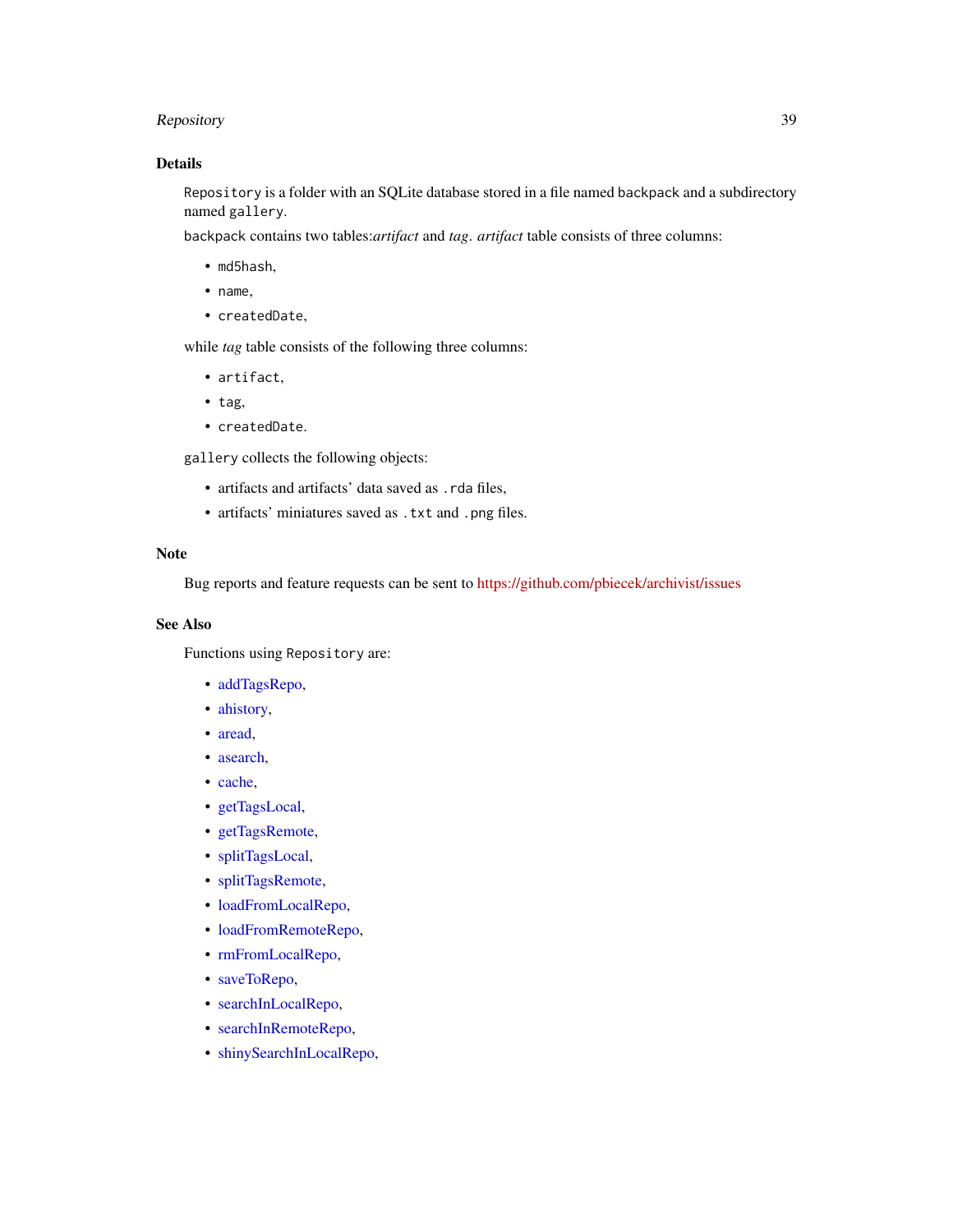#### 40 restoreLibs

- [showLocalRepo,](#page-57-0)
- [showRemoteRepo,](#page-57-1)
- [summaryLocalRepo,](#page-61-0)
- [summaryRemoteRepo.](#page-61-1)

Function creating Repository is:

• [createLocalRepo.](#page-24-0)

Function deleting Repository is:

• [deleteLocalRepo.](#page-27-0)

Functions coping Repository are:

- [copyLocalRepo,](#page-21-0)
- [copyRemoteRepo.](#page-21-1)

Functions creating a zip archive from an existing Repository are:

- [zipLocalRepo,](#page-70-0)
- [zipRemoteRepo.](#page-70-1)

Functions setting global path to the Repository are:

- [setLocalRepo,](#page-53-0)
- [setRemoteRepo.](#page-53-1)

Learn more about Repository at archivist wiki webpage on [Github.](https://github.com/pbiecek/archivist/wiki/archivist-package-Repository)

Other archivist: [Tags](#page-63-0), [%a%](#page-72-0), [addHooksToPrint](#page-3-0), [addTagsRepo](#page-4-0), [aformat](#page-6-0), [ahistory](#page-7-0), [alink](#page-9-0), [aoptions](#page-11-0), [archivist-package](#page-2-0), [aread](#page-13-0), [asearch](#page-14-0), [asession](#page-17-0), [atrace](#page-18-0), [cache](#page-19-0), [copyLocalRepo](#page-21-0), [createLocalRepo](#page-24-0), [createMDGallery](#page-25-0), [deleteLocalRepo](#page-27-0), [getRemoteHook](#page-28-0), [getTagsLocal](#page-29-1), [loadFromLocalRepo](#page-32-0), [md5hash](#page-36-0), [restoreLibs](#page-39-0), [rmFromLocalRepo](#page-40-0), [saveToLocalRepo](#page-47-0), [searchInLocalRepo](#page-50-0), [setLocalRepo](#page-53-0), [shinySearchInLocalRepo](#page-56-0), [showLocalRepo](#page-57-0), [splitTagsLocal](#page-60-0), [summaryLocalRepo](#page-61-0), [zipLocalRepo](#page-70-0)

<span id="page-39-0"></span>restoreLibs *Restore Versions of Libraries*

## Description

Function restoreLibs gets either session info or artifact's md5hash and restore libraries/packages to versions attached when the object was saved in the repo. Typical use case is following. We have saved an object and now we are restoring it, but with current version of packages something is not working. The function restoreLibs() reverts all libraries that were attached previously to their previous versions.

#### Usage

```
restoreLibs(md5hash, session_info = NULL, lib.loc = NULL)
```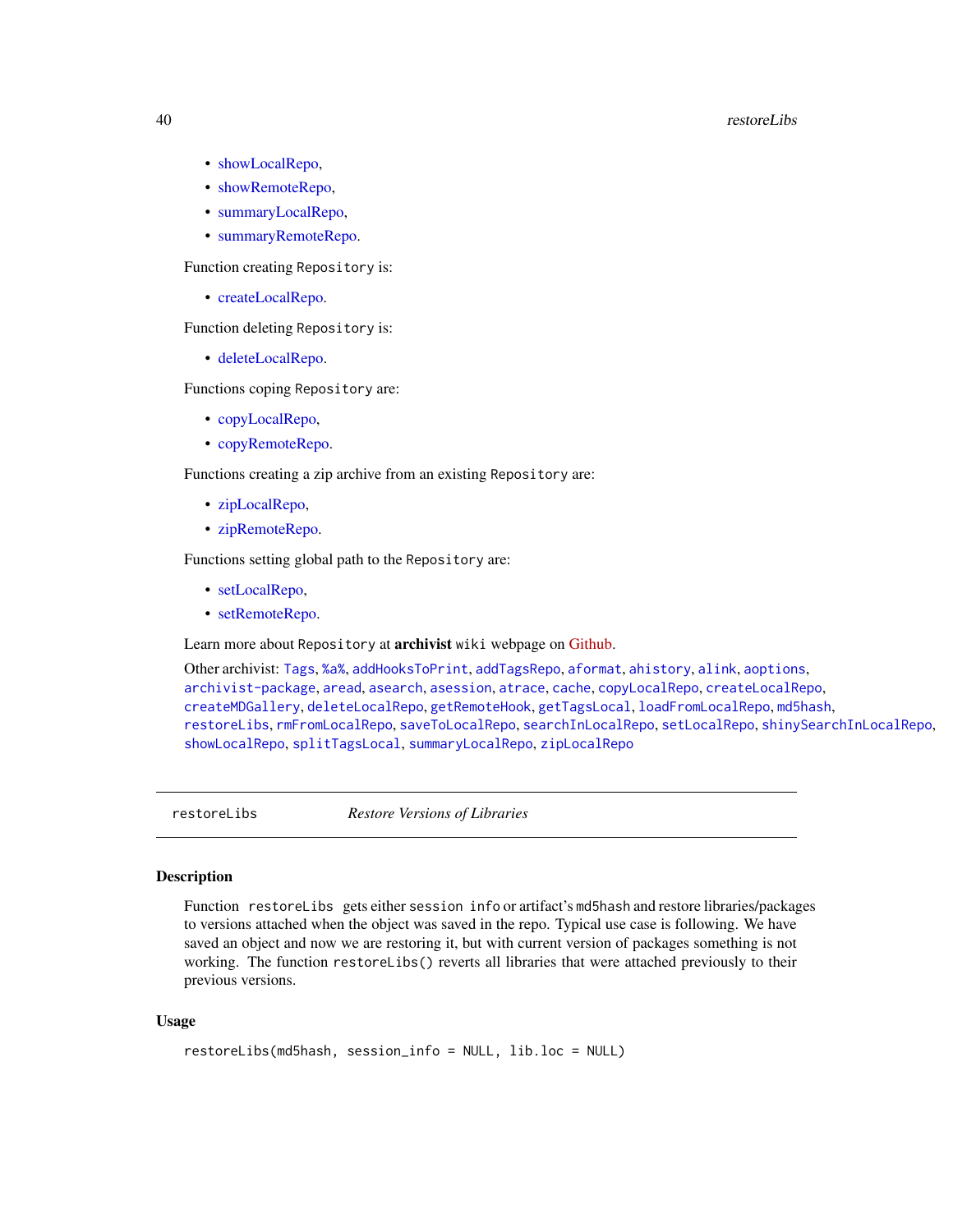#### **Arguments**

| md5hash      | One of the following (see aread):                                                                                                                                                                                                                   |
|--------------|-----------------------------------------------------------------------------------------------------------------------------------------------------------------------------------------------------------------------------------------------------|
|              | A character vector which elements are consisting of at least three components<br>separated with '/': Remote user name, Remote repository and name of the arti-<br>fact (MD5 hash) or it's abbreviation.                                             |
|              | MD5 hashes of artifacts in current local default directory or its abbreviations.                                                                                                                                                                    |
| session_info | Object with versions of packages to be installed. If not supplied then it will be<br>extracted from md5hash md5hash                                                                                                                                 |
| lib.loc      | A character vector describing the location of R library trees to restore archived<br>libraries, or NULL. The default value of NULL corresponds to all libraries currently<br>known to .libPaths(). Non-existent library trees are silently ignored. |

#### Note

Bug reports and feature requests can be sent to <https://github.com/pbiecek/archivist/issues>

## Author(s)

Marcin Kosinski, <m.p.kosinski@gmail.com> \ Przemyslaw Biecek, <przemyslaw.biecek@gmail.com>

## See Also

Other archivist: [Repository](#page-37-0), [Tags](#page-63-0), [%a%](#page-72-0), [addHooksToPrint](#page-3-0), [addTagsRepo](#page-4-0), [aformat](#page-6-0), [ahistory](#page-7-0), [alink](#page-9-0), [aoptions](#page-11-0), [archivist-package](#page-2-0), [aread](#page-13-0), [asearch](#page-14-0), [asession](#page-17-0), [atrace](#page-18-0), [cache](#page-19-0), [copyLocalRepo](#page-21-0), [createLocalRepo](#page-24-0), [createMDGallery](#page-25-0), [deleteLocalRepo](#page-27-0), [getRemoteHook](#page-28-0), [getTagsLocal](#page-29-1), [loadFromLocalRepo](#page-32-0), [md5hash](#page-36-0), [rmFromLocalRepo](#page-40-0), [saveToLocalRepo](#page-47-0), [searchInLocalRepo](#page-50-0), [setLocalRepo](#page-53-0), [shinySearchInLocalRepo](#page-56-0), [showLocalRepo](#page-57-0), [splitTagsLocal](#page-60-0), [summaryLocalRepo](#page-61-0), [zipLocalRepo](#page-70-0)

## Examples

```
## Not run:
## objects preparation
restoreLibs(md5hash = "pbiecek/graphGallery/7f3453331910e3f321ef97d87adb5bad")
## End(Not run)
```
<span id="page-40-0"></span>rmFromLocalRepo *Remove an Artifact Given as a md5hash from the Repository*

# Description

rmFromLocalRepo removes an artifact given as a md5hash from the [Repository.](#page-37-0) To learn more about artifacts visit [archivist-package.](#page-2-0)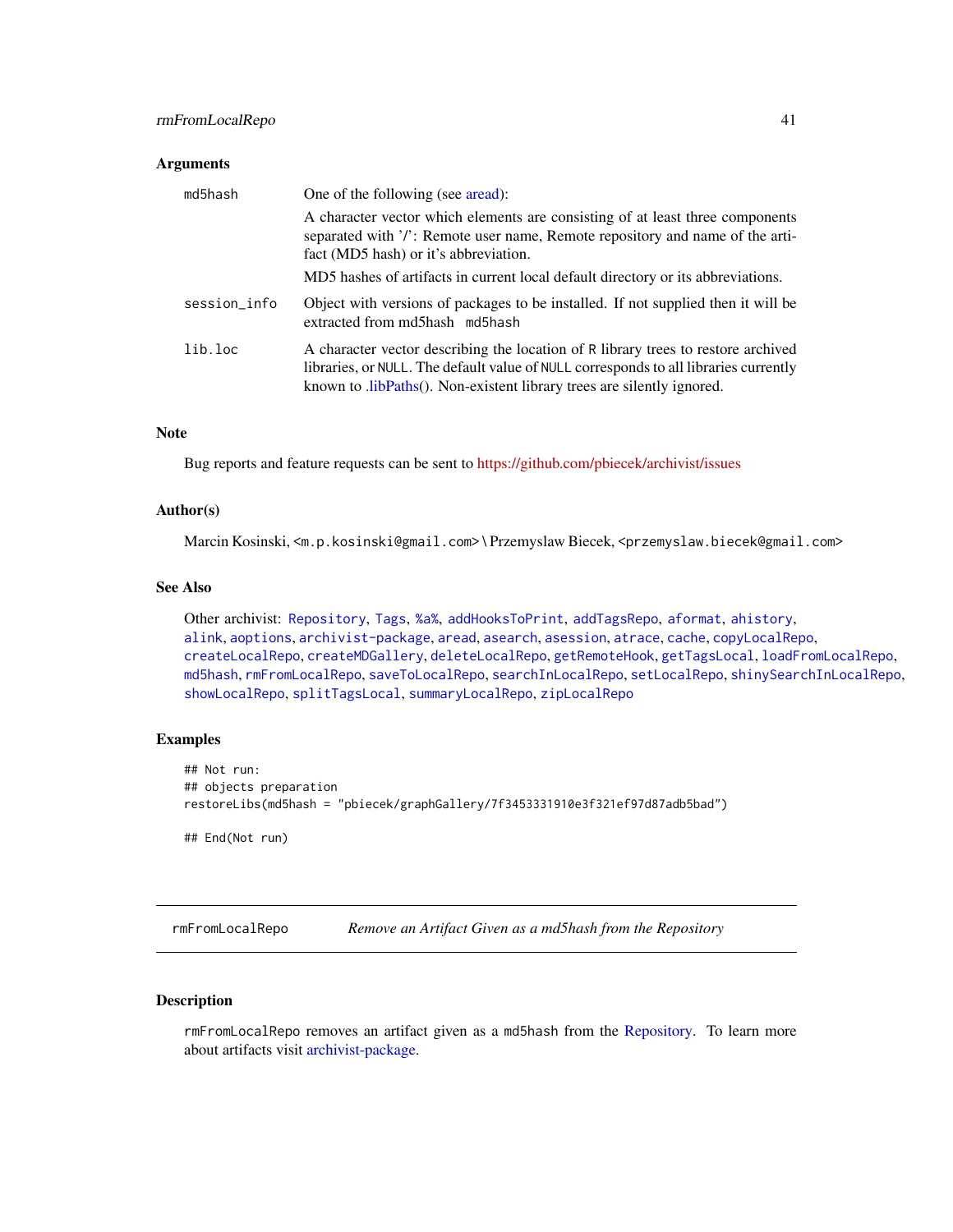```
rmFromLocalRepo(md5hash, repoDir = aoptions("repoDir"), removeData = FALSE,
 removeMiniature = FALSE, force = FALSE, many = FALSE)
```

```
rmFromRepo(...)
```
#### **Arguments**

| md5hash         | A character assigned to the artifact through the use of a cryptographical hash<br>function with MD5 algorithm, or it's abbreviation. This object will be removed.<br>If many parameter is set to TRUE then md5hash will be a character vector.                                                  |  |
|-----------------|-------------------------------------------------------------------------------------------------------------------------------------------------------------------------------------------------------------------------------------------------------------------------------------------------|--|
| repoDir         | A character denoting an existing directory from which an artifact will be re-<br>moved.                                                                                                                                                                                                         |  |
| removeData      | A logical value denoting whether to remove data along with the artifact spec-<br>ified by the md5hash. Defualt FALSE.                                                                                                                                                                           |  |
| removeMiniature |                                                                                                                                                                                                                                                                                                 |  |
|                 | A logical value denoting whether to remove a miniature along with the artifact<br>specified by the md5hash. Defualt FALSE.                                                                                                                                                                      |  |
| force           | A logical value denoting whether to remove data related to more than one arti-<br>fact. Defualt FALSE.                                                                                                                                                                                          |  |
| many            | A logical value. To accelerate the speed of removing many objects, you can set<br>this parameter to TRUE and pass a vector of artifacts' md5hashes to a md5hash<br>parameter. It is not possible to use a vector of artifacts' md5hashes abbreviations<br>- see Note. By default, set to FALSE. |  |
| $\cdots$        | All arguments are being passed to rmFromLocalRepo.                                                                                                                                                                                                                                              |  |

# Details

rmFromLocalRepo removes an artifact given as a [md5hash](#page-36-0) from the [Repository.](#page-37-0) To be more precise, an artifact is removed both from backpack.db file(the SQLite database)and gallery subdirectory, where the artifacts are stored as md5hash.rda files.

Important: instead of giving the whole md5hash character, a user can simply give its first few characters. For example, "a09dd" instead of "a09ddjdkf9kj33dcjdnfjgos9jd9jkcv". All artifacts with the same md5hash abbreviation will be removed from the Repository.

rmFromLocalRepo provides functionality that enables us to delete miniatures of the artifacts (.txt or .png files) while removing .rda files. To delete miniature of the artifact use removeMiniature = TRUE argument. Moreover, if the data from the artifact is archived then there is a possibility to delete this data while removing the artifact. Simply use removeData = TRUE argument.

If one wants to remove all artifacts created between two dates, it is suggested to perform:

- obj2rm <- searchInLocalRepo( tag = list(dateFrom, dateTo), repoDir = )
- sapply(obj2rm, rmFromLocalRepo, repoDir = )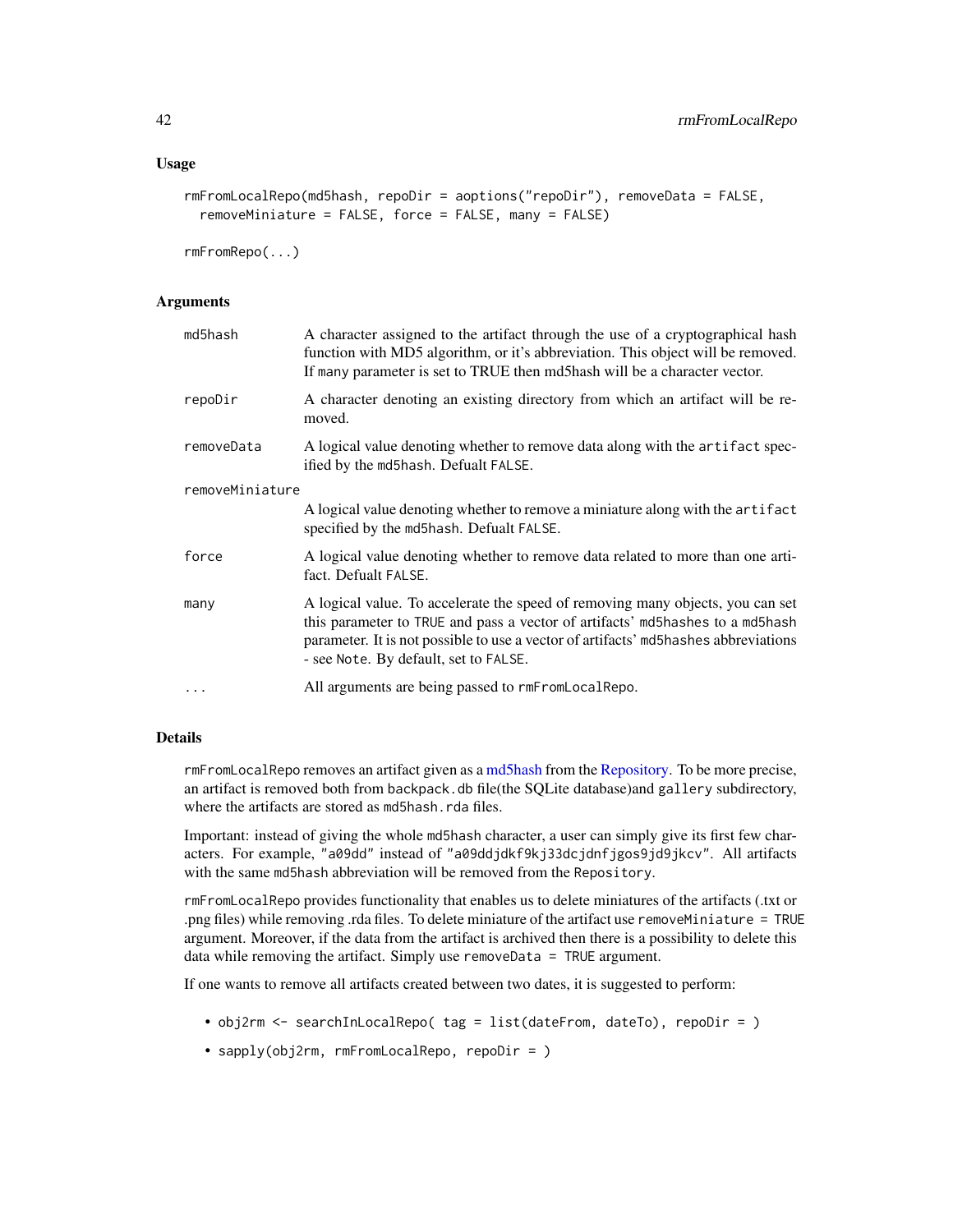#### **Note**

md5hash can be a result of the [searchInLocalRepo](#page-50-0) function called by tag = NAME argument, where NAME is a Tag that describes the property of the artifacts to be deleted.

It is not possible to use a vector of artifacts' md5hashes abbreviations while using many = TRUE argument. This assumption was made to protect a user from removing, by accident, too many artifacts from the Repository.

For more information about Tags check [Tags.](#page-63-0)

Bug reports and feature requests can be sent to <https://github.com/pbiecek/archivist/issues>

#### Author(s)

Marcin Kosinski , <m.p.kosinski@gmail.com> Witold Chodor , <witoldchodor@gmail.com>

#### See Also

Other archivist: [Repository](#page-37-0), [Tags](#page-63-0), [%a%](#page-72-0), [addHooksToPrint](#page-3-0), [addTagsRepo](#page-4-0), [aformat](#page-6-0), [ahistory](#page-7-0), [alink](#page-9-0), [aoptions](#page-11-0), [archivist-package](#page-2-0), [aread](#page-13-0), [asearch](#page-14-0), [asession](#page-17-0), [atrace](#page-18-0), [cache](#page-19-0), [copyLocalRepo](#page-21-0), [createLocalRepo](#page-24-0), [createMDGallery](#page-25-0), [deleteLocalRepo](#page-27-0), [getRemoteHook](#page-28-0), [getTagsLocal](#page-29-1), [loadFromLocalRepo](#page-32-0), [md5hash](#page-36-0), [restoreLibs](#page-39-0), [saveToLocalRepo](#page-47-0), [searchInLocalRepo](#page-50-0), [setLocalRepo](#page-53-0), [shinySearchInLocalRepo](#page-56-0), [showLocalRepo](#page-57-0), [splitTagsLocal](#page-60-0), [summaryLocalRepo](#page-61-0), [zipLocalRepo](#page-70-0)

Other archivist: [Repository](#page-37-0), [Tags](#page-63-0), [%a%](#page-72-0), [addHooksToPrint](#page-3-0), [addTagsRepo](#page-4-0), [aformat](#page-6-0), [ahistory](#page-7-0), [alink](#page-9-0), [aoptions](#page-11-0), [archivist-package](#page-2-0), [aread](#page-13-0), [asearch](#page-14-0), [asession](#page-17-0), [atrace](#page-18-0), [cache](#page-19-0), [copyLocalRepo](#page-21-0), [createLocalRepo](#page-24-0), [createMDGallery](#page-25-0), [deleteLocalRepo](#page-27-0), [getRemoteHook](#page-28-0), [getTagsLocal](#page-29-1), [loadFromLocalRepo](#page-32-0), [md5hash](#page-36-0), [restoreLibs](#page-39-0), [saveToLocalRepo](#page-47-0), [searchInLocalRepo](#page-50-0), [setLocalRepo](#page-53-0), [shinySearchInLocalRepo](#page-56-0), [showLocalRepo](#page-57-0), [splitTagsLocal](#page-60-0), [summaryLocalRepo](#page-61-0), [zipLocalRepo](#page-70-0)

## Examples

```
## Not run:
# objects preparation
data.frame object
data(iris)
# ggplot/gg object
library(ggplot2)
df \le data.frame(gp = factor(rep(letters[1:3], each = 10)), y = rnorm(30))
library(plyr)
ds \leq ddply(df, .(gp), summarise, mean = mean(y), sd = sd(y))
myplot123 <- gplot(df, aes(x = gp, y = y)) +
 geom\_point() + geom\_point(data = ds, aes(y = mean),color = 'red', size = 3)# lm object
model <- lm(Sepal.Length~ Sepal.Width + Petal.Length + Petal.Width, data= iris)
model2 <- lm(Sepal.Length~ Sepal.Width + Petal.Width, data= iris)
model3 <- lm(Sepal.Length~ Sepal.Width, data= iris)
# agnes (twins) object
library(cluster)
```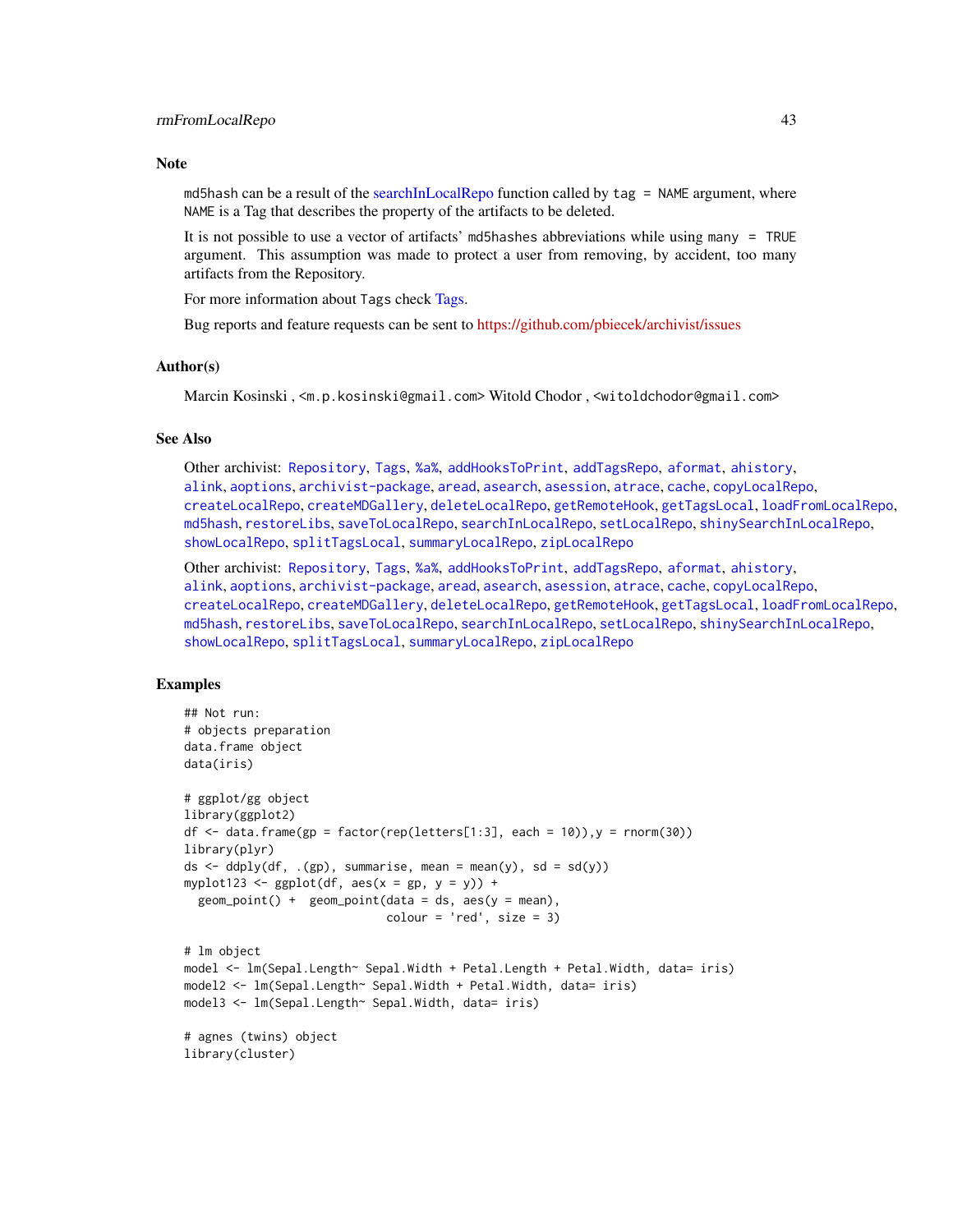```
data(votes.repub)
agn1 <- agnes(votes.repub, metric = "manhattan", stand = TRUE)
# fanny (partition) object
x <- rbind(cbind(rnorm(10, 0, 0.5), rnorm(10, 0, 0.5)),
           cbind(rnorm(15, 5, 0.5), rnorm(15, 5, 0.5)),
           cbind(rnorm( 3,3.2,0.5), rnorm( 3,3.2,0.5)))
fannyx \leq fanny(x, 2)
# creating example Repository - on which examples will work
exampleRepoDir <- tempfile()
createLocalRepo(repoDir = exampleRepoDir)
myplot123Md5hash <- saveToLocalRepo(myplot123, repoDir=exampleRepoDir)
irisMd5hash <- saveToLocalRepo(iris, repoDir=exampleRepoDir)
modelMd5hash <- saveToLocalRepo(model, repoDir=exampleRepoDir)
agn1Md5hash <- saveToLocalRepo(agn1, repoDir=exampleRepoDir)
fannyxMd5hash <- saveToLocalRepo(fannyx, repoDir=exampleRepoDir)
# let's see how the Repository looks like: show
showLocalRepo(method = "md5hashes", repoDir = exampleRepoDir)
showLocalRepo(method = "tags", repoDir = exampleRepoDir)
# let's see how the Repository looks like: summary
summaryLocalRepo( exampleRepoDir )
# remove examples
rmFromLocalRepo(fannyxMd5hash, repoDir = exampleRepoDir)
# removeData = FALSE default argument provides from removing archived
# fannyxMd5hash object's data from the Repository and the gallery
rmFromLocalRepo(irisMd5hash, repoDir = exampleRepoDir)
# let's see how the Repository looks like: show
showLocalRepo(method = "md5hashes", repoDir = exampleRepoDir)
showLocalRepo(method = "tags", repoDir = exampleRepoDir)
# let's see how the Repository looks like: summary
summaryLocalRepo( exampleRepoDir )
# one can have the same object archived three different times,
# there will appear a warning message
agn1Md5hash2 <- saveToLocalRepo(agn1, repoDir=exampleRepoDir)
agn1Md5hash3 <- saveToLocalRepo(agn1, repoDir=exampleRepoDir)
# md5hashes are the same for the same object (agn1)
agn1Md5hash == agn1Md5hash2
agn1Md5hash2 == agn1Md5hash3
# but in the Repository database (backpack.db)
# there are three identical rows describing the object
```
# as well as three identical rows describing object's data.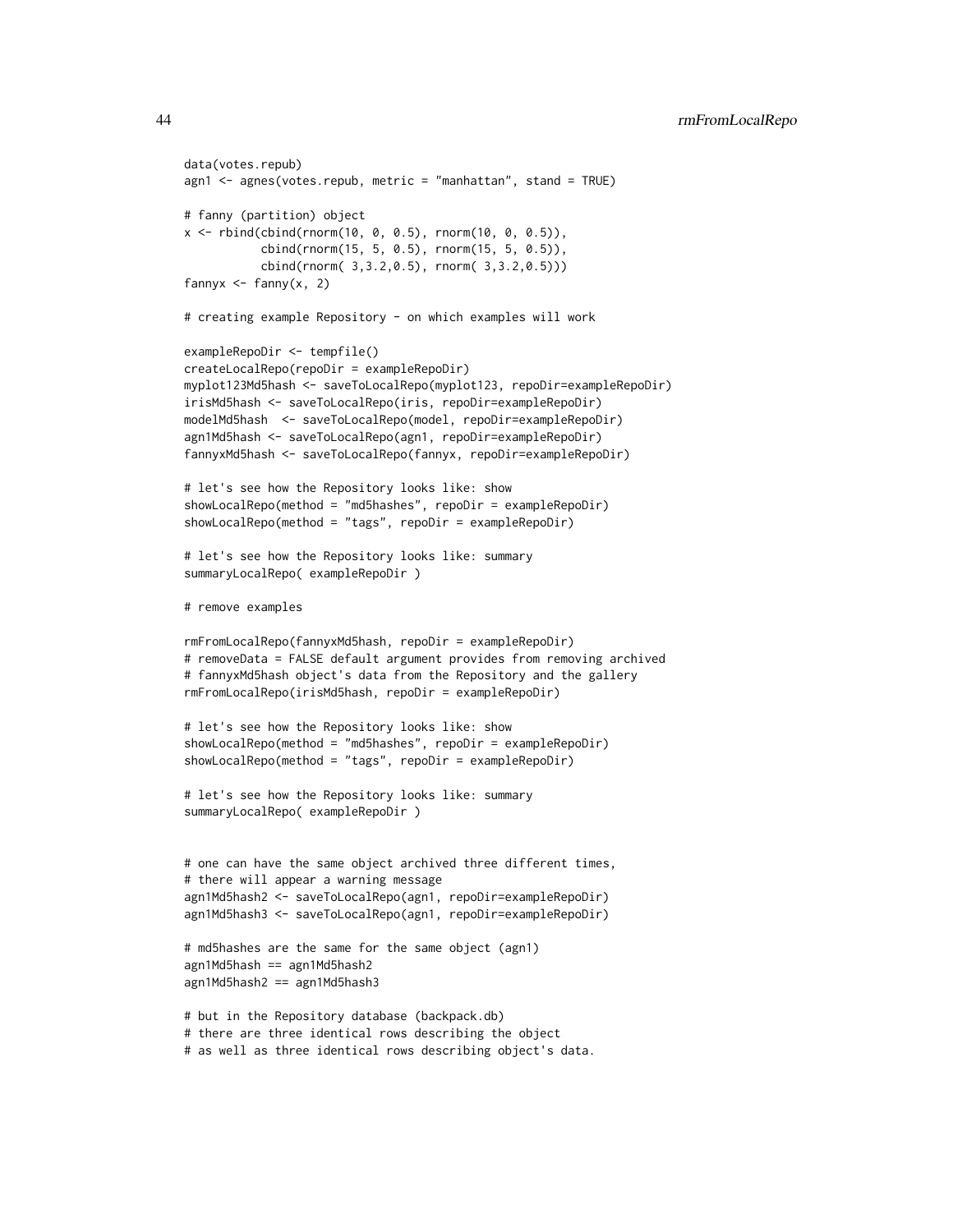```
# let's see how the Repository looks like: show
showLocalRepo(method = "md5hashes", repoDir = exampleRepoDir)
showLocalRepo(method = "tags", repoDir = exampleRepoDir)
# let's see how the Repository looks like: summary
summaryLocalRepo( exampleRepoDir )
# in spite of multiplying object's appearance in database it is
# one easy call removes them all but this call will result in error
rmFromLocalRepo(agn1Md5hash, repoDir = exampleRepoDir, removeData = TRUE,
            removeMiniature = TRUE)
# soultion to that is
rmFromLocalRepo(agn1Md5hash, repoDir = exampleRepoDir, removeData = TRUE,
            removeMiniature = TRUE, force = TRUE)
# removeMiniature = TRUE removes miniatures from the gallery folder
# rest of the artifacts can be removed for example by
# looking for dates of creation and then removing all objects
# created in a specific period of time
obj2rm <- searchInLocalRepo( pattern = list(dateFrom = Sys.Date(), dateTo = Sys.Date()),
                            repoDir = exampleRepoDir )
sapply(obj2rm, rmFromLocalRepo, repoDir = exampleRepoDir)
# above function call removed all objects which were created in these examples.
# Note that in the gallery folder there may be still some miniatures as
# removeMiniature parameter is set to FALSE
# let's see how the Repository looks like: show
showLocalRepo(method = "md5hashes", repoDir = exampleRepoDir)
showLocalRepo(method = "tags", repoDir = exampleRepoDir)
# one can also delete objects of a specific class
modelMd5hash <- saveToLocalRepo(model, repoDir=exampleRepoDir)
model2Md5hash <- saveToLocalRepo(model2, repoDir=exampleRepoDir)
model3Md5hash <- saveToLocalRepo(model3, repoDir=exampleRepoDir)
showLocalRepo(method = "md5hashes", repoDir = exampleRepoDir)
objMd5hash <- searchInLocalRepo("class:lm", repoDir = exampleRepoDir)
sapply(objMd5hash, rmFromLocalRepo, repoDir = exampleRepoDir, removeData = TRUE, force = TRUE)
showLocalRepo(method = "md5hashes", repoDir = exampleRepoDir)
summaryLocalRepo( exampleRepoDir )
# one can remove object specifying only its md5hash abbreviation
(myplo123Md5hash <- saveToLocalRepo(myplot123, repoDir=exampleRepoDir))
showLocalRepo(method = "md5hashes", repoDir = exampleRepoDir)
# If md5hash is "db50a4e667581f8c531acd78ad24bfee" then
# model abbreviation might be : "db50a"
# Note that with each evaluation of createEmptyRepo function new md5hashes
# are created. This is why, in your evaluation of the code, artifact
```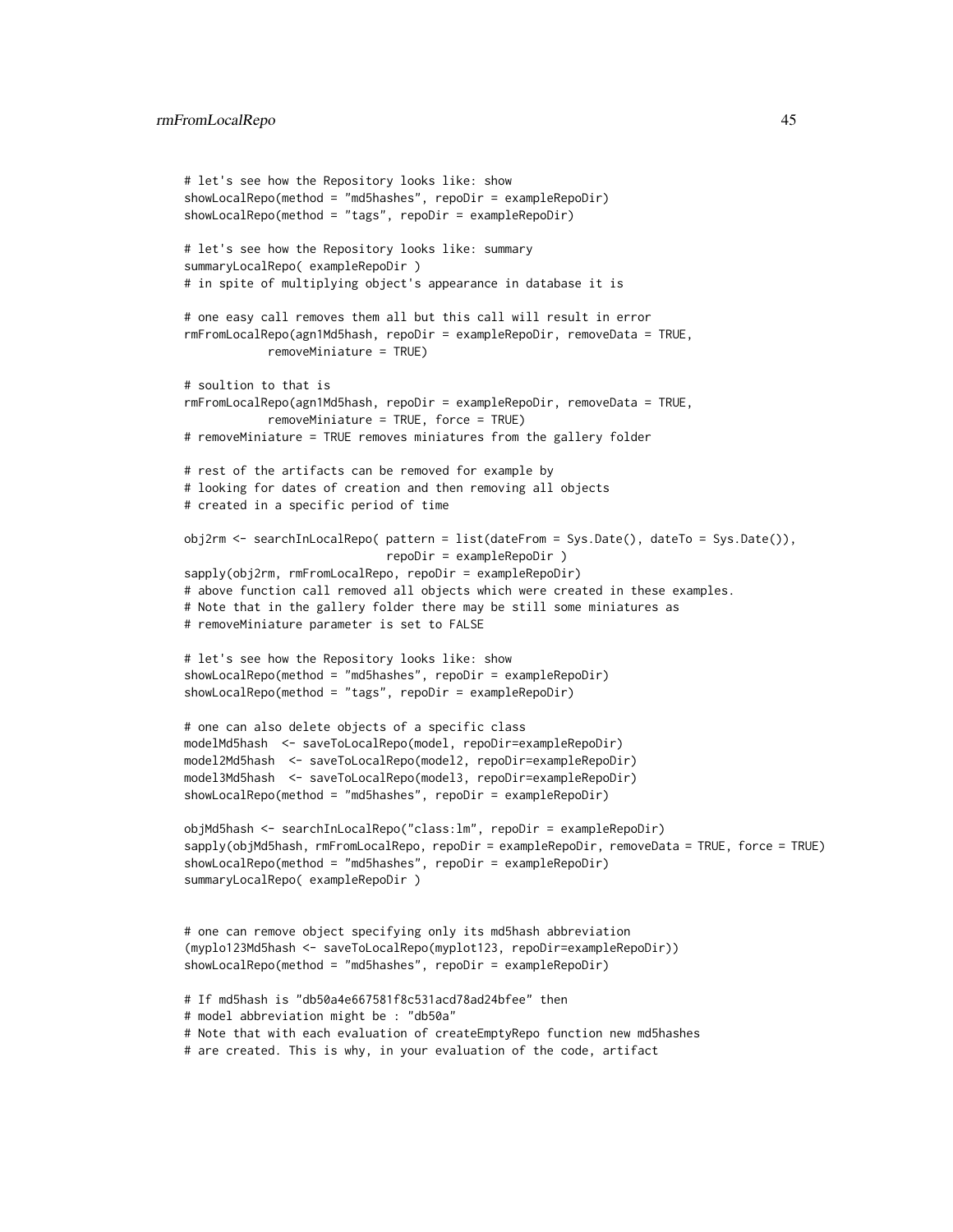```
# myplo123Md5hash will have a different md5hash and the following
# instruction will result in an error.
rmFromLocalRepo("db40a", repoDir = exampleRepoDir, removeData = TRUE)
summaryLocalRepo( repoDir = exampleRepoDir )
# removing an example Repository
deleteLocalRepo( exampleRepoDir, TRUE)
######
######
REMOVING MANY ARTIFACTS
######
######
data(iris)
# lm object
model <- lm(Sepal.Length~ Sepal.Width + Petal.Length + Petal.Width, data= iris)
# agnes (twins) object
library(cluster)
data(votes.repub)
agn1 <- agnes(votes.repub, metric = "manhattan", stand = TRUE)
# fanny (partition) object
x <- rbind(cbind(rnorm(10, 0, 0.5), rnorm(10, 0, 0.5)),
           cbind(rnorm(15, 5, 0.5), rnorm(15, 5, 0.5)),
           cbind(rnorm( 3,3.2,0.5), rnorm( 3,3.2,0.5)))
fannyx \leq fanny(x, 2)
# lda object
library(MASS)
Iris \leq data.frame(rbind(iris3[,,1], iris3[,,2], iris3[,,3]),
                  Sp = rep(c("s", "c", "v"), rep(50,3)))train <- c(8,83,115,118,146,82,76,9,70,139,85,59,78,143,68,
           134,148,12,141,101,144,114,41,95,61,128,2,42,37,
           29,77,20,44,98,74,32,27,11,49,52,111,55,48,33,38,
           113,126,24,104,3,66,81,31,39,26,123,18,108,73,50,
           56,54,65,135,84,112,131,60,102,14,120,117,53,138,5)
lda1 <- lda(Sp ~ ., Iris, prior = c(1,1,1)/3, subset = train)
# qda object
tr <- c(7,38,47,43,20,37,44,22,46,49,50,19,4,32,12,29,27,34,2,1,17,13,3,35,36)
train <- rbind(iris3[tr,,1], iris3[tr,,2], iris3[tr,,3])
cl <- factor(c(rep("s",25), rep("c",25), rep("v",25)))
qda1 <- qda(train, cl)
# glmnet object
library( glmnet )
```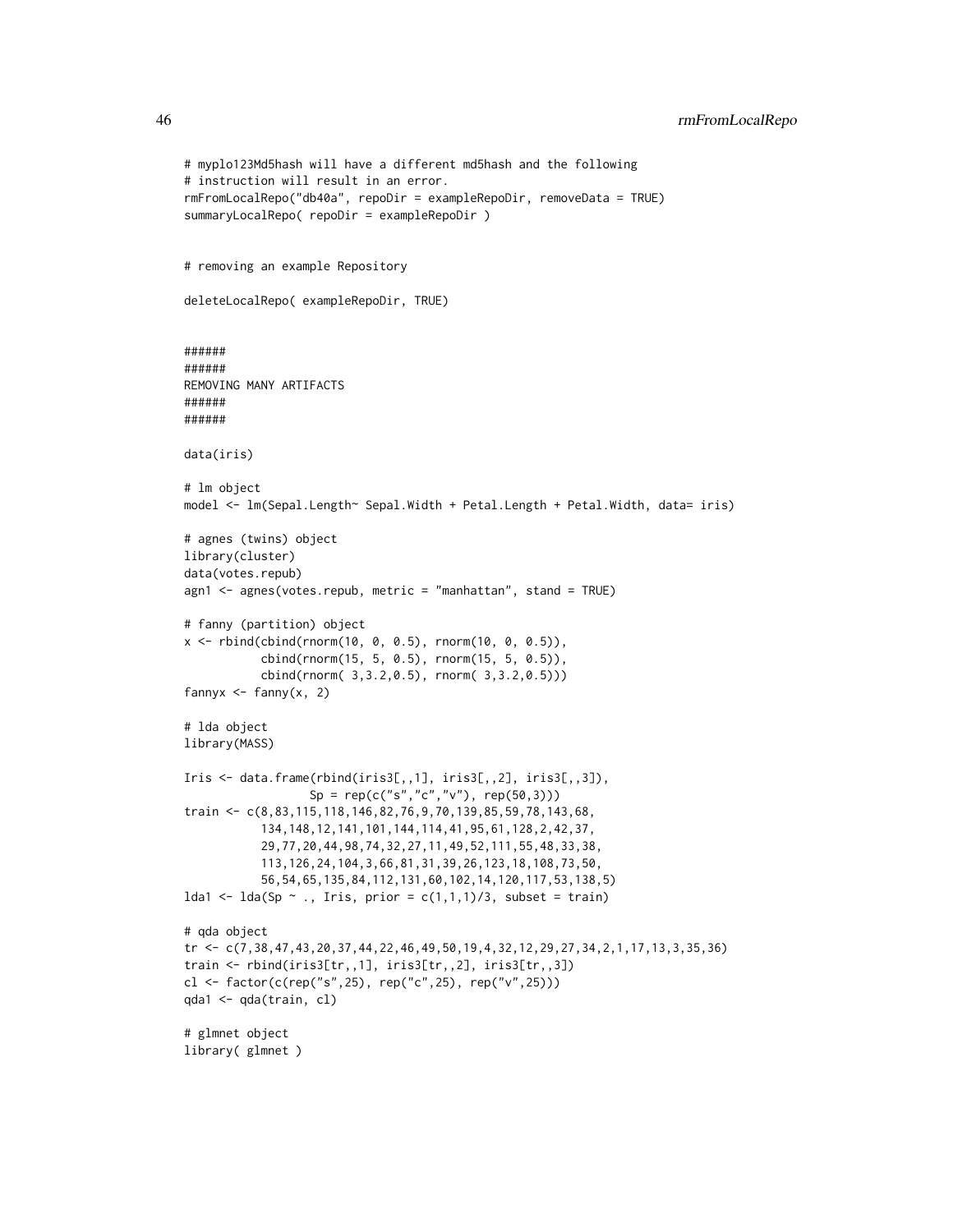```
zk=matrix(rnorm(100*20),100,20)
bk=rnorm(100)
glmnet1=glmnet(zk,bk)
# Creating example Repository so that we may see it on our computer
exampleRepoDir <- tempfile()
createLocalRepo( repoDir = exampleRepoDir, force = TRUE)
saveToLocalRepo( iris, repoDir=exampleRepoDir)
saveToLocalRepo( model, repoDir=exampleRepoDir )
saveToLocalRepo( agn1, repoDir=exampleRepoDir )
saveToLocalRepo( fannyx, repoDir=exampleRepoDir )
saveToLocalRepo( lda1, repoDir=exampleRepoDir )
saveToLocalRepo( glmnet1, repoDir=exampleRepoDir )
ArtifactsAndData <- unique(showLocalRepo(repoDir = exampleRepoDir)[,1])
ArtifactsData <- unique(searchInLocalRepo(pattern = "relationWith", fixed = FALSE,
                                   repoDir = exampleRepoDir))
Artifacts <- setdiff(ArtifactsAndData, ArtifactsData)
# Removing many artifacts with many = TRUE argument
rmFromLocalRepo(Artifacts, repoDir = exampleRepoDir, many = TRUE)
# We may notice, in two ways, that artifacts' data is still in "exampleRepoDir".
# Either we may look into gallery folder of "exampleRepoDir"
list.files(file.path(exampleRepoDir, "gallery"))
# or show how database.db file looks like.
showLocalRepo(repoDir = exampleRepoDir) # artifacts' data is there indeed!
# If we want to remove artifact's data now we simply call rmFromLocalRepo function
# with removeData = TRUE additional argument.
rmFromLocalRepo(Artifacts, repoDir = exampleRepoDir, removeData = TRUE, many = TRUE)
# We receive a warning as Artifacts are no longer in the repository.
# However, let's check what happened with Artifact's data.
showLocalRepo(repoDir = exampleRepoDir) # They were removed.
# Perhaps you may think that "exampleRepoDir" is empty as database indicates. However,
# if you look into gallery folder there will be some ".txt" or ".png" files.
list.files(file.path(exampleRepoDir, "gallery"))
# Those are probably, the so called, Miniatures. Let's try to remove them.
# In order to do it we call rmFromLocalRepo function with removeMiniature = TRUE argument.
rmFromLocalRepo(Artifacts, many = TRUE, repoDir = exampleRepoDir, removeMiniature = TRUE)
# Again we receive a warning as Artifacts are no longer in the repository but ...
list.files(file.path(exampleRepoDir, "gallery"))
# gallery folder is empty now! Artifact's miniature's were removed.
# Of course we may have done all these instructions by one simple function call.
# rmFromLocalRepo(Artifacts, many = TRUE, repoDir = exampleRepoDir,
```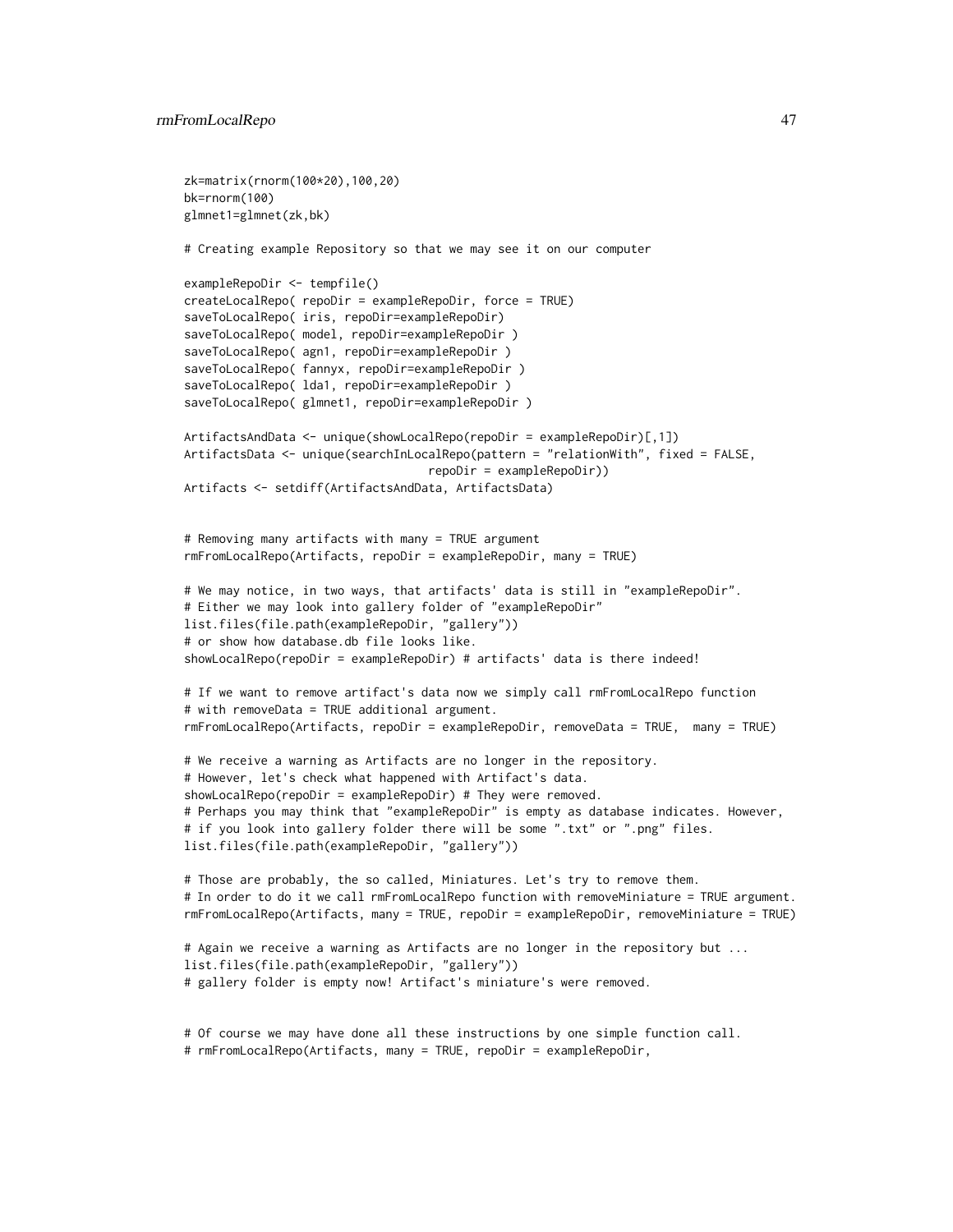```
# removeData = TRUE, removeMiniature = TRUE)
# Nevertheless, it may be instructive to see how it is done step by step.
# removing an example Repository
deleteLocalRepo(repoDir = exampleRepoDir, deleteRoot = TRUE)
rm( exampleRepoDir )
## End(Not run)
```
<span id="page-47-0"></span>saveToLocalRepo *Save an Artifact into a Repository*

## <span id="page-47-1"></span>Description

saveToLocalRepo function saves desired artifacts to the local [Repository](#page-37-0) in a given directory. To learn more about artifacts visit [archivist-package.](#page-2-0)

#### Usage

```
saveToLocalRepo(artifact, repoDir = aoptions("repoDir"), archiveData = TRUE,
  archiveTags = TRUE, archiveMiniature = TRUE, archiveSessionInfo = TRUE,
  force = TRUE, value = FALSE, ..., userTags = c(),
  silent = aoptions("silent"), ascii = FALSE,
  artifactName = deparse(substitute(artifact)))
saveToRepo(artifact, repoDir = aoptions("repoDir"), archiveData = TRUE,
 archiveTags = TRUE, archiveMiniature = TRUE, archiveSessionInfo = TRUE,
  force = TRUE, value = FALSE, ..., userTags = c(),silent = aoptions("silent"), ascii = FALSE,
  artifactName = deparse(substitute(artifact)))
asave(artifact, repoDir = aoptions("repoDir"), archiveData = TRUE,
  archiveTags = TRUE, archiveMiniature = TRUE, archiveSessionInfo = TRUE,
  force = TRUE, value = FALSE, \ldots, userTags = c(),
  silent = aoptions("silent"), ascii = FALSE,
  artifactName = deparse(substitute(artifact)))
```
#### Arguments

| artifact         | An arbitrary R artifact to be saved. For supported artifacts see details.      |
|------------------|--------------------------------------------------------------------------------|
| repoDir          | A character denoting an existing directory in which an artifact will be saved. |
| archiveData      | A logical value denoting whether to archive the data from the artifact.        |
| archiveTags      | A logical value denoting whether to archive Tags from the artifact.            |
| archiveMiniature |                                                                                |

A logical value denoting whether to archive a miniature of the artifact.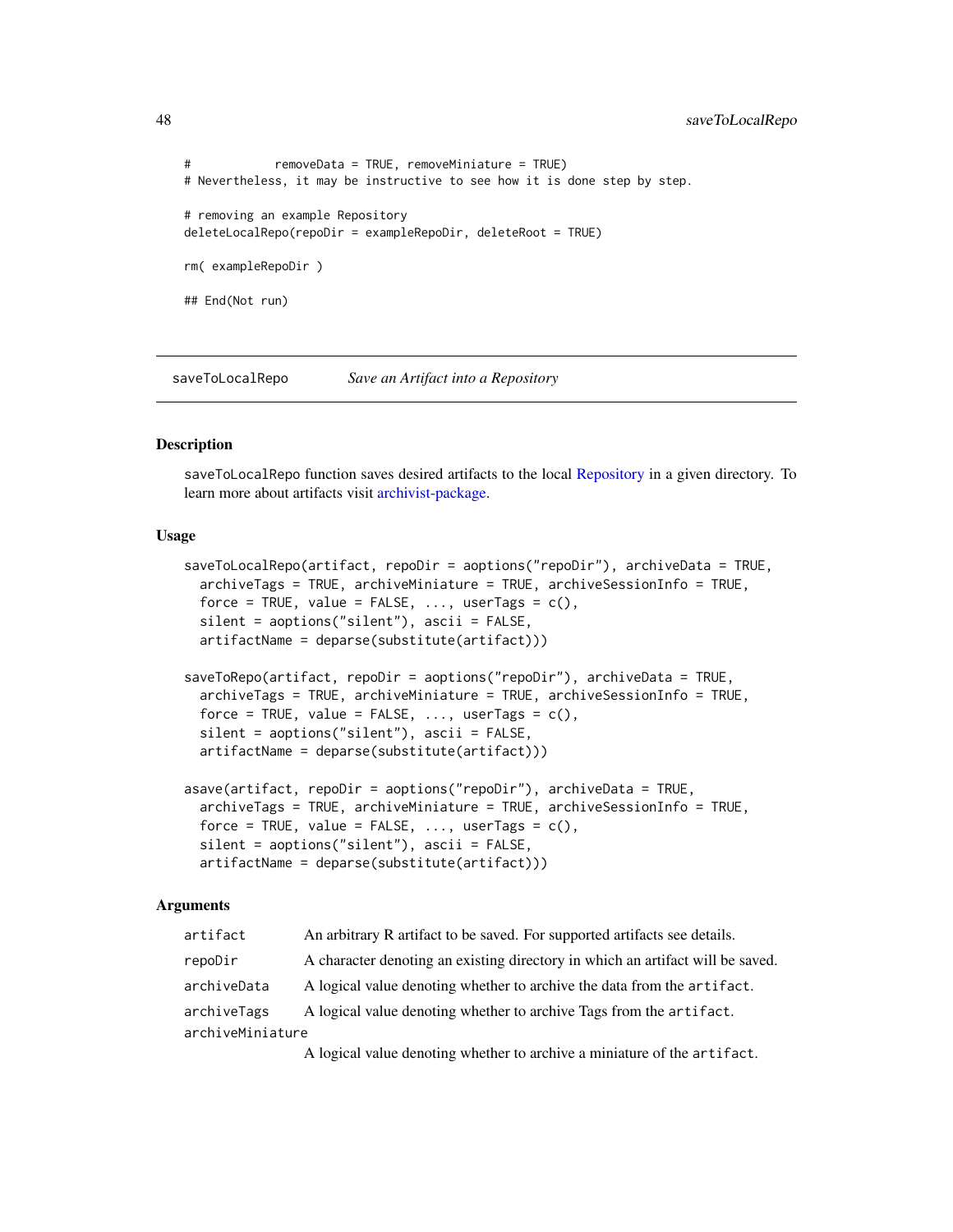| archiveSessionInfo |                                                                                                                                                                                                                     |  |
|--------------------|---------------------------------------------------------------------------------------------------------------------------------------------------------------------------------------------------------------------|--|
|                    | A logical value denoting whether to archive the session info that describes the<br>context in this given artifact was created.                                                                                      |  |
| force              | A logical value denoting whether to archive artifact if it was already archived<br>in a Repository.                                                                                                                 |  |
| value              | A logical value. Should the result be (default value $=$ FALSE) the md5hash of<br>a stored artifact or should the result be an input artifact (value $=$ TRUE), so that<br>valueing code can be used. See examples. |  |
|                    | Graphical parameters denoting width and height of a miniature. See details.<br>Further arguments passed to head. See Details section about firts Rows param-<br>eter                                                |  |
| userTags           | A character vector with Tags. These Tags will be added to the repository along<br>with the artifact.                                                                                                                |  |
| silent             | If TRUE produces no warnings.                                                                                                                                                                                       |  |
| ascii              | A logical value. An ascii argument is passed to save function.                                                                                                                                                      |  |
| artifactName       | The name of the artifact with which it should be archived. If NULL then object's<br>MD5 hash will be used instead.                                                                                                  |  |

#### Details

saveToLocalRepo function saves desired artifacts to the local Repository in a given directory. Artifacts are saved in the local Repository, which is a SQLite database named backpack. After every saveToLocalRepo call the database is refreshed, so the artifact is available immediately in the database for other collaborators. Each artifact is archived in a md5hash.rda file. This file will be saved in a folder (under repoDir directory) named gallery. For each artifact, md5hash is a unique string of length 32 that is produced by [digest](#page-0-0) function, which uses a cryptographical MD5 hash algorithm.

By default, a miniature of an artifact and (if possible) a data set needed to compute this artifact are extracted. They are also going to be saved in a file named by their md5hash in the gallery folder that exists in the directory specified in the repoDir argument. Moreover, a specific Tag-relation is going to be added to the backpack dataset in case there is a need to load the artifact with it's related data set - see [loadFromLocalRepo](#page-32-0) or [loadFromRemoteRepo.](#page-32-1) Default settings may be changed by using the archiveData, archiveTag or archiveMiniature arguments with the FALSE value.

Tags are artifact's attributes, different for various artifact's classes. For more detailed information check [Tags](#page-63-0)

Archived artifact can be searched in the backpack dataset by using the [searchInLocalRepo](#page-50-0) or [searchInRemoteRepo](#page-50-1) functions. Artifacts can be searched by their [Tags,](#page-63-0) names, classes or archiving date.

firstRows parameter.

If the artifact is of class data.frame or user set archiveData = TRUE for artifact that stores data within it, it is possible to specify how many rows of that data (or that data.frame) should be archived in a miniature. This can be done by adding the argument firstRows with the n corresponding to the number of rows (as in [head\)](#page-0-0). Note that, the data can be extracted only from the artifacts that are supported by the **archivist** package; see [Tags.](#page-63-0)

Graphical parameters.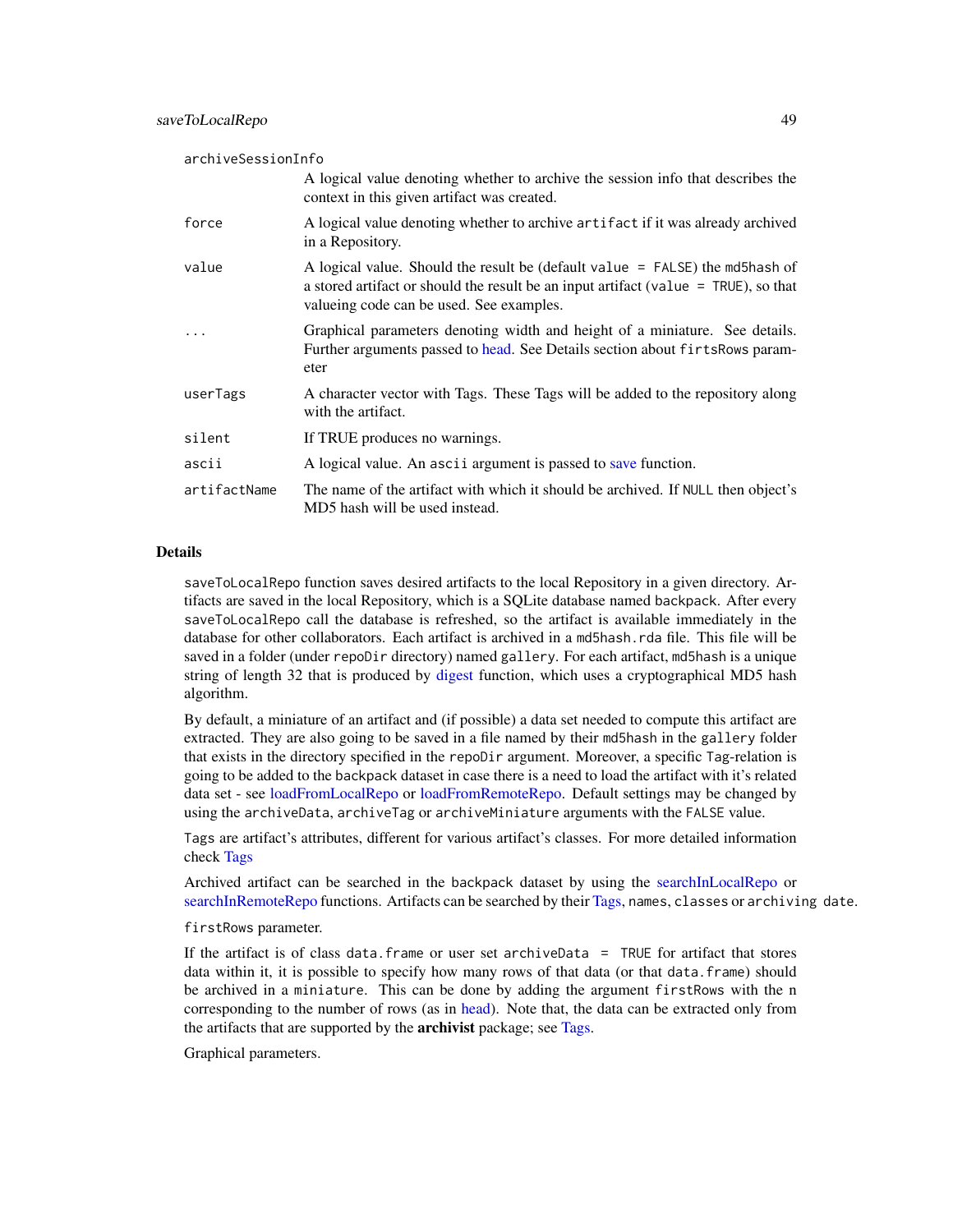If the artifact is of class lattice or ggplot, and archiveMiniature = TRUE, then it is possible to set the miniature's width and height parameters. By default they are set to width  $= 800$ , height  $= 600$ .

Supported artifact's classes are listed here [Tags.](#page-63-0)

## Value

As a result of calling this function a character string is returned, which determines the md5hash of the artifact. If archiveData is TRUE, the result will also have an attribute, named data, which determines md5hash of the data needed to compute the artifact.

#### Note

Bug reports and feature requests can be sent to <https://github.com/pbiecek/archivist/issues>

In the following way one can specify his own Tags for artifacts by setting artifact's attribute before call of the saveToLocalRepo function:  $attr(x, "tags") = c("name1", "name2")$ , where x is an artifact and name1, name2 are Tags specified by a user. It can be also done in a new, simpler way by using userTags parameter like this:

• saveToLocalRepo(model, repoDir, userTags = c("my\_model", "do not delete")).

Specifing additional Tags by attributes can be beneficial when one uses [addHooksToPrint.](#page-3-0)

Important: if one wants to archive data from artifacts which is one of: survfit, glmnet, qda, lda, trellis, htest class, and this dataset is transformed within the artifact's formula then saveToLocalRepo will not archive this dataset. saveToLocalRepo only archives datasets that already exist in any of R environments.

Example: The data set will not be archived here.

- $z \leq 1$ da(Sp  $\sim$  ., Iris, prior =  $c(1,1,1)/3$ , subset = train[,-8])
- saveToLocalRepo( z, repoDir )

Example: The data set will be archived here.

- train2  $\le$  train[, $-8$ ]
- $z \leq 1$ da(Sp  $\sim$  ., Iris, prior =  $c(1,1,1)/3$ , subset = train2)
- saveToLocalRepo( z, repoDir )

## Author(s)

Marcin Kosinski , <m.p.kosinski@gmail.com>

#### See Also

For more detailed information check the **archivist** package [Use Cases.](http://pbiecek.github.io/archivist/) The list of supported artifacts and their tags is available on wiki on **archivist [Github Repository.](https://github.com/pbiecek/archivist/wiki/archivist-package---Tags)** 

Other archivist: [Repository](#page-37-0), [Tags](#page-63-0), [%a%](#page-72-0), [addHooksToPrint](#page-3-0), [addTagsRepo](#page-4-0), [aformat](#page-6-0), [ahistory](#page-7-0), [alink](#page-9-0), [aoptions](#page-11-0), [archivist-package](#page-2-0), [aread](#page-13-0), [asearch](#page-14-0), [asession](#page-17-0), [atrace](#page-18-0), [cache](#page-19-0), [copyLocalRepo](#page-21-0), [createLocalRepo](#page-24-0), [createMDGallery](#page-25-0), [deleteLocalRepo](#page-27-0), [getRemoteHook](#page-28-0), [getTagsLocal](#page-29-1), [loadFromLocalRepo](#page-32-0), [md5hash](#page-36-0), [restoreLibs](#page-39-0), [rmFromLocalRepo](#page-40-0), [searchInLocalRepo](#page-50-0), [setLocalRepo](#page-53-0), [shinySearchInLocalRepo](#page-56-0), [showLocalRepo](#page-57-0), [splitTagsLocal](#page-60-0), [summaryLocalRepo](#page-61-0), [zipLocalRepo](#page-70-0)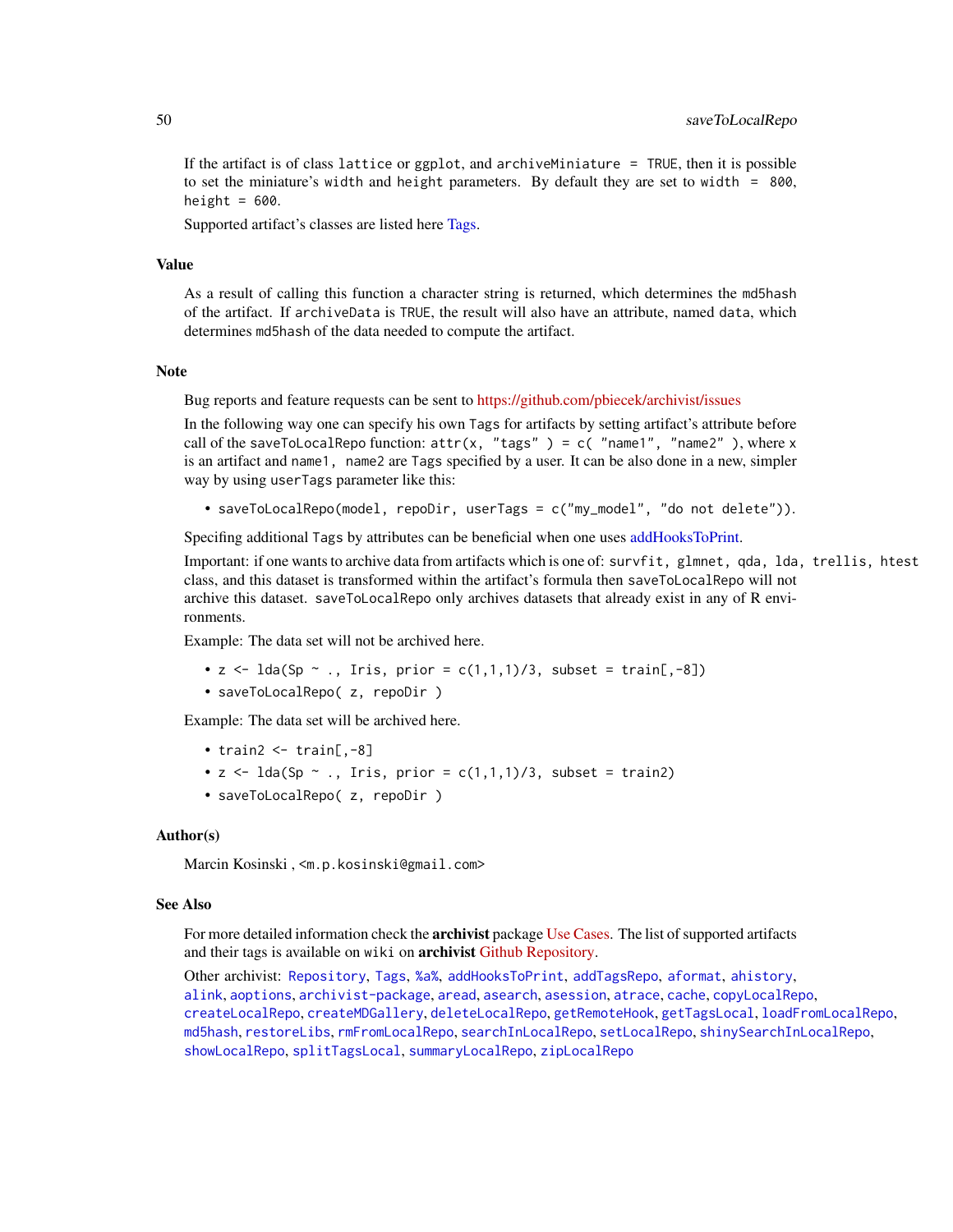# searchInLocalRepo 51

## Examples

```
exampleRepoDir <- tempfile()
createLocalRepo(repoDir = exampleRepoDir)
data(swiss)
saveToLocalRepo(swiss, repoDir=exampleRepoDir, archiveSessionInfo = TRUE)
showLocalRepo(method = "md5hashes", repoDir = exampleRepoDir)
showLocalRepo(method = "tags", repoDir = exampleRepoDir)
loadFromLocalRepo(md5hash = '2a6e492cb6982f230e48cf46023e2e4f',
 repoDir = system.file("graphGallery", package = "archivist"), value = TRUE) -> model
saveToLocalRepo(model, repoDir=exampleRepoDir,
             userTags = c("do not delete", "my favourite model"))
aoptions('repoDir', system.file("graphGallery", package = "archivist"))
showLocalRepo(method = "tags")
data(iris)
asave(iris, silent = FALSE) # iris was used in pl
aoptions('repoDir', NULL, unset = TRUE)
deleteLocalRepo(exampleRepoDir, TRUE)
rm(exampleRepoDir)
```
<span id="page-50-0"></span>searchInLocalRepo *Search for an Artifact in the Repository Using Tags*

# <span id="page-50-1"></span>**Description**

searchInRepo searches for an artifact in the [Repository](#page-37-0) using it's [Tags.](#page-63-0) To learn more about artifacts visit [archivist-package.](#page-2-0)

#### Usage

```
searchInLocalRepo(pattern, repoDir = aoptions("repoDir"), fixed = TRUE,
  intersect = TRUE)
searchInRemoteRepo(pattern, repo = aoptions("repo"),
  user = aoptions("user"), branch = "master", subdir = aoptions("subdir"),
  repoType = aoptions("repoType"), fixed = TRUE, intersect = TRUE)
multiSearchInLocalRepo(...)
```

```
multiSearchInRemoteRepo(...)
```
#### **Arguments**

pattern If fixed = TRUE: a character denoting a Tag which is to be searched for in the Repository. It is also possible to specify pattern as a list of length 2 with dateFrom and dateTo; see details. If fixed = FALSE: a regular expression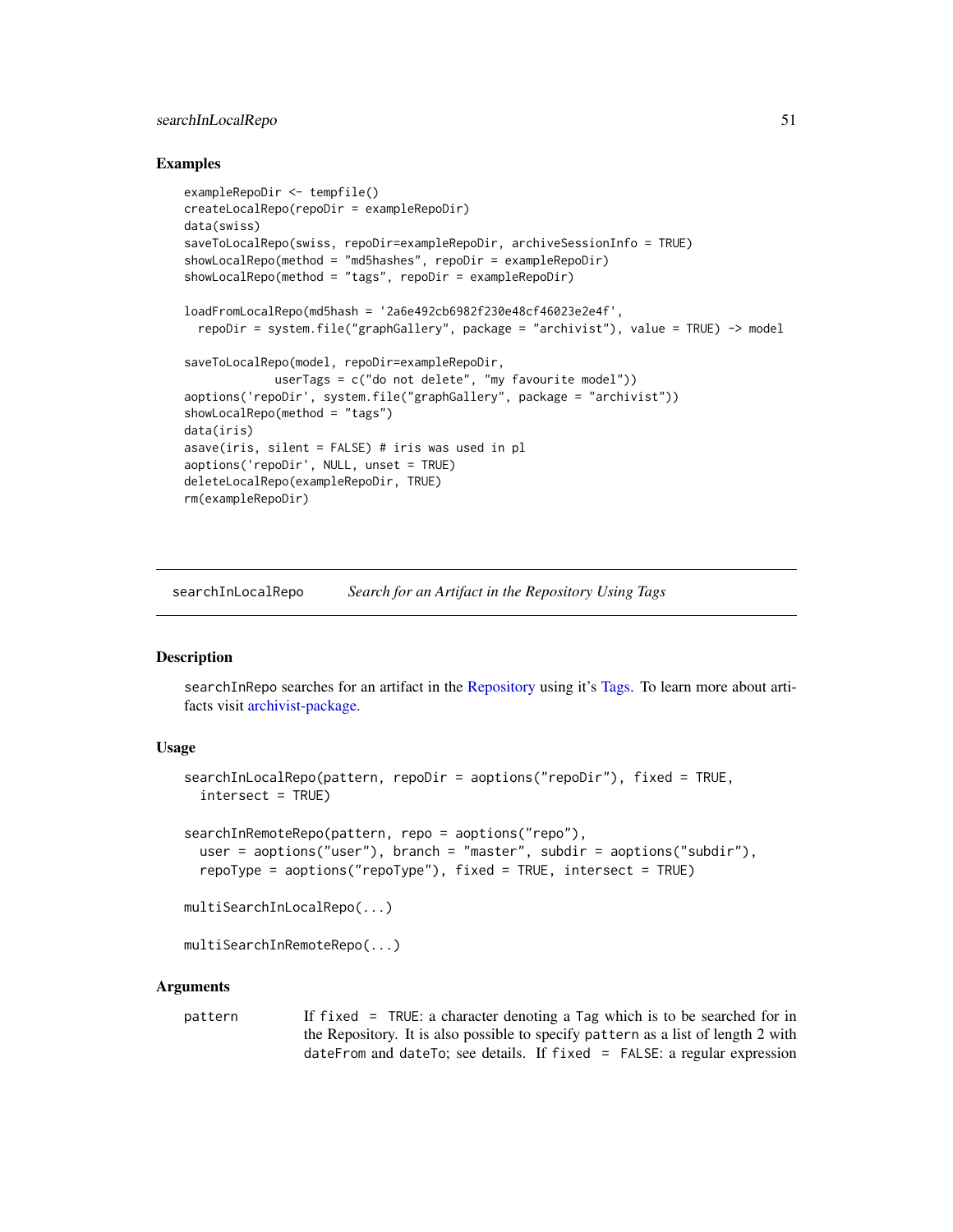|           | specifying the beginning of a Tag, which will be used to search for artifacts. If<br>of length more than one and if intersect $=$ TRUE then artifacts that match all<br>conditions are returned. If intersect $=$ FALSE then artifacts that match any<br>condition are returned. See examples.                                                                                                                                          |
|-----------|-----------------------------------------------------------------------------------------------------------------------------------------------------------------------------------------------------------------------------------------------------------------------------------------------------------------------------------------------------------------------------------------------------------------------------------------|
| repoDir   | A character denoting an existing directory in which artifacts will be searched<br>for.                                                                                                                                                                                                                                                                                                                                                  |
| fixed     | A logical value specifying how artifacts should be searched for. If fixed = TRUE<br>(default) then artifacts are searched for by using pattern = "Tag" argument. If<br>fixed = FALSE then artifacts are searched for by using pattern = "regular expression"<br>argument. The latter is wider and more flexible method, e.g., using pattern = "name", fixed = FALSE<br>arguments enables to search for all artifacts in the Repository. |
| intersect | A logical value. Used only when length (pattern) $> 1$ & is character (pattern).<br>See pattern for more details.                                                                                                                                                                                                                                                                                                                       |
| repo      | While working with the Remote repository. A character containing a name of<br>the Remote repository on which the Repository is stored. By default set to NULL<br>- see Note.                                                                                                                                                                                                                                                            |
| user      | While working with the Remote repository. A character containing a name of<br>the Remote user on whose account the repo is created. By default set to NULL -<br>see Note.                                                                                                                                                                                                                                                               |
| branch    | While working with the Remote repository. A character containing a name of<br>the Remote Repository's branch on which the Repository is stored. Default<br>branch is master.                                                                                                                                                                                                                                                            |
| subdir    | While working with the Remote repository. A character containing a name of<br>a directory on the Remote repository on which the Repository is stored. If the<br>Repository is stored in the main folder of the Remote repository, this should be<br>set to subdir = $''/''$ as default.                                                                                                                                                 |
| repoType  | A character containing a type of the remote repository. Currently it can be<br>'github' or 'bitbucket'.                                                                                                                                                                                                                                                                                                                                 |
| $\cdots$  | Used for old deprecated functions.                                                                                                                                                                                                                                                                                                                                                                                                      |
|           |                                                                                                                                                                                                                                                                                                                                                                                                                                         |

## Details

searchInRepo searches for an artifact in the Repository using it's Tag (e.g., name, class or archiving date). Tags are used in a pattern parameter. For various artifact classes different Tags can be searched for. See [Tags.](#page-63-0) If a pattern is a list of length 2 then md5hashes of all artifacts created from date dateFrom to date dateTo are returned. The date should be formatted according to the YYYY-MM-DD format, e.g., "2014-07-31".

Tags, used in a pattern parameter, should be determined according to the format: "TagKey:TagValue" - see examples.

## Value

searchInRepo returns character vector of md5hashes of artifacts that were searched for. Those are hashes assigned to artifacts while they were saved in the Repository by the [saveToLocalRepo](#page-47-0) function. If the artifact is not in the Repository then a logical value FALSE is returned.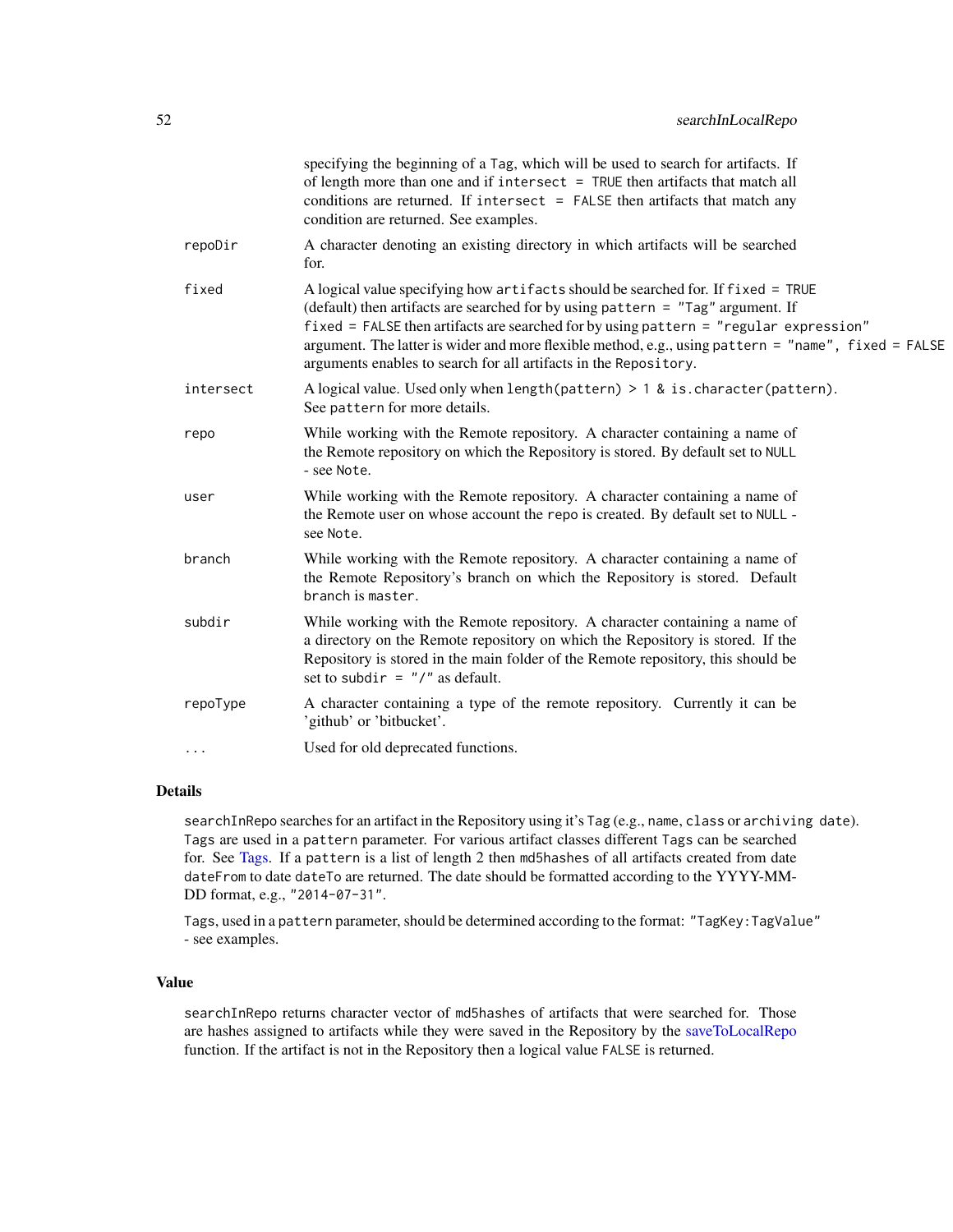#### **Note**

If repo, user, subdir and repoType are not specified in the Remote mode then global parameters set in [setRemoteRepo](#page-53-1) function are used.

Bug reports and feature requests can be sent to <https://github.com/pbiecek/archivist/issues>

# Author(s)

Marcin Kosinski, <m.p.kosinski@gmail.com>

## See Also

Other archivist: [Repository](#page-37-0), [Tags](#page-63-0), [%a%](#page-72-0), [addHooksToPrint](#page-3-0), [addTagsRepo](#page-4-0), [aformat](#page-6-0), [ahistory](#page-7-0), [alink](#page-9-0), [aoptions](#page-11-0), [archivist-package](#page-2-0), [aread](#page-13-0), [asearch](#page-14-0), [asession](#page-17-0), [atrace](#page-18-0), [cache](#page-19-0), [copyLocalRepo](#page-21-0), [createLocalRepo](#page-24-0), [createMDGallery](#page-25-0), [deleteLocalRepo](#page-27-0), [getRemoteHook](#page-28-0), [getTagsLocal](#page-29-1), [loadFromLocalRepo](#page-32-0), [md5hash](#page-36-0), [restoreLibs](#page-39-0), [rmFromLocalRepo](#page-40-0), [saveToLocalRepo](#page-47-0), [setLocalRepo](#page-53-0), [shinySearchInLocalRepo](#page-56-0), [showLocalRepo](#page-57-0), [splitTagsLocal](#page-60-0), [summaryLocalRepo](#page-61-0), [zipLocalRepo](#page-70-0)

Other archivist: [Repository](#page-37-0), [Tags](#page-63-0), [%a%](#page-72-0), [addHooksToPrint](#page-3-0), [addTagsRepo](#page-4-0), [aformat](#page-6-0), [ahistory](#page-7-0), [alink](#page-9-0), [aoptions](#page-11-0), [archivist-package](#page-2-0), [aread](#page-13-0), [asearch](#page-14-0), [asession](#page-17-0), [atrace](#page-18-0), [cache](#page-19-0), [copyLocalRepo](#page-21-0), [createLocalRepo](#page-24-0), [createMDGallery](#page-25-0), [deleteLocalRepo](#page-27-0), [getRemoteHook](#page-28-0), [getTagsLocal](#page-29-1), [loadFromLocalRepo](#page-32-0), [md5hash](#page-36-0), [restoreLibs](#page-39-0), [rmFromLocalRepo](#page-40-0), [saveToLocalRepo](#page-47-0), [setLocalRepo](#page-53-0), [shinySearchInLocalRepo](#page-56-0), [showLocalRepo](#page-57-0), [splitTagsLocal](#page-60-0), [summaryLocalRepo](#page-61-0), [zipLocalRepo](#page-70-0)

Other archivist: [Repository](#page-37-0), [Tags](#page-63-0), [%a%](#page-72-0), [addHooksToPrint](#page-3-0), [addTagsRepo](#page-4-0), [aformat](#page-6-0), [ahistory](#page-7-0), [alink](#page-9-0), [aoptions](#page-11-0), [archivist-package](#page-2-0), [aread](#page-13-0), [asearch](#page-14-0), [asession](#page-17-0), [atrace](#page-18-0), [cache](#page-19-0), [copyLocalRepo](#page-21-0), [createLocalRepo](#page-24-0), [createMDGallery](#page-25-0), [deleteLocalRepo](#page-27-0), [getRemoteHook](#page-28-0), [getTagsLocal](#page-29-1), [loadFromLocalRepo](#page-32-0), [md5hash](#page-36-0), [restoreLibs](#page-39-0), [rmFromLocalRepo](#page-40-0), [saveToLocalRepo](#page-47-0), [setLocalRepo](#page-53-0), [shinySearchInLocalRepo](#page-56-0), [showLocalRepo](#page-57-0), [splitTagsLocal](#page-60-0), [summaryLocalRepo](#page-61-0), [zipLocalRepo](#page-70-0)

## Examples

```
## Not run:
# objects preparation
 showLocalRepo(method = "md5hashes",
     repoDir = system.file("graphGallery", package = "archivist"))
 showLocalRepo(method = "tags",
    repoDir = system.file("graphGallery", package = "archivist"))
 # Tag search, fixed version
 searchInLocalRepo( "class:ggplot", repoDir = exampleRepoDir )
 searchInLocalRepo( "name:", repoDir = exampleRepoDir )
 # Tag search, regex version
 searchInLocalRepo( "class", repoDir = exampleRepoDir, fixed = FALSE )
 # Github version
 # check the state of the Repository
 summaryRemoteRepo( user="pbiecek", repo="archivist" )
 showRemoteRepo( user="pbiecek", repo="archivist" )
 showRemoteRepo( user="pbiecek", repo="archivist", method = "tags" )
 # Tag search, fixed version
```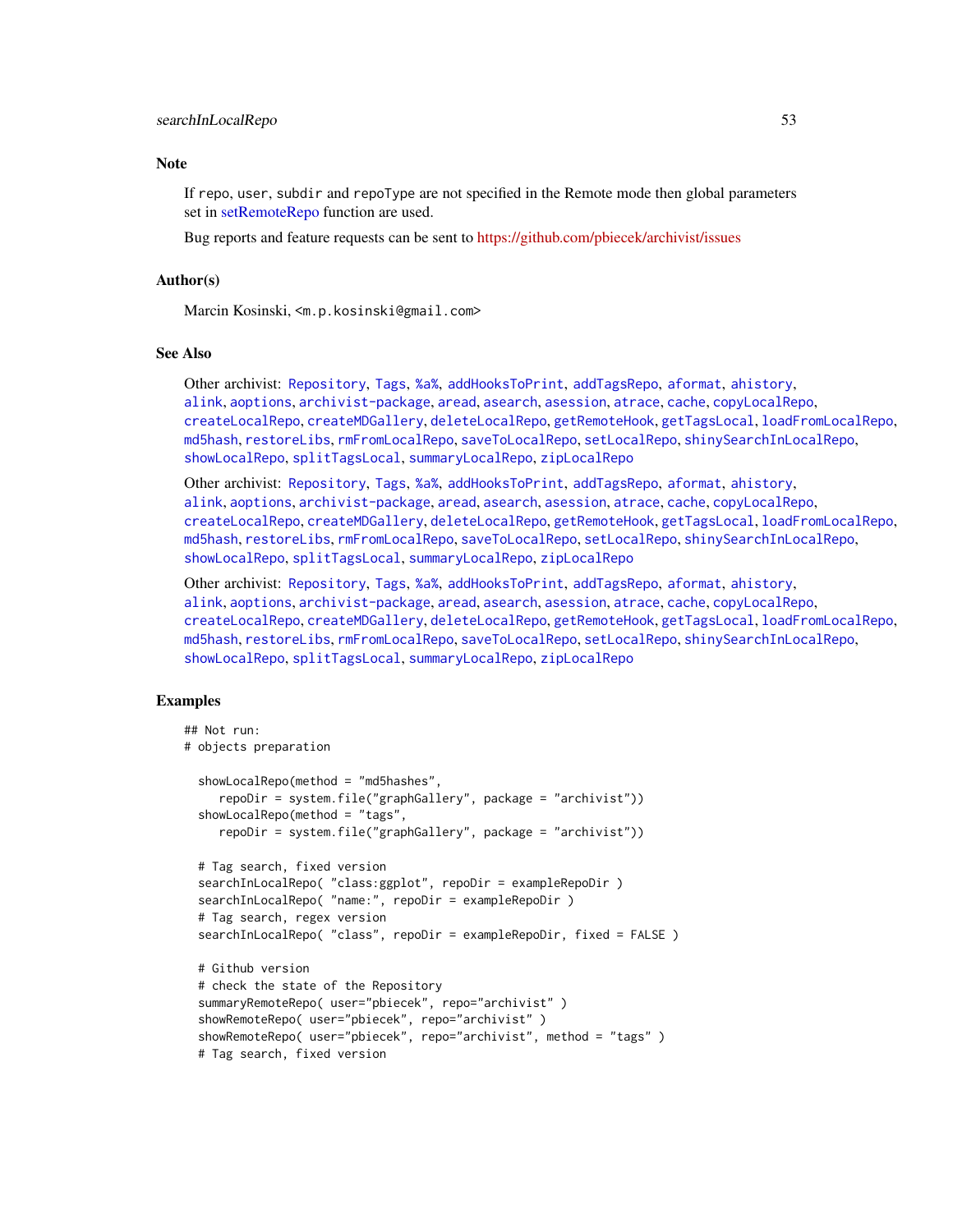```
searchInRemoteRepo( "varname:Sepal.Width", user="pbiecek", repo="archivist")
searchInRemoteRepo( "class:lm", user="pbiecek", repo="archivist", branch="master" )
searchInRemoteRepo( "name:myplot123", user="pbiecek", repo="archivist" )
# Tag search, regex version
searchInRemoteRepo( "class", user="pbiecek", repo="archivist", fixed = FALSE )
searchInRemoteRepo( "name", user="pbiecek", repo="archivist", fixed = FALSE )
# also on Github
# Remeber to set dateTo parameter to actual date because sometimes we update datasets.
searchInRemoteRepo( pattern = list( dateFrom = "2015-10-01", dateTo = "2015-11-30" ),
                    user="pbiecek", repo="archivist", branch="master")
# many archivist-like Repositories on one Remote repository
searchInRemoteRepo( pattern = "name", user="MarcinKosinski", repo="Museum",
branch="master", subdir="ex1", fixed = FALSE )
searchInRemoteRepo( pattern = "name", user="MarcinKosinski", repo="Museum",
                 branch="master", subdir="ex2", fixed = FALSE )
# multi versions
searchInRemoteRepo( pattern=c("varname:Sepal.Width", "class:lm", "name:myplot123"),
                       user="pbiecek", repo="archivist", intersect = FALSE )
```
## End(Not run)

<span id="page-53-0"></span>setLocalRepo *Set Repository's Global Path*

## <span id="page-53-1"></span>Description

setLocalRepo sets local [Repository'](#page-37-0)s global path. setRemoteRepo similarly sets Remote Repository's path. See examples.

## Usage

```
setLocalRepo(repoDir)
```

```
setRemoteRepo(user, repo, branch = "master", subdir = "/",
  repoType = "github")
```
## Arguments

| repoDir | A character denoting a directory of a Repository that we want to make dafault. |
|---------|--------------------------------------------------------------------------------|
| user    | While working with the Remote repository. A character containing a name of     |
|         | the Remote user that we want to make default.                                  |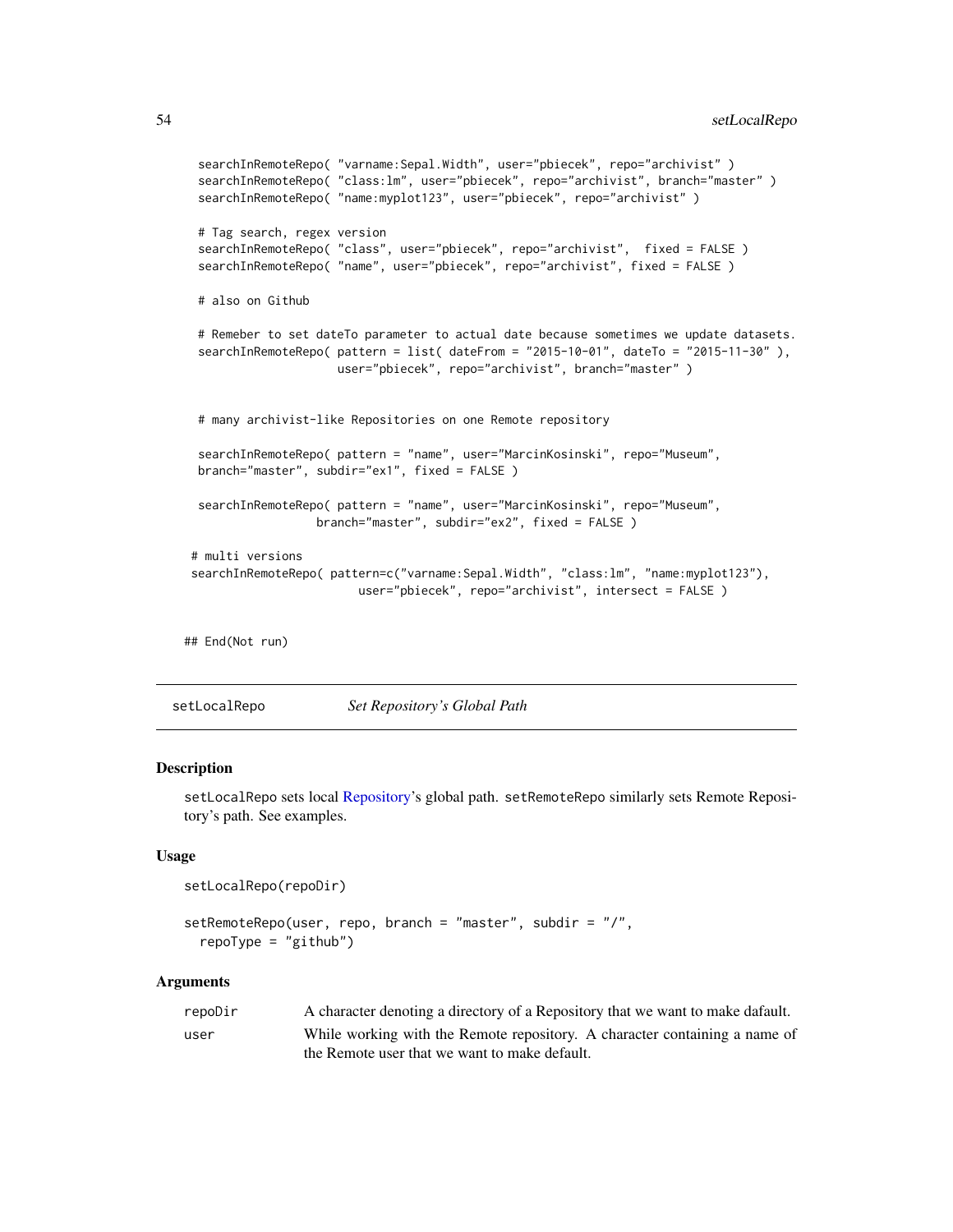## setLocalRepo 55

| repo     | While working with the Remote repository. A character containing a name of<br>the Remote repository that we want to make default.                                                                                                                                                    |
|----------|--------------------------------------------------------------------------------------------------------------------------------------------------------------------------------------------------------------------------------------------------------------------------------------|
| branch   | While working with the Remote repository. A character containing a name of<br>the Remote Repository's branch that we want to make default. Default branch<br>is master.                                                                                                              |
| subdir   | While working with the Remote repository. A character containing a name of the<br>Repository's directory on Remote that we want to make default. If the Reposi-<br>tory is stored in the main folder on the Remote repository, this should be set to<br>subdir = $''/''$ as default. |
| repoType | A character containing a type of the remote repository. Currently it can be<br>'github' or 'bitbucket'.                                                                                                                                                                              |

# **Details**

If you are working on a local Repository and you are tired of specifying repoDir parameter in every function call that uses this parameter, you can set Repository's path globally using setLocalRepo function and omit repoDir parameter in future function calls.

If you are working on the Remote Repository and you are tired of specifying user, repo, branch and subdir parameters in every function call that uses these parameters, you can set Remote Repository's path globally using setRemoteRepo function and omit user, repo, branch and subdir parameters in future function calls. See examples.

For local repositories, in this way, in the following function calls: [loadFromLocalRepo](#page-32-0)[,searchInLocalRepo,](#page-50-0) [rmFromLocalRepo,](#page-40-0) [zipLocalRepo,](#page-70-0) [addTagsRepo,](#page-4-0) [shinySearchInLocalRepo,](#page-56-0) [getTagsLocal,](#page-29-1) [showLo](#page-57-0)[calRepo,](#page-57-0) [summaryLocalRepo](#page-61-0) repoDir parameter may be omitted. For remote repositories, in this way, in the following function calls: [zipRemoteRepo,](#page-70-1) [loadFromRemoteRepo,](#page-32-1) [searchInRe](#page-50-1)[moteRepo,](#page-50-1) [getTagsRemote,](#page-29-0) [showRemoteRepo,](#page-57-1) [summaryRemoteRepo,](#page-61-1) [copyRemoteRepo](#page-21-1) parameters user, repo, branch, subdir may be omitted.

#### **Note**

Bug reports and feature requests can be sent to <https://github.com/pbiecek/archivist/issues>

# Author(s)

Marcin Kosinski , <m.p.kosinski@gmail.com>

Przemyslaw Biecek, <przemyslaw.biecek@gmail.com>

#### See Also

## <https://github.com/pbiecek/archivist/wiki>

Other archivist: [Repository](#page-37-0), [Tags](#page-63-0), [%a%](#page-72-0), [addHooksToPrint](#page-3-0), [addTagsRepo](#page-4-0), [aformat](#page-6-0), [ahistory](#page-7-0), [alink](#page-9-0), [aoptions](#page-11-0), [archivist-package](#page-2-0), [aread](#page-13-0), [asearch](#page-14-0), [asession](#page-17-0), [atrace](#page-18-0), [cache](#page-19-0), [copyLocalRepo](#page-21-0), [createLocalRepo](#page-24-0), [createMDGallery](#page-25-0), [deleteLocalRepo](#page-27-0), [getRemoteHook](#page-28-0), [getTagsLocal](#page-29-1), [loadFromLocalRepo](#page-32-0), [md5hash](#page-36-0), [restoreLibs](#page-39-0), [rmFromLocalRepo](#page-40-0), [saveToLocalRepo](#page-47-0), [searchInLocalRepo](#page-50-0), [shinySearchInLocalRepo](#page-56-0), [showLocalRepo](#page-57-0), [splitTagsLocal](#page-60-0), [summaryLocalRepo](#page-61-0), [zipLocalRepo](#page-70-0)

Other archivist: [Repository](#page-37-0), [Tags](#page-63-0), [%a%](#page-72-0), [addHooksToPrint](#page-3-0), [addTagsRepo](#page-4-0), [aformat](#page-6-0), [ahistory](#page-7-0), [alink](#page-9-0), [aoptions](#page-11-0), [archivist-package](#page-2-0), [aread](#page-13-0), [asearch](#page-14-0), [asession](#page-17-0), [atrace](#page-18-0), [cache](#page-19-0), [copyLocalRepo](#page-21-0),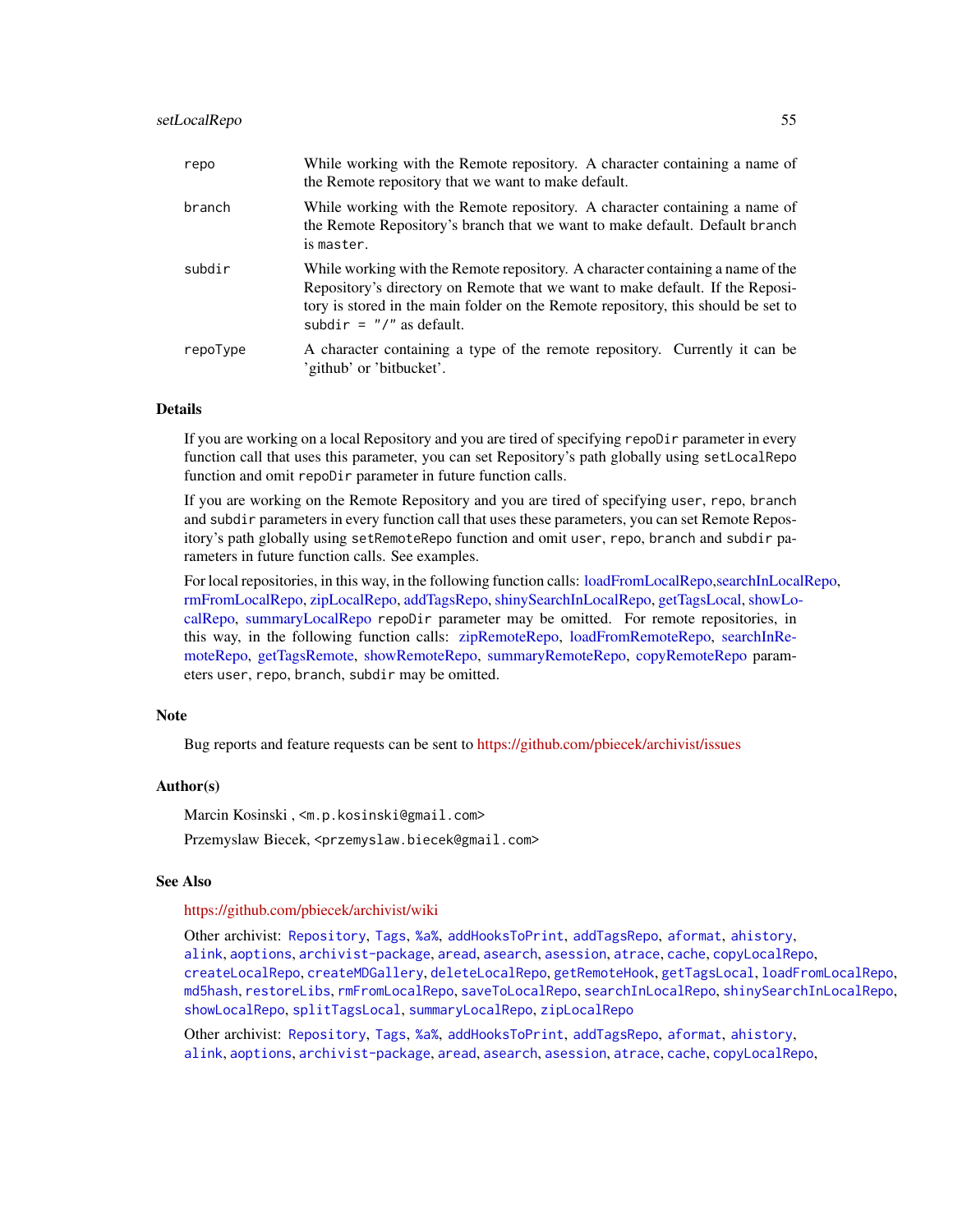# 56 setLocalRepo

[createLocalRepo](#page-24-0), [createMDGallery](#page-25-0), [deleteLocalRepo](#page-27-0), [getRemoteHook](#page-28-0), [getTagsLocal](#page-29-1), [loadFromLocalRepo](#page-32-0), [md5hash](#page-36-0), [restoreLibs](#page-39-0), [rmFromLocalRepo](#page-40-0), [saveToLocalRepo](#page-47-0), [searchInLocalRepo](#page-50-0), [shinySearchInLocalRepo](#page-56-0), [showLocalRepo](#page-57-0), [splitTagsLocal](#page-60-0), [summaryLocalRepo](#page-61-0), [zipLocalRepo](#page-70-0)

#### Examples

```
## Not run:
## Local version
exampleRepoDir <- tempfile()
createLocalRepo(repoDir = exampleRepoDir)
setLocalRepo(exampleRepoDir)
data(iris)
data(swiss)
# From this moment repoDir parameter may be ommitted in the following functions
saveToRepo(iris)
saveToRepo(swiss)
showLocalRepo()
showLocalRepo(method = "tags")
iris2 <- loadFromLocalRepo( "ff575c2" , value = TRUE)
searchInLocalRepo("name:i", fixed = FALSE)
getTagsLocal("ff575c261c949d073b2895b05d1097c3")
rmFromLocalRepo("4c43f")
showLocalRepo()
summaryLocalRepo()
# REMEMBER that in deleteLocalRepo you MUST specify repoDir parameter!
# deleteRepo doesn't take setLocalRepo's settings into consideration
deleteLocalRepo( exampleRepoDir, deleteRoot=TRUE)
rm( exampleRepoDir )
## Github version
setRemoteRepo( user="MarcinKosinski", repo="Museum", branch="master",
               subdir="ex1" )
# From this moment user, repo, branch, subdir parameters may be ommitted
# in the following functions:
showRemoteRepo()
loadFromRemoteRepo( "ff575c261c949d073b2895b05d1097c3")
this <- loadFromRemoteRepo( "ff", value = TRUE)
zipRemoteRepo()
file.remove(file.path(getwd(), "repository.zip")) # We can remove this zip file
searchInRemoteRepo( "name:", fixed= FALSE)
getTagsRemote("ff575c261c949d073b2895b05d1097c3")
summaryRemoteRepo( )
```
# To use multisearchInRemoteRepo we should use repository with more than one artifact. setRemoteRepo( user="pbiecek", repo="archivist")

# From this moment user and repo parameters may be ommitted in the following functions showRemoteRepo() searchInRemoteRepo( pattern=c("varname:Sepal.Width", "class:lm", "name:myplot123"),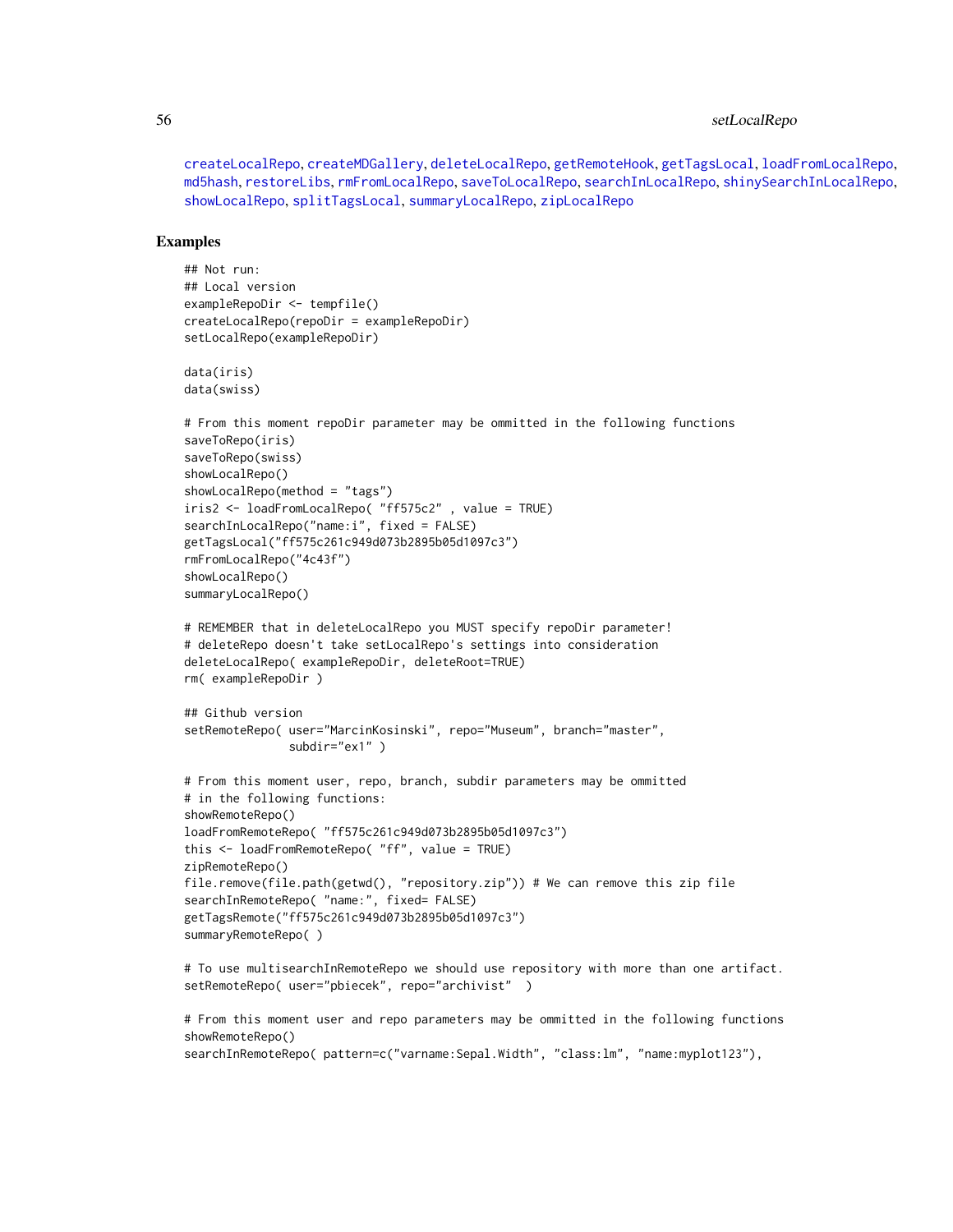```
intersect = FALSE )
```
## End(Not run)

<span id="page-56-0"></span>shinySearchInLocalRepo

*Shiny Based Live Search for an Artifact in a Repository Using Tags*

## Description

shinySearchInLocalRepo searches for an artifact in a [Repository](#page-37-0) using [Tags.](#page-63-0) To create an application one needs to point the name of artifacts' repository. The application is generated on the run. As for now there are two controllers exposed. A text input field and a slider. Tags that are typed into text field are used for searching in repository. Objects that have the same Tags are presented on the right panel. These object might be also downloaded just by click. To learn more about artifacts visit [archivist-package.](#page-2-0)

## Usage

```
shinySearchInLocalRepo(repoDir = NULL, host = "0.0.0.0")
```
#### **Arguments**

| repoDir | A character denoting an existing directory in which artifacts will be searched. If |
|---------|------------------------------------------------------------------------------------|
|         | set to NULL (by default), uses the repoDir specified in setLocalRepo.              |
| host    | A host IP adress, see the host argument in shiny:: runApp.                         |

# Details

shinySearchInLocalRepo searches for artifacts in a Repository using their Tags (e.g., name, class or archiving date). Tags are submitted in a text input in a shiny application. Many Tags may be specified, they should be comma separated. User can specify more Tags like phase, project, author etc. when artifact is created.

In the search query one can add Tags starting with sort: or sort: -. As a result, miniatures will be sorted appropriately. For example sort:class will sort class Tags, while sort:-class will sort class tags backwards. sort:createdDate will sort createdDate Tag and sort:-createdDate will sort createdDate Tag backwards.

Tags, submitted in the text field, should be given according to the format: "TagKey:TagValue" see examples.

#### Value

shinySearchInLocalRepo runs a shiny application.

#### shiny

This function use tools from the fantastic **shiny** package, so you'll need to make sure to have it installed.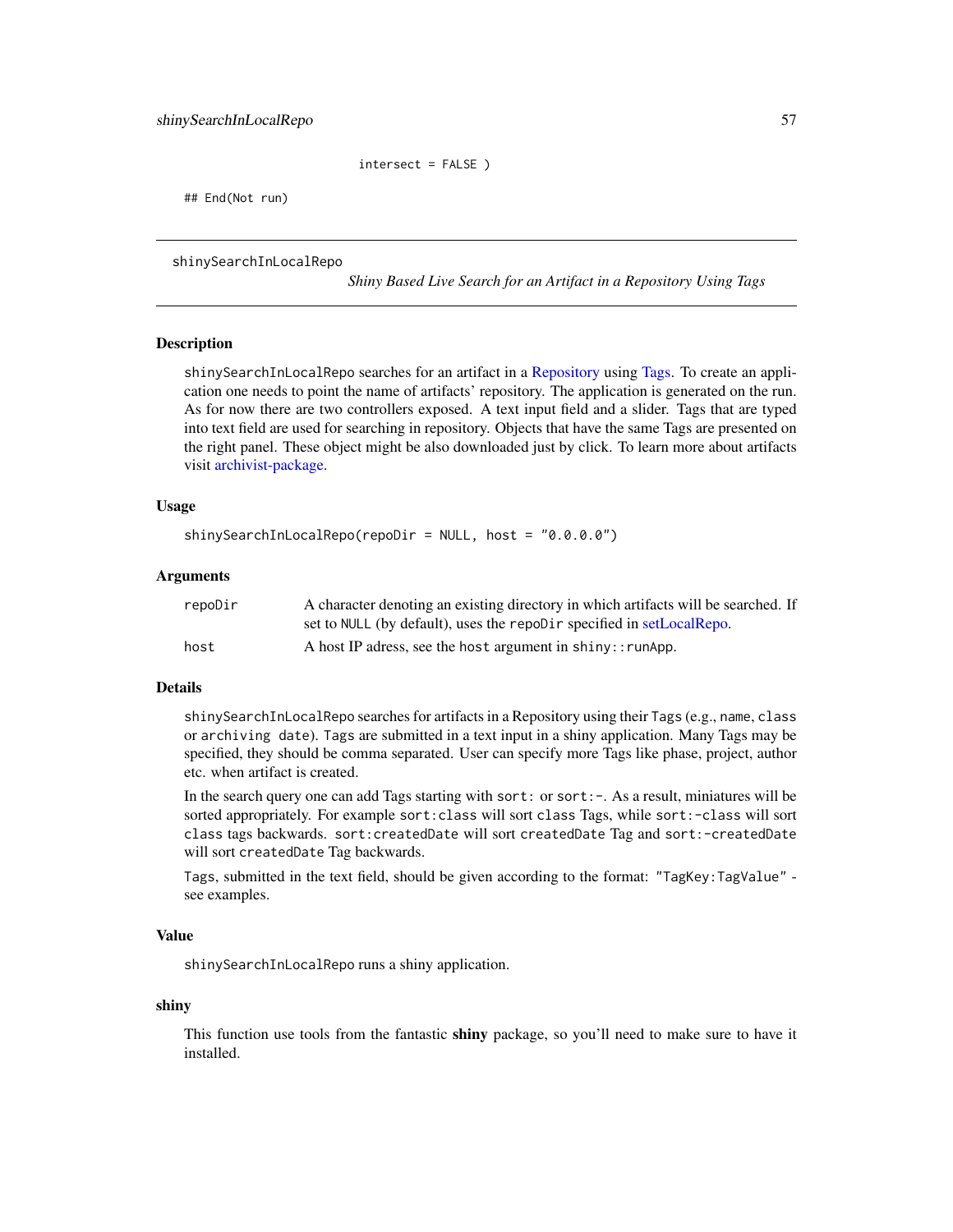## **Note**

Bug reports and feature requests can be sent to <https://github.com/pbiecek/archivist/issues>

## Author(s)

Przemyslaw Biecek, <przemyslaw.biecek@gmail.com>

# See Also

Other archivist: [Repository](#page-37-0), [Tags](#page-63-0), [%a%](#page-72-0), [addHooksToPrint](#page-3-0), [addTagsRepo](#page-4-0), [aformat](#page-6-0), [ahistory](#page-7-0), [alink](#page-9-0), [aoptions](#page-11-0), [archivist-package](#page-2-0), [aread](#page-13-0), [asearch](#page-14-0), [asession](#page-17-0), [atrace](#page-18-0), [cache](#page-19-0), [copyLocalRepo](#page-21-0), [createLocalRepo](#page-24-0), [createMDGallery](#page-25-0), [deleteLocalRepo](#page-27-0), [getRemoteHook](#page-28-0), [getTagsLocal](#page-29-1), [loadFromLocalRepo](#page-32-0), [md5hash](#page-36-0), [restoreLibs](#page-39-0), [rmFromLocalRepo](#page-40-0), [saveToLocalRepo](#page-47-0), [searchInLocalRepo](#page-50-0), [setLocalRepo](#page-53-0), [showLocalRepo](#page-57-0), [splitTagsLocal](#page-60-0), [summaryLocalRepo](#page-61-0), [zipLocalRepo](#page-70-0)

## Examples

```
## Not run:
 # assuming that there is a 'repo' dir with a valid archivist repository
 shinySearchInLocalRepo( repoDir = 'repo')
```
## End(Not run)

<span id="page-57-0"></span>showLocalRepo *View the List of Artifacts from the Repository*

#### <span id="page-57-1"></span>Description

showLocalRepo and showRemoteRepo functions produce the data.frame of the artifacts from the [Repository](#page-37-0) saved in a given repoDir (directory). showLocalRepo shows the artifacts from the Repository that exists on the user's computer whereas showRemoteRepo shows the artifacts of the Repository existing on the remote repository. To learn more about artifacts visit [archivist-package.](#page-2-0)

#### Usage

```
showLocalRepo(repoDir = aoptions("repoDir"), method = "md5hashes")
showRemoteRepo(repo = aoptions("repo"), user = aoptions("user"),
 branch = aoptions("branch"), subdir = aoptions("subdir"),
 repoType = aoptions("repoType"), method = "md5hashes")
```
## Arguments

| repoDir | A character denoting an existing directory of the Repository for which metadata<br>will be returned.                                                         |
|---------|--------------------------------------------------------------------------------------------------------------------------------------------------------------|
| method  | A character specifying a method to be used to show the Repository. Available<br>methods: md5hashes (default), tags and sets - see archivist2::saveSetToRepo. |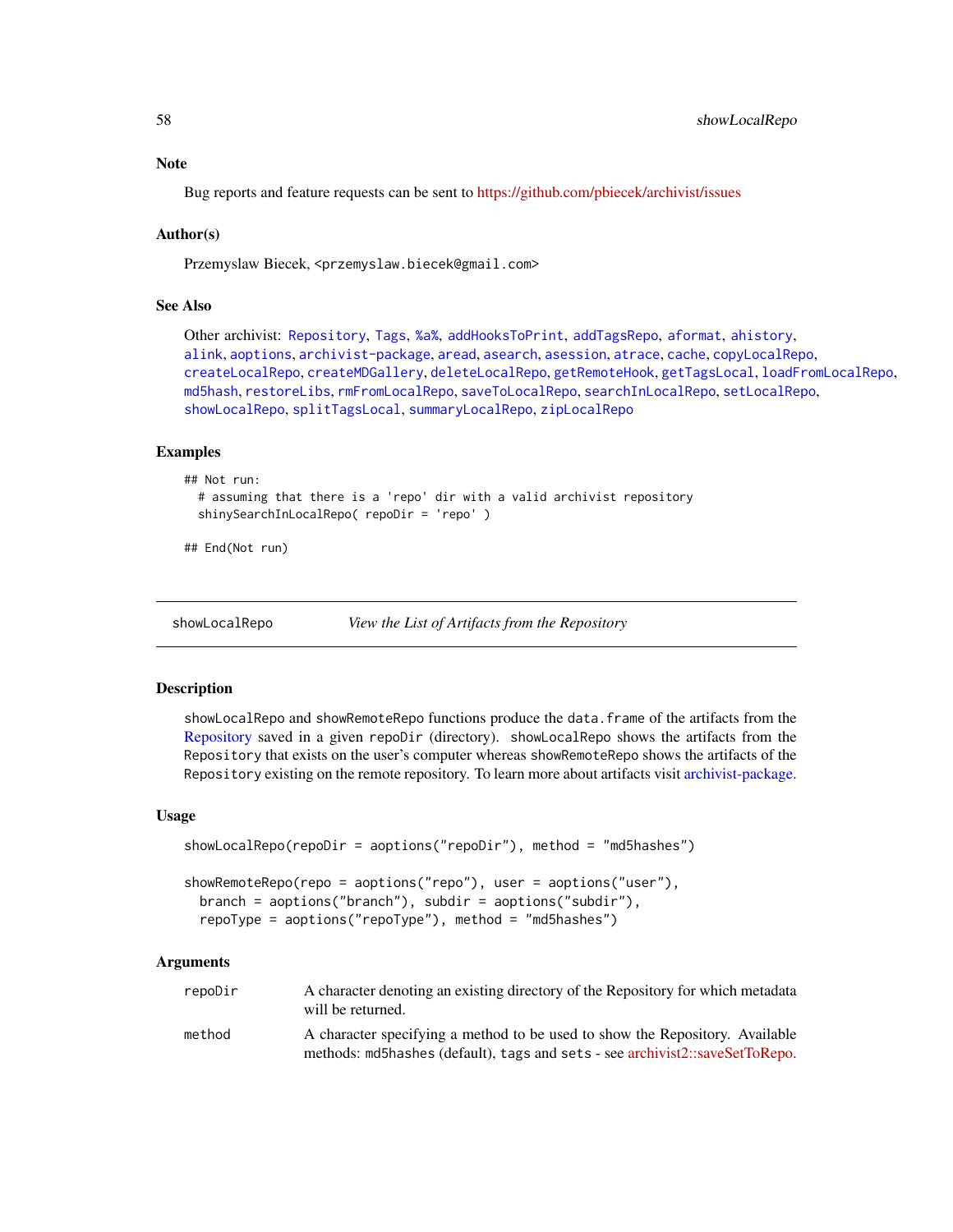| repo     | While working with the Remote repository. A character containing a name of<br>the Remote repository on which the Repository is stored. By default set to NULL<br>- see Note.                                                                                                            |
|----------|-----------------------------------------------------------------------------------------------------------------------------------------------------------------------------------------------------------------------------------------------------------------------------------------|
| user     | While working with the Remote repository. A character containing a name of<br>the Remote user on whose account the repo is created. By default set to NULL -<br>see Note.                                                                                                               |
| branch   | While working with the Remote repository. A character containing a name of<br>the Remote Repository's branch on which the Repository is stored. Default<br>branch is master.                                                                                                            |
| subdir   | While working with the Remote repository. A character containing a name of<br>a directory on the Remote repository on which the Repository is stored. If the<br>Repository is stored in the main folder of the Remote repository, this should be<br>set to subdir = $''/''$ as default. |
| repoType | A character containing a type of the remote repository. Currently it can be<br>'github' or 'bitbucket'.                                                                                                                                                                                 |

## Details

showLocalRepo and showRemoteRepo functions produce the data.frame of the artifacts from a [Repository](#page-37-0) saved in a given repoDir (directory). showLocalRepo shows the artifacts from the Repository that exists on the user's computer whereas showRemoteRepo shows the artifacts of the Repository existing on the remote repository.

Both functions show the current state of a Repository, inter alia, all archived artifacts can be seen with their unique [md5hash](#page-36-0) or a data.frame with archived [Tags](#page-63-0) can be obtained.

#### Value

If parameter method is set as md5hashes then a data.frame with artifacts' names and artifacts' md5hashes will be returned.

If parameter method is set as tags then a data.frame with Tags and artifacts' md5hashes will be returned.

Also in both cases a data.frame contains an extra column with the date of creation of the Tag or md5hash.

To learn more about Tags or md5hashes check: [Tags](#page-63-0) or [md5hash.](#page-36-0)

## Note

If repo and user are set to NULL (as default) in the Remote mode then global parameters set in [setRemoteRepo](#page-53-1) (or via [aoptions\)](#page-11-0) function are used.

Bug reports and feature requests can be sent to <https://github.com/pbiecek/archivist/issues>

# Author(s)

Marcin Kosinski , <m.p.kosinski@gmail.com>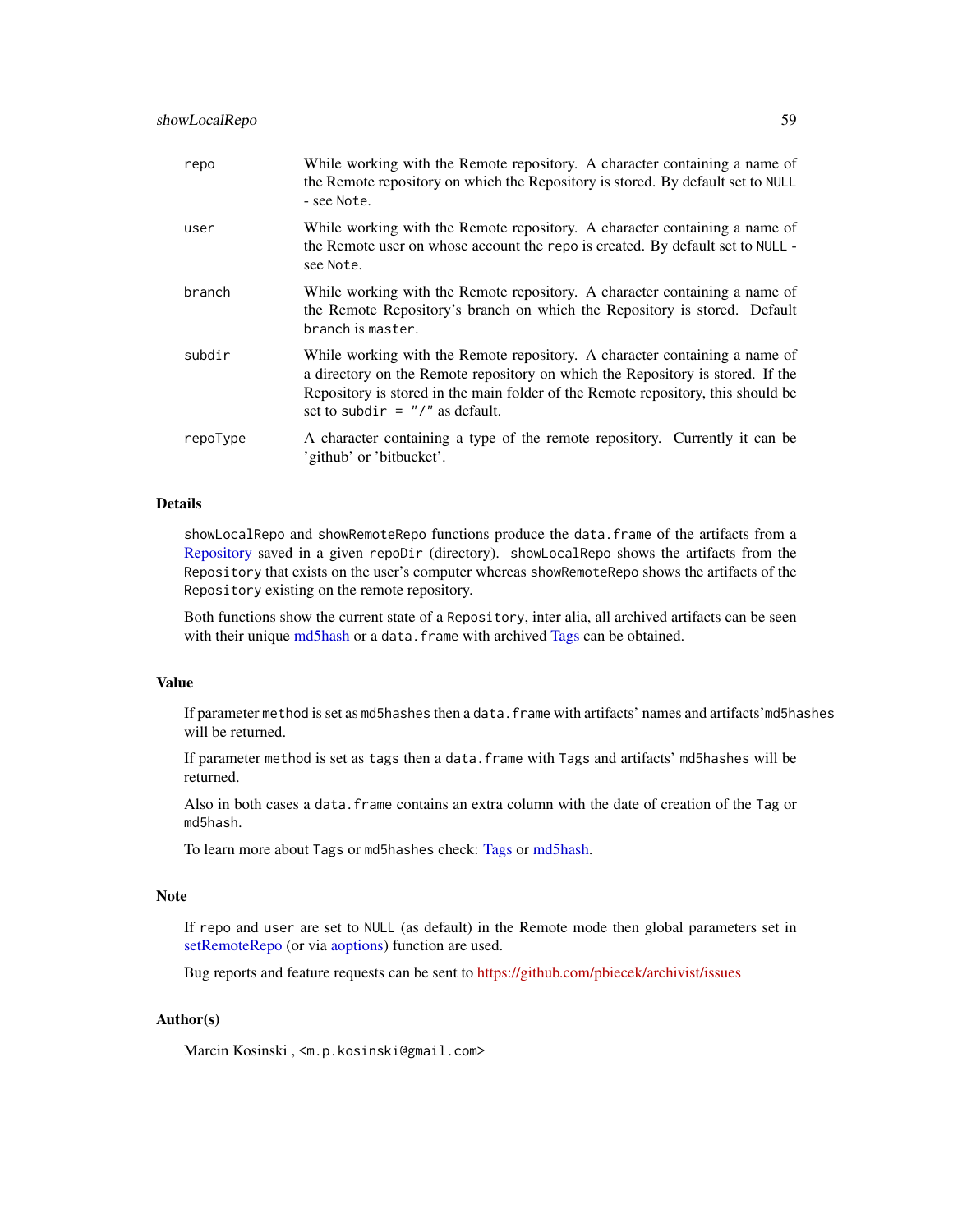60 showLocalRepo

## See Also

Other archivist: [Repository](#page-37-0), [Tags](#page-63-0), [%a%](#page-72-0), [addHooksToPrint](#page-3-0), [addTagsRepo](#page-4-0), [aformat](#page-6-0), [ahistory](#page-7-0), [alink](#page-9-0), [aoptions](#page-11-0), [archivist-package](#page-2-0), [aread](#page-13-0), [asearch](#page-14-0), [asession](#page-17-0), [atrace](#page-18-0), [cache](#page-19-0), [copyLocalRepo](#page-21-0), [createLocalRepo](#page-24-0), [createMDGallery](#page-25-0), [deleteLocalRepo](#page-27-0), [getRemoteHook](#page-28-0), [getTagsLocal](#page-29-1), [loadFromLocalRepo](#page-32-0), [md5hash](#page-36-0), [restoreLibs](#page-39-0), [rmFromLocalRepo](#page-40-0), [saveToLocalRepo](#page-47-0), [searchInLocalRepo](#page-50-0), [setLocalRepo](#page-53-0), [shinySearchInLocalRepo](#page-56-0), [splitTagsLocal](#page-60-0), [summaryLocalRepo](#page-61-0), [zipLocalRepo](#page-70-0)

# Examples

## End(Not run)

```
## Not run:
# objects preparation
showLocalRepo(method = "md5hashes",
   repoDir = system.file("graphGallery", package = "archivist"))
showLocalRepo(method = "tags",
  repoDir = system.file("graphGallery", package = "archivist"))
# Remote version
showRemoteRepo(method = "md5hashes", user = "pbiecek", repo = "archivist")
showRemoteRepo(method = "tags", user = "pbiecek", repo = "archivist", branch = "master")
# many archivist-like Repositories on one Remote repository
showRemoteRepo( user="MarcinKosinski", repo="Museum", branch="master",
                subdir="ex1")
showRemoteRepo( user="MarcinKosinski", repo="Museum", branch="master",
                subdir="ex2")
## Remote options
showRemoteRepo('archivist', 'pbiecek')
aoptions('user', 'pbiecek')
aoptions('repo', 'archivist')
loadFromRemoteRepo("ff575c261c", value = TRUE) -> iris123
showRemoteRepo('Museum', 'MarcinKosinski', subdir = 'ex1')
aoptions('repo', 'Museum')
aoptions('user', 'MarcinKosinski')
aoptions('subdir', 'ex1')
aoptions('branch', 'master')
showRemoteRepo()
showRemoteRepo(subdir = 'ex2')
aoptions('subdir')
```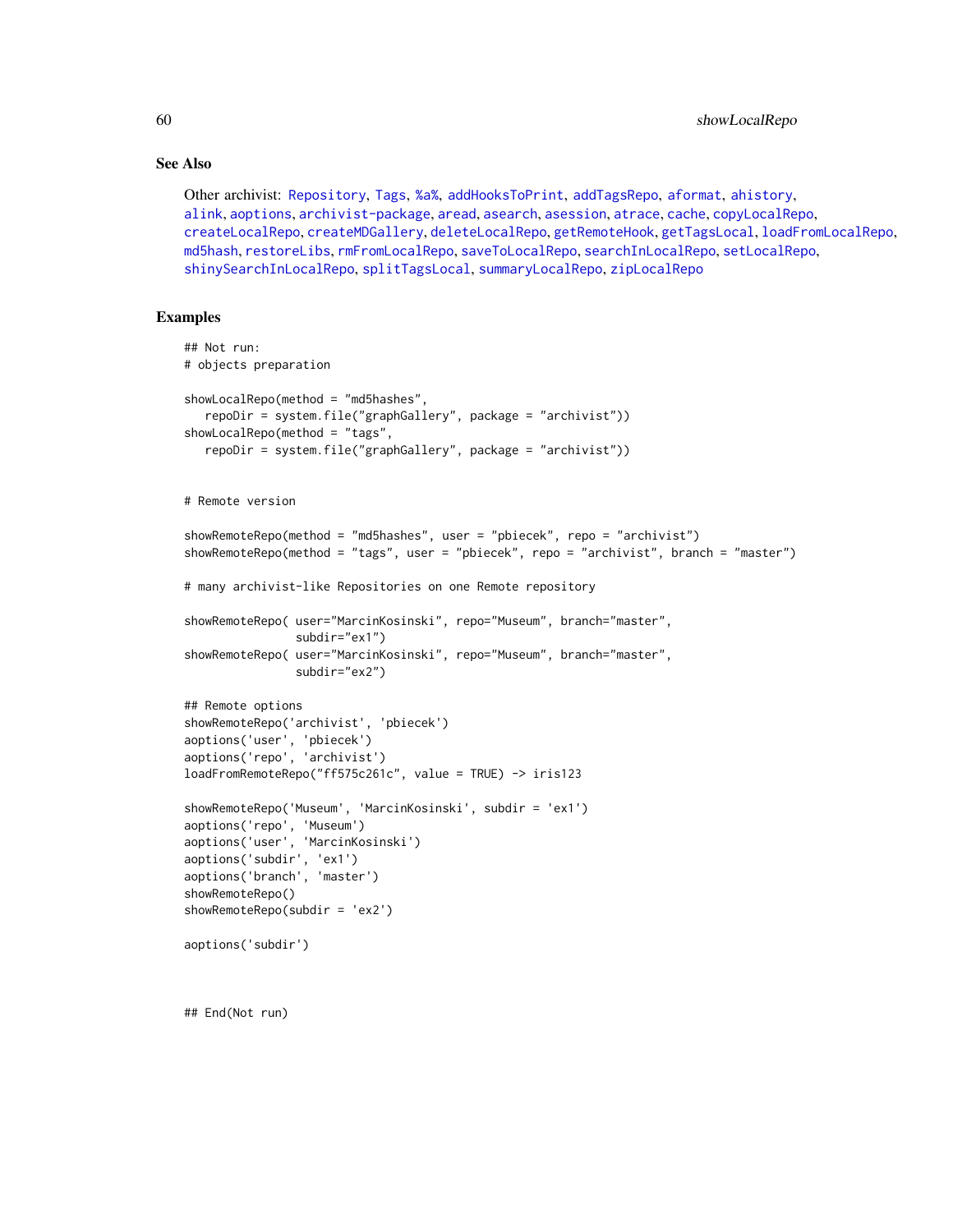<span id="page-60-0"></span>splitTagsLocal *Split Tags in Repository*

#### <span id="page-60-1"></span>Description

splitTagsLocal and splitTagsRemote functions split tag column from *tag* table placed in backpack.db into two separate columns: tagKey and tagValue.

#### Usage

```
splitTagsLocal(repoDir = aoptions("repoDir"))
```

```
splitTagsRemote(repo = aoptions("repo"), user = aoptions("user"),
 branch = aoptions("branch"), subdir = aoptions("subdir"),
  repoType = aoptions("repoType"))
```
# Arguments

| repoDir  | While working with the local repository. A character denoting an existing direc-<br>tory of the Repository.                                                                                                                                                                             |
|----------|-----------------------------------------------------------------------------------------------------------------------------------------------------------------------------------------------------------------------------------------------------------------------------------------|
| repo     | While working with the Github repository. A character containing a name of the<br>Github repository on which the Repository is stored. By default set to NULL -<br>see Note.                                                                                                            |
| user     | While working with the Github repository. A character containing a name of the<br>Github user on whose account the repo is created. By default set to NULL - see<br>Note.                                                                                                               |
| branch   | While working with the Github repository. A character containing a name of the<br>Github Repository's branch on which the Repository is stored. Default branch<br>is master.                                                                                                            |
| subdir   | While working with the Github repository. A character containing a name of<br>a directory on the Github repository on which the Repository is stored. If the<br>Repository is stored in the main folder of the Github repository, this should be<br>set to subdir = $''/''$ as default. |
| repoType | A character containing a type of the remote repository. Currently it can be<br>'github' or 'bitbucket'.                                                                                                                                                                                 |

#### Details

tag column from *tag* table has normally the follwing structure: TagKey: TagValue. splitTagsLocal and splitTagsRemote functions can be used to split tag column into two separate columns: tagKey and tagValue. As a result functions from dplyr package can be used to easily summarize, search, and extract artifacts' Tags. See examples.

# Value

A data.frame with 4 columns: artifact, tagKey, tagValue and createdDate, corresponding to the current state of [Repository.](#page-37-0)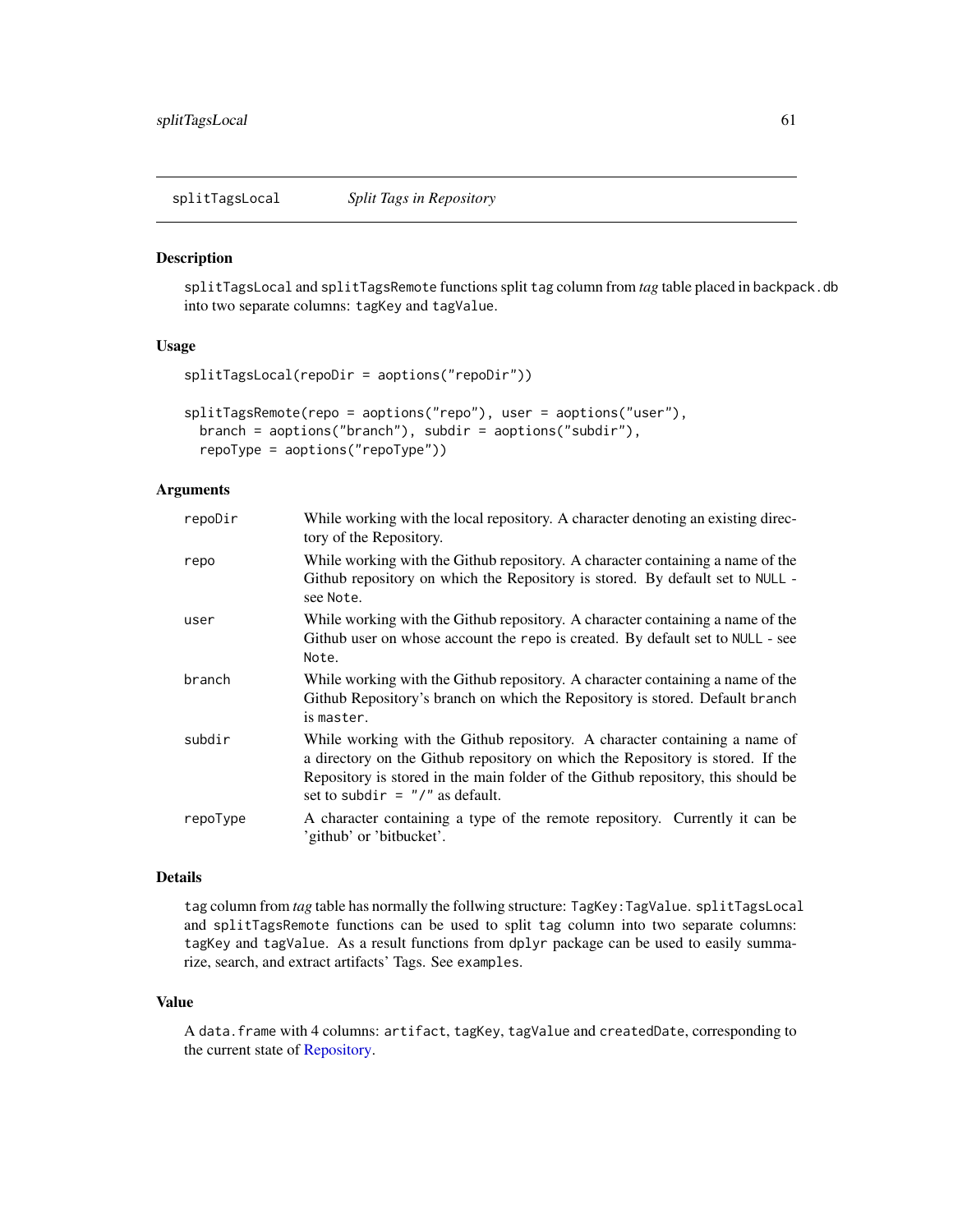# Note

If repo and user are set to NULL (as default) in the Github mode then global parameters set in [setRemoteRepo](#page-53-1) function are used.

Sometimes we can use addTags\* function or userTags parameter in saveToRepo to specify a Tag which might not match TagKey: TagValue structure. It is simply Tag. In this case tagKey = userTags and tagValue = Tag. See examples.

To learn more about Tags and Repository structure check [Tags](#page-63-0) and [Repository.](#page-37-0)

Bug reports and feature requests can be sent to <https://github.com/pbiecek/archivist/issues>

#### Author(s)

Witold Chodor , <witoldchodor@gmail.com>

# See Also

Other archivist: [Repository](#page-37-0), [Tags](#page-63-0), [%a%](#page-72-0), [addHooksToPrint](#page-3-0), [addTagsRepo](#page-4-0), [aformat](#page-6-0), [ahistory](#page-7-0), [alink](#page-9-0), [aoptions](#page-11-0), [archivist-package](#page-2-0), [aread](#page-13-0), [asearch](#page-14-0), [asession](#page-17-0), [atrace](#page-18-0), [cache](#page-19-0), [copyLocalRepo](#page-21-0), [createLocalRepo](#page-24-0), [createMDGallery](#page-25-0), [deleteLocalRepo](#page-27-0), [getRemoteHook](#page-28-0), [getTagsLocal](#page-29-1), [loadFromLocalRepo](#page-32-0), [md5hash](#page-36-0), [restoreLibs](#page-39-0), [rmFromLocalRepo](#page-40-0), [saveToLocalRepo](#page-47-0), [searchInLocalRepo](#page-50-0), [setLocalRepo](#page-53-0), [shinySearchInLocalRepo](#page-56-0), [showLocalRepo](#page-57-0), [summaryLocalRepo](#page-61-0), [zipLocalRepo](#page-70-0)

#### Examples

```
## Not run:
## LOCAL VERSION
setLocalRepo(system.file("graphGallery", package = "archivist"))
head(showLocalRepo(method = "tags"))
head(splitTagsLocal() )
## Github Version
# Let's check how does table tag look like while we are using the
# Gitub repository.
# We will choose only special columns of data frames that show Tags
head(showRemoteRepo( user = "pbiecek", repo = "archivist", method = "tags" )[,2])
head(splitTagsRemote( user = "pbiecek", repo = "archivist" )[,2:3])
head(splitTagsRemote("PieczaraPietraszki", "BetaAndBit", "master", "UniwersytetDzieci/arepo"))
```
## End(Not run)

<span id="page-61-0"></span>summaryLocalRepo *View the Summary of the Repository*

#### <span id="page-61-1"></span>**Description**

summaryRepo summarizes the current state of the [Repository.](#page-37-0)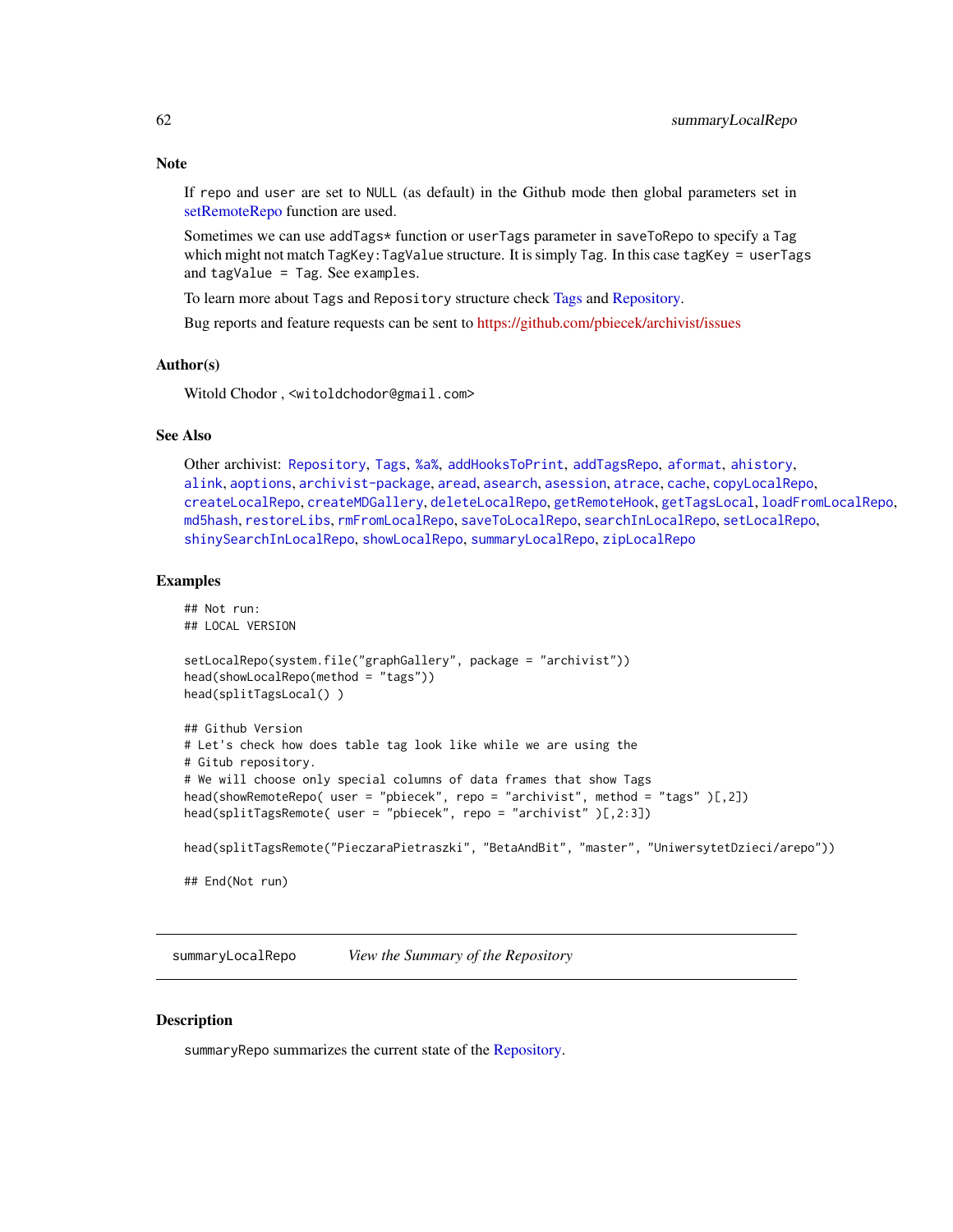# summaryLocalRepo 63

## Usage

```
summaryLocalRepo(repoDir = aoptions("repoDir"))
```

```
summaryRemoteRepo(repo = aoptions("repo"), user = aoptions("user"),
 branch = "master", subdir = aoptions("subdir"),
 repoType = aoptions("repoType"))
```
# Arguments

| repoDir  | A character denoting an existing directory of the Repository for which a sum-<br>mary will be returned.                                                                                                                                                                                 |
|----------|-----------------------------------------------------------------------------------------------------------------------------------------------------------------------------------------------------------------------------------------------------------------------------------------|
| repo     | While working with the Remote repository. A character containing a name of<br>the Remote repository on which the Repository is stored. By default set to NULL<br>- see Note.                                                                                                            |
| user     | While working with the Remote repository. A character containing a name of<br>the Remote user on whose account the repo is created. By default set to NULL -<br>see Note.                                                                                                               |
| branch   | While working with the Remote repository. A character containing a name of<br>the Remote Repository's branch on which the Repository is stored. Default<br>branch is master.                                                                                                            |
| subdir   | While working with the Remote repository. A character containing a name of<br>a directory on the Remote repository on which the Repository is stored. If the<br>Repository is stored in the main folder of the Remote repository, this should be<br>set to subdir = $''/''$ as default. |
| repoType | A character containing a type of the remote repository. Currently it can be<br>'github' or 'bitbucket'.                                                                                                                                                                                 |

# Details

summaryRepo summarizes the current state of a [Repository.](#page-37-0) Recommended to use print (summaryRepo)). See examples.

# Value

An object of class repository which can be printed: print(object).

# Note

If the same artifact was archived many times then it is counted as one artifact or database in print(summaryRepo).

Bug reports and feature requests can be sent to <https://github.com/pbiecek/archivist/issues>

If repo and user are set to NULL (as default) in the Remote mode then global parameters set in [setRemoteRepo](#page-53-1) function are used.

#### Author(s)

Marcin Kosinski , <m.p.kosinski@gmail.com>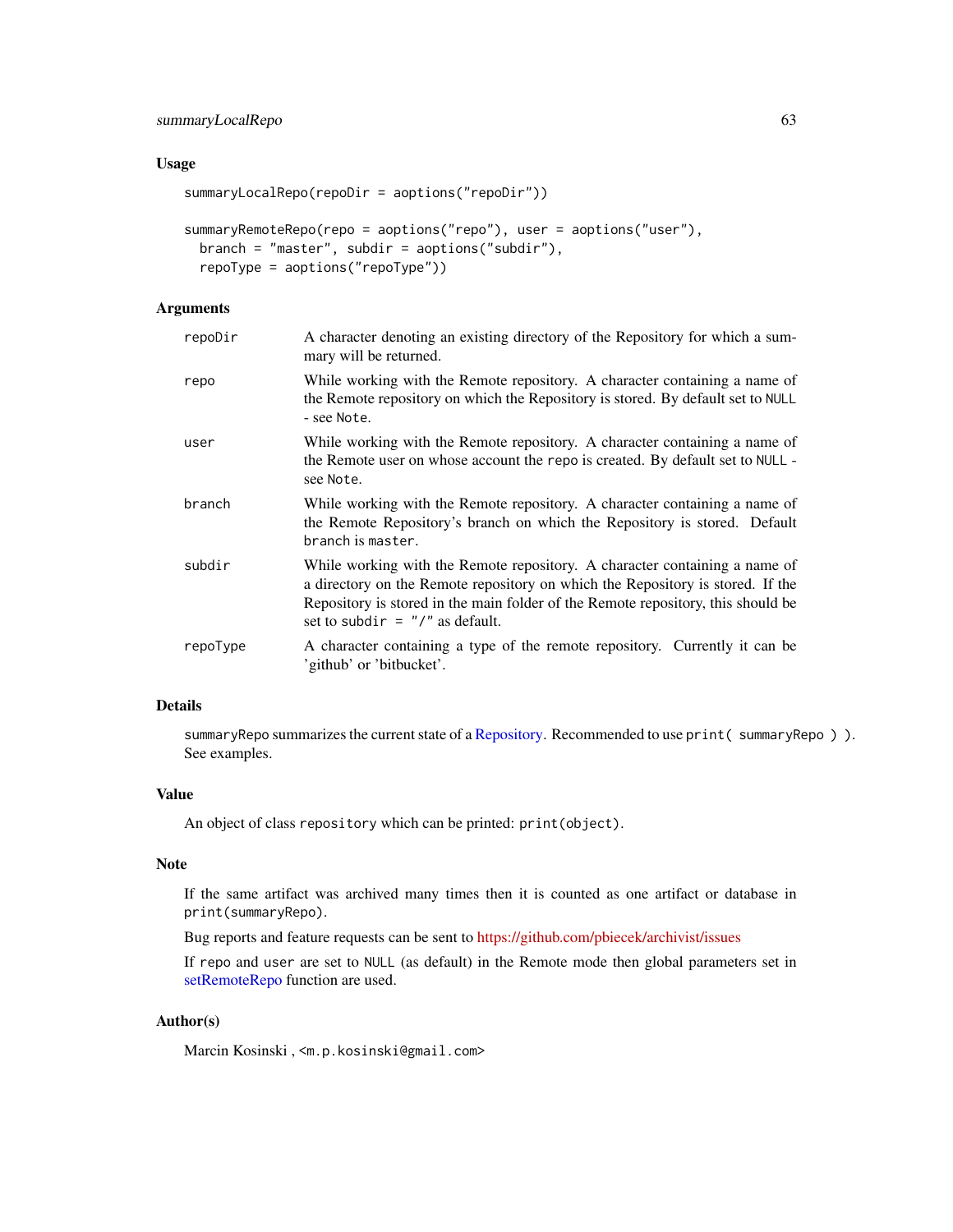# See Also

Other archivist: [Repository](#page-37-0), [Tags](#page-63-0), [%a%](#page-72-0), [addHooksToPrint](#page-3-0), [addTagsRepo](#page-4-0), [aformat](#page-6-0), [ahistory](#page-7-0), [alink](#page-9-0), [aoptions](#page-11-0), [archivist-package](#page-2-0), [aread](#page-13-0), [asearch](#page-14-0), [asession](#page-17-0), [atrace](#page-18-0), [cache](#page-19-0), [copyLocalRepo](#page-21-0), [createLocalRepo](#page-24-0), [createMDGallery](#page-25-0), [deleteLocalRepo](#page-27-0), [getRemoteHook](#page-28-0), [getTagsLocal](#page-29-1), [loadFromLocalRepo](#page-32-0), [md5hash](#page-36-0), [restoreLibs](#page-39-0), [rmFromLocalRepo](#page-40-0), [saveToLocalRepo](#page-47-0), [searchInLocalRepo](#page-50-0), [setLocalRepo](#page-53-0), [shinySearchInLocalRepo](#page-56-0), [showLocalRepo](#page-57-0), [splitTagsLocal](#page-60-0), [zipLocalRepo](#page-70-0)

# Examples

```
## Not run:
showLocalRepo(repoDir = system.file("graphGallery", package = "archivist"))
#
# Remote version
#
x <- summaryRemoteRepo( user="pbiecek", repo="archivist")
print( x )
# many archivist-like Repositories on one Remote repository
summaryRemoteRepo(user="MarcinKosinski", repo="Museum",
branch="master", subdir="ex2" )
## End(Not run)
```
<span id="page-63-0"></span>Tags *Tags*

#### Description

Tags are attributes of an artifact, i.e., a class, a name, names of artifact's parts, etc... The list of artifact tags vary across artifact's classes. To learn more about artifacts visit [archivist-package.](#page-2-0)

## Details

Tags are attributes of an artifact. They can be the artifact's name, class or archiving date. Furthermore, for various artifact's classes more different Tags are available.

A Tag is represented as a string and usually has the following structure "TagKey:TagValue", e.g., "name:iris".

Tags are stored in the [Repository.](#page-37-0) If data is extracted from an artifact then a special Tag, named relationWith is created. It specifies with which artifact this data is related to.

The list of supported artifacts which are divided thematically is presented below. The newest list is also available on **archivist** wiki on [Github.](https://github.com/pbiecek/archivist/wiki/archivist-package---Tags)

Regression Models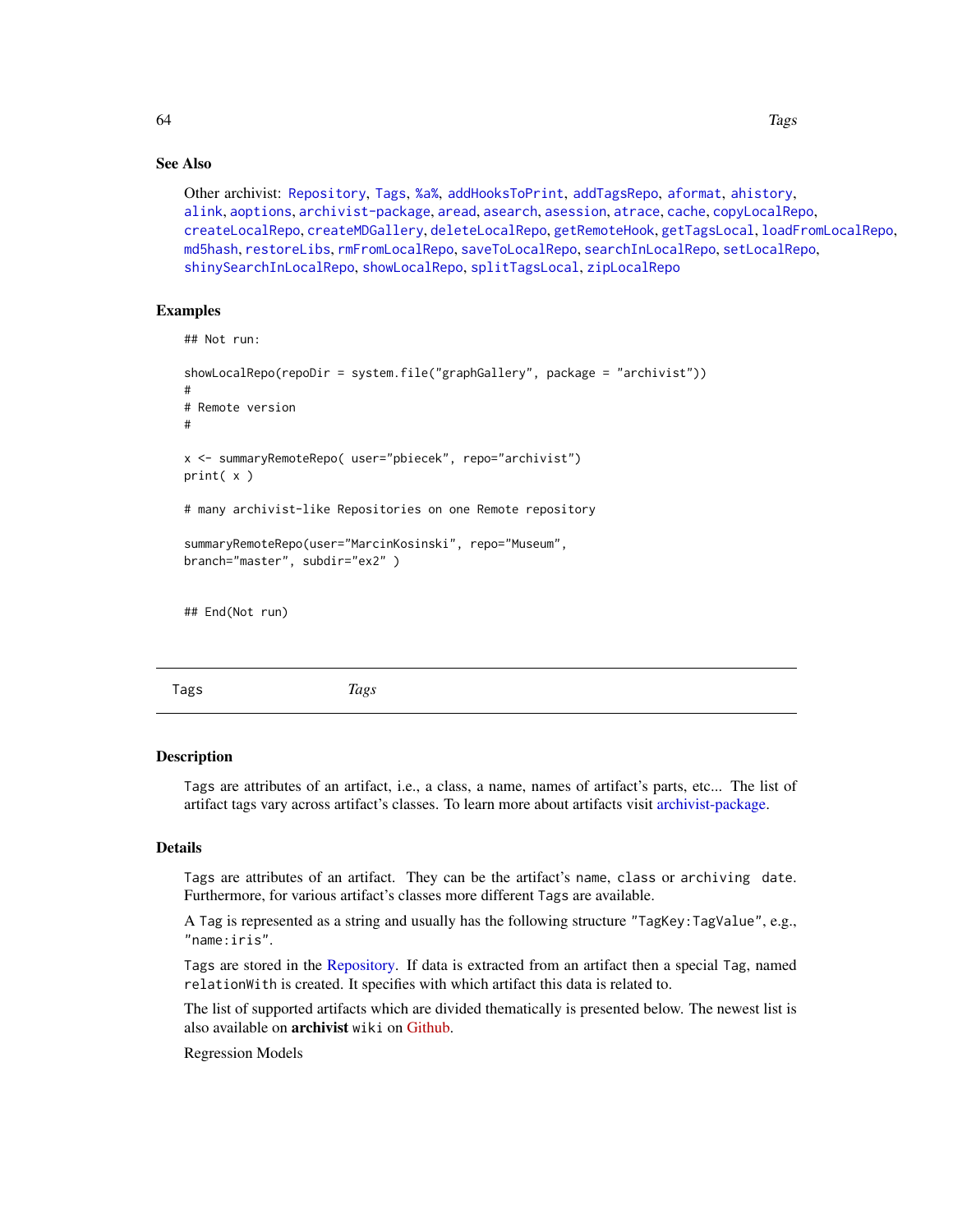#### Tags 65

#### lm • name

- class
	- coefname
	- rank
	- df.residual
- date

#### summary.lm • name

- class
- sigma
- df
- r.squared
- adj.r.squared
- fstatistic
- fstatistic.df
- date

## glmnet • name

- class
- dim
- nulldev
- npasses
- offset
- nobs
- date

#### survfit • name

- class
- n
- type
- conf.type
- conf.int
- strata
- date

# Plots

ggplot • name

- class
- date
- labelx
- labely

#### trellis • date

- name
- class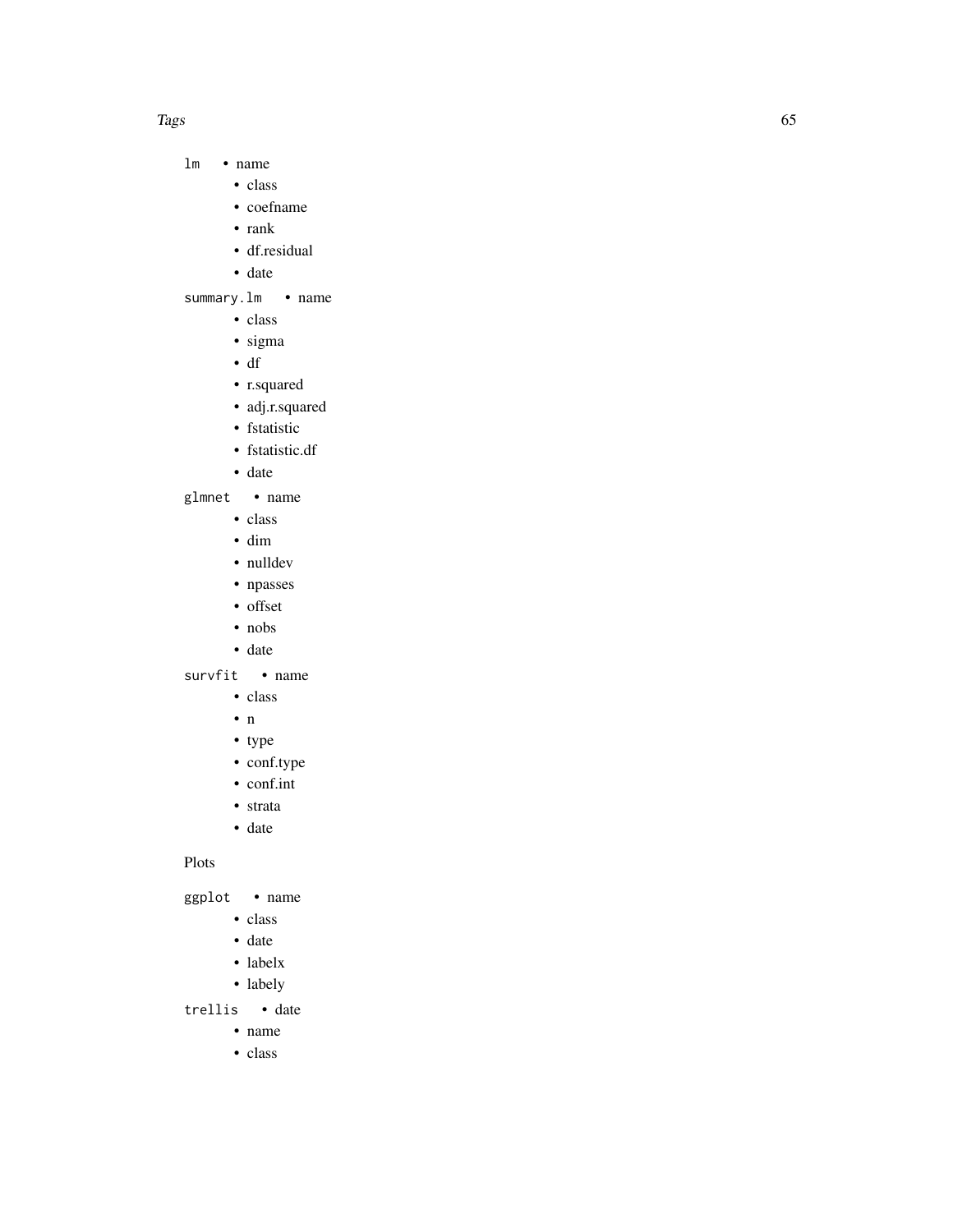# Results of Agglomeration Methods

twins which is a result of agnes, diana or mona functions • date

- name
- class
- ac

partition which is a result of pam, clara or fanny functions • name

- class
- memb.exp
- dunn\_coeff
- normalized dunn\_coeff
- k.crisp
- objective
- tolerance
- iterations
- converged
- maxit
- clus.avg.widths
- avg.width
- date

# lda • name

- class
- N
- lev
- counts
- prior
- svd
- date
- qda name
	- class
	- $\bullet$  N
	- lev
	- counts
	- prior
	- ldet
	- terms
	- date

Statistical Tests

htest • name

- class
- method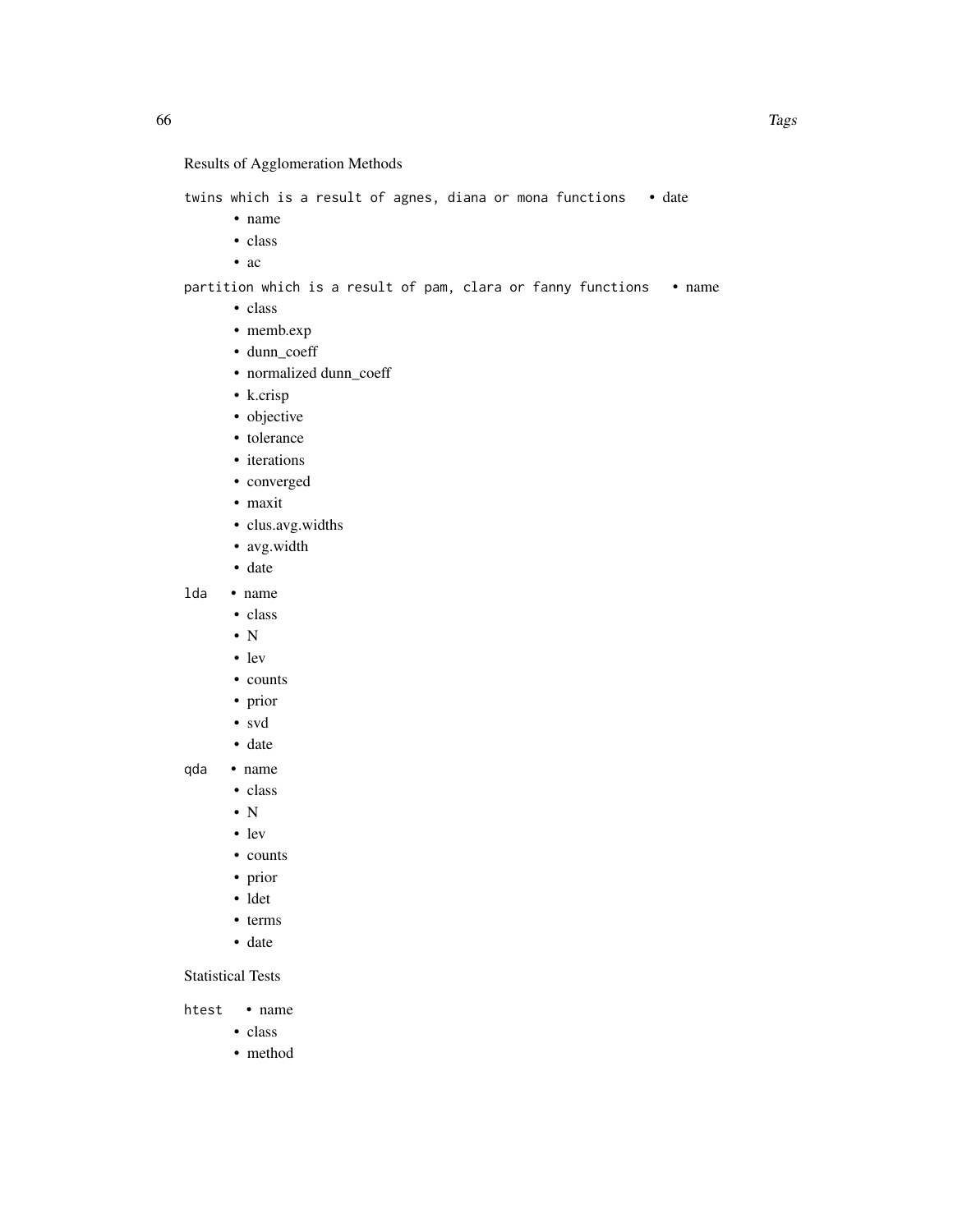- data.name
- null.value
- alternative
- statistic
- parameter
- p.value
- conf.int.
- estimate
- date

When none of above is specified, Tags are assigned by default

default • name

- class
- date

data.frame • name

- class
- date
- varname

# Note

In the following way one can specify his own Tags for artifacts by setting artifact's attribute before call of the saveToLocalRepo function:  $attr(x, "tags") = c('name1", "name2")$ , where x is an artifact and name1, name2 are Tags specified by a user. It can be also done in a new, simpler way by using userTags parameter like this:

• saveToLocalRepo(model, repoDir, userTags = c("my\_model", "do not delete")).

Specifing additional Tags by attributes can be beneficial when one uses [addHooksToPrint.](#page-3-0)

Bug reports and feature requests can be sent to <https://github.com/pbiecek/archivist/issues>

## See Also

Functions using Tags are:

- [addTagsRepo](#page-4-0)
- [getTagsLocal](#page-29-1)
- [getTagsRemote](#page-29-0)
- [saveToLocalRepo](#page-47-0)
- [searchInLocalRepo,](#page-50-0)
- [searchInRemoteRepo.](#page-50-1)

Other archivist: [Repository](#page-37-0), [%a%](#page-72-0), [addHooksToPrint](#page-3-0), [addTagsRepo](#page-4-0), [aformat](#page-6-0), [ahistory](#page-7-0), [alink](#page-9-0), [aoptions](#page-11-0), [archivist-package](#page-2-0), [aread](#page-13-0), [asearch](#page-14-0), [asession](#page-17-0), [atrace](#page-18-0), [cache](#page-19-0), [copyLocalRepo](#page-21-0), [createLocalRepo](#page-24-0), [createMDGallery](#page-25-0), [deleteLocalRepo](#page-27-0), [getRemoteHook](#page-28-0), [getTagsLocal](#page-29-1), [loadFromLocalRepo](#page-32-0), [md5hash](#page-36-0), [restoreLibs](#page-39-0), [rmFromLocalRepo](#page-40-0), [saveToLocalRepo](#page-47-0), [searchInLocalRepo](#page-50-0), [setLocalRepo](#page-53-0), [shinySearchInLocalRepo](#page-56-0), [showLocalRepo](#page-57-0), [splitTagsLocal](#page-60-0), [summaryLocalRepo](#page-61-0), [zipLocalRepo](#page-70-0)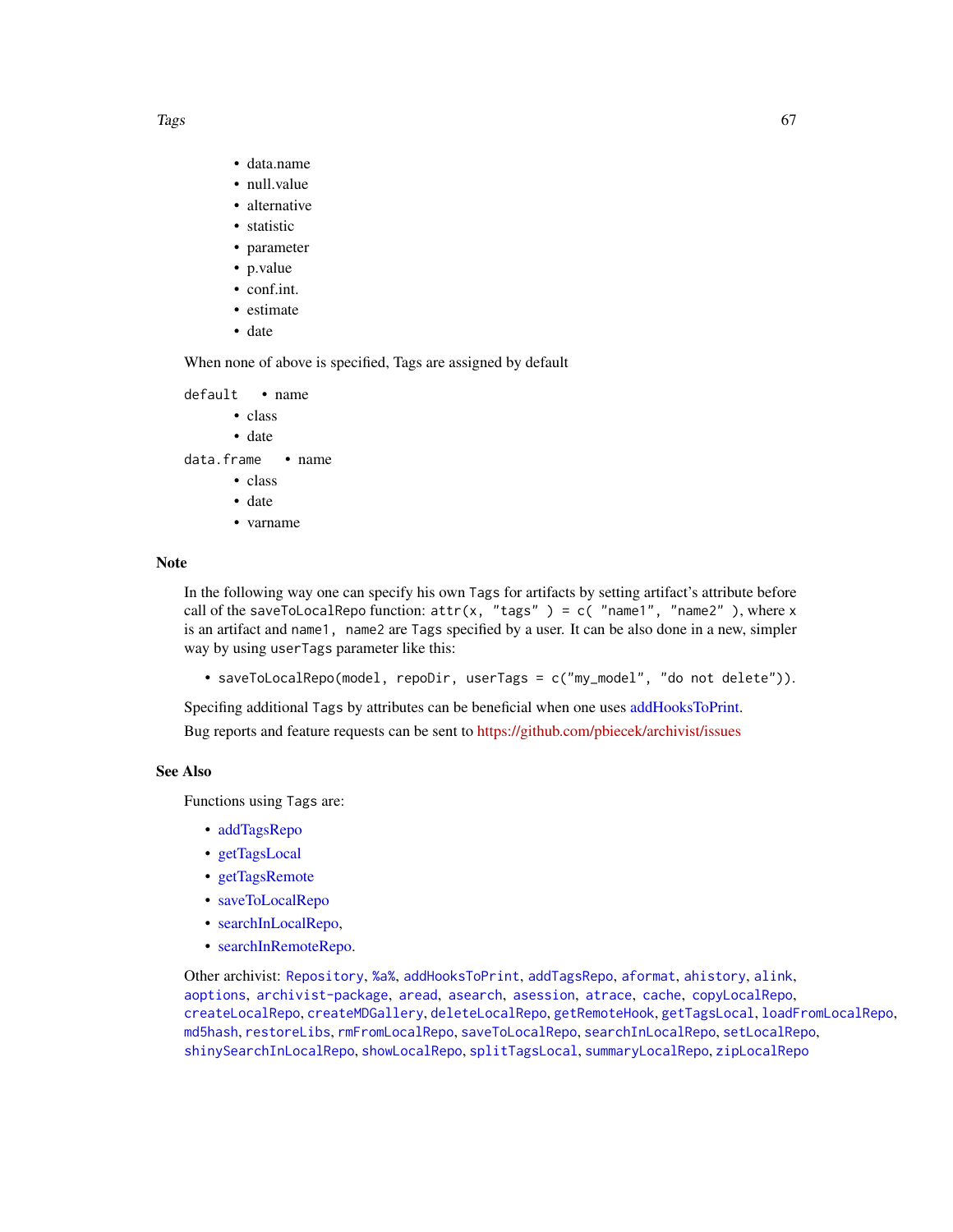```
## Not run:
# examples
# data.frame object
data(iris)
exampleRepoDir <- tempfile()
createLocalRepo(repoDir = exampleRepoDir)
saveToLocalRepo( iris, repoDir=exampleRepoDir )
showLocalRepo( exampleRepoDir, "tags" )
deleteLocalRepo( exampleRepoDir, deleteRoot=TRUE )
# ggplot/gg object
library(ggplot2)
df \leq data.frame(gp = factor(rep(letters[1:3], each = 10)),y = rnorm(30))
library(plyr)
ds \leq ddply(df, .(gp), summarise, mean = mean(y), sd = sd(y))
myplot123 <- gplot(df, aes(x = gp, y = y)) +
  geom\_point() + geom\_point(data = ds, aes(y = mean),color = 'red', size = 3)exampleRepoDir <- tempfile()
createLocalRepo( repoDir = exampleRepoDir )
saveToLocalRepo( myplot123, repoDir=exampleRepoDir )
showLocalRepo( exampleRepoDir, "tags" )
deleteLocalRepo( exampleRepoDir, deleteRoot=TRUE )
# lm object
model <- lm(Sepal.Length~ Sepal.Width + Petal.Length + Petal.Width,
           data= iris)
exampleRepoDir <- tempfile()
createLocalRepo( repoDir = exampleRepoDir )
asave( model, repoDir=exampleRepoDir )
showLocalRepo( exampleRepoDir, "tags" )
deleteLocalRepo( exampleRepoDir, TRUE )
# agnes (twins) object
library(cluster)
data(votes.repub)
agn1 \leq agnes(votes.repub, metric = "manhattan", stand = TRUE)
exampleRepoDir <- tempfile()
createLocalRepo( repoDir = exampleRepoDir )
saveToLocalRepo( agn1, repoDir=exampleRepoDir )
showLocalRepo( exampleRepoDir, "tags" )
deleteLocalRepo( exampleRepoDir, TRUE )
# fanny (partition) object
x \le rbind(cbind(rnorm(10, 0, 0.5), rnorm(10, 0, 0.5)),
          cbind(rnorm(15, 5, 0.5), rnorm(15, 5, 0.5)),
          cbind(rnorm( 3,3.2,0.5), rnorm( 3,3.2,0.5)))
fannyx \leq fanny(x, 2)
exampleRepoDir <- tempfile()
createLocalRepo( repoDir = exampleRepoDir )
```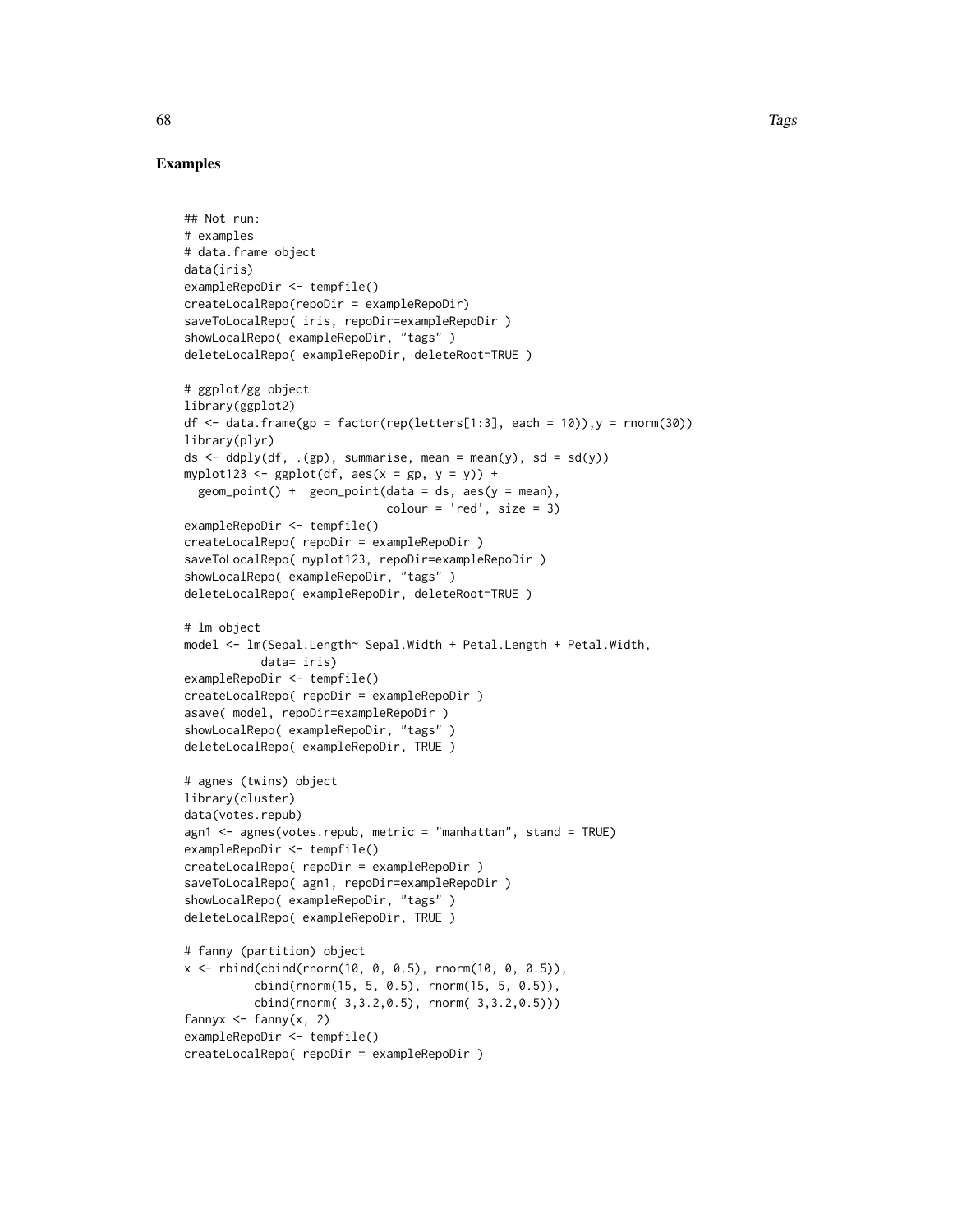```
saveToLocalRepo( fannyx, repoDir=exampleRepoDir )
showLocalRepo( exampleRepoDir, "tags" )
deleteLocalRepo( exampleRepoDir, TRUE )
# lda object
library(MASS)
Iris \leq data.frame(rbind(iris3[,,1], iris3[,,2], iris3[,,3]),
                   Sp = rep(c("s", "c", "v"), rep(50,3)))train <- c(8,83,115,118,146,82,76,9,70,139,85,59,78,143,68,
           134,148,12,141,101,144,114,41,95,61,128,2,42,37,
           29,77,20,44,98,74,32,27,11,49,52,111,55,48,33,38,
           113,126,24,104,3,66,81,31,39,26,123,18,108,73,50,
           56,54,65,135,84,112,131,60,102,14,120,117,53,138,5)
lda1 <- lda(Sp ~ ., Iris, prior = c(1,1,1)/3, subset = train)
exampleRepoDir <- tempfile()
createLocalRepo( repoDir = exampleRepoDir )
asave( lda1, repoDir=exampleRepoDir )
showLocalRepo( exampleRepoDir, "tags" )
deleteLocalRepo( exampleRepoDir, TRUE )
# qda object
tr <- c(7,38,47,43,20,37,44,22,46,49,50,19,4,32,12,29,27,34,2,1,17,13,3,35,36)
train <- rbind(iris3[tr,,1], iris3[tr,,2], iris3[tr,,3])
cl <- factor(c(rep("s",25), rep("c",25), rep("v",25)))
qda1 <- qda(train, cl)
exampleRepoDir <- tempfile()
createLocalRepo( repoDir = exampleRepoDir )
saveToLocalRepo( qda1, repoDir=exampleRepoDir )
showLocalRepo( exampleRepoDir, "tags" )
deleteLocalRepo( exampleRepoDir, TRUE )
# glmnet object
library( glmnet )
zk=matrix(rnorm(100*20),100,20)
bk=rnorm(100)
glmnet1=glmnet(zk,bk)
exampleRepoDir <- tempfile()
createLocalRepo( repoDir = exampleRepoDir )
saveToLocalRepo( glmnet1, repoDir=exampleRepoDir )
showLocalRepo( exampleRepoDir, "tags" )
deleteLocalRepo( exampleRepoDir, TRUE )
# trellis object
require(stats)
library( lattice)
## Tonga Trench Earthquakes
Depth <- equal.count(quakes$depth, number=8, overlap=.1)
xyplot(lat \sim long \mid Depth, data = quakes)update(trellis.last.object(),
```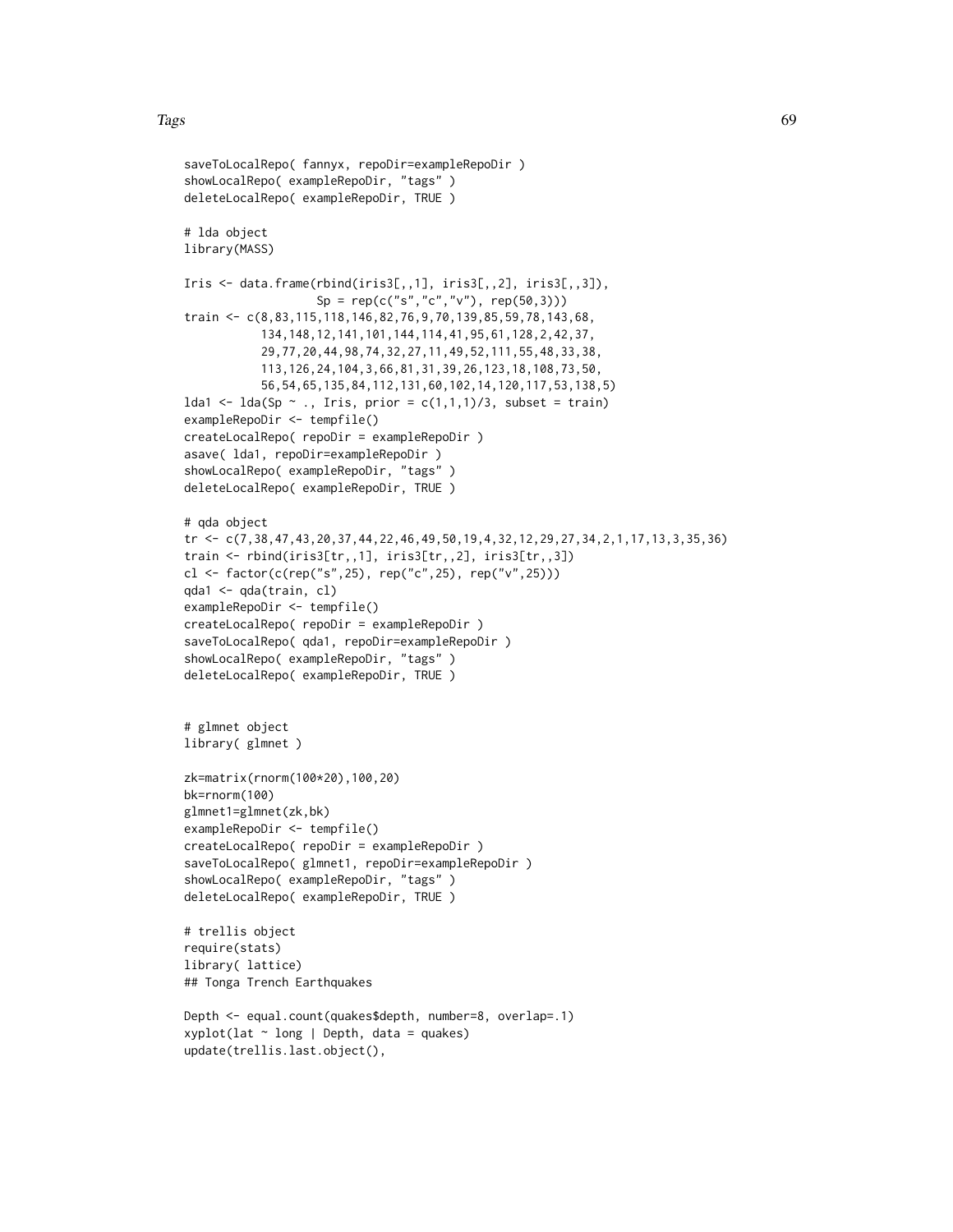```
strip = strip.custom(strip.names = TRUE, strip.levels = TRUE),
       par.strip.text = list(cex = 0.75),
       aspect = "iso")## Examples with data from `Visualizing Data' (Cleveland, 1993) obtained
## from http://cm.bell-labs.com/cm/ms/departments/sia/wsc/
EE <- equal.count(ethanol$E, number=9, overlap=1/4)
## Constructing panel functions on the run; prepanel
trellis.plot <- xyplot(NOx \sim C | EE, data = ethanol,
                       prepanel = function(x, y) prepanel.loess(x, y, span = 1),
                       xlab = "Compression Ratio", ylab = "NOx (micrograms/J)",
                       panel = function(x, y) {
                         panel.grid(h = -1, v = 2)
                         panel.xyplot(x, y)
                        panel.loess(x, y, span=1)
                       },
                       aspect = "xy")
exampleRepoDir <- tempfile()
createLocalRepo( repoDir = exampleRepoDir )
saveToLocalRepo( trellis.plot, repoDir=exampleRepoDir )
showLocalRepo( exampleRepoDir, "tags" )
deleteLocalRepo( exampleRepoDir, TRUE )
# htest object
x <- c(1.83, 0.50, 1.62, 2.48, 1.68, 1.88, 1.55, 3.06, 1.30)
y <- c(0.878, 0.647, 0.598, 2.05, 1.06, 1.29, 1.06, 3.14, 1.29)
this.test \le wilcox.test(x, y, paired = TRUE, alternative = "greater")
exampleRepoDir <- tempfile()
createLocalRepo( repoDir = exampleRepoDir )
saveToLocalRepo( this.test, repoDir=exampleRepoDir )
showLocalRepo( exampleRepoDir, "tags" )
deleteLocalRepo( exampleRepoDir, TRUE )
# survfit object
library( survival )
# Create the simplest test data set
test1 <- list(time=c(4,3,1,1,2,2,3),
              status=c(1,1,1,0,1,1,0),
             x=c(0,2,1,1,1,0,0),
             sex=c(0,0,0,0,1,1,1))
# Fit a stratified model
myFit <- survfit( coxph(Surv(time, status) ~ x + strata(sex), test1), data = test1 )
exampleRepoDir <- tempfile()
createLocalRepo( repoDir = exampleRepoDir )
saveToLocalRepo( myFit , repoDir=exampleRepoDir )
showLocalRepo( exampleRepoDir, "tags" )[,-3]
deleteLocalRepo( exampleRepoDir, TRUE)
# origin of the artifacts stored as a name - chaining code
```
library(dplyr)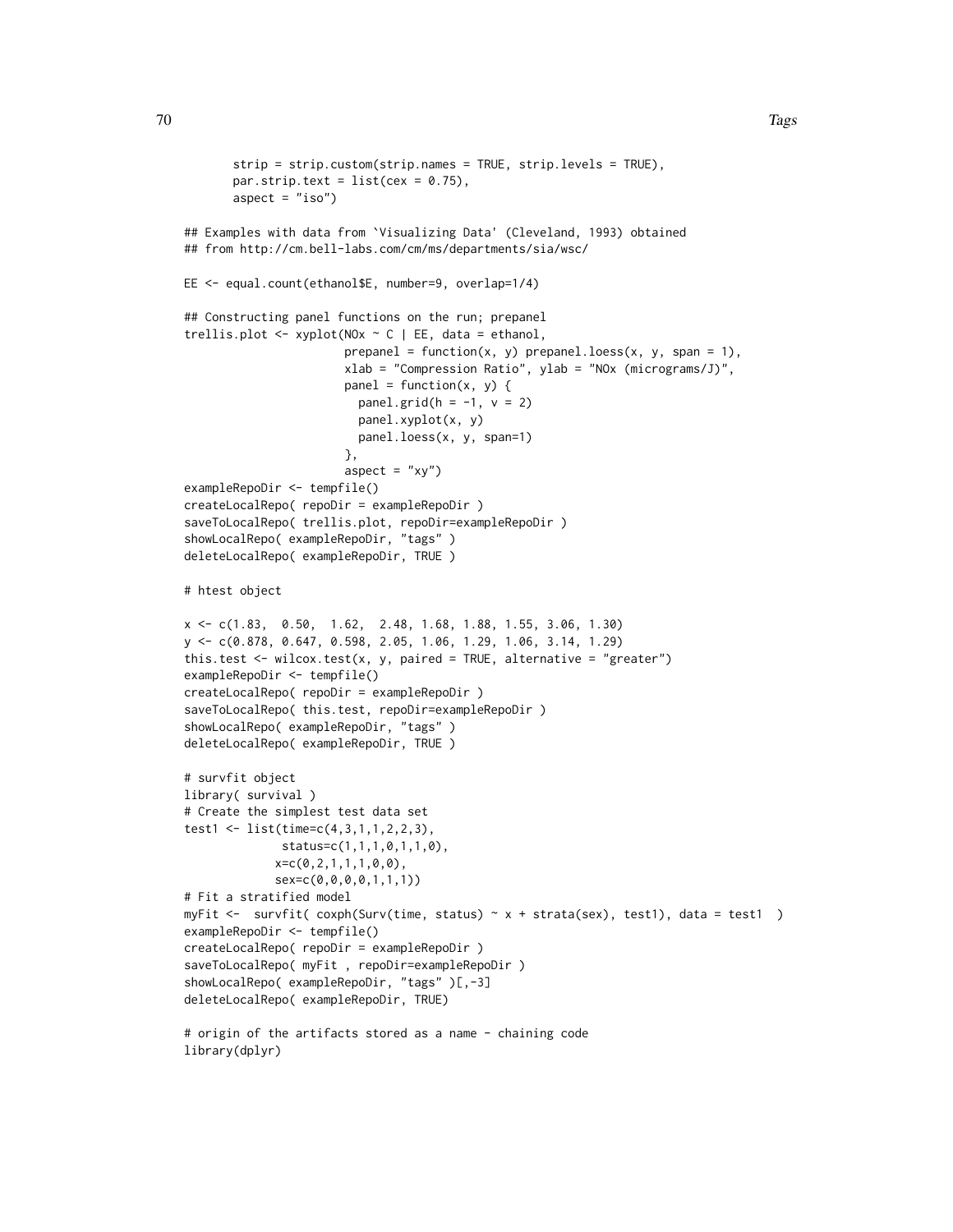# zipLocalRepo 71

```
exampleRepoDir <- tempfile()
createLocalRepo( repoDir = exampleRepoDir )
data("hflights", package = "hflights")
hflights %>%
  group_by(Year, Month, DayofMonth) %>%
  select(Year:DayofMonth, ArrDelay, DepDelay) %>%
  saveToLocalRepo( exampleRepoDir, value = TRUE ) %>%
  # here the artifact is stored but chaining is not finished
  summarise(
   arr = mean(ArrDelay, na.rm = TRUE),
   dep = mean(DepDelay, na.rm = TRUE)
  ) %>%
  filter(arr > 30 | dep > 30) %>%
  saveToLocalRepo( exampleRepoDir )
  # chaining code is finished and after last operation the
  # artifact is stored
showLocalRepo( exampleRepoDir, "tags" )[,-3]
showLocalRepo( exampleRepoDir )
deleteLocalRepo( exampleRepoDir, TRUE)
rm( exampleRepoDir )
## End(Not run)
```
<span id="page-70-0"></span>zipLocalRepo *Create a zip Archive From an Existing Repository*

## <span id="page-70-1"></span>**Description**

zipLocalRepo and zipRemoteRepo create a zip archive from an existing [Repository.](#page-37-0) zipLocalRepo zips local Repository, zipRemoteRepo zips Repository stored on Github.

#### Usage

```
zipLocalRepo(repoDir = aoptions("repoDir"), repoTo = getwd(),
  zipname = "repository.zip")
```

```
zipRemoteRepo(repoTo = getwd(), user = aoptions("user"),
  repo = aoptions("repo"), branch = "master", subdir = aoptions("subdir"),
  repoType = aoptions("repoType"), zipname = "repository.zip")
```
## Arguments

| repoDir | A character that specifies the directory of the Repository which will be zipped.    |
|---------|-------------------------------------------------------------------------------------|
| repoTo  | A character that specifies the directory in which there will be created zip archive |
|         | from Repository stored in repolir or Remote directory. By default set to            |
|         | working directory $(\text{getwd}()).$                                               |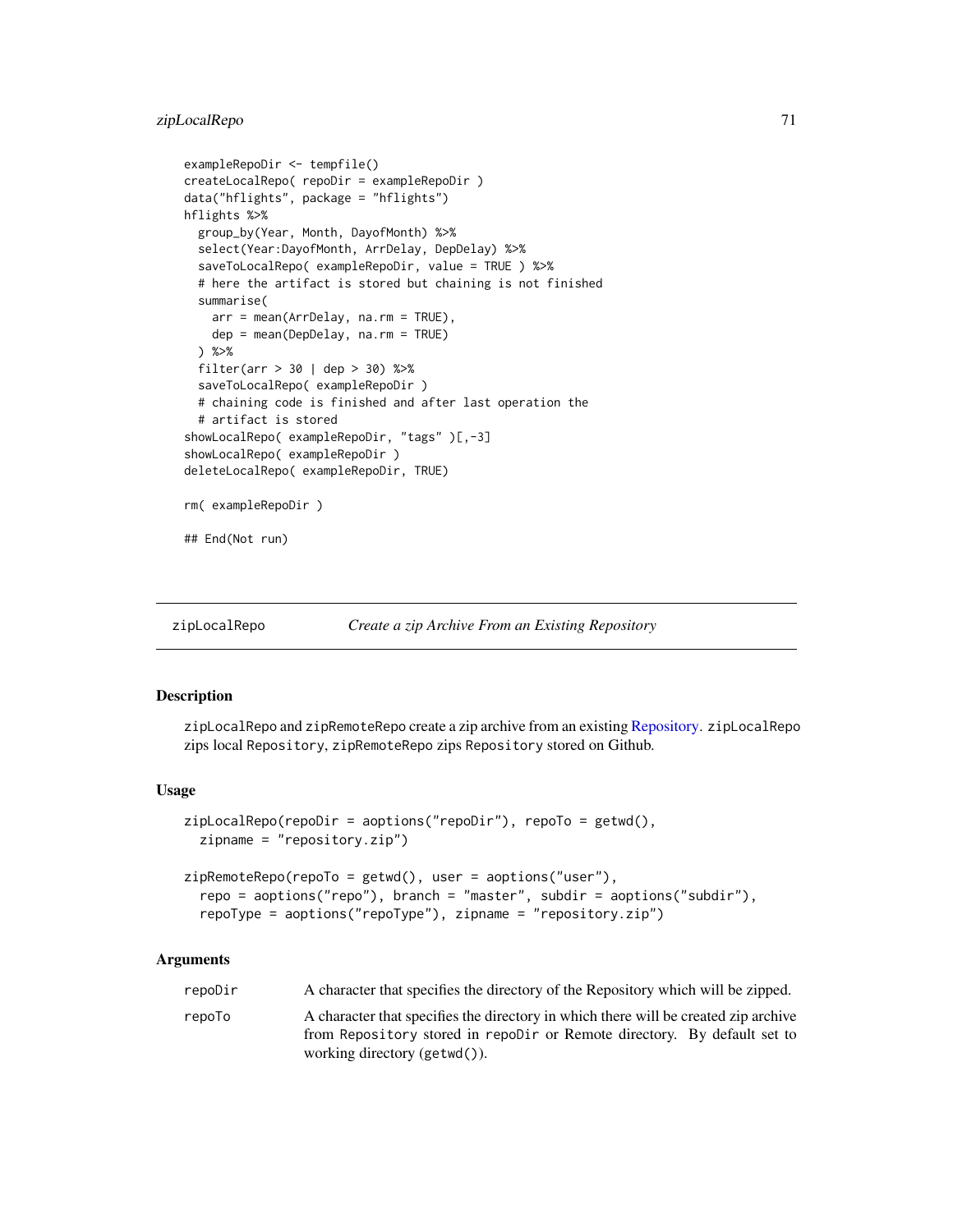| zipname  | A character that specifies name of the zipped repository. It is assumed that this<br>file does not exist or does not contain backpack.db file. An attempt to override<br>will produce an error.                                                                                                |
|----------|------------------------------------------------------------------------------------------------------------------------------------------------------------------------------------------------------------------------------------------------------------------------------------------------|
| user     | While working with the Remote repository. A character containing a name of<br>the Remote user on whose account the repo is created. By default set to NULL -<br>see Note.                                                                                                                      |
| repo     | While working with the Remote repository. A character containing a name of the<br>Remote repository on which the Repository, which is to be zipped, is archived.<br>By default set to NULL - see Note.                                                                                         |
| branch   | While working with the Remote repository. A character containing a name of<br>the Remote repository's branch on which Repository, which is to be zipped, is<br>archived. Default branch is master.                                                                                             |
| subdir   | While working with a Remote repository. A character containing a name of a<br>directory on Remote repository on which the Repository, which is to be zipped,<br>is stored. If the Repository is stored in the main folder on the Remote repository,<br>this should be set to FALSE as default. |
| repoType | A character containing a type of the remote repository. Currently it can be 'Re-<br>mote' or 'bitbucket'.                                                                                                                                                                                      |

#### Note

The function might not work if Rtools are not installed. To solve this problem follow these [Instruc](https://CRAN.R-project.org/package=openxlsx/vignettes/Introduction.pdf)[tions.](https://CRAN.R-project.org/package=openxlsx/vignettes/Introduction.pdf)

If repo and user are set to NULL (as default) in Github mode then global parameters set in [se](#page-53-1)[tRemoteRepo](#page-53-1) function are used.

Bug reports and feature requests can be sent to <https://github.com/pbiecek/archivist/issues>

## Author(s)

Marcin Kosinski, <m.p.kosinski@gmail.com>, Przemyslaw Biecek

#### See Also

Other archivist: [Repository](#page-37-0), [Tags](#page-63-0), [%a%](#page-72-0), [addHooksToPrint](#page-3-0), [addTagsRepo](#page-4-0), [aformat](#page-6-0), [ahistory](#page-7-0), [alink](#page-9-0), [aoptions](#page-11-0), [archivist-package](#page-2-0), [aread](#page-13-0), [asearch](#page-14-0), [asession](#page-17-0), [atrace](#page-18-0), [cache](#page-19-0), [copyLocalRepo](#page-21-0), [createLocalRepo](#page-24-0), [createMDGallery](#page-25-0), [deleteLocalRepo](#page-27-0), [getRemoteHook](#page-28-0), [getTagsLocal](#page-29-1), [loadFromLocalRepo](#page-32-0), [md5hash](#page-36-0), [restoreLibs](#page-39-0), [rmFromLocalRepo](#page-40-0), [saveToLocalRepo](#page-47-0), [searchInLocalRepo](#page-50-0), [setLocalRepo](#page-53-0), [shinySearchInLocalRepo](#page-56-0), [showLocalRepo](#page-57-0), [splitTagsLocal](#page-60-0), [summaryLocalRepo](#page-61-0)

Other archivist: [Repository](#page-37-0), [Tags](#page-63-0), [%a%](#page-72-0), [addHooksToPrint](#page-3-0), [addTagsRepo](#page-4-0), [aformat](#page-6-0), [ahistory](#page-7-0), [alink](#page-9-0), [aoptions](#page-11-0), [archivist-package](#page-2-0), [aread](#page-13-0), [asearch](#page-14-0), [asession](#page-17-0), [atrace](#page-18-0), [cache](#page-19-0), [copyLocalRepo](#page-21-0), [createLocalRepo](#page-24-0), [createMDGallery](#page-25-0), [deleteLocalRepo](#page-27-0), [getRemoteHook](#page-28-0), [getTagsLocal](#page-29-1), [loadFromLocalRepo](#page-32-0), [md5hash](#page-36-0), [restoreLibs](#page-39-0), [rmFromLocalRepo](#page-40-0), [saveToLocalRepo](#page-47-0), [searchInLocalRepo](#page-50-0), [setLocalRepo](#page-53-0), [shinySearchInLocalRepo](#page-56-0), [showLocalRepo](#page-57-0), [splitTagsLocal](#page-60-0), [summaryLocalRepo](#page-61-0)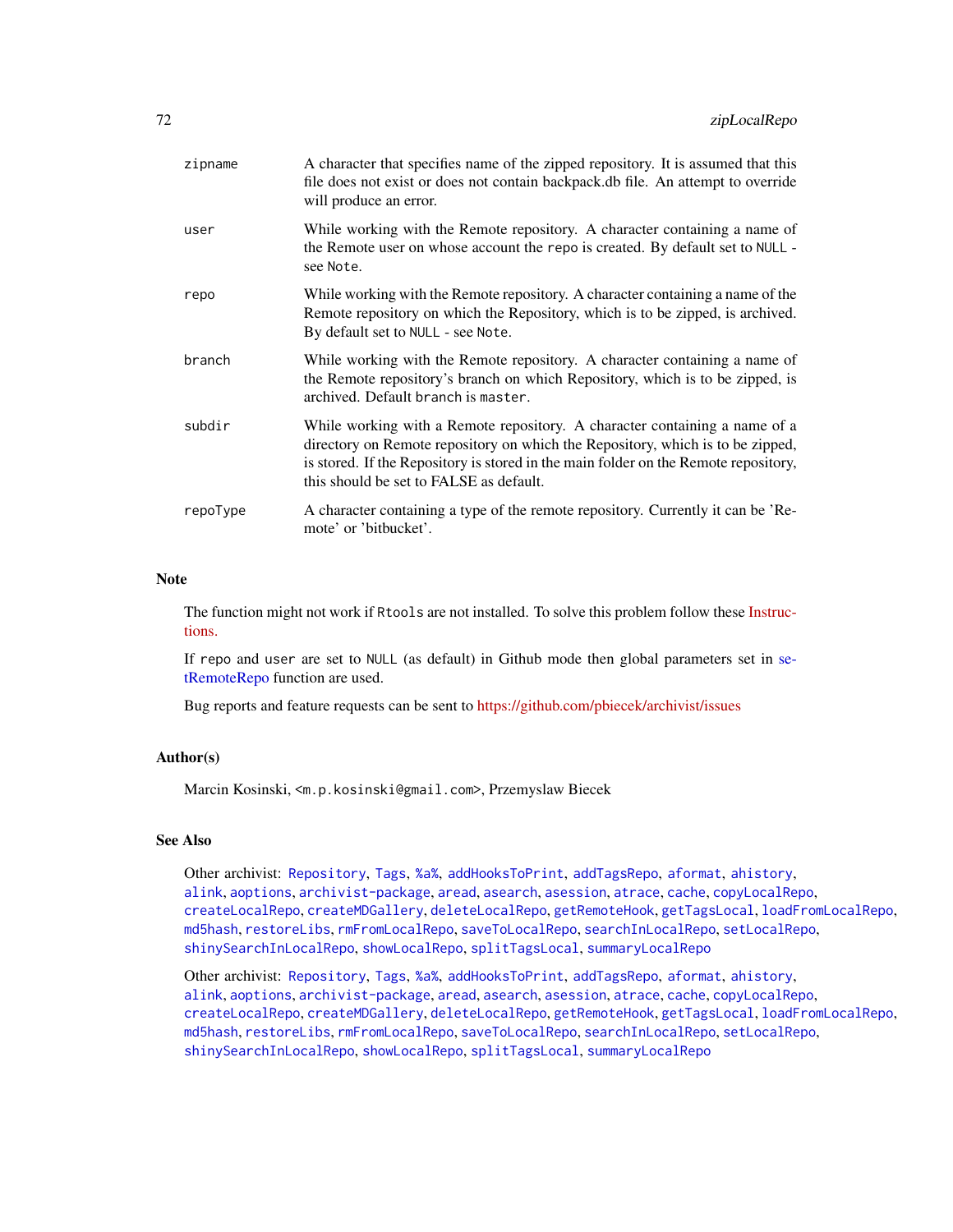<span id="page-72-0"></span> $\%a\%$  73

## Examples

```
# objects preparation
## Not run:
# data.frame object
data(iris)
# ggplot/gg object
library(ggplot2)
df \le data.frame(gp = factor(rep(letters[1:3], each = 10)), y = rnorm(30))
library(plyr)
ds \leq ddply(df, .(gp), summarise, mean = mean(y), sd = sd(y))
myplot123 <- gplot(df, aes(x = gp, y = y)) +
  geom\_point() + geom\_point(data = ds, aes(y = mean),color = 'red', size = 3)# lm object
model <- lm(Sepal.Length~ Sepal.Width + Petal.Length + Petal.Width, data= iris)
# Local version
exampleRepoDir <- tempfile()
createLocalRepo( repoDir = exampleRepoDir )
saveToLocalRepo( myplot123, repoDir=exampleRepoDir )
saveToLocalRepo( iris, repoDir=exampleRepoDir )
saveToLocalRepo( model, repoDir=exampleRepoDir )
zipLocalRepo( exampleRepoDir )
deleteLocalRepo( exampleRepoDir, TRUE)
rm( exampleRepoDir )
# Remote version
zipRemoteRepo( user="MarcinKosinski",
repo="Museum", branch="master", subdir="ex1" )
zipRemoteRepo( user="pbiecek", repo="archivist", repoTo = getwd( ) )
## End(Not run)
```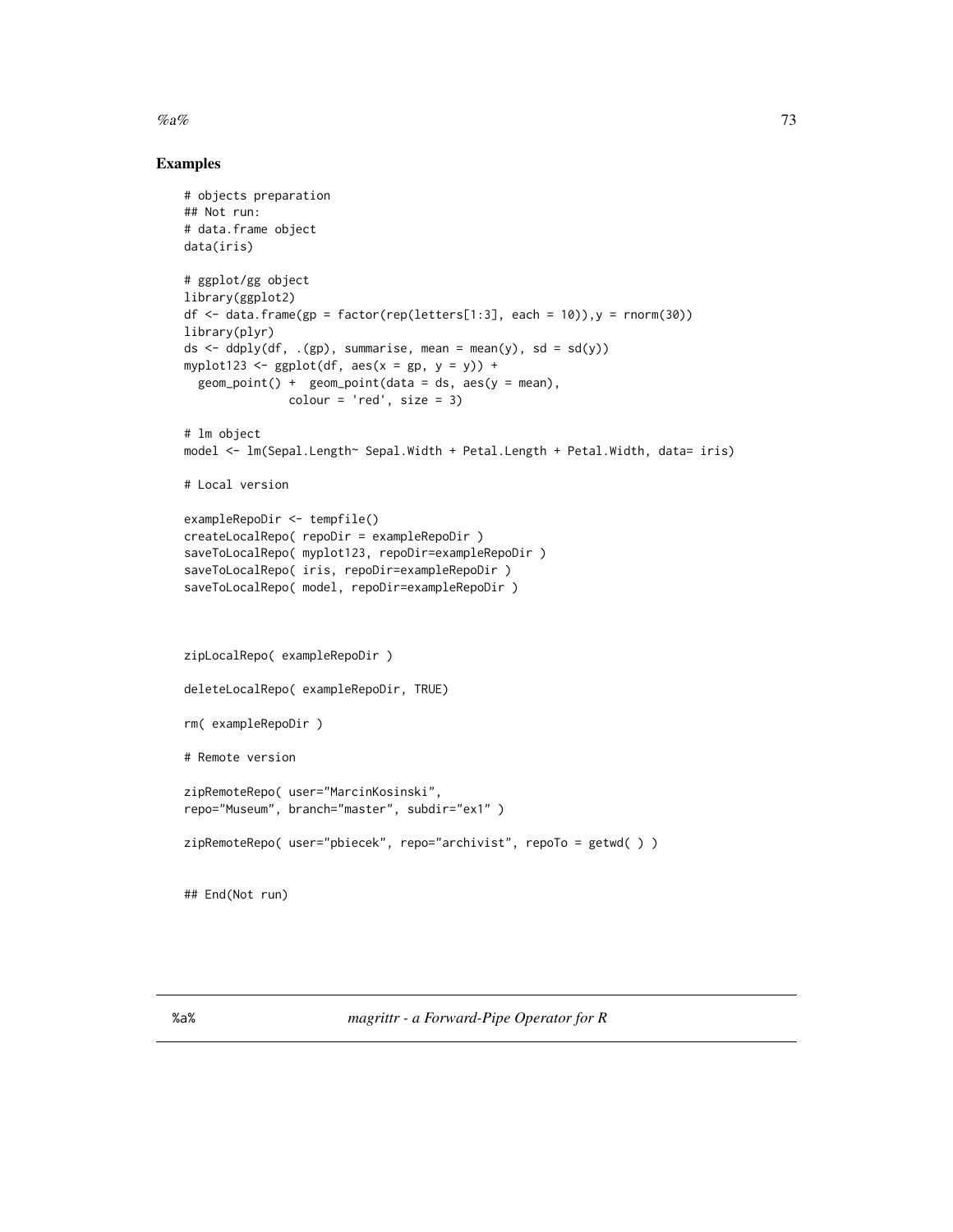#### <span id="page-73-0"></span>Description

An extended pipe operator  $\%$  >% from magrittr package version 1.0.1. Enables archiving artifacts with their chaining code - see examples and vignettes.

## Usage

lhs %a% rhs

# **Arguments**

| lhs | An artifact that will be used as an argument of rhs by %a% operator. |
|-----|----------------------------------------------------------------------|
| rhs | A function call using lhs as an argument by %a% operator.            |

## Details

The extension works as follows, the result of %a% operator is archived together with lhs (as an artifact) and rhs (as a Tag). This allows to present a history of an artifact. This option works only if a default repository is set.

# Demonstration

This function is well explained on this [http://r-bloggers.com/r-hero-saves-backup-city-with-archivist](http://r-bloggers.com/r-hero-saves-backup-city-with-archivist-and-github)[and-github](http://r-bloggers.com/r-hero-saves-backup-city-with-archivist-and-github) blog post.

#### Note

Bug reports and feature requests can be sent to <https://github.com/pbiecek/archivist/issues>

# See Also

Other archivist: [Repository](#page-37-0), [Tags](#page-63-0), [addHooksToPrint](#page-3-0), [addTagsRepo](#page-4-0), [aformat](#page-6-0), [ahistory](#page-7-0), [alink](#page-9-0), [aoptions](#page-11-0), [archivist-package](#page-2-0), [aread](#page-13-0), [asearch](#page-14-0), [asession](#page-17-0), [atrace](#page-18-0), [cache](#page-19-0), [copyLocalRepo](#page-21-0), [createLocalRepo](#page-24-0), [createMDGallery](#page-25-0), [deleteLocalRepo](#page-27-0), [getRemoteHook](#page-28-0), [getTagsLocal](#page-29-0), [loadFromLocalRepo](#page-32-0), [md5hash](#page-36-0), [restoreLibs](#page-39-0), [rmFromLocalRepo](#page-40-0), [saveToLocalRepo](#page-47-0), [searchInLocalRepo](#page-50-0), [setLocalRepo](#page-53-0), [shinySearchInLocalRepo](#page-56-0), [showLocalRepo](#page-57-0), [splitTagsLocal](#page-60-0), [summaryLocalRepo](#page-61-0), [zipLocalRepo](#page-70-0)

## Examples

## Not run:

library(dplyr)

```
## Usage of %a% operator without setting default repository
# We will receive sepcial warning
iris %a% summary()
## Archiving artifacts with their chaining code
# Creating empty repository
exampleRepoDir <- tempfile()
createLocalRepo( exampleRepoDir, default = TRUE ) # Remember to set repo to default
```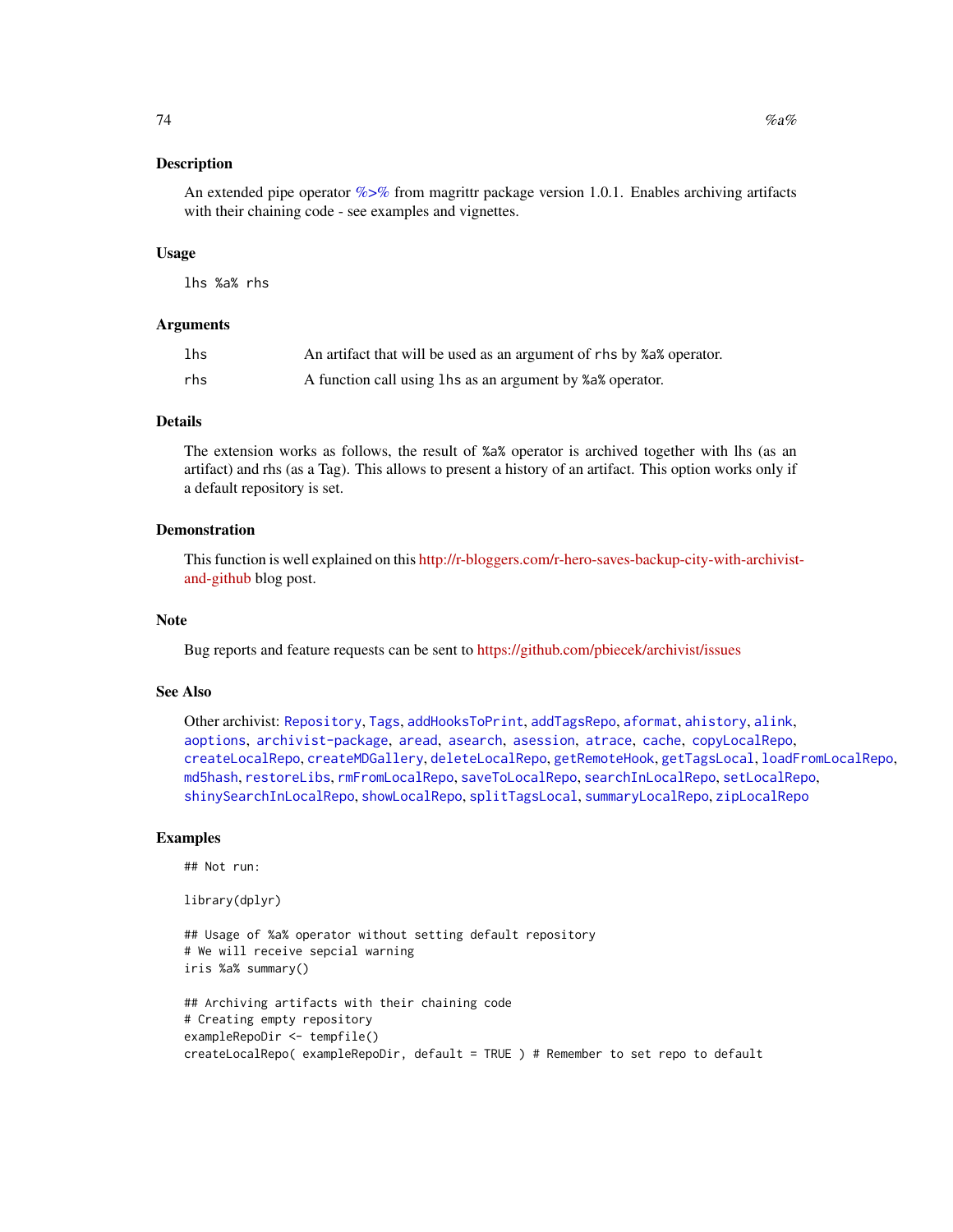```
# Start using %a% operator
data("hflights", package = "hflights")
hflights %a%
  group_by(Year, Month, DayofMonth) %a%
  select(Year:DayofMonth, ArrDelay, DepDelay) %a%
  summarise(arr = mean(ArrDelay, na.rm = TRUE),
           dep = mean(DepDelay, na.rm = TRUE)) %a%
  filter(arr > 30 | dep > 30)
# Let's check how Tags of subsequent artifacts look like
showLocalRepo()
getTagsLocal("a8ce013a8e66df222be278122423dc60", tag = "") #1
getTagsLocal("9d91fe67fd51f3bfdc9db0a596b12b38", tag = "") #2
getTagsLocal("617ded4953ac986524a1c24703363980", tag = "") #3
getTagsLocal("3f1ac0a27485be5d52e1b0a41d165abc", tag = "") #4
getTagsLocal("0cb04315482de73d7f5a1081953236f8", tag = "") #5
getTagsLocal("5629bc43e36d219b613076b17c665eda", tag = "") #6
# Deleting existing repository
deleteLocalRepo(exampleRepoDir, deleteRoot = TRUE)
rm(exampleRepoDir)
```
## End(Not run)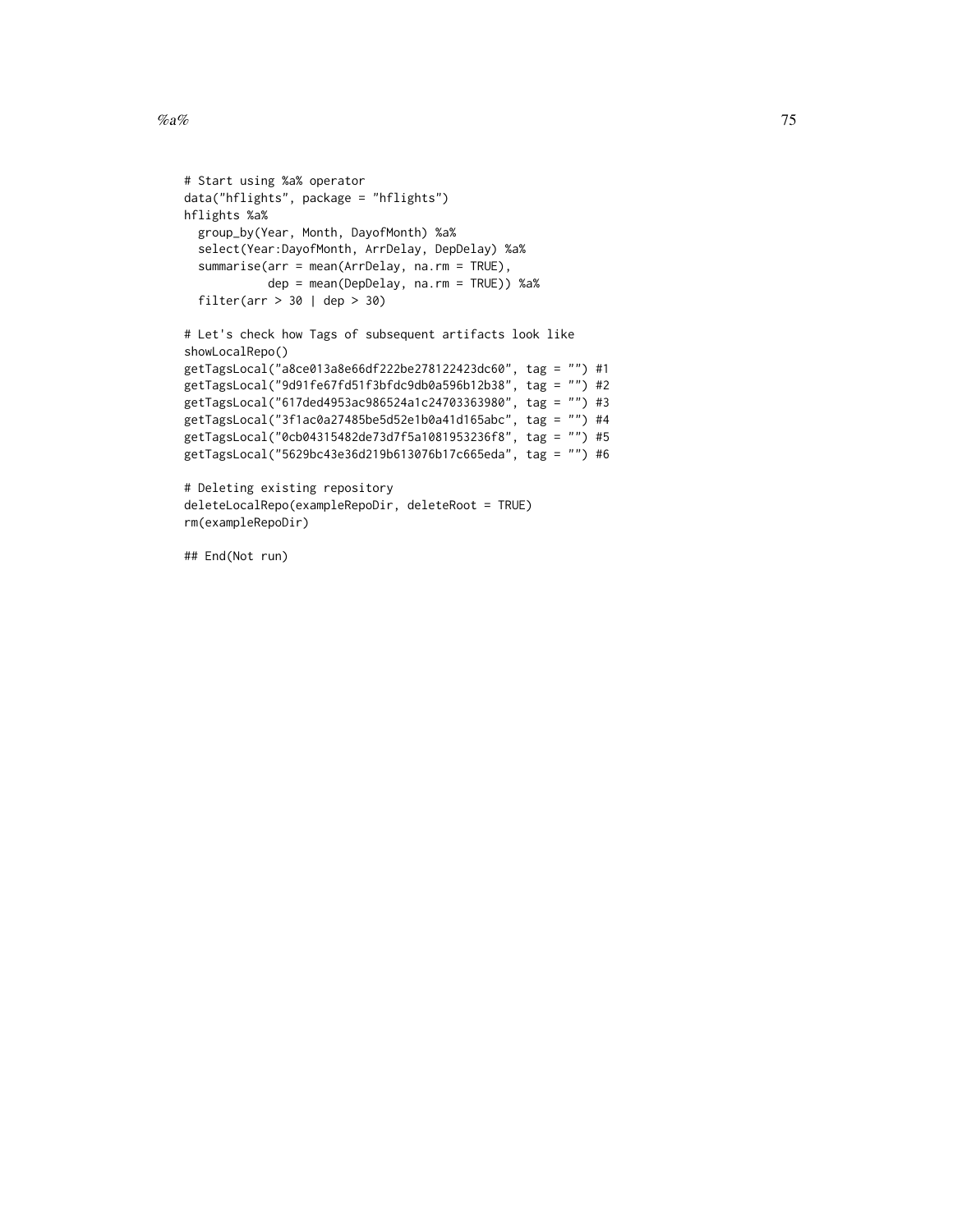# **Index**

.libPaths, 41

 $% >$ %, 74 %a%, 3, 5, 6, 8, 9, 11, 12, 15, 16, 18, 19, 21, 23, 26, 27, 29–32, 35, 38, 40, 41, 43, 50, 53, 55, 58, 60, 62, 64, 67, 72, 73 addHooksToPrint, 3, 4, 6, 8, 9, 11, 12, 15, 16, 18, 19, 21, 23, 26, 27, 29–32, 35, 38, 40, 41, 43, 50, 53, 55, 58, 60, 62, 64, 67, 72, 74 addTagsRepo, 3, 5, 5, 8, 9, 11, 12, 15, 16, 18, 19, 21, 23, 26, 27, 29-32, 35, 38-41, 43, 50, 53, 55, 58, 60, 62, 64, 67, 72, 74 aformat, 3, 5, 6, 7, 9, 11, 12, 15, 16, 18, 19, 21, 23, 26, 27, 29–32, 35, 38, 40, 41, 43, 50, 53, 55, 58, 60, 62, 64, 67, 72, 74 ahistory, 3, 5, 6, 8, 8, 11, 12, 15, 16, 18, 19, 21, 23, 26, 27, 29–32, 35, 38–41, 43, 50, 53, 55, 58, 60, 62, 64, 67, 72, 74 alink, 3-6, 8, 9, 10, 12, 15, 16, 18, 19, 21, 23, 26, 27, 29–32, 35, 38, 40, 41, 43, 50, 53, 55, 58, 60, 62, 64, 67, 72, 74 aoptions, 3, 5, 6, 8, 9, 11, 12, 15, 16, 18, 19, 21, 23, 26, 27, 29–32, 35, 38, 40, 41, 43, 50, 53, 55, 58-60, 62, 64, 67, 72, 74 archive,  $3$ archivist-package, 3, 4, 6, 10, 25, 27, 30, 31, 33, 37, 38, 41, 48, 51, 57, 58, 64 aread, 3, 5-9, 11, 12, 14, 16, 18, 19, 21, 23, 26, 27, 29–32, 35, 38–41, 43, 50, 53, 55, 58, 60, 62, 64, 67, 72, 74 asave (saveToLocalRepo), 48 asearch, 3, 5, 6, 8, 9, 11, 12, 15, 15, 18, 19, 21, 23, 26, 27, 29–32, 35, 38–41, 43, 50, 53, 55, 58, 60, 62, 64, 67, 72, 74 asession, 3, 5, 6, 8, 9, 11, 12, 15, 16, 18, 19, 21, 23, 26, 27, 29-32, 35, 38, 40, 41,

43, 50, 53, 55, 58, 60, 62, 64, 67, 72, 74 atrace, 3, 5, 6, 8, 9, 11, 12, 15, 16, 18, 19, 21, 23, 26, 27, 29–32, 35, 38, 40, 41, 43, 50, 53, 55, 58, 60, 62, 64, 67, 72, 74 cache, 3, 5, 6, 8, 9, 11, 12, 15, 16, 18, 19, 20, 23, 26, 27, 29–32, 35, 38–41, 43, 50, 53, 55, 58, 60, 62, 64, 67, 72, 74 copyLocalRepo, 3, 5, 6, 8, 9, 11, 12, 15, 16, 18, 19, 21, 22, 26, 27, 29–32, 35, 38, 40, 41, 43, 50, 53, 55, 58, 60, 62, 64, 67, 72, 74 copyRemoteRepo, 38, 40, 55 copyRemoteRepo (copyLocalRepo), 22 createEmptyRepo (createLocalRepo), 25 createLocalRepo, 3, 5, 6, 8, 9, 11, 12, 15, 16, 18, 19, 21, 23, 25, 27, 29-32, 35, 38, 40, 41, 43, 50, 53, 55, 56, 58, 60, 62, 64, 67, 72, 74 createMDGallery, 3, 5, 6, 8, 9, 11, 12, 15, 16, 18, 19, 21, 23, 26, 26, 29-32, 35, 38, 40, 41, 43, 50, 53, 55, 56, 58, 60, 62, 64, 67, 72, 74 deleteLocalRepo, 3, 5, 6, 8, 9, 11, 12, 15, 16, 18, 19, 21, 23, 26, 27, 28, 30-32, 35, 38, 40, 41, 43, 50, 53, 55, 56, 58, 60, 62, 64, 67, 72, 74 deleteRepo (deleteLocalRepo), 28 digest, 25, 34, 37, 49 getRemoteHook, 3, 5, 6, 8, 9, 11, 12, 15, 16, 18, 19, 21, 23, 26, 27, 29, 29, 31, 32, 35, 38, 40, 41, 43, 50, 53, 55, 56, 58, 60, 62, 64, 67, 72, 74

getTagsLocal, 3, 5, 6, 8, 9, 11, 12, 15, 16, 18, 19, 21, 23, 26, 27, 29, 30, 30, 35, 38-41, 43, 50, 53, 55, 56, 58, 60, 62, 64, 67, 72, 74